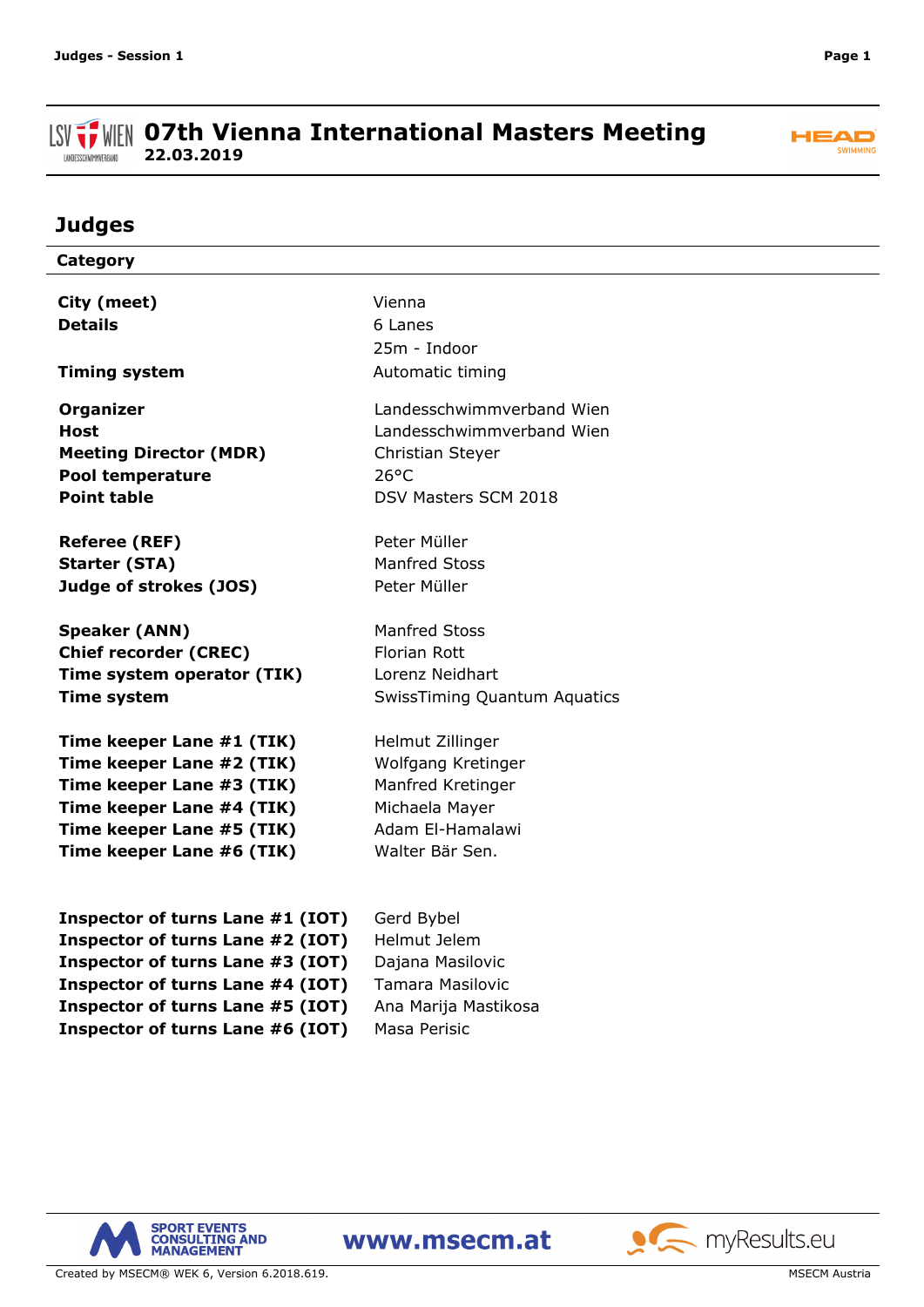**07th Vienna International Masters Meeting 22.03.-24.03.2019**

**HEAD** SWIMMING

# **Continue Event 1 - 800m Freestyle Women**

### **Viennese Rating - Sorting Pts.**

| 1955 AUT SC Hakoah Wien<br>12:28,78<br>1. Stockinger, Michaela<br>$+01:08.29$                              | 895 |
|------------------------------------------------------------------------------------------------------------|-----|
| RT +0.89 50m: 00:41,44, 100m: 01:27,09 (00:45,65), 150m: 02:13,66 (00:46,57), 200m: 03:00,86 (00:47,20)    |     |
| 250m: 03:47,52 (00:46,66), 300m: 04:34,74 (00:47,22), 350m: 05:22,02 (00:47,28), 400m: 06:09,44 (00:47,42) |     |
| 450m: 06:56,25 (00:46,81), 500m: 07:43,61 (00:47,36), 550m: 08:31,30 (00:47,69), 600m: 09:19,04 (00:47,74) |     |
| 650m: 10:06,81 (00:47,77), 700m: 10:54,59 (00:47,78), 750m: 11:42,61 (00:48,02), 800m: 12:28,78 (00:46,17) |     |
| 1963 AUT SC Hakoah Wien<br>2. Rosenblatt, Lisa<br>11:33,18<br>$+12.69$                                     | 679 |
| RT +01.02 50m: 00:39,88, 100m: 01:22,90 (00:43,02), 150m: 02:06,39 (00:43,49), 200m: 02:50,16 (00:43,77)   |     |
| 250m: 03:34,54 (00:44,38), 300m: 04:18,16 (00:43,62), 350m: 05:01,82 (00:43,66), 400m: 05:45,96 (00:44,14) |     |
| 450m: 06:29,65 (00:43,69), 500m: 07:13,33 (00:43,68), 550m: 07:57,43 (00:44,10), 600m: 08:40,86 (00:43,43) |     |
| 650m: 09:24,68 (00:43,82), 700m: 10:08,53 (00:43,85), 750m: 10:51,26 (00:42,73), 800m: 11:33,18 (00:41,92) |     |
| 1994 AUT ASV Wien<br>3. Zebic, Kristina<br>11:20,49                                                        | 547 |
| RT +0.97 50m: 00:35,78, 100m: 01:15,97 (00:40,19), 150m: 01:57,95 (00:41,98), 200m: 02:40,61 (00:42,66)    |     |
| 250m: 03:23,99 (00:43,38), 300m: 04:07,44 (00:43,45), 350m: 04:51,38 (00:43,94), 400m: 05:35,40 (00:44,02) |     |
| 450m: 06:19,25 (00:43,85), 500m: 07:02,91 (00:43,66), 550m: 07:46,48 (00:43,57), 600m: 08:30,24 (00:43,76) |     |
| 650m: 09:13,26 (00:43,02), 700m: 09:56,50 (00:43,24), 750m: 10:39,18 (00:42,68), 800m: 11:20,49 (00:41,31) |     |
| 1993 AUT EW Donau SC 1903                                                                                  |     |
| 4. Wagner, Alena<br>12:18,73<br>$+58.24$                                                                   | 427 |
| RT +0.94 50m: 00:38,09, 100m: 01:21,43 (00:43,34), 150m: 02:06,26 (00:44,83), 200m: 02:52,55 (00:46,29)    |     |
| 250m: 03:39,26 (00:46,71), 300m: 04:26,53 (00:47,27), 350m: 05:13,87 (00:47,34), 400m: 06:01,58 (00:47,71) |     |
| 450m: 06:48,02 (00:46,44), 500m: 07:35,39 (00:47,37), 550m: 08:23,05 (00:47,66), 600m: 09:10,29 (00:47,24) |     |
| 650m: 09:57,16 (00:46,87), 700m: 10:43,95 (00:46,79), 750m: 11:32,06 (00:48,11), 800m: 12:18,73 (00:46,67) |     |
| 1963 AUT Wiener Sport-Club<br>5. Hönecke, Angelika<br>13:35,08<br>$+02:14.59$                              | 417 |
| 50m: 00:44,78, 100m: 01:33,10 (00:48,32), 150m: 02:23,16 (00:50,06), 200m: 03:13,94 (00:50,78)             |     |
| 250m: 04:05,17 (00:51,23), 300m: 04:56,59 (00:51,42), 350m: 05:48,13 (00:51,54), 400m: 06:40,18 (00:52,05) |     |
| 450m: 07:32,25 (00:52,07), 500m: 08:24,04 (00:51,79), 550m: 09:16,47 (00:52,43), 600m: 10:09,12 (00:52,65) |     |
| 650m: 11:01,22 (00:52,10), 700m: 11:53,56 (00:52,34), 750m: 12:44,72 (00:51,16), 800m: 13:35,08 (00:50,36) |     |
| 1975 AUT Wiener Sport-Club<br>6. Halper-Moser, Carmen<br>13:06,63<br>$+01:46.14$                           | 390 |
| RT +0.86 50m: 00:39,66, 100m: 01:24,40 (00:44,74), 150m: 02:12,46 (00:48,06), 200m: 03:01,85 (00:49,39)    |     |
| 250m: 03:51,54 (00:49,69), 300m: 04:42,12 (00:50,58), 350m: 05:32,57 (00:50,45), 400m: 06:22,97 (00:50,40) |     |
| 450m: 07:15,04 (00:52,07), 500m: 08:06,90 (00:51,86), 550m: 08:58,68 (00:51,78), 600m: 09:49,43 (00:50,75) |     |
| 650m: 10:39,77 (00:50,34), 700m: 11:29,40 (00:49,63), 750m: 12:19,62 (00:50,22), 800m: 13:06,63 (00:47,01) |     |
| 7. Kinzel, Marlies<br>1960 AUT The Mermaids Wien<br>14:45,27<br>$+03:24.78$                                | 326 |
| RT +0.94 50m: 00:49,16, 100m: 01:42,78 (00:53,62), 150m: 02:37,68 (00:54,90), 200m: 03:32,98 (00:55,30)    |     |
| 250m: 04:28,57 (00:55,59), 300m: 05:24,49 (00:55,92), 350m: 06:20,44 (00:55,95), 400m: 07:16,10 (00:55,66) |     |
| 450m: 08:12,77 (00:56,67), 500m: 09:08,50 (00:55,73), 550m: 10:04,63 (00:56,13), 600m: 11:01,17 (00:56,54) |     |
| 650m: 11:57,15 (00:55,98), 700m: 12:53,28 (00:56,13), 750m: 13:49,18 (00:55,90), 800m: 14:45,27 (00:56,09) |     |
| 1966 AUT The Mermaids Wien<br>8. Millet, Monika<br>15:58,79<br>$+04:38.30$                                 | 227 |
| RT +0.97 50m: 00:51,56, 100m: 01:48,93 (00:57,37), 150m: 02:48,86 (00:59,93), 200m: 03:49,31 (01:00,45)    |     |
| 250m: 04:50,72 (01:01,41), 300m: 05:52,29 (01:01,57), 350m: 06:54,17 (01:01,88), 400m: 07:56,00 (01:01,83) |     |
| 450m: 08:55,94 (00:59,94), 500m: 09:56,70 (01:00,76), 550m: 10:57,38 (01:00,68), 600m: 11:58,23 (01:00,85) |     |
| 650m: 12:58,90 (01:00,67), 700m: 13:59,95 (01:01,05), 750m: 15:00,53 (01:00,58), 800m: 15:58,79 (00:58,26) |     |
|                                                                                                            |     |
| <b>International Rating - Sorting Pts.</b>                                                                 |     |
| 09:35,32<br>1. Viktoria, Felfoldi<br>1985 HUN Iron Swim Masters                                            | 974 |
| RT +0.84 50m: 00:32,11, 100m: 01:07,19 (00:35,08), 150m: 01:43,07 (00:35,88), 200m: 02:18,96 (00:35,89)    |     |
| 250m: 02:54,61 (00:35,65), 300m: 03:30,67 (00:36,06), 350m: 04:07,05 (00:36,38), 400m: 04:43,34 (00:36,29) |     |
| 450m: 05:19,95 (00:36,61), 500m: 05:56,33 (00:36,38), 550m: 06:32,98 (00:36,65), 600m: 07:09,88 (00:36,90) |     |
| 650m: 07:46,41 (00:36,53), 700m: 08:23,26 (00:36,85), 750m: 09:00,09 (00:36,83), 800m: 09:35,32 (00:35,23) |     |
| 1968 HUN Törökbálint Senior<br>10:06,49<br>2. Csikany, Csilla<br>$+31.17$                                  | 898 |
| RT +0.85 50m: 00:33,43, 100m: 01:10,17 (00:36,74), 150m: 01:48,04 (00:37,87), 200m: 02:26,32 (00:38,28)    |     |
| 250m: 03:04,71 (00:38,39), 300m: 03:43,07 (00:38,36), 350m: 04:21,93 (00:38,86), 400m: 05:00,44 (00:38,51) |     |
| 450m: 05:39,10 (00:38,66), 500m: 06:17,63 (00:38,53), 550m: 06:56,21 (00:38,58), 600m: 07:35,01 (00:38,80) |     |
| 650m: 08:13,39 (00:38,38), 700m: 08:52,20 (00:38,81), 750m: 09:29,86 (00:37,66), 800m: 10:06,49 (00:36,63) |     |
| 1955 AUT SC Hakoah Wien<br>3. Stockinger, Michaela<br>12:28,78<br>$+02:53.46$                              |     |
|                                                                                                            | 895 |
| RT +0.89 50m: 00:41,44, 100m: 01:27,09 (00:45,65), 150m: 02:13,66 (00:46,57), 200m: 03:00,86 (00:47,20)    |     |
| 250m: 03:47,52 (00:46,66), 300m: 04:34,74 (00:47,22), 350m: 05:22,02 (00:47,28), 400m: 06:09,44 (00:47,42) |     |
| 450m: 06:56,25 (00:46,81), 500m: 07:43,61 (00:47,36), 550m: 08:31,30 (00:47,69), 600m: 09:19,04 (00:47,74) |     |
| 650m: 10:06,81 (00:47,77), 700m: 10:54,59 (00:47,78), 750m: 11:42,61 (00:48,02), 800m: 12:28,78 (00:46,17) |     |

www.msecm.at



Created by MSECM® WEK 6, Version 6.2018.619. MSECM Austria and Structure of the MSECM Austria and MSECM Austria

**A** myResults.eu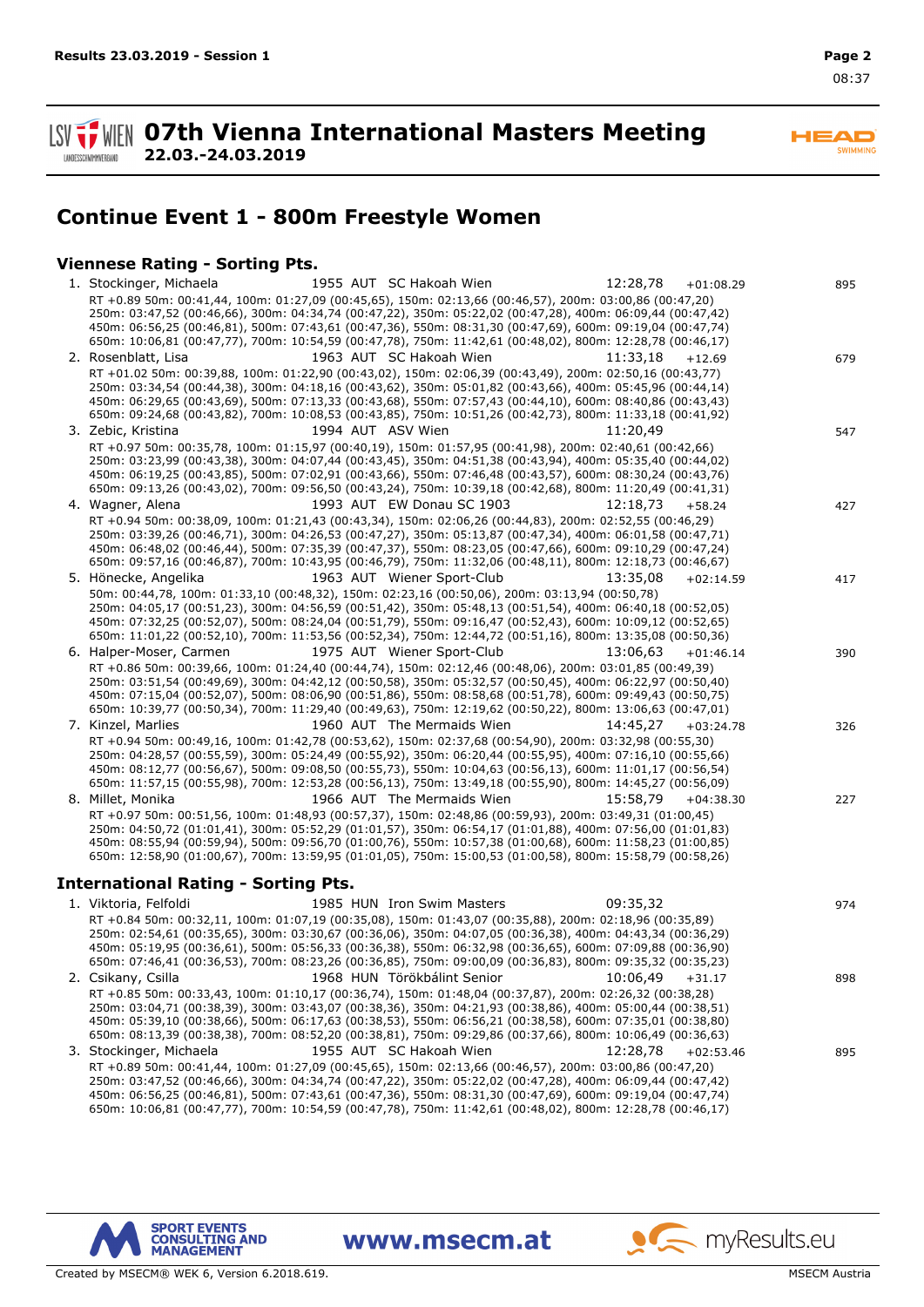**ISV**  $\frac{1}{2}$  WIEN 07th Vienna International Masters Meeting **22.03.-24.03.2019** LANDESSCHWIMMVERBAND

**HEAD** SWIMMING

# **Continue Event 1 - 800m Freestyle Women**

### **International Rating - Sorting Pts.**

| 1963 AUT SC Hakoah Wien<br>11:33,18<br>4. Rosenblatt, Lisa<br>$+01:57.86$                                                                                                                                                | 679 |
|--------------------------------------------------------------------------------------------------------------------------------------------------------------------------------------------------------------------------|-----|
| RT +01.02 50m: 00:39,88, 100m: 01:22,90 (00:43,02), 150m: 02:06,39 (00:43,49), 200m: 02:50,16 (00:43,77)<br>250m: 03:34,54 (00:44,38), 300m: 04:18,16 (00:43,62), 350m: 05:01,82 (00:43,66), 400m: 05:45,96 (00:44,14)   |     |
| 450m: 06:29,65 (00:43,69), 500m: 07:13,33 (00:43,68), 550m: 07:57,43 (00:44,10), 600m: 08:40,86 (00:43,43)<br>650m: 09:24,68 (00:43,82), 700m: 10:08,53 (00:43,85), 750m: 10:51,26 (00:42,73), 800m: 11:33,18 (00:41,92) |     |
| 1961 AUT ATUS Graz<br>5. Mayerhofer, Susanne<br>11:43,56<br>$+02:08.24$                                                                                                                                                  | 649 |
| RT +0.66 50m: 00:37,96, 100m: 01:20,94 (00:42,98), 150m: 02:04,60 (00:43,66), 200m: 02:48,49 (00:43,89)                                                                                                                  |     |
| 250m: 03:32,21 (00:43,72), 300m: 04:16,35 (00:44,14), 350m: 05:00,32 (00:43,97), 400m: 05:43,86 (00:43,54)<br>450m: 06:27,68 (00:43,82), 500m: 07:12,59 (00:44,91), 550m: 07:57,12 (00:44,53), 600m: 08:42,60 (00:45,48) |     |
| 650m: 09:28,22 (00:45,62), 700m: 10:13,79 (00:45,57), 750m: 10:59,25 (00:45,46), 800m: 11:43,56 (00:44,31)                                                                                                               |     |
| 1965 HUN Tovafutók SE<br>6. Mirea, Mirela<br>11:23,46<br>$+01:48.14$                                                                                                                                                     | 627 |
| RT +0.91 50m: 00:39,77, 100m: 01:21,39 (00:41,62), 150m: 02:03,77 (00:42,38), 200m: 02:46,49 (00:42,72)<br>250m: 03:30,22 (00:43,73), 300m: 04:13,55 (00:43,33), 350m: 04:57,12 (00:43,57), 400m: 05:40,30 (00:43,18)    |     |
| 450m: 06:23,15 (00:42,85), 500m: 07:06,47 (00:43,32), 550m: 07:50,16 (00:43,69), 600m: 08:33,15 (00:42,99)                                                                                                               |     |
| 650m: 09:16,79 (00:43,64), 700m: 10:00,06 (00:43,27), 750m: 10:42,74 (00:42,68), 800m: 11:23,46 (00:40,72)                                                                                                               |     |
| 7. Zebic, Kristina<br>1994 AUT ASV Wien<br>11:20,49<br>$+01:45.17$                                                                                                                                                       | 547 |
| RT +0.97 50m: 00:35,78, 100m: 01:15,97 (00:40,19), 150m: 01:57,95 (00:41,98), 200m: 02:40,61 (00:42,66)<br>250m: 03:23,99 (00:43,38), 300m: 04:07,44 (00:43,45), 350m: 04:51,38 (00:43,94), 400m: 05:35,40 (00:44,02)    |     |
| 450m: 06:19,25 (00:43,85), 500m: 07:02,91 (00:43,66), 550m: 07:46,48 (00:43,57), 600m: 08:30,24 (00:43,76)                                                                                                               |     |
| 650m: 09:13,26 (00:43,02), 700m: 09:56,50 (00:43,24), 750m: 10:39,18 (00:42,68), 800m: 11:20,49 (00:41,31)<br>1980 AUT Salzburger TV<br>8. Grubmayr, Sarah<br>12:11,60                                                   |     |
| $+02:36.28$<br>RT +0.75 50m: 00:38,63, 100m: 01:22,75 (00:44,12), 150m: 02:08,58 (00:45,83), 200m: 02:54,30 (00:45,72)                                                                                                   | 463 |
| 250m: 03:40,14 (00:45,84), 300m: 04:26,44 (00:46,30), 350m: 05:12,41 (00:45,97), 400m: 05:58,80 (00:46,39)                                                                                                               |     |
| 450m: 06:45,11 (00:46,31), 500m: 07:30,87 (00:45,76), 550m: 08:18,32 (00:47,45), 600m: 09:04,84 (00:46,52)<br>650m: 09:52,48 (00:47,64), 700m: 10:39,98 (00:47,50), 750m: 11:26,32 (00:46,34), 800m: 12:11,60 (00:45,28) |     |
| 1968 AUT Salzburger TV<br>9. Heimhofer, Christine<br>12:50,26<br>$+03:14.94$                                                                                                                                             | 438 |
| RT +0.88 50m: 00:42,67, 100m: 01:29,48 (00:46,81), 150m: 02:17,45 (00:47,97), 200m: 03:05,29 (00:47,84)                                                                                                                  |     |
| 250m: 03:53,84 (00:48,55), 300m: 04:42,70 (00:48,86), 350m: 05:31,82 (00:49,12), 400m: 06:21,39 (00:49,57)<br>450m: 07:10,30 (00:48,91), 500m: 07:59,03 (00:48,73), 550m: 08:48,53 (00:49,50), 600m: 09:37,49 (00:48,96) |     |
| 650m: 10:27,21 (00:49,72), 700m: 11:15,87 (00:48,66), 750m: 12:03,53 (00:47,66), 800m: 12:50,26 (00:46,73)                                                                                                               |     |
| 1993 AUT EW Donau SC 1903<br>10. Wagner, Alena<br>12:18,73<br>$+02:43.41$                                                                                                                                                | 427 |
| RT +0.94 50m: 00:38,09, 100m: 01:21,43 (00:43,34), 150m: 02:06,26 (00:44,83), 200m: 02:52,55 (00:46,29)<br>250m: 03:39,26 (00:46,71), 300m: 04:26,53 (00:47,27), 350m: 05:13,87 (00:47,34), 400m: 06:01,58 (00:47,71)    |     |
| 450m: 06:48,02 (00:46,44), 500m: 07:35,39 (00:47,37), 550m: 08:23,05 (00:47,66), 600m: 09:10,29 (00:47,24)                                                                                                               |     |
| 650m: 09:57,16 (00:46,87), 700m: 10:43,95 (00:46,79), 750m: 11:32,06 (00:48,11), 800m: 12:18,73 (00:46,67)                                                                                                               |     |
| 1963 AUT Wiener Sport-Club<br>11. Hönecke, Angelika<br>13:35,08<br>$+03:59.76$                                                                                                                                           | 417 |
| 50m: 00:44,78, 100m: 01:33,10 (00:48,32), 150m: 02:23,16 (00:50,06), 200m: 03:13,94 (00:50,78)<br>250m: 04:05,17 (00:51,23), 300m: 04:56,59 (00:51,42), 350m: 05:48,13 (00:51,54), 400m: 06:40,18 (00:52,05)             |     |
| 450m: 07:32,25 (00:52,07), 500m: 08:24,04 (00:51,79), 550m: 09:16,47 (00:52,43), 600m: 10:09,12 (00:52,65)                                                                                                               |     |
| 650m: 11:01,22 (00:52,10), 700m: 11:53,56 (00:52,34), 750m: 12:44,72 (00:51,16), 800m: 13:35,08 (00:50,36)<br>12. Halper-Moser, Carmen<br>1975 AUT Wiener Sport-Club<br>13:06,63                                         |     |
| $+03:31.31$<br>RT +0.86 50m: 00:39,66, 100m: 01:24,40 (00:44,74), 150m: 02:12,46 (00:48,06), 200m: 03:01,85 (00:49,39)                                                                                                   | 390 |
| 250m: 03:51,54 (00:49,69), 300m: 04:42,12 (00:50,58), 350m: 05:32,57 (00:50,45), 400m: 06:22,97 (00:50,40)                                                                                                               |     |
| 450m: 07:15,04 (00:52,07), 500m: 08:06,90 (00:51,86), 550m: 08:58,68 (00:51,78), 600m: 09:49,43 (00:50,75)<br>650m: 10:39,77 (00:50,34), 700m: 11:29,40 (00:49,63), 750m: 12:19,62 (00:50,22), 800m: 13:06,63 (00:47,01) |     |
| 1962 AUT ATUS Graz<br>13. Langegger, Regina<br>13:56,98<br>$+04:21.66$                                                                                                                                                   | 385 |
| 50m: 00:44,02, 100m: 01:33,88 (00:49,86), 150m: 02:25,12 (00:51,24), 200m: 03:17,06 (00:51,94)                                                                                                                           |     |
| 250m: 04:09,39 (00:52,33), 300m: 05:02,54 (00:53,15), 350m: 05:55,31 (00:52,77), 400m: 06:48,52 (00:53,21)<br>450m: 07:42,18 (00:53,66), 500m: 08:35,68 (00:53,50), 550m: 09:29,36 (00:53,68), 600m: 10:22,88 (00:53,52) |     |
| 650m: 11:16,86 (00:53,98), 700m: 12:12,13 (00:55,27), 750m: 13:04,91 (00:52,78), 800m: 13:56,98 (00:52,07)                                                                                                               |     |
| 1960 AUT The Mermaids Wien<br>14. Kinzel, Marlies<br>14:45,27<br>$+05:09.95$                                                                                                                                             | 326 |
| RT +0.94 50m: 00:49,16, 100m: 01:42,78 (00:53,62), 150m: 02:37,68 (00:54,90), 200m: 03:32,98 (00:55,30)<br>250m: 04:28,57 (00:55,59), 300m: 05:24,49 (00:55,92), 350m: 06:20,44 (00:55,95), 400m: 07:16,10 (00:55,66)    |     |
| 450m: 08:12,77 (00:56,67), 500m: 09:08,50 (00:55,73), 550m: 10:04,63 (00:56,13), 600m: 11:01,17 (00:56,54)                                                                                                               |     |
| 650m: 11:57,15 (00:55,98), 700m: 12:53,28 (00:56,13), 750m: 13:49,18 (00:55,90), 800m: 14:45,27 (00:56,09)                                                                                                               |     |
| 15. Unkelbach, Julia<br>1991 GER Mainzer Schwimmverein 01<br>13:54,87<br>$+04:19.55$                                                                                                                                     | 296 |
| RT +0.47 50m: 00:42,30, 100m: 01:30,20 (00:47,90), 150m: 02:21,29 (00:51,09), 200m: 03:14,14 (00:52,85)<br>250m: 04:08,59 (00:54,45), 300m: 05:01,58 (00:52,99), 350m: 05:55,33 (00:53,75), 400m: 06:49,57 (00:54,24)    |     |
| 450m: 07:43,05 (00:53,48), 500m: 08:36,50 (00:53,45), 550m: 09:30,21 (00:53,71), 600m: 10:23,50 (00:53,29)                                                                                                               |     |
| 650m: 11:16,65 (00:53,15), 700m: 12:09,95 (00:53,30), 750m: 13:02,59 (00:52,64), 800m: 13:54,87 (00:52,28)                                                                                                               |     |

www.msecm.at





myResults.eu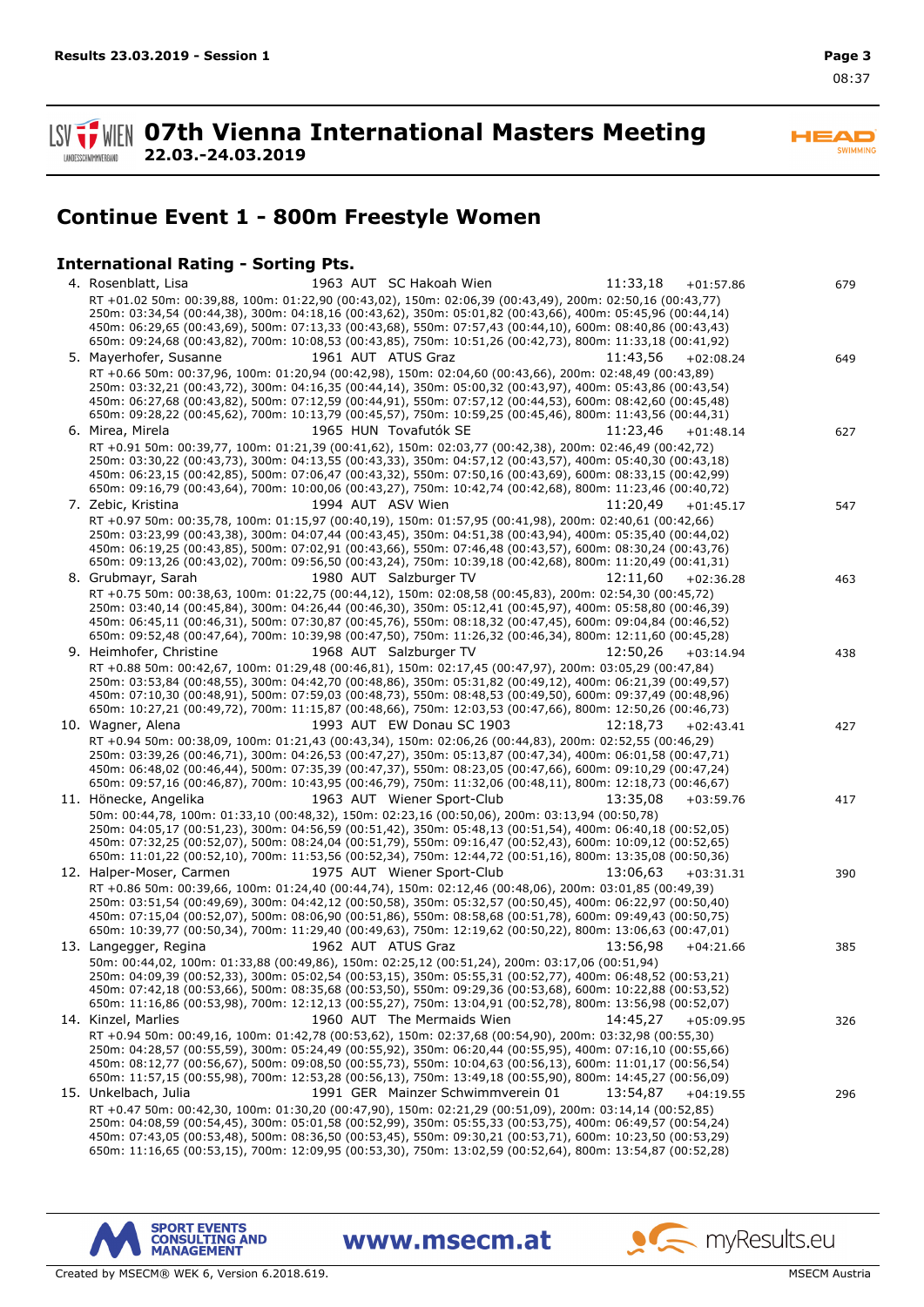**SV TWEIN 07th Vienna International Masters Meeting 22.03.-24.03.2019 LANDESSCHWIMMVERBAND** 

 $\overline{\phantom{a}}$ SWIMMING

# **Continue Event 1 - 800m Freestyle Women**

## **International Rating - Sorting Pts.**

16. Varady, Judit 1967 HUN Törökbálint Senior 14:46,29 +05:10.97 287 RT +0.81 50m: 00:49,42, 100m: 01:43,10 (00:53,68), 150m: 02:37,00 (00:53,90), 200m: 03:31,61 (00:54,61) 250m: 04:27,24 (00:55,63), 300m: 05:24,62 (00:57,38), 350m: 06:20,79 (00:56,17), 400m: 07:15,72 (00:54,93) 450m: 08:11,97 (00:56,25), 500m: 09:07,87 (00:55,90), 550m: 10:04,27 (00:56,40), 600m: 11:01,08 (00:56,81) 650m: 11:57,83 (00:56,75), 700m: 12:54,51 (00:56,68), 750m: 13:51,28 (00:56,77), 800m: 14:46,29 (00:55,01) 17. Millet, Monika 1966 AUT The Mermaids Wien 15:58,79 +06:23.47 227 RT +0.97 50m: 00:51,56, 100m: 01:48,93 (00:57,37), 150m: 02:48,86 (00:59,93), 200m: 03:49,31 (01:00,45) 250m: 04:50,72 (01:01,41), 300m: 05:52,29 (01:01,57), 350m: 06:54,17 (01:01,88), 400m: 07:56,00 (01:01,83) 450m: 08:55,94 (00:59,94), 500m: 09:56,70 (01:00,76), 550m: 10:57,38 (01:00,68), 600m: 11:58,23 (01:00,85) 650m: 12:58,90 (01:00,67), 700m: 13:59,95 (01:01,05), 750m: 15:00,53 (01:00,58), 800m: 15:58,79 (00:58,26) *----* Eva, Kezsmarki 1977 HUN Iron Swim Masters DNS MT **Continue Event 2 - 1500m Freestyle Men Viennese Rating - Sorting Pts.** 1. Gallo, Enrico 1983 AUT ASV Wien 17:11,13 +10.86 917 RT +0.77 50m: 00:31,83, 100m: 01:06,64 (00:34,81), 150m: 01:40,54 (00:33,90), 200m: 02:14,87 (00:34,33) 250m: 02:49,06 (00:34,19), 300m: 03:23,40 (00:34,34), 350m: 03:57,59 (00:34,19), 400m: 04:31,68 (00:34,09) 450m: 05:05,97 (00:34,29), 500m: 05:40,28 (00:34,31), 550m: 06:14,60 (00:34,32), 600m: 06:48,92 (00:34,32) 650m: 07:23,34 (00:34,42), 700m: 07:57,71 (00:34,37), 750m: 08:32,12 (00:34,41), 800m: 09:06,41 (00:34,29) 850m: 09:40,75 (00:34,34), 900m: 10:15,40 (00:34,65), 950m: 10:50,11 (00:34,71), 1000m: 11:25,05 (00:34,94) 1050m: 11:59,79 (00:34,74), 1100m: 12:34,46 (00:34,67), 1150m: 13:08,99 (00:34,53), 1200m: 13:43,90 (00:34,91) 1250m: 14:18,95 (00:35,05), 1300m: 14:53,84 (00:34,89), 1350m: 15:28,72 (00:34,88), 1400m: 16:03,54 (00:34,82) 1450m: 16:37,96 (00:34,42), 1500m: 17:11,13 (00:33,17) 2. Gräf, Alexander 1992 AUT SV Friesen Wien 17:00,27 855 RT +01.00 50m: 00:31,14, 100m: 01:04,16 (00:33,02), 150m: 01:37,72 (00:33,56), 200m: 02:11,22 (00:33,50) 250m: 02:44,91 (00:33,69), 300m: 03:18,66 (00:33,75), 350m: 03:52,45 (00:33,79), 400m: 04:26,53 (00:34,08) 450m: 05:01,03 (00:34,50), 500m: 05:35,15 (00:34,12), 550m: 06:09,17 (00:34,02), 600m: 06:43,57 (00:34,40) 650m: 07:17,93 (00:34,36), 700m: 07:52,11 (00:34,18), 750m: 08:26,24 (00:34,13), 800m: 09:00,36 (00:34,12) 850m: 09:34,27 (00:33,91), 900m: 10:08,53 (00:34,26), 950m: 10:42,57 (00:34,04), 1000m: 11:16,76 (00:34,19) 1050m: 11:51,10 (00:34,34), 1100m: 12:25,92 (00:34,82), 1150m: 13:00,19 (00:34,27), 1200m: 13:34,68 (00:34,49) 1250m: 14:09,48 (00:34,80), 1300m: 14:44,05 (00:34,57), 1350m: 15:19,18 (00:35,13), 1400m: 15:53,70 (00:34,52) 1450m: 16:27,90 (00:34,20), 1500m: 17:00,27 (00:32,37) 3. Doyle, Mike 1959 AUT ASV Wien 1959 AUT ASV Wien 20:43,00 +03:42.73 845 RT +0.87 50m: 00:37,87, 100m: 01:18,12 (00:40,25), 150m: 01:59,01 (00:40,89), 200m: 02:40,15 (00:41,14) 250m: 03:21,45 (00:41,30), 300m: 04:02,90 (00:41,45), 350m: 04:44,17 (00:41,27), 400m: 05:26,01 (00:41,84) 450m: 06:07,76 (00:41,75), 500m: 06:49,69 (00:41,93), 550m: 07:31,96 (00:42,27), 600m: 08:14,23 (00:42,27) 650m: 08:56,05 (00:41,82), 700m: 09:37,87 (00:41,82), 750m: 10:19,76 (00:41,89), 800m: 11:01,83 (00:42,07) 850m: 11:43,92 (00:42,09), 900m: 12:25,81 (00:41,89), 950m: 13:07,87 (00:42,06), 1000m: 13:49,40 (00:41,53) 1050m: 14:31,33 (00:41,93), 1100m: 15:13,17 (00:41,84), 1150m: 15:54,55 (00:41,38), 1200m: 16:36,50 (00:41,95) 1250m: 17:18,03 (00:41,53), 1300m: 17:59,60 (00:41,57), 1350m: 18:40,93 (00:41,33), 1400m: 19:22,10 (00:41,17) 1450m: 20:03,12 (00:41,02), 1500m: 20:43,00 (00:39,88) 4. Beig, Robert 1948 AUT SC Hakoah Wien 25:24,21 +08:23.94 751 RT +01.01 50m: 00:43,92, 100m: 01:31,97 (00:48,05), 150m: 02:22,22 (00:50,25), 200m: 03:13,84 (00:51,62) 250m: 04:04,46 (00:50,62), 300m: 04:55,53 (00:51,07), 350m: 05:44,92 (00:49,39), 400m: 06:35,24 (00:50,32) 450m: 07:26,77 (00:51,53), 500m: 08:17,90 (00:51,13), 550m: 09:09,11 (00:51,21), 600m: 09:59,77 (00:50,66) 650m: 10:50,93 (00:51,16), 700m: 11:42,77 (00:51,84), 750m: 12:33,73 (00:50,96), 800m: 13:26,23 (00:52,50) 850m: 14:16,47 (00:50,24), 900m: 15:07,22 (00:50,75), 950m: 15:58,61 (00:51,39), 1000m: 16:50,51 (00:51,90) 1050m: 17:41,10 (00:50,59), 1100m: 18:32,78 (00:51,68), 1150m: 19:24,33 (00:51,55), 1200m: 20:16,32 (00:51,99) 1250m: 21:07,94 (00:51,62), 1300m: 22:00,13 (00:52,19), 1350m: 22:52,37 (00:52,24), 1400m: 23:45,52 (00:53,15) 1450m: 24:36,51 (00:50,99), 1500m: 25:24,21 (00:47,70) 5. Nagl, Norbert 1968 AUT SU Wien 19:17,92 +02:17.65 678 50m: 00:35,91, 100m: 01:14,09 (00:38,18), 150m: 01:52,34 (00:38,25), 200m: 02:30,81 (00:38,47) 250m: 03:08,89 (00:38,08), 300m: 03:47,23 (00:38,34), 350m: 04:25,87 (00:38,64), 400m: 05:04,72 (00:38,85) 450m: 05:43,25 (00:38,53), 500m: 06:22,12 (00:38,87), 550m: 07:00,61 (00:38,49), 600m: 07:39,22 (00:38,61) 650m: 08:17,95 (00:38,73), 700m: 08:56,77 (00:38,82), 750m: 09:35,65 (00:38,88), 800m: 10:14,53 (00:38,88) 850m: 10:52,96 (00:38,43), 900m: 11:31,88 (00:38,92), 950m: 12:10,77 (00:38,89), 1000m: 12:49,58 (00:38,81) 1050m: 13:28,25 (00:38,67), 1100m: 14:07,12 (00:38,87), 1150m: 14:45,82 (00:38,70), 1200m: 15:24,74 (00:38,92) 1250m: 16:03,69 (00:38,95), 1300m: 16:42,49 (00:38,80), 1350m: 17:21,38 (00:38,89), 1400m: 18:00,67 (00:39,29) 1450m: 18:39,95 (00:39,28), 1500m: 19:17,92 (00:37,97)

www.msecm.at





s myResults.eu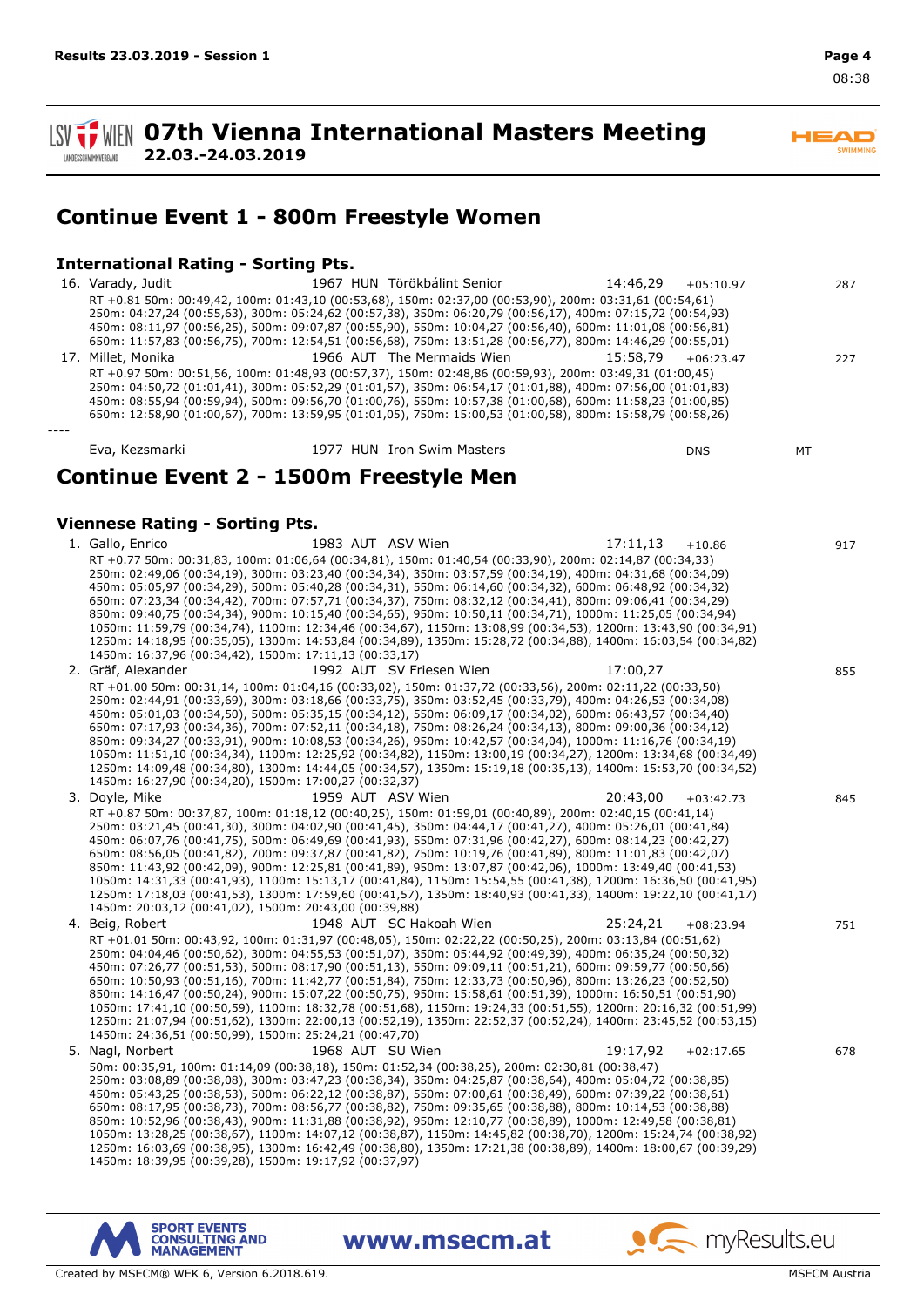$\overline{\phantom{a}}$ SWIMMING

**1. WEN 07th Vienna International Masters Meeting 22.03.-24.03.2019 LANDESSCHWIMMVERBAND** 

# **Continue Event 2 - 1500m Freestyle Men**

## **Viennese Rating - Sorting Pts.**

6. Bamer, Franz Oskar 1994 AUT SC Diana Wien 18:43,81 +01:43.54 640 RT +0.69 50m: 00:30,08, 100m: 01:03,42 (00:33,34), 150m: 01:37,72 (00:34,30), 200m: 02:12,85 (00:35,13) 250m: 02:48,85 (00:36,00), 300m: 03:25,32 (00:36,47), 350m: 04:02,85 (00:37,53), 400m: 04:40,01 (00:37,16) 450m: 05:17,46 (00:37,45), 500m: 05:55,52 (00:38,06), 550m: 06:34,45 (00:38,93), 600m: 07:11,50 (00:37,05) 650m: 07:48,35 (00:36,85), 700m: 08:25,99 (00:37,64), 750m: 09:04,23 (00:38,24), 800m: 09:42,55 (00:38,32) 850m: 10:21,22 (00:38,67), 900m: 10:59,34 (00:38,12), 950m: 11:38,14 (00:38,80), 1000m: 12:17,38 (00:39,24) 1050m: 12:55,82 (00:38,44), 1100m: 13:34,57 (00:38,75), 1150m: 14:13,53 (00:38,96), 1200m: 14:53,05 (00:39,52) 1250m: 15:32,00 (00:38,95), 1300m: 16:10,87 (00:38,87), 1350m: 16:50,01 (00:39,14), 1400m: 17:29,58 (00:39,57) 1450m: 18:07,25 (00:37,67), 1500m: 18:43,81 (00:36,56) 7. Löwy, Thomas 1966 AUT SC Hakoah Wien 19:46,32 +02:46.05 631 RT +0.72 50m: 00:33,03, 100m: 01:09,52 (00:36,49), 150m: 01:47,81 (00:38,29), 200m: 02:26,78 (00:38,97) 250m: 03:05,53 (00:38,75), 300m: 03:45,01 (00:39,48), 350m: 04:24,40 (00:39,39), 400m: 05:03,80 (00:39,40) 450m: 05:43,60 (00:39,80), 500m: 06:22,95 (00:39,35), 550m: 07:02,82 (00:39,87), 600m: 07:42,32 (00:39,50) 650m: 08:21,89 (00:39,57), 700m: 09:02,15 (00:40,26), 750m: 09:42,21 (00:40,06), 800m: 10:22,27 (00:40,06) 850m: 11:02,41 (00:40,14), 900m: 11:42,96 (00:40,55), 950m: 12:23,27 (00:40,31), 1000m: 13:04,27 (00:41,00) 1050m: 13:45,34 (00:41,07), 1100m: 14:26,55 (00:41,21), 1150m: 15:06,94 (00:40,39), 1200m: 15:47,97 (00:41,03) 1250m: 16:28,93 (00:40,96), 1300m: 17:09,15 (00:40,22), 1350m: 17:49,77 (00:40,62), 1400m: 18:30,05 (00:40,28) 1450m: 19:09,03 (00:38,98), 1500m: 19:46,32 (00:37,29) 8. Tschugguel, Walter 1966 AUT SC Diana Wien 19:59,90 +02:59.63 609 RT +0.99 50m: 00:35,44, 100m: 01:13,29 (00:37,85), 150m: 01:52,35 (00:39,06), 200m: 02:31,28 (00:38,93) 250m: 03:10,36 (00:39,08), 300m: 03:49,67 (00:39,31), 350m: 04:28,91 (00:39,24), 400m: 05:07,84 (00:38,93) 450m: 05:47,46 (00:39,62), 500m: 06:26,99 (00:39,53), 550m: 07:06,33 (00:39,34), 600m: 07:45,98 (00:39,65) 650m: 08:25,32 (00:39,34), 700m: 09:05,79 (00:40,47), 750m: 09:45,71 (00:39,92), 800m: 10:25,70 (00:39,99) 850m: 11:06,15 (00:40,45), 900m: 11:47,47 (00:41,32), 950m: 12:28,26 (00:40,79), 1000m: 13:09,42 (00:41,16) 1050m: 13:50,67 (00:41,25), 1100m: 14:31,03 (00:40,36), 1150m: 15:12,49 (00:41,46), 1200m: 15:53,88 (00:41,39) 1250m: 16:35,33 (00:41,45), 1300m: 17:17,48 (00:42,15), 1350m: 17:59,06 (00:41,58), 1400m: 18:40,77 (00:41,71) 1450m: 19:22,09 (00:41,32), 1500m: 19:59,90 (00:37,81) 9. Molecz, Peter **1957 AUT SC Diana Wien** 23:18,28 +06:18.01 593 RT +01.01 50m: 00:40,19, 100m: 01:24,52 (00:44,33), 150m: 02:10,02 (00:45,50), 200m: 02:56,44 (00:46,42) 250m: 03:42,33 (00:45,89), 300m: 04:29,32 (00:46,99), 350m: 05:17,00 (00:47,68), 400m: 06:04,23 (00:47,23) 450m: 06:51,87 (00:47,64), 500m: 07:40,37 (00:48,50), 550m: 08:25,83 (00:45,46), 600m: 09:12,98 (00:47,15) 650m: 10:01,13 (00:48,15), 700m: 10:48,22 (00:47,09), 750m: 11:35,25 (00:47,03), 800m: 12:23,14 (00:47,89) 850m: 13:10,53 (00:47,39), 900m: 13:56,69 (00:46,16), 950m: 14:44,13 (00:47,44), 1000m: 15:30,65 (00:46,52) 1050m: 16:18,96 (00:48,31), 1100m: 17:07,29 (00:48,33), 1150m: 17:55,67 (00:48,38), 1200m: 18:43,76 (00:48,09) 1250m: 19:31,05 (00:47,29), 1300m: 20:19,40 (00:48,35), 1350m: 21:07,44 (00:48,04), 1400m: 21:53,22 (00:45,78) 1450m: 22:38,40 (00:45,18), 1500m: 23:18,28 (00:39,88) 10. Grafeneder, Jürgen 1985 AUT ASV Wien 20:16,03 +03:15.76 526 RT +0.94 50m: 00:35,23, 100m: 01:14,08 (00:38,85), 150m: 01:53,89 (00:39,81), 200m: 02:34,06 (00:40,17) 250m: 03:13,17 (00:39,11), 300m: 03:52,34 (00:39,17), 350m: 04:32,61 (00:40,27), 400m: 05:12,74 (00:40,13) 450m: 05:53,09 (00:40,35), 500m: 06:33,41 (00:40,32), 550m: 07:14,03 (00:40,62), 600m: 07:54,60 (00:40,57) 650m: 08:35,37 (00:40,77), 700m: 09:16,89 (00:41,52), 750m: 09:56,81 (00:39,92), 800m: 10:37,79 (00:40,98) 850m: 11:18,70 (00:40,91), 900m: 12:00,00 (00:41,30), 950m: 12:41,08 (00:41,08), 1000m: 13:22,64 (00:41,56) 1050m: 14:04,03 (00:41,39), 1100m: 14:46,24 (00:42,21), 1150m: 15:27,04 (00:40,80), 1200m: 16:08,40 (00:41,36) 1250m: 16:49,47 (00:41,07), 1300m: 17:31,29 (00:41,82), 1350m: 18:13,04 (00:41,75), 1400m: 18:54,93 (00:41,89) 1450m: 19:36,62 (00:41,69), 1500m: 20:16,03 (00:39,41) 11. Popov, Thomas 1973 AUT EW Donau SC 1903 20:57,24 +03:56.97 486 RT +0.82 50m: 00:36,24, 100m: 01:15,30 (00:39,06), 150m: 01:55,17 (00:39,87), 200m: 02:35,61 (00:40,44) 250m: 03:16,46 (00:40,85), 300m: 03:57,20 (00:40,74), 350m: 04:38,87 (00:41,67), 400m: 05:20,37 (00:41,50) 450m: 06:02,47 (00:42,10), 500m: 06:44,90 (00:42,43), 550m: 07:27,33 (00:42,43), 600m: 08:09,93 (00:42,60) 650m: 08:52,62 (00:42,69), 700m: 09:34,82 (00:42,20), 750m: 10:17,46 (00:42,64), 800m: 11:00,14 (00:42,68) 850m: 11:42,53 (00:42,39), 900m: 12:25,34 (00:42,81), 950m: 13:07,85 (00:42,51), 1000m: 13:50,52 (00:42,67) 1050m: 14:33,53 (00:43,01), 1100m: 15:16,19 (00:42,66), 1150m: 15:58,65 (00:42,46), 1200m: 16:41,58 (00:42,93) 1250m: 17:25,21 (00:43,63), 1300m: 18:09,04 (00:43,83), 1350m: 18:52,64 (00:43,60), 1400m: 19:35,47 (00:42,83) 1450m: 20:17,58 (00:42,11), 1500m: 20:57,24 (00:39,66) 12. Bruckner, Markus 1971 AUT Wiener Sport-Club 21:23,92 +04:23.65 456 RT +0.98 50m: 00:38,26, 100m: 01:19,76 (00:41,50), 150m: 02:00,62 (00:40,86), 200m: 02:42,46 (00:41,84) 250m: 03:24,89 (00:42,43), 300m: 04:07,55 (00:42,66), 350m: 04:49,95 (00:42,40), 400m: 05:33,43 (00:43,48) 450m: 06:16,75 (00:43,32), 500m: 07:00,03 (00:43,28), 550m: 07:43,24 (00:43,21), 600m: 08:26,44 (00:43,20) 650m: 09:10,31 (00:43,87), 700m: 09:53,21 (00:42,90), 750m: 10:36,39 (00:43,18), 800m: 11:20,60 (00:44,21) 850m: 12:03,13 (00:42,53), 900m: 12:45,90 (00:42,77), 950m: 13:29,10 (00:43,20), 1000m: 14:12,63 (00:43,53) 1050m: 14:56,06 (00:43,43), 1100m: 15:40,37 (00:44,31), 1150m: 16:24,10 (00:43,73), 1200m: 17:07,49 (00:43,39) 1250m: 17:52,37 (00:44,88), 1300m: 18:35,81 (00:43,44), 1350m: 19:18,07 (00:42,26), 1400m: 20:01,00 (00:42,93) 1450m: 20:43,65 (00:42,65), 1500m: 21:23,92 (00:40,27)

www.msecm.at



s myResults.eu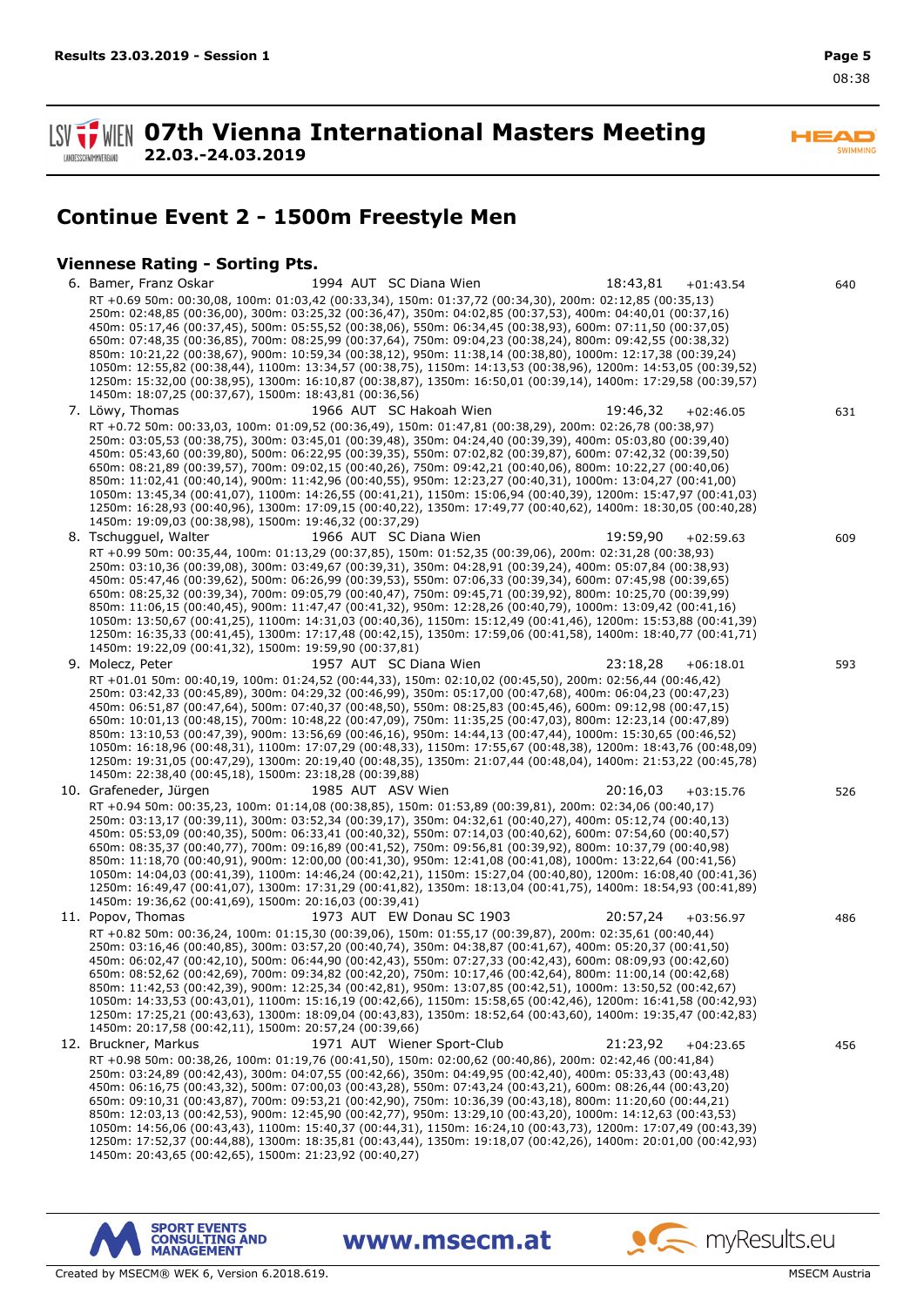$\overline{\phantom{a}}$ **SWIMMING** 

**SV TWEN 07th Vienna International Masters Meeting 22.03.-24.03.2019 LANDESSCHWIMMVERBAND** 

# **Continue Event 2 - 1500m Freestyle Men**

## **Viennese Rating - Sorting Pts.**

13. Czerny, Sebastian 1988 AUT SC Hakoah Wien 21:39,38 +04:39.11 431 RT +0.79 50m: 00:37,89, 100m: 01:19,68 (00:41,79), 150m: 02:02,15 (00:42,47), 200m: 02:45,25 (00:43,10) 250m: 03:28,80 (00:43,55), 300m: 04:12,61 (00:43,81), 350m: 04:56,21 (00:43,60), 400m: 05:40,23 (00:44,02) 450m: 06:24,81 (00:44,58), 500m: 07:08,68 (00:43,87), 550m: 07:53,23 (00:44,55), 600m: 08:37,50 (00:44,27) 650m: 09:21,43 (00:43,93), 700m: 10:05,11 (00:43,68), 750m: 10:48,94 (00:43,83), 800m: 11:32,28 (00:43,34) 850m: 12:16,12 (00:43,84), 900m: 12:59,83 (00:43,71), 950m: 13:44,30 (00:44,47), 1000m: 14:28,46 (00:44,16) 1050m: 15:12,55 (00:44,09), 1100m: 15:56,70 (00:44,15), 1150m: 16:40,56 (00:43,86), 1200m: 17:24,12 (00:43,56) 1250m: 18:07,33 (00:43,21), 1300m: 18:50,73 (00:43,40), 1350m: 19:33,44 (00:42,71), 1400m: 20:15,44 (00:42,00) 1450m: 20:58,23 (00:42,79), 1500m: 21:39,38 (00:41,15) 14. Molecz, Paul 1957 AUT SC Diana Wien 26:01,85 +09:01.58 426 RT +01.12 50m: 00:43,57, 100m: 01:32,32 (00:48,75), 150m: 02:23,18 (00:50,86), 200m: 03:14,80 (00:51,62) 250m: 04:06,30 (00:51,50), 300m: 04:57,74 (00:51,44), 350m: 05:49,03 (00:51,29), 400m: 06:40,77 (00:51,74) 450m: 07:33,67 (00:52,90), 500m: 08:26,61 (00:52,94), 550m: 09:19,14 (00:52,53), 600m: 10:12,68 (00:53,54) 650m: 11:05,63 (00:52,95), 700m: 11:59,45 (00:53,82), 750m: 12:52,35 (00:52,90), 800m: 13:45,51 (00:53,16) 850m: 14:39,48 (00:53,97), 900m: 15:32,78 (00:53,30), 950m: 16:25,21 (00:52,43), 1000m: 17:18,89 (00:53,68) 1050m: 18:11,53 (00:52,64), 1100m: 19:04,89 (00:53,36), 1150m: 19:56,85 (00:51,96), 1200m: 20:49,98 (00:53,13) 1250m: 21:43,40 (00:53,42), 1300m: 22:36,60 (00:53,20), 1350m: 23:29,09 (00:52,49), 1400m: 24:22,10 (00:53,01) 1450m: 25:13,69 (00:51,59), 1500m: 26:01,85 (00:48,16) 15. Vajda, Gabor 1973 AUT SC Hakoah Wien 22:04,65 +05:04.38 415 RT +0.92 50m: 00:38,40, 100m: 01:21,07 (00:42,67), 150m: 02:04,08 (00:43,01), 200m: 02:47,36 (00:43,28) 250m: 03:30,61 (00:43,25), 300m: 04:14,34 (00:43,73), 350m: 04:58,20 (00:43,86), 400m: 05:42,18 (00:43,98) 450m: 06:26,33 (00:44,15), 500m: 07:10,37 (00:44,04), 550m: 07:54,54 (00:44,17), 600m: 08:38,73 (00:44,19) 650m: 09:23,56 (00:44,83), 700m: 10:08,46 (00:44,90), 750m: 10:52,61 (00:44,15), 800m: 11:37,69 (00:45,08) 850m: 12:22,66 (00:44,97), 900m: 13:07,07 (00:44,41), 950m: 13:52,09 (00:45,02), 1000m: 14:37,11 (00:45,02) 1050m: 15:21,95 (00:44,84), 1100m: 16:06,90 (00:44,95), 1150m: 16:52,04 (00:45,14), 1200m: 17:36,97 (00:44,93) 1250m: 18:22,14 (00:45,17), 1300m: 19:07,34 (00:45,20), 1350m: 19:52,01 (00:44,67), 1400m: 20:37,16 (00:45,15) 1450m: 21:21,11 (00:43,95), 1500m: 22:04,65 (00:43,54) 16. Weißensteiner, Max Arnold 1963 AUT SC Hakoah Wien 26:17,67 +09:17.40 396 RT +01.04 50m: 00:42,99, 100m: 01:31,28 (00:48,29), 150m: 02:22,08 (00:50,80), 200m: 03:13,24 (00:51,16) 250m: 04:06,19 (00:52,95), 300m: 05:00,96 (00:54,77), 350m: 05:54,86 (00:53,90), 400m: 06:49,64 (00:54,78) 450m: 07:43,25 (00:53,61), 500m: 08:37,49 (00:54,24), 550m: 09:30,90 (00:53,41), 600m: 10:24,58 (00:53,68) 650m: 11:17,73 (00:53,15), 700m: 12:10,39 (00:52,66), 750m: 13:02,30 (00:51,91), 800m: 13:55,88 (00:53,58) 850m: 14:50,50 (00:54,62), 900m: 15:43,01 (00:52,51), 950m: 16:36,08 (00:53,07), 1000m: 17:29,62 (00:53,54) 1050m: 18:22,60 (00:52,98), 1100m: 19:16,16 (00:53,56), 1150m: 20:10,16 (00:54,00), 1200m: 21:03,12 (00:52,96) 1250m: 21:58,13 (00:55,01), 1300m: 22:49,92 (00:51,79), 1350m: 23:41,59 (00:51,67), 1400m: 24:34,38 (00:52,79) 1450m: 25:29,98 (00:55,60), 1500m: 26:17,67 (00:47,69) 16. Köhler, Roman 1977 AUT SC Hakoah Wien 22:37,58 +05:37.31 396 RT +0.83 50m: 00:39,08, 100m: 01:21,51 (00:42,43), 150m: 02:06,00 (00:44,49), 200m: 02:51,07 (00:45,07) 250m: 03:36,27 (00:45,20), 300m: 04:21,78 (00:45,51), 350m: 05:07,98 (00:46,20), 400m: 05:53,49 (00:45,51) 450m: 06:39,03 (00:45,54), 500m: 07:24,47 (00:45,44), 550m: 08:09,57 (00:45,10), 600m: 08:55,15 (00:45,58) 650m: 09:40,53 (00:45,38), 700m: 10:26,18 (00:45,65), 750m: 11:12,21 (00:46,03), 800m: 11:58,02 (00:45,81) 850m: 12:43,69 (00:45,67), 900m: 13:29,89 (00:46,20), 950m: 14:15,63 (00:45,74), 1000m: 15:00,86 (00:45,23) 1050m: 15:46,91 (00:46,05), 1100m: 16:33,95 (00:47,04), 1150m: 17:19,95 (00:46,00), 1200m: 18:06,02 (00:46,07) 1250m: 18:51,90 (00:45,88), 1300m: 19:38,18 (00:46,28), 1350m: 20:24,19 (00:46,01), 1400m: 21:09,67 (00:45,48) 1450m: 21:55,25 (00:45,58), 1500m: 22:37,58 (00:42,33) 18. Chaid, Steven 1967 AUT SC Hakoah Wien 23:35,77 +06:35.50 371 RT +01.22 50m: 00:41,33, 100m: 01:25,21 (00:43,88), 150m: 02:11,99 (00:46,78), 200m: 02:59,21 (00:47,22) 250m: 03:46,31 (00:47,10), 300m: 04:33,95 (00:47,64), 350m: 05:21,68 (00:47,73), 400m: 06:09,04 (00:47,36) 450m: 06:56,38 (00:47,34), 500m: 07:43,49 (00:47,11), 550m: 08:30,99 (00:47,50), 600m: 09:18,53 (00:47,54) 650m: 10:05,69 (00:47,16), 700m: 10:53,08 (00:47,39), 750m: 11:41,07 (00:47,99), 800m: 12:28,99 (00:47,92) 850m: 13:16,91 (00:47,92), 900m: 14:04,61 (00:47,70), 950m: 14:53,48 (00:48,87), 1000m: 15:41,02 (00:47,54) 1050m: 16:29,63 (00:48,61), 1100m: 17:17,24 (00:47,61), 1150m: 18:05,19 (00:47,95), 1200m: 18:52,83 (00:47,64) 1250m: 19:41,28 (00:48,45), 1300m: 20:28,98 (00:47,70), 1350m: 21:17,07 (00:48,09), 1400m: 22:04,74 (00:47,67) 1450m: 22:51,35 (00:46,61), 1500m: 23:35,77 (00:44,42) 19. Kapeller, Fabio 1990 AUT SC Diana Wien 22:48,28 +05:48.01 354 RT +0.94 50m: 00:38,27, 100m: 01:19,93 (00:41,66), 150m: 02:03,09 (00:43,16), 200m: 02:47,06 (00:43,97) 250m: 03:32,03 (00:44,97), 300m: 04:17,44 (00:45,41), 350m: 05:03,25 (00:45,81), 400m: 05:49,91 (00:46,66) 450m: 06:36,48 (00:46,57), 500m: 07:23,34 (00:46,86), 550m: 08:10,39 (00:47,05), 600m: 08:57,00 (00:46,61) 650m: 09:43,32 (00:46,32), 700m: 10:29,87 (00:46,55), 750m: 11:16,51 (00:46,64), 800m: 12:02,88 (00:46,37) 850m: 12:49,70 (00:46,82), 900m: 13:35,86 (00:46,16), 950m: 14:22,94 (00:47,08), 1000m: 15:08,54 (00:45,60) 1050m: 15:55,15 (00:46,61), 1100m: 16:41,92 (00:46,77), 1150m: 17:28,34 (00:46,42), 1200m: 18:16,36 (00:48,02) 1250m: 19:03,34 (00:46,98), 1300m: 19:49,45 (00:46,11), 1350m: 20:34,99 (00:45,54), 1400m: 21:20,30 (00:45,31) 1450m: 22:04,99 (00:44,69), 1500m: 22:48,28 (00:43,29)

www.msecm.at





 $\bullet$  my Results.eu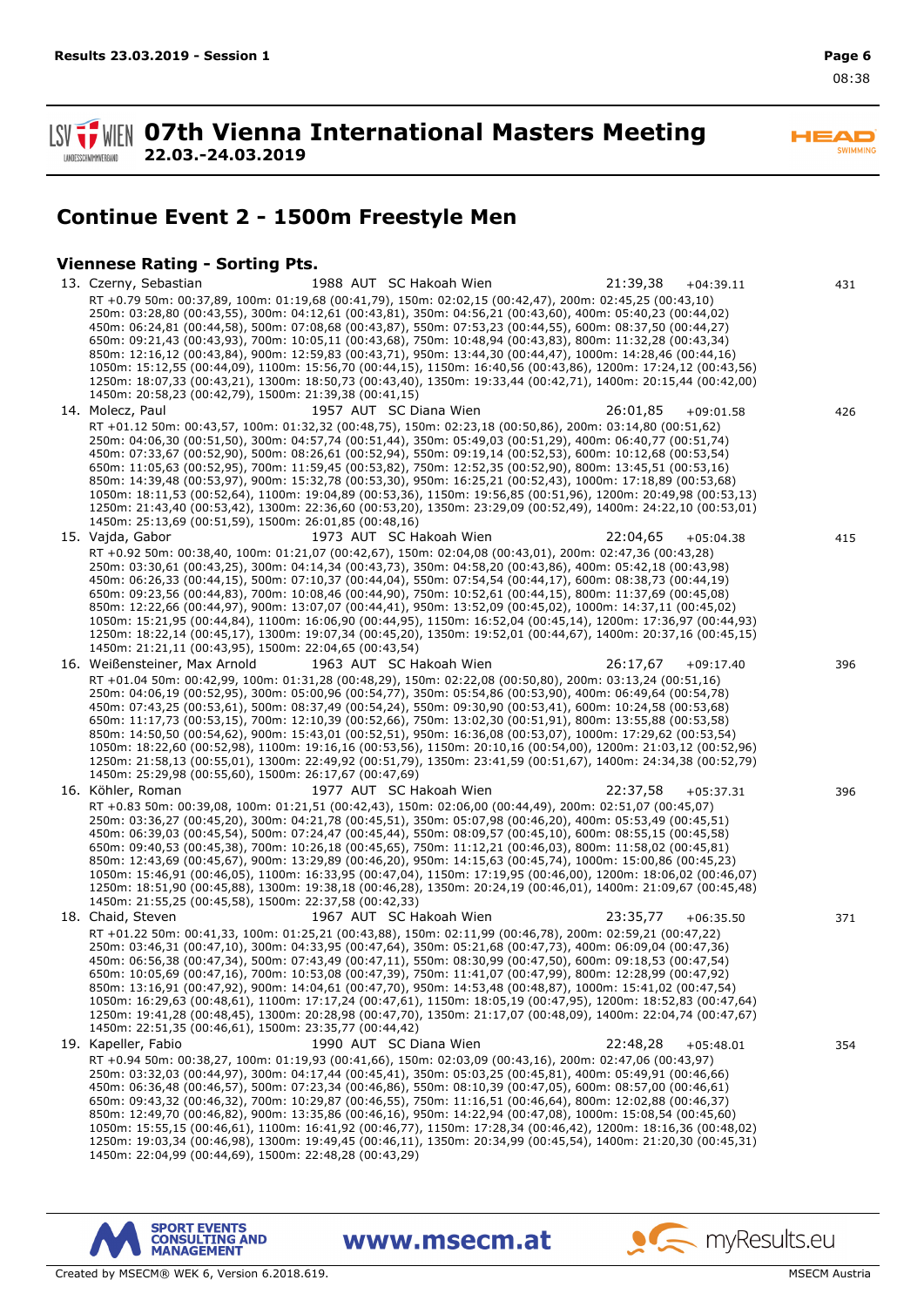$\overline{\phantom{a}}$ SWIMMING

**SV TWEN 07th Vienna International Masters Meeting 22.03.-24.03.2019 I ANDESSCHWIMMVERBAND** 

## **Continue Event 2 - 1500m Freestyle Men**

#### **Viennese Rating - Sorting Pts.**

20. Kilga, Stefan 1983 AUT SC Hakoah Wien 25:01,47 +08:01.20 297 RT +0.96 50m: 00:40,20, 100m: 01:24,96 (00:44,76), 150m: 02:13,78 (00:48,82), 200m: 03:02,27 (00:48,49) 250m: 03:51,60 (00:49,33), 300m: 04:41,41 (00:49,81), 350m: 05:31,76 (00:50,35), 400m: 06:22,53 (00:50,77) 450m: 07:12,84 (00:50,31), 500m: 08:04,51 (00:51,67), 550m: 08:54,76 (00:50,25), 600m: 09:45,38 (00:50,62) 650m: 10:36,84 (00:51,46), 700m: 11:27,49 (00:50,65), 750m: 12:18,21 (00:50,72), 800m: 13:08,79 (00:50,58) 850m: 14:00,70 (00:51,91), 900m: 14:51,12 (00:50,42), 950m: 15:43,02 (00:51,90), 1000m: 16:34,85 (00:51,83) 1050m: 17:26,95 (00:52,10), 1100m: 18:18,81 (00:51,86), 1150m: 19:10,37 (00:51,56), 1200m: 19:59,98 (00:49,61) 1250m: 20:50,77 (00:50,79), 1300m: 21:42,04 (00:51,27), 1350m: 22:31,66 (00:49,62), 1400m: 23:23,52 (00:51,86) 1450m: 24:14,32 (00:50,80), 1500m: 25:01,47 (00:47,15) 21. O'Hare, Kenneth 1965 AUT SC Hakoah Wien 27:09,93 +10:09.66 243 RT +01.13 50m: 00:42,02, 100m: 01:30,44 (00:48,42), 150m: 02:20,44 (00:50,00), 200m: 03:11,64 (00:51,20) 250m: 04:04,34 (00:52,70), 300m: 04:57,09 (00:52,75), 350m: 05:50,75 (00:53,66), 400m: 06:45,14 (00:54,39) 450m: 07:39,56 (00:54,42), 500m: 08:33,45 (00:53,89), 550m: 09:28,34 (00:54,89), 600m: 10:22,28 (00:53,94) 650m: 11:17,00 (00:54,72), 700m: 12:11,53 (00:54,53), 750m: 13:05,98 (00:54,45), 800m: 14:00,96 (00:54,98) 850m: 14:56,41 (00:55,45), 900m: 15:52,55 (00:56,14), 950m: 16:48,18 (00:55,63), 1000m: 17:45,06 (00:56,88) 1050m: 18:41,52 (00:56,46), 1100m: 19:37,72 (00:56,20), 1150m: 20:35,10 (00:57,38), 1200m: 21:32,68 (00:57,58) 1250m: 22:30,57 (00:57,89), 1300m: 23:27,71 (00:57,14), 1350m: 24:24,31 (00:56,60), 1400m: 25:21,07 (00:56,76) 1450m: 26:16,02 (00:54,95), 1500m: 27:09,93 (00:53,91) **International Rating - Sorting Pts.** 1. Gallo, Enrico 1983 AUT ASV Wien 17:11,13 +10.86 917 RT +0.77 50m: 00:31,83, 100m: 01:06,64 (00:34,81), 150m: 01:40,54 (00:33,90), 200m: 02:14,87 (00:34,33) 250m: 02:49,06 (00:34,19), 300m: 03:23,40 (00:34,34), 350m: 03:57,59 (00:34,19), 400m: 04:31,68 (00:34,09) 450m: 05:05,97 (00:34,29), 500m: 05:40,28 (00:34,31), 550m: 06:14,60 (00:34,32), 600m: 06:48,92 (00:34,32) 650m: 07:23,34 (00:34,42), 700m: 07:57,71 (00:34,37), 750m: 08:32,12 (00:34,41), 800m: 09:06,41 (00:34,29) 850m: 09:40,75 (00:34,34), 900m: 10:15,40 (00:34,65), 950m: 10:50,11 (00:34,71), 1000m: 11:25,05 (00:34,94) 1050m: 11:59,79 (00:34,74), 1100m: 12:34,46 (00:34,67), 1150m: 13:08,99 (00:34,53), 1200m: 13:43,90 (00:34,91) 1250m: 14:18,95 (00:35,05), 1300m: 14:53,84 (00:34,89), 1350m: 15:28,72 (00:34,88), 1400m: 16:03,54 (00:34,82) 1450m: 16:37,96 (00:34,42), 1500m: 17:11,13 (00:33,17) Szentesi Delfin 2. Borzi, Miklós 1949 HUN 24:08,78 +07:08.51 874 Egeszsegmegorzo Sport Club RT +01.19 50m: 00:41,02, 100m: 01:28,38 (00:47,36), 150m: 02:16,53 (00:48,15), 200m: 03:03,71 (00:47,18) 250m: 03:51,44 (00:47,73), 300m: 04:38,93 (00:47,49), 350m: 05:26,80 (00:47,87), 400m: 06:15,29 (00:48,49) 450m: 07:03,41 (00:48,12), 500m: 07:52,82 (00:49,41), 550m: 08:41,32 (00:48,50), 600m: 09:30,51 (00:49,19) 650m: 10:18,93 (00:48,42), 700m: 11:08,66 (00:49,73), 750m: 11:57,60 (00:48,94), 800m: 12:44,60 (00:47,00) 850m: 13:34,79 (00:50,19), 900m: 14:24,67 (00:49,88), 950m: 15:14,56 (00:49,89), 1000m: 16:04,26 (00:49,70) 1050m: 16:54,16 (00:49,90), 1100m: 17:43,42 (00:49,26), 1150m: 18:31,54 (00:48,12), 1200m: 19:20,72 (00:49,18) 1250m: 20:09,05 (00:48,33), 1300m: 20:58,22 (00:49,17), 1350m: 21:47,57 (00:49,35), 1400m: 22:36,40 (00:48,83) 1450m: 23:24,21 (00:47,81), 1500m: 24:08,78 (00:44,57) 3. Gräf, Alexander 1992 AUT SV Friesen Wien 17:00,27 855 RT +01.00 50m: 00:31,14, 100m: 01:04,16 (00:33,02), 150m: 01:37,72 (00:33,56), 200m: 02:11,22 (00:33,50) 250m: 02:44,91 (00:33,69), 300m: 03:18,66 (00:33,75), 350m: 03:52,45 (00:33,79), 400m: 04:26,53 (00:34,08) 450m: 05:01,03 (00:34,50), 500m: 05:35,15 (00:34,12), 550m: 06:09,17 (00:34,02), 600m: 06:43,57 (00:34,40) 650m: 07:17,93 (00:34,36), 700m: 07:52,11 (00:34,18), 750m: 08:26,24 (00:34,13), 800m: 09:00,36 (00:34,12) 850m: 09:34,27 (00:33,91), 900m: 10:08,53 (00:34,26), 950m: 10:42,57 (00:34,04), 1000m: 11:16,76 (00:34,19) 1050m: 11:51,10 (00:34,34), 1100m: 12:25,92 (00:34,82), 1150m: 13:00,19 (00:34,27), 1200m: 13:34,68 (00:34,49) 1250m: 14:09,48 (00:34,80), 1300m: 14:44,05 (00:34,57), 1350m: 15:19,18 (00:35,13), 1400m: 15:53,70 (00:34,52) 1450m: 16:27,90 (00:34,20), 1500m: 17:00,27 (00:32,37) 4. Doyle, Mike 1959 AUT ASV Wien 20:43,00 +03:42.73 845 RT +0.87 50m: 00:37,87, 100m: 01:18,12 (00:40,25), 150m: 01:59,01 (00:40,89), 200m: 02:40,15 (00:41,14) 250m: 03:21,45 (00:41,30), 300m: 04:02,90 (00:41,45), 350m: 04:44,17 (00:41,27), 400m: 05:26,01 (00:41,84) 450m: 06:07,76 (00:41,75), 500m: 06:49,69 (00:41,93), 550m: 07:31,96 (00:42,27), 600m: 08:14,23 (00:42,27) 650m: 08:56,05 (00:41,82), 700m: 09:37,87 (00:41,82), 750m: 10:19,76 (00:41,89), 800m: 11:01,83 (00:42,07) 850m: 11:43,92 (00:42,09), 900m: 12:25,81 (00:41,89), 950m: 13:07,87 (00:42,06), 1000m: 13:49,40 (00:41,53) 1050m: 14:31,33 (00:41,93), 1100m: 15:13,17 (00:41,84), 1150m: 15:54,55 (00:41,38), 1200m: 16:36,50 (00:41,95) 1250m: 17:18,03 (00:41,53), 1300m: 17:59,60 (00:41,57), 1350m: 18:40,93 (00:41,33), 1400m: 19:22,10 (00:41,17) 1450m: 20:03,12 (00:41,02), 1500m: 20:43,00 (00:39,88) 5. Manfred, Mahrle 1971 AUT Linz AG Sport 17:59,44 +59.17 768 RT +0.82 50m: 00:30,73, 100m: 01:04,38 (00:33,65), 150m: 01:39,29 (00:34,91), 200m: 02:15,00 (00:35,71) 250m: 02:51,05 (00:36,05), 300m: 03:27,16 (00:36,11), 350m: 04:02,86 (00:35,70), 400m: 04:38,87 (00:36,01) 450m: 05:14,80 (00:35,93), 500m: 05:50,97 (00:36,17), 550m: 06:27,18 (00:36,21), 600m: 07:03,44 (00:36,26) 650m: 07:39,53 (00:36,09), 700m: 08:15,90 (00:36,37), 750m: 08:52,20 (00:36,30), 800m: 09:28,48 (00:36,28) 850m: 10:04,62 (00:36,14), 900m: 10:40,90 (00:36,28), 950m: 11:17,75 (00:36,85), 1000m: 11:54,51 (00:36,76) 1050m: 12:31,03 (00:36,52), 1100m: 13:07,59 (00:36,56), 1150m: 13:43,83 (00:36,24), 1200m: 14:20,96 (00:37,13) 1250m: 14:57,58 (00:36,62), 1300m: 15:34,32 (00:36,74), 1350m: 16:11,68 (00:37,36), 1400m: 16:48,86 (00:37,18) 1450m: 17:24,83 (00:35,97), 1500m: 17:59,44 (00:34,61)

www.msecm.at



myResults.eu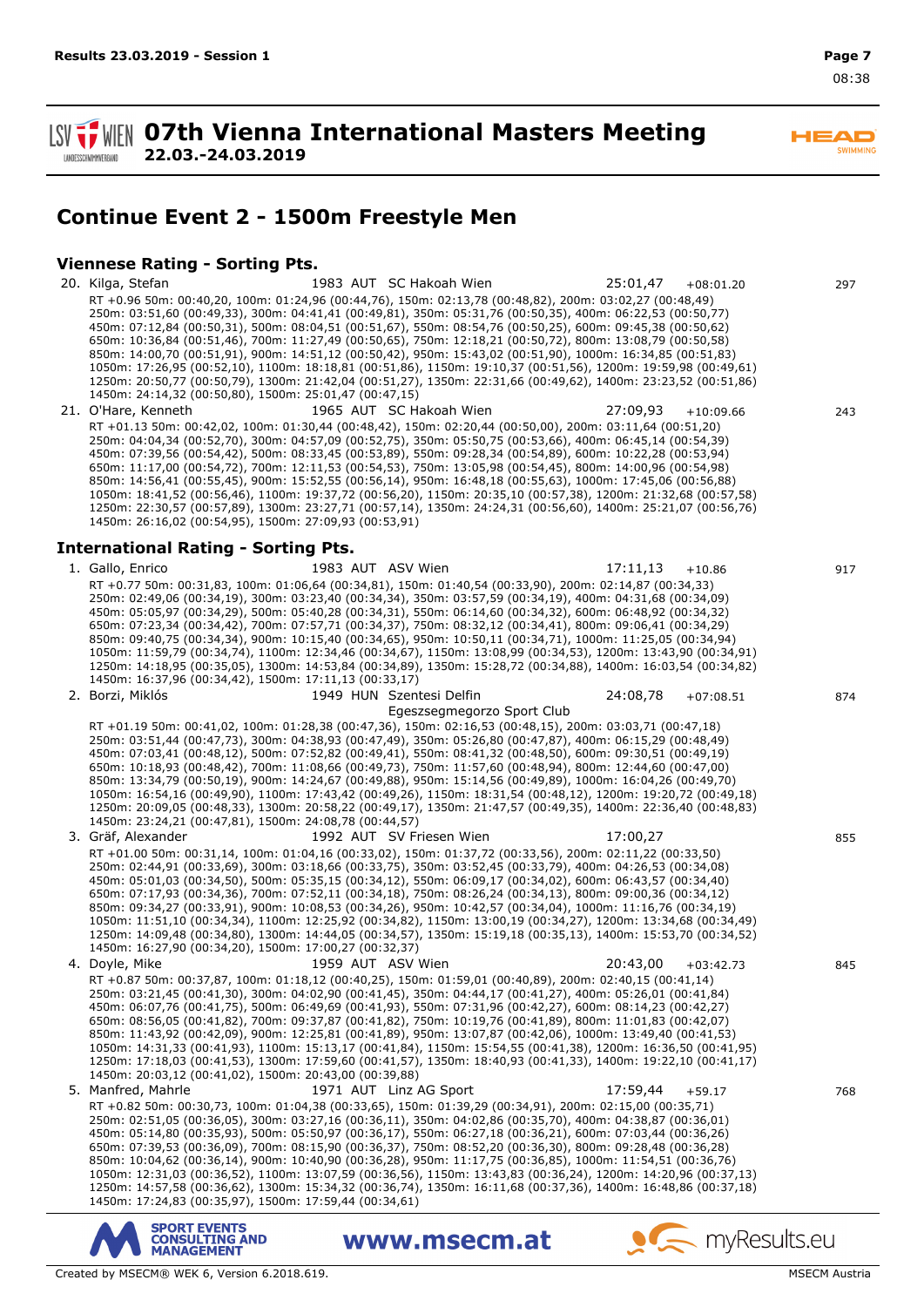$\overline{\phantom{a}}$ SWIMMING

**1. WEN 07th Vienna International Masters Meeting 22.03.-24.03.2019 LANDESSCHWIMMVERBAND** 

**Continue Event 2 - 1500m Freestyle Men**

#### **International Rating - Sorting Pts.**

6. Beig, Robert 1948 AUT SC Hakoah Wien 25:24,21 +08:23.94 751 RT +01.01 50m: 00:43,92, 100m: 01:31,97 (00:48,05), 150m: 02:22,22 (00:50,25), 200m: 03:13,84 (00:51,62) 250m: 04:04,46 (00:50,62), 300m: 04:55,53 (00:51,07), 350m: 05:44,92 (00:49,39), 400m: 06:35,24 (00:50,32) 450m: 07:26,77 (00:51,53), 500m: 08:17,90 (00:51,13), 550m: 09:09,11 (00:51,21), 600m: 09:59,77 (00:50,66) 650m: 10:50,93 (00:51,16), 700m: 11:42,77 (00:51,84), 750m: 12:33,73 (00:50,96), 800m: 13:26,23 (00:52,50) 850m: 14:16,47 (00:50,24), 900m: 15:07,22 (00:50,75), 950m: 15:58,61 (00:51,39), 1000m: 16:50,51 (00:51,90) 1050m: 17:41,10 (00:50,59), 1100m: 18:32,78 (00:51,68), 1150m: 19:24,33 (00:51,55), 1200m: 20:16,32 (00:51,99) 1250m: 21:07,94 (00:51,62), 1300m: 22:00,13 (00:52,19), 1350m: 22:52,37 (00:52,24), 1400m: 23:45,52 (00:53,15) 1450m: 24:36,51 (00:50,99), 1500m: 25:24,21 (00:47,70) 7. Frühauf, Franz 1959 AUT SVS-Schwimmen 21:38,60 +04:38.33 741 RT +01.03 50m: 00:38,07, 100m: 01:19,99 (00:41,92), 150m: 02:03,06 (00:43,07), 200m: 02:46,10 (00:43,04) 250m: 03:28,93 (00:42,83), 300m: 04:12,38 (00:43,45), 350m: 04:55,26 (00:42,88), 400m: 05:39,22 (00:43,96) 450m: 06:22,56 (00:43,34), 500m: 07:05,68 (00:43,12), 550m: 07:48,99 (00:43,31), 600m: 08:32,53 (00:43,54) 650m: 09:16,01 (00:43,48), 700m: 09:59,74 (00:43,73), 750m: 10:43,17 (00:43,43), 800m: 11:27,12 (00:43,95) 850m: 12:10,50 (00:43,38), 900m: 12:54,84 (00:44,34), 950m: 13:38,83 (00:43,99), 1000m: 14:22,73 (00:43,90) 1050m: 15:06,98 (00:44,25), 1100m: 15:50,51 (00:43,53), 1150m: 16:35,03 (00:44,52), 1200m: 17:18,72 (00:43,69) 1250m: 18:02,33 (00:43,61), 1300m: 18:45,99 (00:43,66), 1350m: 19:29,96 (00:43,97), 1400m: 20:13,54 (00:43,58) 1450m: 20:56,70 (00:43,16), 1500m: 21:38,60 (00:41,90) 8. Mayerhofer, Hannes 1993 AUT ATUS Graz 17:53,43 +53.16 734 RT +0.71 50m: 00:30,28, 100m: 01:03,57 (00:33,29), 150m: 01:37,50 (00:33,93), 200m: 02:12,33 (00:34,83) 250m: 02:48,18 (00:35,85), 300m: 03:23,86 (00:35,68), 350m: 04:00,30 (00:36,44), 400m: 04:37,38 (00:37,08) 450m: 05:13,84 (00:36,46), 500m: 05:50,57 (00:36,73), 550m: 06:27,13 (00:36,56), 600m: 07:03,42 (00:36,29) 650m: 07:40,03 (00:36,61), 700m: 08:16,80 (00:36,77), 750m: 08:53,04 (00:36,24), 800m: 09:28,75 (00:35,71) 850m: 10:04,09 (00:35,34), 900m: 10:40,50 (00:36,41), 950m: 11:16,11 (00:35,61), 1000m: 11:52,17 (00:36,06) 1050m: 12:28,59 (00:36,42), 1100m: 13:05,28 (00:36,69), 1150m: 13:41,60 (00:36,32), 1200m: 14:17,94 (00:36,34) 1250m: 14:55,39 (00:37,45), 1300m: 15:31,76 (00:36,37), 1350m: 16:08,27 (00:36,51), 1400m: 16:44,30 (00:36,03) 1450m: 17:19,04 (00:34,74), 1500m: 17:53,43 (00:34,39) 9. Nagl, Norbert 1968 AUT SU Wien 19:17,92 +02:17.65 678 50m: 00:35,91, 100m: 01:14,09 (00:38,18), 150m: 01:52,34 (00:38,25), 200m: 02:30,81 (00:38,47) 250m: 03:08,89 (00:38,08), 300m: 03:47,23 (00:38,34), 350m: 04:25,87 (00:38,64), 400m: 05:04,72 (00:38,85) 450m: 05:43,25 (00:38,53), 500m: 06:22,12 (00:38,87), 550m: 07:00,61 (00:38,49), 600m: 07:39,22 (00:38,61) 650m: 08:17,95 (00:38,73), 700m: 08:56,77 (00:38,82), 750m: 09:35,65 (00:38,88), 800m: 10:14,53 (00:38,88) 850m: 10:52,96 (00:38,43), 900m: 11:31,88 (00:38,92), 950m: 12:10,77 (00:38,89), 1000m: 12:49,58 (00:38,81) 1050m: 13:28,25 (00:38,67), 1100m: 14:07,12 (00:38,87), 1150m: 14:45,82 (00:38,70), 1200m: 15:24,74 (00:38,92) 1250m: 16:03,69 (00:38,95), 1300m: 16:42,49 (00:38,80), 1350m: 17:21,38 (00:38,89), 1400m: 18:00,67 (00:39,29) 1450m: 18:39,95 (00:39,28), 1500m: 19:17,92 (00:37,97) 10. Dantuma, Rudi 1957 AUT Waterbecks SV 22:18,14 +05:17.87 677 RT +0.87 50m: 00:38,97, 100m: 01:21,08 (00:42,11), 150m: 02:04,28 (00:43,20), 200m: 02:48,54 (00:44,26) 250m: 03:33,04 (00:44,50), 300m: 04:16,72 (00:43,68), 350m: 05:01,23 (00:44,51), 400m: 05:46,08 (00:44,85) 450m: 06:31,14 (00:45,06), 500m: 07:16,12 (00:44,98), 550m: 08:00,96 (00:44,84), 600m: 08:45,60 (00:44,64) 650m: 09:31,54 (00:45,94), 700m: 10:16,52 (00:44,98), 750m: 11:01,37 (00:44,85), 800m: 11:47,44 (00:46,07) 850m: 12:32,54 (00:45,10), 900m: 13:17,92 (00:45,38), 950m: 14:04,35 (00:46,43), 1000m: 14:49,81 (00:45,46) 1050m: 15:35,29 (00:45,48), 1100m: 16:20,62 (00:45,33), 1150m: 17:06,79 (00:46,17), 1200m: 17:51,45 (00:44,66) 1250m: 18:37,94 (00:46,49), 1300m: 19:21,97 (00:44,03), 1350m: 20:07,82 (00:45,85), 1400m: 20:53,31 (00:45,49) 1450m: 21:37,38 (00:44,07), 1500m: 22:18,14 (00:40,76) 11. Bamer, Franz Oskar 1994 AUT SC Diana Wien 18:43,81 +01:43.54 640 RT +0.69 50m: 00:30,08, 100m: 01:03,42 (00:33,34), 150m: 01:37,72 (00:34,30), 200m: 02:12,85 (00:35,13) 250m: 02:48,85 (00:36,00), 300m: 03:25,32 (00:36,47), 350m: 04:02,85 (00:37,53), 400m: 04:40,01 (00:37,16) 450m: 05:17,46 (00:37,45), 500m: 05:55,52 (00:38,06), 550m: 06:34,45 (00:38,93), 600m: 07:11,50 (00:37,05) 650m: 07:48,35 (00:36,85), 700m: 08:25,99 (00:37,64), 750m: 09:04,23 (00:38,24), 800m: 09:42,55 (00:38,32) 850m: 10:21,22 (00:38,67), 900m: 10:59,34 (00:38,12), 950m: 11:38,14 (00:38,80), 1000m: 12:17,38 (00:39,24) 1050m: 12:55,82 (00:38,44), 1100m: 13:34,57 (00:38,75), 1150m: 14:13,53 (00:38,96), 1200m: 14:53,05 (00:39,52) 1250m: 15:32,00 (00:38,95), 1300m: 16:10,87 (00:38,87), 1350m: 16:50,01 (00:39,14), 1400m: 17:29,58 (00:39,57) 1450m: 18:07,25 (00:37,67), 1500m: 18:43,81 (00:36,56) 12. Napravnik, Martin 1971 CZE KVS Pardubice 19:07,83 +02:07.56 638 RT +0.85 50m: 00:32,79, 100m: 01:08,86 (00:36,07), 150m: 01:45,94 (00:37,08), 200m: 02:23,47 (00:37,53) 250m: 03:01,61 (00:38,14), 300m: 03:39,96 (00:38,35), 350m: 04:18,44 (00:38,48), 400m: 04:57,08 (00:38,64) 450m: 05:35,65 (00:38,57), 500m: 06:13,96 (00:38,31), 550m: 06:52,63 (00:38,67), 600m: 07:31,17 (00:38,54) 650m: 08:09,50 (00:38,33), 700m: 08:47,93 (00:38,43), 750m: 09:26,38 (00:38,45), 800m: 10:04,77 (00:38,39) 850m: 10:43,21 (00:38,44), 900m: 11:21,84 (00:38,63), 950m: 12:00,94 (00:39,10), 1000m: 12:39,92 (00:38,98) 1050m: 13:18,87 (00:38,95), 1100m: 13:57,80 (00:38,93), 1150m: 14:36,98 (00:39,18), 1200m: 15:16,28 (00:39,30) 1250m: 15:55,37 (00:39,09), 1300m: 16:34,41 (00:39,04), 1350m: 17:13,13 (00:38,72), 1400m: 17:52,24 (00:39,11) 1450m: 18:30,75 (00:38,51), 1500m: 19:07,83 (00:37,08)

www.msecm.at



Created by MSECM® WEK 6, Version 6.2018.619. MSECM Austria and Security MSECM Austria and MSECM Austria

 $\bullet$  my Results.eu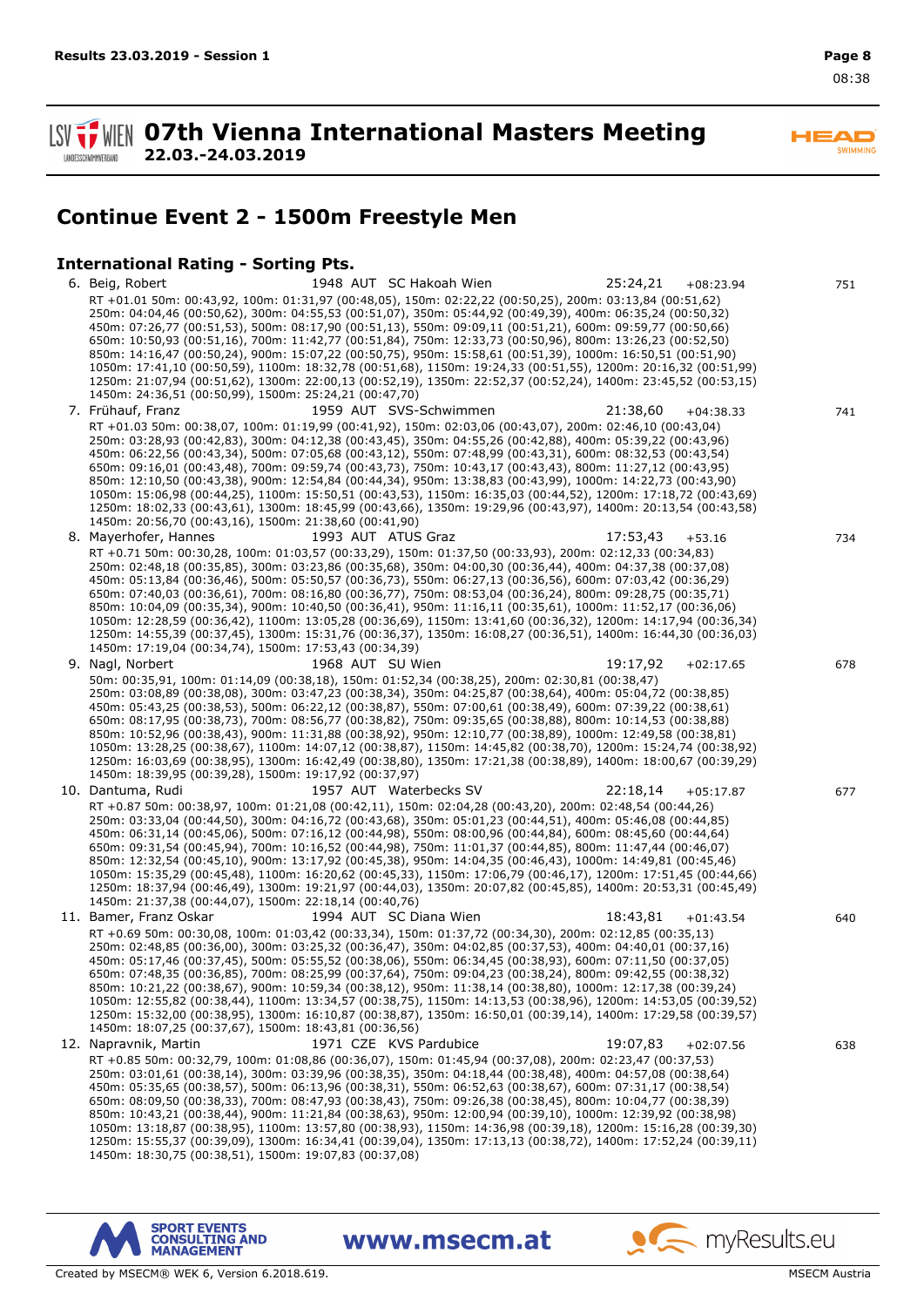$\overline{\phantom{a}}$ SWIMMING

**SV TWEN 07th Vienna International Masters Meeting 22.03.-24.03.2019 LANDESSCHWIMMVERBAND** 

# **Continue Event 2 - 1500m Freestyle Men**

#### **International Rating - Sorting Pts.**

12. Svato, Karel 1990 CZE Plavecký klub Príbram 18:45,11 +01:44.84 638 RT +0.74 50m: 00:31,96, 100m: 01:07,23 (00:35,27), 150m: 01:42,73 (00:35,50), 200m: 02:18,77 (00:36,04) 250m: 02:55,39 (00:36,62), 300m: 03:31,98 (00:36,59), 350m: 04:08,86 (00:36,88), 400m: 04:46,16 (00:37,30) 450m: 05:25,15 (00:38,99), 500m: 06:03,58 (00:38,43), 550m: 06:41,62 (00:38,04), 600m: 07:20,03 (00:38,41) 650m: 07:58,32 (00:38,29), 700m: 08:36,61 (00:38,29), 750m: 09:14,46 (00:37,85), 800m: 09:52,37 (00:37,91) 850m: 10:30,45 (00:38,08), 900m: 11:08,39 (00:37,94), 950m: 11:46,47 (00:38,08), 1000m: 12:24,69 (00:38,22) 1050m: 13:02,74 (00:38,05), 1100m: 13:41,01 (00:38,27), 1150m: 14:19,04 (00:38,03), 1200m: 14:57,31 (00:38,27) 1250m: 15:35,44 (00:38,13), 1300m: 16:13,60 (00:38,16), 1350m: 16:51,88 (00:38,28), 1400m: 17:29,87 (00:37,99) 1450m: 18:07,82 (00:37,95), 1500m: 18:45,11 (00:37,29) 14. Cserés, Miklós 1985 HUN Nyíregyházi Fókák SE 19:00,84 +02:00.57 637 RT +0.95 50m: 00:32,94, 100m: 01:10,13 (00:37,19), 150m: 01:47,36 (00:37,23), 200m: 02:25,27 (00:37,91) 250m: 03:03,31 (00:38,04), 300m: 03:42,03 (00:38,72), 350m: 04:20,69 (00:38,66), 400m: 04:59,53 (00:38,84) 450m: 05:37,98 (00:38,45), 500m: 06:17,06 (00:39,08), 550m: 06:55,50 (00:38,44), 600m: 07:34,07 (00:38,57) 650m: 08:12,47 (00:38,40), 700m: 08:50,66 (00:38,19), 750m: 09:28,57 (00:37,91), 800m: 10:06,40 (00:37,83) 850m: 10:43,78 (00:37,38), 900m: 11:21,73 (00:37,95), 950m: 11:59,69 (00:37,96), 1000m: 12:37,62 (00:37,93) 1050m: 13:16,59 (00:38,97), 1100m: 13:54,81 (00:38,22), 1150m: 14:32,97 (00:38,16), 1200m: 15:11,31 (00:38,34) 1250m: 15:49,85 (00:38,54), 1300m: 16:28,40 (00:38,55), 1350m: 17:06,76 (00:38,36), 1400m: 17:45,36 (00:38,60) 1450m: 18:23,37 (00:38,01), 1500m: 19:00,84 (00:37,47) 15. Löwy, Thomas 1966 AUT SC Hakoah Wien 19:46,32 +02:46.05 631 RT +0.72 50m: 00:33,03, 100m: 01:09,52 (00:36,49), 150m: 01:47,81 (00:38,29), 200m: 02:26,78 (00:38,97) 250m: 03:05,53 (00:38,75), 300m: 03:45,01 (00:39,48), 350m: 04:24,40 (00:39,39), 400m: 05:03,80 (00:39,40) 450m: 05:43,60 (00:39,80), 500m: 06:22,95 (00:39,35), 550m: 07:02,82 (00:39,87), 600m: 07:42,32 (00:39,50) 650m: 08:21,89 (00:39,57), 700m: 09:02,15 (00:40,26), 750m: 09:42,21 (00:40,06), 800m: 10:22,27 (00:40,06) 850m: 11:02,41 (00:40,14), 900m: 11:42,96 (00:40,55), 950m: 12:23,27 (00:40,31), 1000m: 13:04,27 (00:41,00) 1050m: 13:45,34 (00:41,07), 1100m: 14:26,55 (00:41,21), 1150m: 15:06,94 (00:40,39), 1200m: 15:47,97 (00:41,03) 1250m: 16:28,93 (00:40,96), 1300m: 17:09,15 (00:40,22), 1350m: 17:49,77 (00:40,62), 1400m: 18:30,05 (00:40,28) 1450m: 19:09,03 (00:38,98), 1500m: 19:46,32 (00:37,29) 16. Savel, Sale 1980 AUT Waterbecks SV 19:41,01 +02:40.74 610 RT +0.98 50m: 00:37,11, 100m: 01:14,92 (00:37,81), 150m: 01:53,53 (00:38,61), 200m: 02:32,27 (00:38,74) 250m: 03:10,95 (00:38,68), 300m: 03:50,24 (00:39,29), 350m: 04:29,36 (00:39,12), 400m: 05:08,70 (00:39,34) 450m: 05:47,93 (00:39,23), 500m: 06:28,11 (00:40,18), 550m: 07:07,33 (00:39,22), 600m: 07:46,62 (00:39,29) 650m: 08:26,48 (00:39,86), 700m: 09:06,32 (00:39,84), 750m: 09:45,71 (00:39,39), 800m: 10:25,16 (00:39,45) 850m: 11:04,48 (00:39,32), 900m: 11:43,94 (00:39,46), 950m: 12:23,68 (00:39,74), 1000m: 13:03,15 (00:39,47) 1050m: 13:42,69 (00:39,54), 1100m: 14:22,36 (00:39,67), 1150m: 15:02,38 (00:40,02), 1200m: 15:42,49 (00:40,11) 1250m: 16:22,23 (00:39,74), 1300m: 17:02,46 (00:40,23), 1350m: 17:42,71 (00:40,25), 1400m: 18:22,66 (00:39,95) 1450m: 19:02,28 (00:39,62), 1500m: 19:41,01 (00:38,73) 17. Tschugguel, Walter 1966 AUT SC Diana Wien 19:59,90 +02:59.63 609 RT +0.99 50m: 00:35,44, 100m: 01:13,29 (00:37,85), 150m: 01:52,35 (00:39,06), 200m: 02:31,28 (00:38,93) 250m: 03:10,36 (00:39,08), 300m: 03:49,67 (00:39,31), 350m: 04:28,91 (00:39,24), 400m: 05:07,84 (00:38,93) 450m: 05:47,46 (00:39,62), 500m: 06:26,99 (00:39,53), 550m: 07:06,33 (00:39,34), 600m: 07:45,98 (00:39,65) 650m: 08:25,32 (00:39,34), 700m: 09:05,79 (00:40,47), 750m: 09:45,71 (00:39,92), 800m: 10:25,70 (00:39,99) 850m: 11:06,15 (00:40,45), 900m: 11:47,47 (00:41,32), 950m: 12:28,26 (00:40,79), 1000m: 13:09,42 (00:41,16) 1050m: 13:50,67 (00:41,25), 1100m: 14:31,03 (00:40,36), 1150m: 15:12,49 (00:41,46), 1200m: 15:53,88 (00:41,39) 1250m: 16:35,33 (00:41,45), 1300m: 17:17,48 (00:42,15), 1350m: 17:59,06 (00:41,58), 1400m: 18:40,77 (00:41,71) 1450m: 19:22,09 (00:41,32), 1500m: 19:59,90 (00:37,81) 18. Molecz, Peter 1957 AUT SC Diana Wien 23:18,28 +06:18.01 593 RT +01.01 50m: 00:40,19, 100m: 01:24,52 (00:44,33), 150m: 02:10,02 (00:45,50), 200m: 02:56,44 (00:46,42) 250m: 03:42,33 (00:45,89), 300m: 04:29,32 (00:46,99), 350m: 05:17,00 (00:47,68), 400m: 06:04,23 (00:47,23) 450m: 06:51,87 (00:47,64), 500m: 07:40,37 (00:48,50), 550m: 08:25,83 (00:45,46), 600m: 09:12,98 (00:47,15) 650m: 10:01,13 (00:48,15), 700m: 10:48,22 (00:47,09), 750m: 11:35,25 (00:47,03), 800m: 12:23,14 (00:47,89) 850m: 13:10,53 (00:47,39), 900m: 13:56,69 (00:46,16), 950m: 14:44,13 (00:47,44), 1000m: 15:30,65 (00:46,52) 1050m: 16:18,96 (00:48,31), 1100m: 17:07,29 (00:48,33), 1150m: 17:55,67 (00:48,38), 1200m: 18:43,76 (00:48,09) 1250m: 19:31,05 (00:47,29), 1300m: 20:19,40 (00:48,35), 1350m: 21:07,44 (00:48,04), 1400m: 21:53,22 (00:45,78) 1450m: 22:38,40 (00:45,18), 1500m: 23:18,28 (00:39,88) 19. Baier, Pavel 1954 CZE KVS Pardubice 24:01,37 +07:01.10 584 RT +01.04 50m: 00:42,27, 100m: 01:28,50 (00:46,23), 150m: 02:18,44 (00:49,94), 200m: 03:07,57 (00:49,13) 250m: 03:57,00 (00:49,43), 300m: 04:45,81 (00:48,81), 350m: 05:34,88 (00:49,07), 400m: 06:23,17 (00:48,29) 450m: 07:11,04 (00:47,87), 500m: 07:59,40 (00:48,36), 550m: 08:47,48 (00:48,08), 600m: 09:35,45 (00:47,97) 650m: 10:23,92 (00:48,47), 700m: 11:11,74 (00:47,82), 750m: 11:59,99 (00:48,25), 800m: 12:48,20 (00:48,21) 850m: 13:35,20 (00:47,00), 900m: 14:23,74 (00:48,54), 950m: 15:12,14 (00:48,40), 1000m: 15:59,78 (00:47,64) 1050m: 16:48,94 (00:49,16), 1100m: 17:36,93 (00:47,99), 1150m: 18:24,71 (00:47,78), 1200m: 19:12,58 (00:47,87) 1250m: 20:00,73 (00:48,15), 1300m: 20:49,15 (00:48,42), 1350m: 21:37,78 (00:48,63), 1400m: 22:26,51 (00:48,73) 1450m: 23:15,01 (00:48,50), 1500m: 24:01,37 (00:46,36)



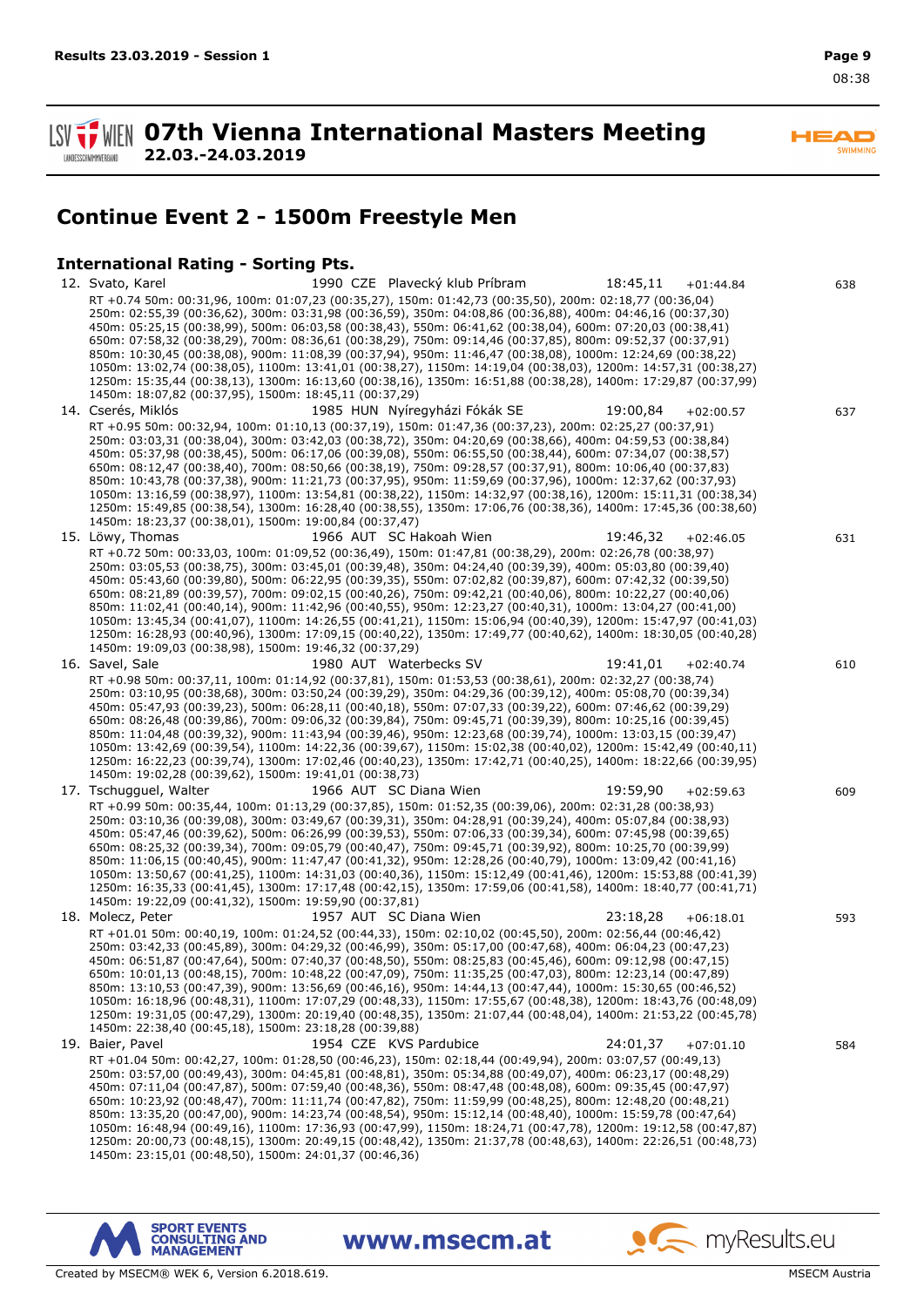EAF **SWIMMING** 

**SV TWEN 07th Vienna International Masters Meeting 22.03.-24.03.2019 LANDESSCHWIMMVERBAND** 

# **Continue Event 2 - 1500m Freestyle Men**

## **International Rating - Sorting Pts.**

20. Tamás, Kovary 1978 HUN Törökbálint Senior 19:53,52 +02:53.25 582 RT +0.94 50m: 00:35,40, 100m: 01:15,25 (00:39,85), 150m: 01:55,27 (00:40,02), 200m: 02:35,74 (00:40,47) 250m: 03:16,54 (00:40,80), 300m: 03:57,08 (00:40,54), 350m: 04:37,19 (00:40,11), 400m: 05:17,61 (00:40,42) 450m: 05:57,75 (00:40,14), 500m: 06:37,41 (00:39,66), 550m: 07:17,16 (00:39,75), 600m: 07:57,50 (00:40,34) 650m: 08:37,96 (00:40,46), 700m: 09:18,20 (00:40,24), 750m: 09:58,29 (00:40,09), 800m: 10:38,04 (00:39,75) 850m: 11:18,27 (00:40,23), 900m: 11:58,29 (00:40,02), 950m: 12:38,38 (00:40,09), 1000m: 13:18,57 (00:40,19) 1050m: 13:58,31 (00:39,74), 1100m: 14:38,40 (00:40,09), 1150m: 15:19,02 (00:40,62), 1200m: 15:59,46 (00:40,44) 1250m: 16:39,33 (00:39,87), 1300m: 17:19,25 (00:39,92), 1350m: 17:59,58 (00:40,33), 1400m: 18:39,73 (00:40,15) 1450m: 19:18,67 (00:38,94), 1500m: 19:53,52 (00:34,85) 21. Grafeneder, Jürgen 1985 AUT ASV Wien 20:16,03 +03:15.76 526 RT +0.94 50m: 00:35,23, 100m: 01:14,08 (00:38,85), 150m: 01:53,89 (00:39,81), 200m: 02:34,06 (00:40,17) 250m: 03:13,17 (00:39,11), 300m: 03:52,34 (00:39,17), 350m: 04:32,61 (00:40,27), 400m: 05:12,74 (00:40,13) 450m: 05:53,09 (00:40,35), 500m: 06:33,41 (00:40,32), 550m: 07:14,03 (00:40,62), 600m: 07:54,60 (00:40,57) 650m: 08:35,37 (00:40,77), 700m: 09:16,89 (00:41,52), 750m: 09:56,81 (00:39,92), 800m: 10:37,79 (00:40,98) 850m: 11:18,70 (00:40,91), 900m: 12:00,00 (00:41,30), 950m: 12:41,08 (00:41,08), 1000m: 13:22,64 (00:41,56) 1050m: 14:04,03 (00:41,39), 1100m: 14:46,24 (00:42,21), 1150m: 15:27,04 (00:40,80), 1200m: 16:08,40 (00:41,36) 1250m: 16:49,47 (00:41,07), 1300m: 17:31,29 (00:41,82), 1350m: 18:13,04 (00:41,75), 1400m: 18:54,93 (00:41,89) 1450m: 19:36,62 (00:41,69), 1500m: 20:16,03 (00:39,41) 22. Kukharyev, Igor 1966 UKR ZHYTOMYR AQUA MASTERS 21:05,90 +04:05.63 519 RT +0.92 50m: 00:35,80, 100m: 01:14,62 (00:38,82), 150m: 01:54,73 (00:40,11), 200m: 02:35,14 (00:40,41) 250m: 03:15,63 (00:40,49), 300m: 03:56,29 (00:40,66), 350m: 04:37,17 (00:40,88), 400m: 05:17,89 (00:40,72) 450m: 05:58,85 (00:40,96), 500m: 06:40,01 (00:41,16), 550m: 07:21,39 (00:41,38), 600m: 08:03,16 (00:41,77) 650m: 08:45,01 (00:41,85), 700m: 09:26,84 (00:41,83), 750m: 10:09,32 (00:42,48), 800m: 10:51,77 (00:42,45) 850m: 11:35,40 (00:43,63), 900m: 12:18,63 (00:43,23), 950m: 13:01,98 (00:43,35), 1000m: 13:45,58 (00:43,60) 1050m: 14:29,53 (00:43,95), 1100m: 15:13,08 (00:43,55), 1150m: 15:56,42 (00:43,34), 1200m: 16:40,21 (00:43,79) 1250m: 17:23,35 (00:43,14), 1300m: 18:07,58 (00:44,23), 1350m: 18:51,59 (00:44,01), 1400m: 19:36,16 (00:44,57) 1450m: 20:21,03 (00:44,87), 1500m: 21:05,90 (00:44,87) 23. Popov, Thomas 1973 AUT EW Donau SC 1903 20:57,24 +03:56.97 486 RT +0.82 50m: 00:36,24, 100m: 01:15,30 (00:39,06), 150m: 01:55,17 (00:39,87), 200m: 02:35,61 (00:40,44) 250m: 03:16,46 (00:40,85), 300m: 03:57,20 (00:40,74), 350m: 04:38,87 (00:41,67), 400m: 05:20,37 (00:41,50) 450m: 06:02,47 (00:42,10), 500m: 06:44,90 (00:42,43), 550m: 07:27,33 (00:42,43), 600m: 08:09,93 (00:42,60) 650m: 08:52,62 (00:42,69), 700m: 09:34,82 (00:42,20), 750m: 10:17,46 (00:42,64), 800m: 11:00,14 (00:42,68) 850m: 11:42,53 (00:42,39), 900m: 12:25,34 (00:42,81), 950m: 13:07,85 (00:42,51), 1000m: 13:50,52 (00:42,67) 1050m: 14:33,53 (00:43,01), 1100m: 15:16,19 (00:42,66), 1150m: 15:58,65 (00:42,46), 1200m: 16:41,58 (00:42,93) 1250m: 17:25,21 (00:43,63), 1300m: 18:09,04 (00:43,83), 1350m: 18:52,64 (00:43,60), 1400m: 19:35,47 (00:42,83) 1450m: 20:17,58 (00:42,11), 1500m: 20:57,24 (00:39,66) 24. Cseh, Imre 1968 HUN Nyíregyházi Fókák SE 21:59,06 +04:58.79 459 RT +0.89 50m: 00:36,74, 100m: 01:16,95 (00:40,21), 150m: 01:59,14 (00:42,19), 200m: 02:42,82 (00:43,68) 250m: 03:26,56 (00:43,74), 300m: 04:09,87 (00:43,31), 350m: 04:55,17 (00:45,30), 400m: 05:39,13 (00:43,96) 450m: 06:22,87 (00:43,74), 500m: 07:07,23 (00:44,36), 550m: 07:51,32 (00:44,09), 600m: 08:36,03 (00:44,71) 650m: 09:20,30 (00:44,27), 700m: 10:04,47 (00:44,17), 750m: 10:48,90 (00:44,43), 800m: 11:33,59 (00:44,69) 850m: 12:18,67 (00:45,08), 900m: 13:03,08 (00:44,41), 950m: 13:48,20 (00:45,12), 1000m: 14:32,52 (00:44,32) 1050m: 15:17,71 (00:45,19), 1100m: 16:02,93 (00:45,22), 1150m: 16:47,82 (00:44,89), 1200m: 17:33,07 (00:45,25) 1250m: 18:18,02 (00:44,95), 1300m: 19:03,01 (00:44,99), 1350m: 19:48,51 (00:45,50), 1400m: 20:32,68 (00:44,17) 1450m: 21:15,99 (00:43,31), 1500m: 21:59,06 (00:43,07) 25. Bruckner, Markus 1971 AUT Wiener Sport-Club 21:23,92 +04:23.65 456 RT +0.98 50m: 00:38,26, 100m: 01:19,76 (00:41,50), 150m: 02:00,62 (00:40,86), 200m: 02:42,46 (00:41,84) 250m: 03:24,89 (00:42,43), 300m: 04:07,55 (00:42,66), 350m: 04:49,95 (00:42,40), 400m: 05:33,43 (00:43,48) 450m: 06:16,75 (00:43,32), 500m: 07:00,03 (00:43,28), 550m: 07:43,24 (00:43,21), 600m: 08:26,44 (00:43,20) 650m: 09:10,31 (00:43,87), 700m: 09:53,21 (00:42,90), 750m: 10:36,39 (00:43,18), 800m: 11:20,60 (00:44,21) 850m: 12:03,13 (00:42,53), 900m: 12:45,90 (00:42,77), 950m: 13:29,10 (00:43,20), 1000m: 14:12,63 (00:43,53) 1050m: 14:56,06 (00:43,43), 1100m: 15:40,37 (00:44,31), 1150m: 16:24,10 (00:43,73), 1200m: 17:07,49 (00:43,39) 1250m: 17:52,37 (00:44,88), 1300m: 18:35,81 (00:43,44), 1350m: 19:18,07 (00:42,26), 1400m: 20:01,00 (00:42,93) 1450m: 20:43,65 (00:42,65), 1500m: 21:23,92 (00:40,27) 26. Bódi, Szabolcs 1975 HUN Nyíregyházi Fókák SE 21:55,43 +04:55.16 435 RT +01.04 50m: 00:38,03, 100m: 01:19,86 (00:41,83), 150m: 02:04,13 (00:44,27), 200m: 02:49,28 (00:45,15) 250m: 03:33,66 (00:44,38), 300m: 04:19,08 (00:45,42), 350m: 05:03,70 (00:44,62), 400m: 05:48,99 (00:45,29) 450m: 06:33,35 (00:44,36), 500m: 07:17,96 (00:44,61), 550m: 08:03,29 (00:45,33), 600m: 08:47,38 (00:44,09) 650m: 09:31,63 (00:44,25), 700m: 10:15,73 (00:44,10), 750m: 10:59,58 (00:43,85), 800m: 11:43,59 (00:44,01) 850m: 12:28,61 (00:45,02), 900m: 13:13,17 (00:44,56), 950m: 13:57,65 (00:44,48), 1000m: 14:41,73 (00:44,08) 1050m: 15:26,39 (00:44,66), 1100m: 16:10,00 (00:43,61), 1150m: 16:53,89 (00:43,89), 1200m: 17:37,78 (00:43,89) 1250m: 18:22,93 (00:45,15), 1300m: 19:05,65 (00:42,72), 1350m: 19:49,06 (00:43,41), 1400m: 20:32,48 (00:43,42) 1450m: 21:16,10 (00:43,62), 1500m: 21:55,43 (00:39,33)

www.msecm.at





 $\bullet$  my Results.eu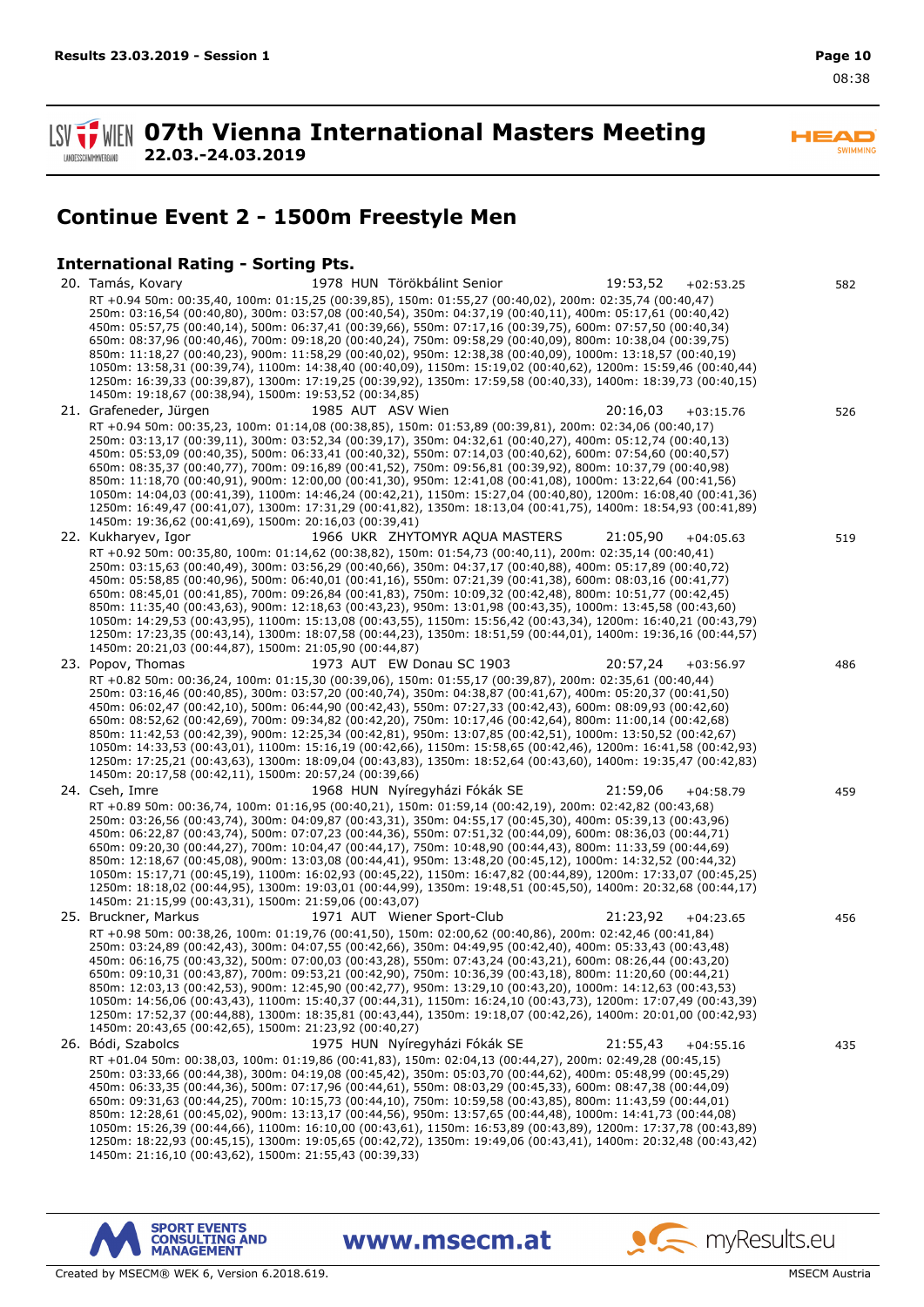EAF **SWIMMING** 

**SV TWEIN 07th Vienna International Masters Meeting 22.03.-24.03.2019 LANDESSCHWIMMVERBAND** 

# **Continue Event 2 - 1500m Freestyle Men**

## **International Rating - Sorting Pts.**

27. Czerny, Sebastian 1988 AUT SC Hakoah Wien 21:39,38 +04:39.11 431 RT +0.79 50m: 00:37,89, 100m: 01:19,68 (00:41,79), 150m: 02:02,15 (00:42,47), 200m: 02:45,25 (00:43,10) 250m: 03:28,80 (00:43,55), 300m: 04:12,61 (00:43,81), 350m: 04:56,21 (00:43,60), 400m: 05:40,23 (00:44,02) 450m: 06:24,81 (00:44,58), 500m: 07:08,68 (00:43,87), 550m: 07:53,23 (00:44,55), 600m: 08:37,50 (00:44,27) 650m: 09:21,43 (00:43,93), 700m: 10:05,11 (00:43,68), 750m: 10:48,94 (00:43,83), 800m: 11:32,28 (00:43,34) 850m: 12:16,12 (00:43,84), 900m: 12:59,83 (00:43,71), 950m: 13:44,30 (00:44,47), 1000m: 14:28,46 (00:44,16) 1050m: 15:12,55 (00:44,09), 1100m: 15:56,70 (00:44,15), 1150m: 16:40,56 (00:43,86), 1200m: 17:24,12 (00:43,56) 1250m: 18:07,33 (00:43,21), 1300m: 18:50,73 (00:43,40), 1350m: 19:33,44 (00:42,71), 1400m: 20:15,44 (00:42,00) 1450m: 20:58,23 (00:42,79), 1500m: 21:39,38 (00:41,15) 28. Molecz, Paul 1957 AUT SC Diana Wien 26:01,85 +09:01.58 426 RT +01.12 50m: 00:43,57, 100m: 01:32,32 (00:48,75), 150m: 02:23,18 (00:50,86), 200m: 03:14,80 (00:51,62) 250m: 04:06,30 (00:51,50), 300m: 04:57,74 (00:51,44), 350m: 05:49,03 (00:51,29), 400m: 06:40,77 (00:51,74) 450m: 07:33,67 (00:52,90), 500m: 08:26,61 (00:52,94), 550m: 09:19,14 (00:52,53), 600m: 10:12,68 (00:53,54) 650m: 11:05,63 (00:52,95), 700m: 11:59,45 (00:53,82), 750m: 12:52,35 (00:52,90), 800m: 13:45,51 (00:53,16) 850m: 14:39,48 (00:53,97), 900m: 15:32,78 (00:53,30), 950m: 16:25,21 (00:52,43), 1000m: 17:18,89 (00:53,68) 1050m: 18:11,53 (00:52,64), 1100m: 19:04,89 (00:53,36), 1150m: 19:56,85 (00:51,96), 1200m: 20:49,98 (00:53,13) 1250m: 21:43,40 (00:53,42), 1300m: 22:36,60 (00:53,20), 1350m: 23:29,09 (00:52,49), 1400m: 24:22,10 (00:53,01) 1450m: 25:13,69 (00:51,59), 1500m: 26:01,85 (00:48,16) 29. Vajda, Gabor 1973 AUT SC Hakoah Wien 22:04,65 +05:04.38 415 RT +0.92 50m: 00:38,40, 100m: 01:21,07 (00:42,67), 150m: 02:04,08 (00:43,01), 200m: 02:47,36 (00:43,28) 250m: 03:30,61 (00:43,25), 300m: 04:14,34 (00:43,73), 350m: 04:58,20 (00:43,86), 400m: 05:42,18 (00:43,98) 450m: 06:26,33 (00:44,15), 500m: 07:10,37 (00:44,04), 550m: 07:54,54 (00:44,17), 600m: 08:38,73 (00:44,19) 650m: 09:23,56 (00:44,83), 700m: 10:08,46 (00:44,90), 750m: 10:52,61 (00:44,15), 800m: 11:37,69 (00:45,08) 850m: 12:22,66 (00:44,97), 900m: 13:07,07 (00:44,41), 950m: 13:52,09 (00:45,02), 1000m: 14:37,11 (00:45,02) 1050m: 15:21,95 (00:44,84), 1100m: 16:06,90 (00:44,95), 1150m: 16:52,04 (00:45,14), 1200m: 17:36,97 (00:44,93) 1250m: 18:22,14 (00:45,17), 1300m: 19:07,34 (00:45,20), 1350m: 19:52,01 (00:44,67), 1400m: 20:37,16 (00:45,15) 1450m: 21:21,11 (00:43,95), 1500m: 22:04,65 (00:43,54) 30. Weißensteiner, Max Arnold 1963 AUT SC Hakoah Wien 26:17,67 +09:17.40 396 RT +01.04 50m: 00:42,99, 100m: 01:31,28 (00:48,29), 150m: 02:22,08 (00:50,80), 200m: 03:13,24 (00:51,16) 250m: 04:06,19 (00:52,95), 300m: 05:00,96 (00:54,77), 350m: 05:54,86 (00:53,90), 400m: 06:49,64 (00:54,78) 450m: 07:43,25 (00:53,61), 500m: 08:37,49 (00:54,24), 550m: 09:30,90 (00:53,41), 600m: 10:24,58 (00:53,68) 650m: 11:17,73 (00:53,15), 700m: 12:10,39 (00:52,66), 750m: 13:02,30 (00:51,91), 800m: 13:55,88 (00:53,58) 850m: 14:50,50 (00:54,62), 900m: 15:43,01 (00:52,51), 950m: 16:36,08 (00:53,07), 1000m: 17:29,62 (00:53,54) 1050m: 18:22,60 (00:52,98), 1100m: 19:16,16 (00:53,56), 1150m: 20:10,16 (00:54,00), 1200m: 21:03,12 (00:52,96) 1250m: 21:58,13 (00:55,01), 1300m: 22:49,92 (00:51,79), 1350m: 23:41,59 (00:51,67), 1400m: 24:34,38 (00:52,79) 1450m: 25:29,98 (00:55,60), 1500m: 26:17,67 (00:47,69) 30. Köhler, Roman 1977 AUT SC Hakoah Wien 22:37,58 +05:37.31 396 RT +0.83 50m: 00:39,08, 100m: 01:21,51 (00:42,43), 150m: 02:06,00 (00:44,49), 200m: 02:51,07 (00:45,07) 250m: 03:36,27 (00:45,20), 300m: 04:21,78 (00:45,51), 350m: 05:07,98 (00:46,20), 400m: 05:53,49 (00:45,51) 450m: 06:39,03 (00:45,54), 500m: 07:24,47 (00:45,44), 550m: 08:09,57 (00:45,10), 600m: 08:55,15 (00:45,58) 650m: 09:40,53 (00:45,38), 700m: 10:26,18 (00:45,65), 750m: 11:12,21 (00:46,03), 800m: 11:58,02 (00:45,81) 850m: 12:43,69 (00:45,67), 900m: 13:29,89 (00:46,20), 950m: 14:15,63 (00:45,74), 1000m: 15:00,86 (00:45,23) 1050m: 15:46,91 (00:46,05), 1100m: 16:33,95 (00:47,04), 1150m: 17:19,95 (00:46,00), 1200m: 18:06,02 (00:46,07) 1250m: 18:51,90 (00:45,88), 1300m: 19:38,18 (00:46,28), 1350m: 20:24,19 (00:46,01), 1400m: 21:09,67 (00:45,48) 1450m: 21:55,25 (00:45,58), 1500m: 22:37,58 (00:42,33) 32. Chaid, Steven 1967 AUT SC Hakoah Wien 23:35,77 +06:35.50 371 RT +01.22 50m: 00:41,33, 100m: 01:25,21 (00:43,88), 150m: 02:11,99 (00:46,78), 200m: 02:59,21 (00:47,22) 250m: 03:46,31 (00:47,10), 300m: 04:33,95 (00:47,64), 350m: 05:21,68 (00:47,73), 400m: 06:09,04 (00:47,36) 450m: 06:56,38 (00:47,34), 500m: 07:43,49 (00:47,11), 550m: 08:30,99 (00:47,50), 600m: 09:18,53 (00:47,54) 650m: 10:05,69 (00:47,16), 700m: 10:53,08 (00:47,39), 750m: 11:41,07 (00:47,99), 800m: 12:28,99 (00:47,92) 850m: 13:16,91 (00:47,92), 900m: 14:04,61 (00:47,70), 950m: 14:53,48 (00:48,87), 1000m: 15:41,02 (00:47,54) 1050m: 16:29,63 (00:48,61), 1100m: 17:17,24 (00:47,61), 1150m: 18:05,19 (00:47,95), 1200m: 18:52,83 (00:47,64) 1250m: 19:41,28 (00:48,45), 1300m: 20:28,98 (00:47,70), 1350m: 21:17,07 (00:48,09), 1400m: 22:04,74 (00:47,67) 1450m: 22:51,35 (00:46,61), 1500m: 23:35,77 (00:44,42) 33. Péter, Longa 1947 HUN Budapesti Honvéd SE 32:25,39 +15:25.12 361 RT +01.38 50m: 00:56,79, 100m: 01:59,09 (01:02,30), 150m: 03:03,05 (01:03,96), 200m: 04:07,17 (01:04,12) 250m: 05:11,27 (01:04,10), 300m: 06:15,90 (01:04,63), 350m: 07:20,67 (01:04,77), 400m: 08:24,85 (01:04,18) 450m: 09:29,77 (01:04,92), 500m: 10:34,62 (01:04,85), 550m: 11:38,85 (01:04,23), 600m: 12:43,78 (01:04,93) 650m: 13:49,22 (01:05,44), 700m: 14:54,64 (01:05,42), 750m: 16:00,18 (01:05,54), 800m: 17:05,39 (01:05,21) 850m: 18:11,05 (01:05,66), 900m: 19:17,24 (01:06,19), 950m: 20:23,41 (01:06,17), 1000m: 21:29,61 (01:06,20) 1050m: 22:35,69 (01:06,08), 1100m: 23:41,60 (01:05,91), 1150m: 24:47,72 (01:06,12), 1200m: 25:53,66 (01:05,94) 1250m: 26:59,40 (01:05,74), 1300m: 28:05,85 (01:06,45), 1350m: 29:11,67 (01:05,82), 1400m: 30:16,84 (01:05,17) 1450m: 31:21,78 (01:04,94), 1500m: 32:25,39 (01:03,61)

www.msecm.at



o myResults.eu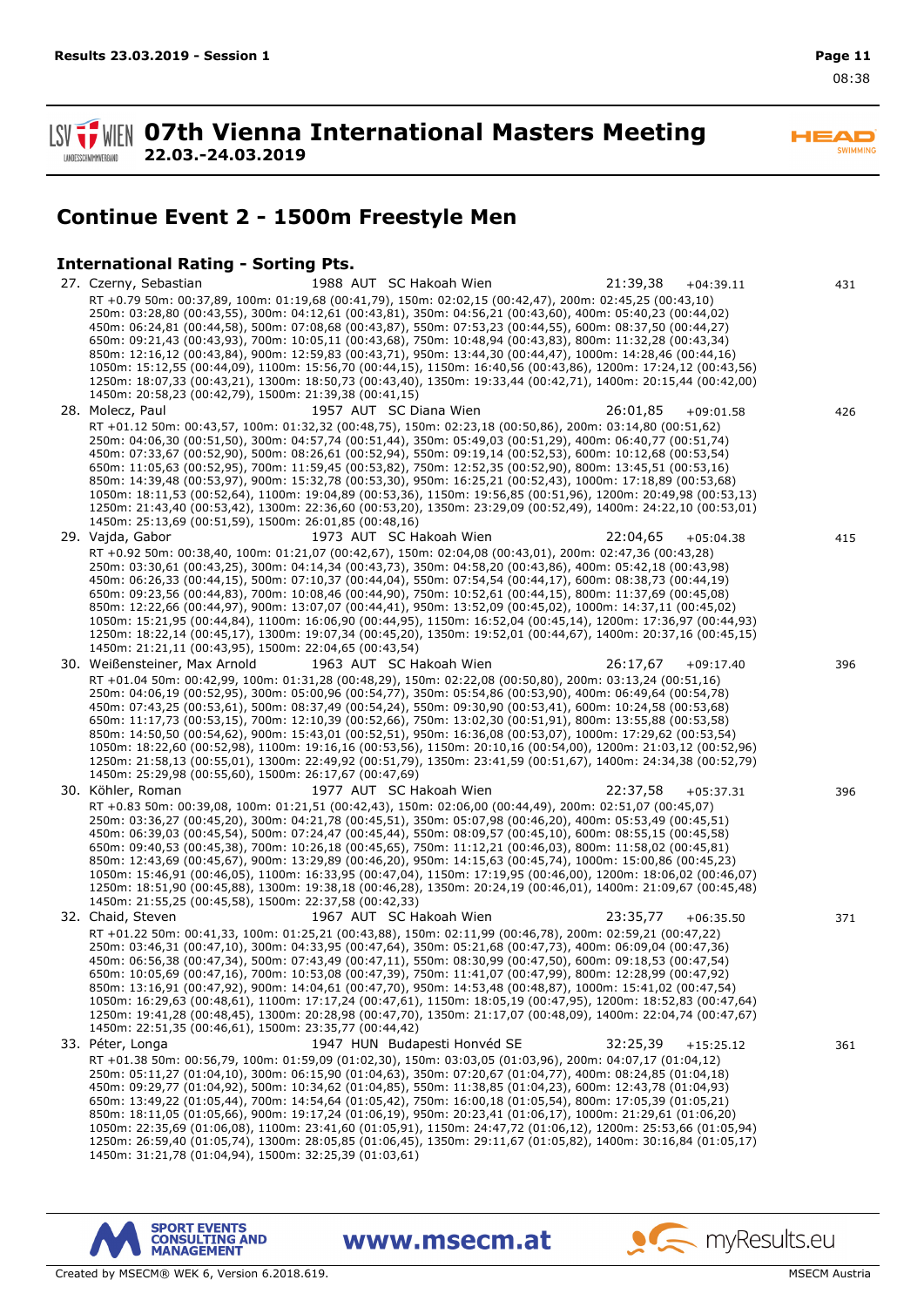$\blacktriangle \blacksquare$ 

**WIEN 07th Vienna International Masters Meeting 22.03.-24.03.2019 LANDESSCHWIMMVERBAND** 

# **Continue Event 2 - 1500m Freestyle Men**

## **International Rating - Sorting Pts.**

34. Kapeller, Fabio 1990 AUT SC Diana Wien 22:48,28 +05:48.01 354 RT +0.94 50m: 00:38,27, 100m: 01:19,93 (00:41,66), 150m: 02:03,09 (00:43,16), 200m: 02:47,06 (00:43,97) 250m: 03:32,03 (00:44,97), 300m: 04:17,44 (00:45,41), 350m: 05:03,25 (00:45,81), 400m: 05:49,91 (00:46,66) 450m: 06:36,48 (00:46,57), 500m: 07:23,34 (00:46,86), 550m: 08:10,39 (00:47,05), 600m: 08:57,00 (00:46,61) 650m: 09:43,32 (00:46,32), 700m: 10:29,87 (00:46,55), 750m: 11:16,51 (00:46,64), 800m: 12:02,88 (00:46,37) 850m: 12:49,70 (00:46,82), 900m: 13:35,86 (00:46,16), 950m: 14:22,94 (00:47,08), 1000m: 15:08,54 (00:45,60) 1050m: 15:55,15 (00:46,61), 1100m: 16:41,92 (00:46,77), 1150m: 17:28,34 (00:46,42), 1200m: 18:16,36 (00:48,02) 1250m: 19:03,34 (00:46,98), 1300m: 19:49,45 (00:46,11), 1350m: 20:34,99 (00:45,54), 1400m: 21:20,30 (00:45,31) 1450m: 22:04,99 (00:44,69), 1500m: 22:48,28 (00:43,29) 35. Kilga, Stefan 1983 AUT SC Hakoah Wien 25:01,47 +08:01.20 297 RT +0.96 50m: 00:40,20, 100m: 01:24,96 (00:44,76), 150m: 02:13,78 (00:48,82), 200m: 03:02,27 (00:48,49) 250m: 03:51,60 (00:49,33), 300m: 04:41,41 (00:49,81), 350m: 05:31,76 (00:50,35), 400m: 06:22,53 (00:50,77) 450m: 07:12,84 (00:50,31), 500m: 08:04,51 (00:51,67), 550m: 08:54,76 (00:50,25), 600m: 09:45,38 (00:50,62) 650m: 10:36,84 (00:51,46), 700m: 11:27,49 (00:50,65), 750m: 12:18,21 (00:50,72), 800m: 13:08,79 (00:50,58) 850m: 14:00,70 (00:51,91), 900m: 14:51,12 (00:50,42), 950m: 15:43,02 (00:51,90), 1000m: 16:34,85 (00:51,83) 1050m: 17:26,95 (00:52,10), 1100m: 18:18,81 (00:51,86), 1150m: 19:10,37 (00:51,56), 1200m: 19:59,98 (00:49,61) 1250m: 20:50,77 (00:50,79), 1300m: 21:42,04 (00:51,27), 1350m: 22:31,66 (00:49,62), 1400m: 23:23,52 (00:51,86) 1450m: 24:14,32 (00:50,80), 1500m: 25:01,47 (00:47,15) 36. Glöckler-Knieling, Florian 1974 AUT SU Baden 25:23,76 +08:23.49 273 RT +01.31 50m: 00:41,82, 100m: 01:27,35 (00:45,53), 150m: 02:16,02 (00:48,67), 200m: 03:06,31 (00:50,29) 250m: 03:56,54 (00:50,23), 300m: 04:46,18 (00:49,64), 350m: 05:37,28 (00:51,10), 400m: 06:28,41 (00:51,13) 450m: 07:19,03 (00:50,62), 500m: 08:09,68 (00:50,65), 550m: 09:00,27 (00:50,59), 600m: 09:50,86 (00:50,59) 650m: 10:41,93 (00:51,07), 700m: 11:34,18 (00:52,25), 750m: 12:25,98 (00:51,80), 800m: 13:17,32 (00:51,34) 850m: 14:09,20 (00:51,88), 900m: 15:01,34 (00:52,14), 950m: 15:53,63 (00:52,29), 1000m: 16:45,93 (00:52,30) 1050m: 17:37,93 (00:52,00), 1100m: 18:31,19 (00:53,26), 1150m: 19:23,77 (00:52,58), 1200m: 20:15,56 (00:51,79) 1250m: 21:08,03 (00:52,47), 1300m: 22:00,41 (00:52,38), 1350m: 22:52,88 (00:52,47), 1400m: 23:44,32 (00:51,44) 1450m: 24:35,46 (00:51,14), 1500m: 25:23,76 (00:48,30) 37. Varga, Balint 1970 AUT Waterbecks SV 25:44,34 +08:44.07 262 50m: 00:45,35, 100m: 01:33,90 (00:48,55), 150m: 02:23,93 (00:50,03), 200m: 03:15,29 (00:51,36) 250m: 04:05,82 (00:50,53), 300m: 04:56,76 (00:50,94), 350m: 05:47,52 (00:50,76), 400m: 06:40,33 (00:52,81) 450m: 07:30,69 (00:50,36), 500m: 08:22,49 (00:51,80), 550m: 09:13,78 (00:51,29), 600m: 10:05,69 (00:51,91) 650m: 10:58,02 (00:52,33), 700m: 11:49,27 (00:51,25), 750m: 12:40,60 (00:51,33), 800m: 13:32,13 (00:51,53) 850m: 14:23,53 (00:51,40), 900m: 15:15,89 (00:52,36), 950m: 16:07,84 (00:51,95), 1000m: 17:00,67 (00:52,83) 1050m: 17:52,31 (00:51,64), 1100m: 18:43,99 (00:51,68), 1150m: 19:35,90 (00:51,91), 1200m: 20:29,06 (00:53,16) 1250m: 21:21,30 (00:52,24), 1300m: 22:14,00 (00:52,70), 1350m: 23:07,28 (00:53,28), 1400m: 23:59,93 (00:52,65) 1450m: 24:51,88 (00:51,95), 1500m: 25:44,34 (00:52,46) 38. O'Hare, Kenneth 1965 AUT SC Hakoah Wien 27:09,93 +10:09.66 243 RT +01.13 50m: 00:42,02, 100m: 01:30,44 (00:48,42), 150m: 02:20,44 (00:50,00), 200m: 03:11,64 (00:51,20) 250m: 04:04,34 (00:52,70), 300m: 04:57,09 (00:52,75), 350m: 05:50,75 (00:53,66), 400m: 06:45,14 (00:54,39) 450m: 07:39,56 (00:54,42), 500m: 08:33,45 (00:53,89), 550m: 09:28,34 (00:54,89), 600m: 10:22,28 (00:53,94) 650m: 11:17,00 (00:54,72), 700m: 12:11,53 (00:54,53), 750m: 13:05,98 (00:54,45), 800m: 14:00,96 (00:54,98) 850m: 14:56,41 (00:55,45), 900m: 15:52,55 (00:56,14), 950m: 16:48,18 (00:55,63), 1000m: 17:45,06 (00:56,88) 1050m: 18:41,52 (00:56,46), 1100m: 19:37,72 (00:56,20), 1150m: 20:35,10 (00:57,38), 1200m: 21:32,68 (00:57,58) 1250m: 22:30,57 (00:57,89), 1300m: 23:27,71 (00:57,14), 1350m: 24:24,31 (00:56,60), 1400m: 25:21,07 (00:56,76) 1450m: 26:16,02 (00:54,95), 1500m: 27:09,93 (00:53,91)



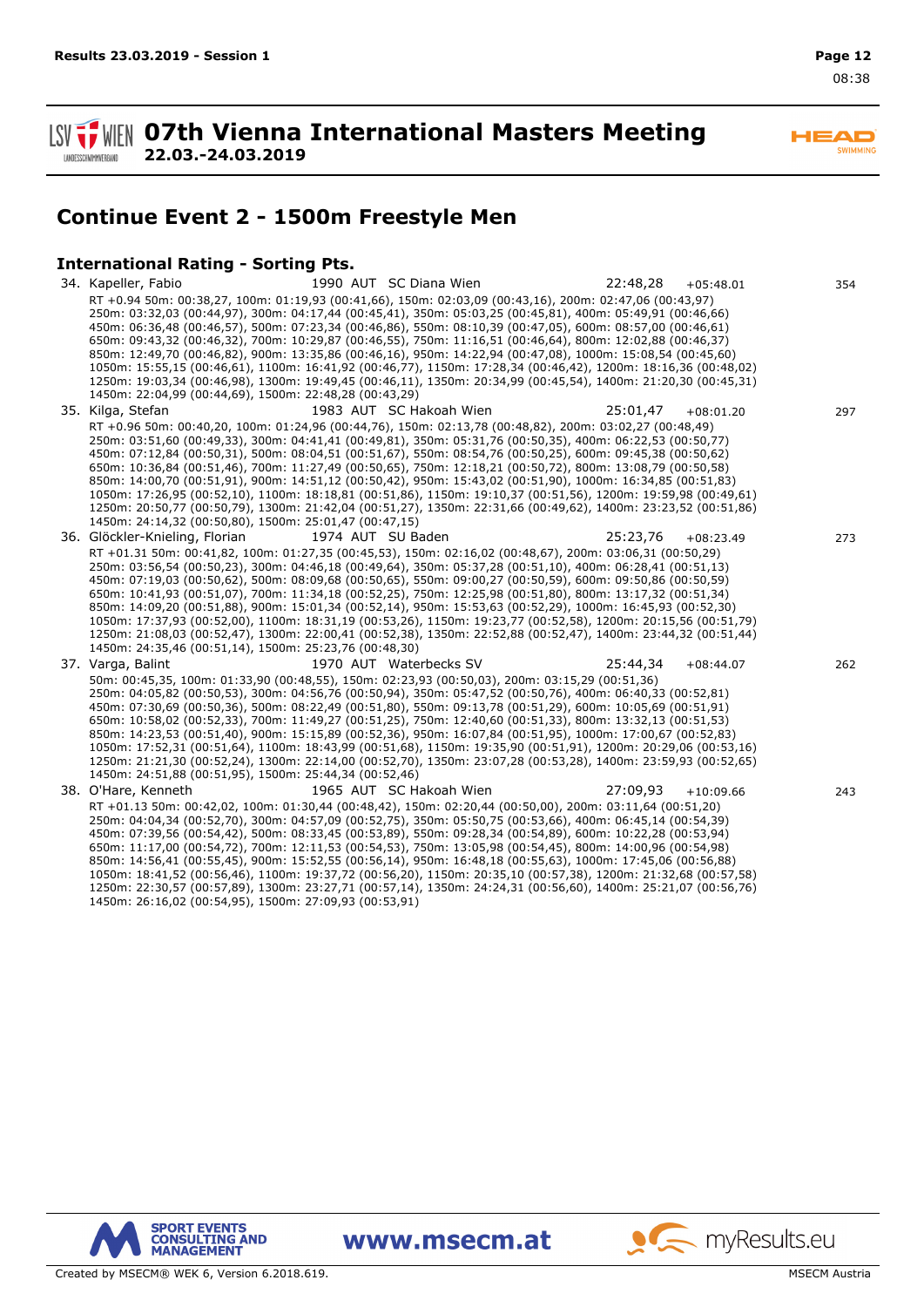#### **ISV THE OFTH Vienna International Masters Meeting 23.03.2019** LANDESSCHWIMMVERBAND



# **Judges**

| Category                         |                                     |
|----------------------------------|-------------------------------------|
|                                  | Vienna                              |
| City (meet)                      |                                     |
| <b>Details</b>                   | 6 Lanes                             |
|                                  | 25m - Indoor                        |
| <b>Timing system</b>             | Automatic timing                    |
| <b>Organizer</b>                 | Landesschwimmverband Wien           |
| <b>Host</b>                      | Landesschwimmverband Wien           |
| <b>Meeting Director (MDR)</b>    | Christian Steyer                    |
| Pool temperature                 | $26^{\circ}$ C                      |
| <b>Point table</b>               | DSV Masters SCM 2018                |
| <b>Referee (REF)</b>             | Peter Müller                        |
| <b>Starter (STA)</b>             | Walter Bär Sen.                     |
| Judge of strokes (JOS)           | Walter Bär Sen.                     |
|                                  |                                     |
| <b>Speaker (ANN)</b>             | <b>Manfred Stoss</b>                |
| <b>Chief recorder (CREC)</b>     | <b>Florian Rott</b>                 |
| Time system operator (TIK)       | Lorenz Neidhart                     |
| <b>Time system</b>               | <b>SwissTiming Quantum Aquatics</b> |
| Time keeper Lane #1 (TIK)        | Barbara Rott-Pousek                 |
| Time keeper Lane #2 (TIK)        | Helmut Zillinger                    |
| Time keeper Lane #3 (TIK)        | Manfred Kretinger                   |
| Time keeper Lane #4 (TIK)        | Annabelle Schwaiger                 |
| Time keeper Lane #5 (TIK)        | Adam El-Hamalawi                    |
| Time keeper Lane #6 (TIK)        | Wolfgang Kretinger                  |
|                                  |                                     |
| Inspector of turns Lane #1 (IOT) | Gerd Bybel                          |
| Inspector of turns Lane #2 (IOT) | Gerd Bybel                          |
| Inspector of turns Lane #3 (IOT) | Dajana Masilovic                    |
| Inspector of turns Lane #4 (IOT) | <b>Tamara Masilovic</b>             |
| Inspector of turns Lane #5 (IOT) | Ana Marija Mastikosa                |

**Inspector of turns Lane #6 (IOT)** Ana Marija Mastikosa



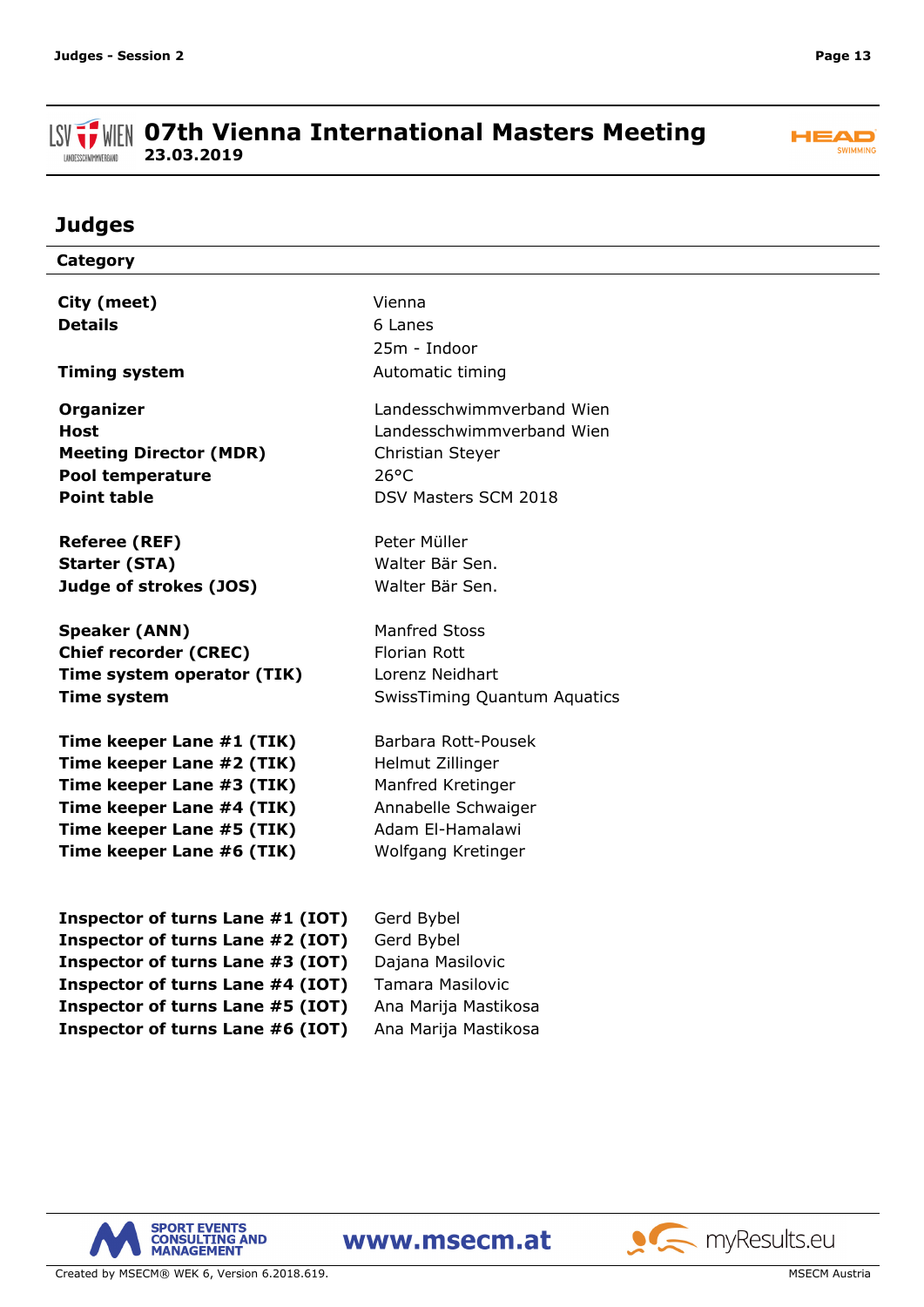#### **ISV THE OFTH Vienna International Masters Meeting 22.03.-24.03.2019** LANDESSCHWIMMVERBAND



# **Event 3 - 50m Butterfly Women**

#### **Viennese Rating - Sorting Pts.**

| 1. Pliessnig, Ingrid<br>RT +0.89 50m: 00:36,17           |  | 1964 AUT ASV Wien                              | 00:36,17 |          | 703 |
|----------------------------------------------------------|--|------------------------------------------------|----------|----------|-----|
| 2. Bruckner, Petra<br>RT +0.77 50m: 00:37,29             |  | 1970 AUT Wiener Sport-Club                     | 00:37,29 | $+01.12$ | 521 |
| 3. Merten, Sabine<br>RT +0.92 50m: 00:39,12              |  | 1969 AUT SC Hakoah Wien                        | 00:39,12 | $+02.95$ | 504 |
| 4. Pataki, Ruth<br>RT +0.75 50m: 00:36,85                |  | 1978 AUT SC Hakoah Wien                        | 00:36,85 | $+00.68$ | 502 |
| 5. Mika, Patricia<br>RT +0.85 50m: 00:38,46              |  | 1990 AUT ASV Wien                              | 00:38,46 | $+02.29$ | 382 |
| 6. Kinzel, Marlies<br>RT +0.88 50m: 00:50,11             |  | 1960 AUT The Mermaids Wien                     | 00:50,11 | $+13.94$ | 264 |
| <b>International Rating - Sorting Pts.</b>               |  |                                                |          |          |     |
| 1. Kostkova, Gabriela<br>RT +0.75 50m: 00:29,35          |  | 1979 CZE SpHK                                  | 00:29,35 |          | 994 |
| 2. Lang, Petra<br>RT +0.74 50m: 00:31,27                 |  | 1969 AUT AT Graz                               | 00:31,27 | $+01.92$ | 988 |
| 3. Jakab, Dóra<br>RT +0.74 50m: 00:30,27                 |  | 1983 HUN Swim Life                             | 00:30,27 | $+00.92$ | 852 |
| 4. Czifrik, Hajnalka<br>RT +0.71 50m: 00:33,50           |  | 1966 HUN Széchy T. SI Sopron                   | 00:33,50 | $+04.15$ | 803 |
| 5. Mayerhofer, Susanne<br>RT +0.65 50m: 00:35,52         |  | 1961 AUT ATUS Graz                             | 00:35,52 | $+06.17$ | 742 |
| 6. Bendová, Kristina                                     |  | 1988 CZE Plavecký klub Slávia VŠ Plzeò<br>Z.S. | 00:31,39 | $+02.04$ | 724 |
| RT +0.88 50m: 00:31,39<br>7. Pliessnig, Ingrid           |  | 1964 AUT ASV Wien                              | 00:36,17 | $+06.82$ | 703 |
| RT +0.89 50m: 00:36,17                                   |  |                                                |          |          |     |
| 8. Matusova, Zuzana<br>RT +0.75 50m: 00:32,40            |  | 1982 SVK Kupele Piestany                       | 00:32,40 | $+03.05$ | 695 |
| 9. Horn-Lichtenfeld, Alexandra<br>RT +0.77 50m: 00:33,30 |  | 1979 AUT Union Südstadt                        | 00:33,30 | $+03.95$ | 681 |
| 10. Georgi, Anastasija<br>RT +0.72 50m: 00:34,70         |  | 1972 AUT ATUS Graz                             | 00:34,70 | $+05.35$ | 647 |
| 11. Grubmayr, Sarah<br>RT +0.68 50m: 00:34,07            |  | 1980 AUT Salzburger TV                         | 00:34,07 | $+04.72$ | 597 |
| 12. Bruckner, Petra<br>RT +0.77 50m: 00:37,29            |  | 1970 AUT Wiener Sport-Club                     | 00:37,29 | $+07.94$ | 521 |
| 13. Merten, Sabine<br>RT +0.92 50m: 00:39,12             |  | 1969 AUT SC Hakoah Wien                        | 00:39,12 | $+09.77$ | 504 |
| 14. Pataki, Ruth<br>RT +0.75 50m: 00:36,85               |  | 1978 AUT SC Hakoah Wien                        | 00:36,85 | $+07.50$ | 502 |
| 15. Mika, Patricia<br>RT +0.85 50m: 00:38,46             |  | 1990 AUT ASV Wien                              | 00:38,46 | $+09.11$ | 382 |
| 16. Antic, Sanja<br>RT +01.16 50m: 00:41,17              |  | 1983 SRB Vracar                                | 00:41,17 | $+11.82$ | 338 |
| 17. Konecna, Michaela<br>RT +0.85 50m: 00:42,35          |  | 1988 CZE PVK Brno                              | 00:42,35 | $+13.00$ | 294 |



www.msecm.at

Created by MSECM® WEK 6, Version 6.2018.619. MSECM Austria and Structure and Structure and Structure and Structure and Structure and Structure and Structure and Structure and Structure and Structure and Structure and Struc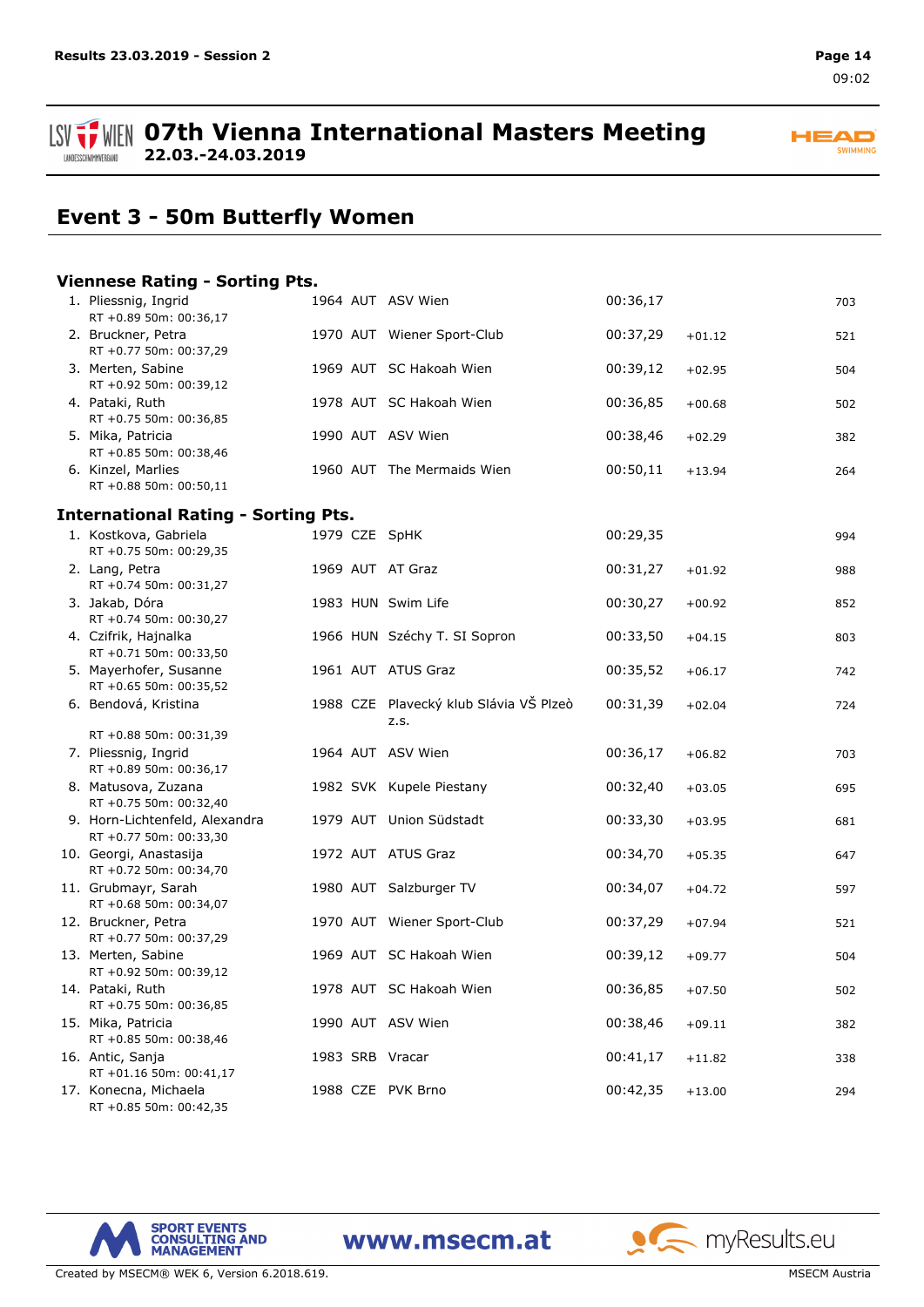

**HEAD** SWIMMING

# **Continue Event 3 - 50m Butterfly Women**

### **International Rating - Sorting Pts.**

| <b>Event 4 - 50m Butterfly Men</b> |                        |          |                            |          |            |    |     |
|------------------------------------|------------------------|----------|----------------------------|----------|------------|----|-----|
|                                    | Rosikova, Jana         |          | 1990 CZE Swim Masters Zlin |          | <b>DNS</b> | MT |     |
| $- - - -$                          |                        |          |                            |          |            |    |     |
|                                    | 20. Kanz, Carina       |          | 1988 AUT Salzburger TV     | 00:46.84 | $+17.49$   |    | 217 |
|                                    | RT +0.82 50m: 00:47,48 |          |                            |          |            |    |     |
|                                    | 19. Ruthner, Anneliese | 1980 AUT | Union Südstadt             | 00:47.48 | $+18.13$   |    | 220 |
|                                    | RT +0.88 50m: 00:50,11 |          |                            |          |            |    |     |
|                                    | 18. Kinzel, Marlies    |          | 1960 AUT The Mermaids Wien | 00:50.11 | $+20.76$   |    | 264 |

#### **Viennese Rating - Sorting Pts.**

| 1. Raber, Wolfgang<br>RT +0.67 50m: 00:27,04     |  | 1966 AUT EW Donau SC 1903  | 00:27,04 |          | 1038 |
|--------------------------------------------------|--|----------------------------|----------|----------|------|
| 2. Löwy, Thomas<br>RT +0.74 50m: 00:28,53        |  | 1966 AUT SC Hakoah Wien    | 00:28,53 | $+01.49$ | 883  |
| 3. Wiklund, Michael<br>RT +0.72 50m: 00:30,20    |  | 1964 AUT SC Vienna Oldies  | 00:30,20 | $+03.16$ | 801  |
| 4. Khalin, Dmitry<br>RT +0.84 50m: 00:29,97      |  | 1968 AUT EW Donau SC 1903  | 00:29,97 | $+02.93$ | 762  |
| 5. Steyer, Christian<br>RT +0.82 50m: 00:30,72   |  | 1966 AUT SC Vienna Oldies  | 00:30,72 | $+03.68$ | 708  |
| 6. Urun, Vadim<br>RT +0.72 50m: 00:27,13         |  | 1991 AUT Wiener Sport-Club | 00:27,13 | $+00.09$ | 666  |
| 7. Loncarski, Mario<br>RT +0.73 50m: 00:27,58    |  | 1991 AUT SC Hakoah Wien    | 00:27,58 | $+00.54$ | 634  |
| 8. Netopilek, Matthias<br>RT +0.75 50m: 00:29,92 |  | 1980 AUT SC Hakoah Wien    | 00:29,92 | $+02.88$ | 574  |
| 9. Schulz, Jürgen<br>RT +0.80 50m: 00:30,24      |  | 1979 AUT ASV Wien          | 00:30,24 | $+03.20$ | 573  |
| 10. Mayer, Stefan<br>RT +01.13 50m: 00:35,65     |  | 1959 AUT The Mermaids Wien | 00:35,65 | $+08.61$ | 546  |
| 11. Pajek, Arno<br>RT +0.72 50m: 00:33,54        |  | 1968 AUT SC Vienna Oldies  | 00:33,54 | $+06.50$ | 544  |
| 12. Keszthelyi, Laszlo<br>RT +0.81 50m: 00:31,05 |  | 1982 AUT SC Hakoah Wien    | 00:31,05 | $+04.01$ | 514  |
| 13. Kalanj, Dusan<br>RT +0.70 50m: 00:29,70      |  | 1991 AUT ASV Wien          | 00:29,70 | $+02.66$ | 508  |
| 14. Wurzer, Gregor<br>RT +0.73 50m: 00:29,72     |  | 1990 AUT EW Donau SC 1903  | 00:29,72 | $+02.68$ | 507  |
| 15. Liberda, Jakub<br>RT +0.72 50m: 00:29,69     |  | 1985 AUT ASV Wien          | 00:29,69 | $+02.65$ | 457  |
| 16. Haiden, Peter<br>RT +01.06 50m: 00:39,96     |  | 1954 AUT ASV Wien          | 00:39,96 | $+12.92$ | 447  |
| 17. Martys, Nikolaus<br>RT +0.68 50m: 00:31,58   |  | 1993 AUT EW Donau SC 1903  | 00:31,58 | $+04.54$ | 422  |
| 18. Hüffer, Thorsten<br>RT +0.92 50m: 00:33,70   |  | 1981 AUT Wiener Sport-Club | 00:33,70 | $+06.66$ | 402  |

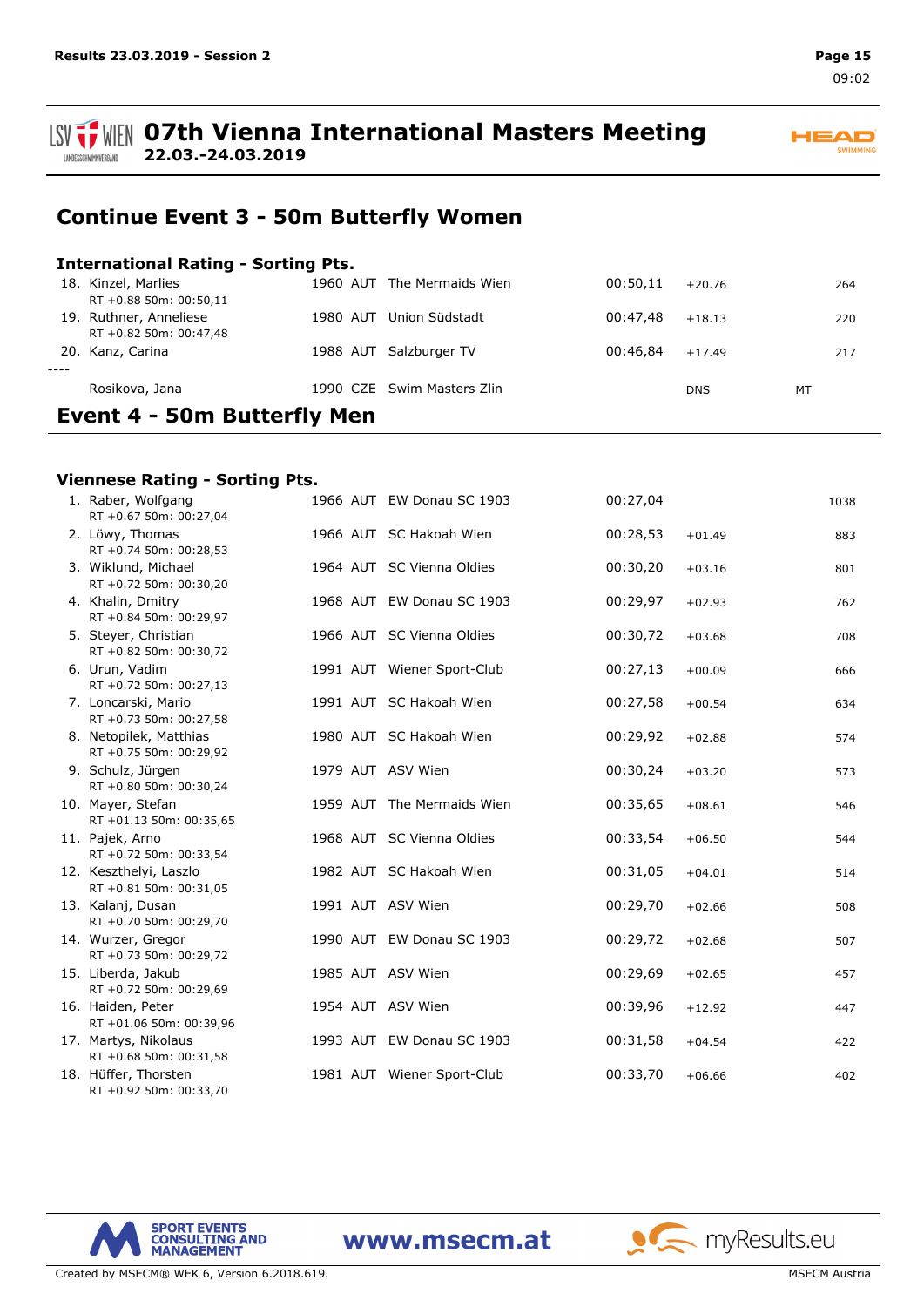**ISV**  $\frac{1}{2}$  WIEN 07th Vienna International Masters Meeting **22.03.-24.03.2019** LANDESSCHWIMMVERBAND

**HEAD** SWIMMING

# **Continue Event 4 - 50m Butterfly Men**

### **Viennese Rating - Sorting Pts.**

| 19. Strauch, Alfred<br>RT +0.80 50m: 00:35,99          |      | 1973 AUT Wiener Sport-Club                     | 00:35,99 | $+08.95$   | 396  |
|--------------------------------------------------------|------|------------------------------------------------|----------|------------|------|
| 20. Sbaschnigg, Johannes<br>RT +0.75 50m: 00:34,46     |      | 1980 AUT SC Diana Wien                         | 00:34,46 | $+07.42$   | 376  |
| 21. Müller, Wolfgang<br>RT +0.98 50m: 00:41,20         |      | 1957 AUT SC Vienna Oldies                      | 00:41,20 | $+14.16$   | 354  |
| 22. Stepan, Paul<br>RT +0.81 50m: 00:38,13             |      | 1973 AUT SC Hakoah Wien                        | 00:38,13 | $+11.09$   | 333  |
| 23. Schedl, Michael<br>RT +0.73 50m: 00:36,86          |      | 1977 AUT SC Diana Wien                         | 00:36,86 | $+09.82$   | 316  |
| 24. Schützenhofer, Christian<br>RT +0.90 50m: 00:33,81 |      | 1986 AUT SC Hakoah Wien                        | 00:33,81 | $+06.77$   | 309  |
| 25. Hartl, Thomas<br>RT +01.03 50m: 00:35,06           |      | 1986 AUT ASV Wien                              | 00:35,06 | $+08.02$   | 277  |
| 26. Zilberberg, Jonathan<br>RT +0.92 50m: 00:36,74     |      | 1988 AUT SC Hakoah Wien                        | 00:36,74 | $+09.70$   | 241  |
| Grafeneder, Jürgen                                     |      | 1985 AUT ASV Wien                              |          | <b>DNS</b> | MT   |
| Panzer, Benjamin<br>Cancelled.                         |      | 1990 AUT SC Hakoah Wien                        |          | <b>DNS</b> |      |
| <b>International Rating - Sorting Pts.</b>             |      |                                                |          |            |      |
| 1. Raber, Wolfgang<br>RT +0.67 50m: 00:27,04           |      | 1966 AUT EW Donau SC 1903                      | 00:27,04 | $+01.34$   | 1038 |
| 2. Placheta, Alexander<br>RT +0.78 50m: 00:27,36       |      | 1967 AUT SC IKB Innsbruck                      | 00:27,36 | $+01.66$   | 1002 |
| 3. Havlíèek, Vlastimil                                 |      | 1972 CZE Plavecký klub Slávia VŠ Plzeò<br>z.s. | 00:26,44 | $+00.74$   | 1000 |
| RT +0.70 50m: 00:26,44<br>4. Istvan, Marton            |      | 1958 HUN Törökbálint Senior                    | 00:29,92 | $+04.22$   | 924  |
| RT +0.73 50m: 00:29,92                                 |      |                                                |          |            |      |
| 5. Pokorny, Frantisek<br>RT +0.87 50m: 00:35,56        |      | 1941 CZE PVK Brno                              | 00:35,56 | $+09.86$   | 918  |
| 6. Stockinger, Dietmar<br>RT +0.68 50m: 00:25,70       |      | 1982 AUT Eisenstädter SU                       | 00:25,70 |            | 907  |
| 7. Kurnosov, Andrei<br>RT +0.69 50m: 00:25,75          |      | 1982 RUS Tsunami                               | 00:25,75 | $+00.05$   | 902  |
| 8. Löwy, Thomas<br>RT +0.74 50m: 00:28,53              |      | 1966 AUT SC Hakoah Wien                        | 00:28,53 | $+02.83$   | 883  |
| 9. Zoltan, Levay<br>RT +0.70 50m: 00:29,51             |      | 1963 HUN Iron Swim Masters                     | 00:29,51 | $+03.81$   | 858  |
| 10. Wiklund, Michael<br>RT +0.72 50m: 00:30,20         |      | 1964 AUT SC Vienna Oldies                      | 00:30,20 | $+04.50$   | 801  |
| 11. Hajek, Tomas<br>RT +0.87 50m: 00:31,58             | 1956 | PO Spartak Horovice                            | 00:31,58 | $+05.88$   | 786  |
| 12. Khalin, Dmitry<br>RT +0.84 50m: 00:29,97           |      | 1968 AUT EW Donau SC 1903                      | 00:29,97 | $+04.27$   | 762  |
| 13. Gyorgy, Kovacs<br>RT +0.76 50m: 00:29,17           |      | 1973 HUN Iron Swim Masters                     | 00:29,17 | $+03.47$   | 744  |

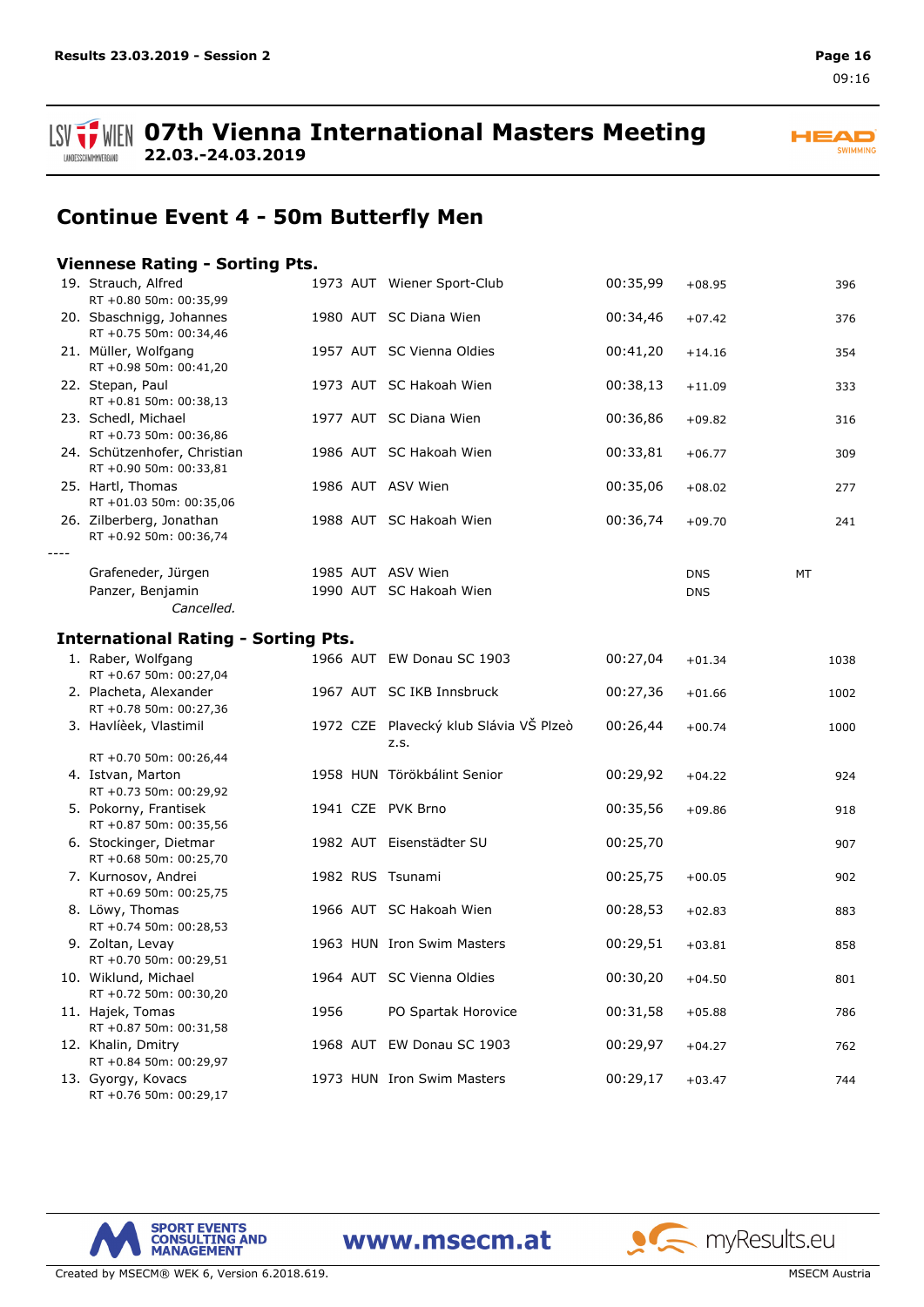LANDESSCHWIMMVERBAND

**ISV THE OFTH Vienna International Masters Meeting 22.03.-24.03.2019**



# **Continue Event 4 - 50m Butterfly Men**

#### **International Rating - Sorting Pts.**

| 14. Shejbal, Jiri<br>RT +0.83 50m: 00:34,19       |  | 1952 CZE PVK Brno                                       | 00:34,19 | $+08.49$ | 714 |
|---------------------------------------------------|--|---------------------------------------------------------|----------|----------|-----|
| 14. Mayerhofer, Hannes<br>RT +0.64 50m: 00:26,51  |  | 1993 AUT ATUS Graz                                      | 00:26,51 | $+00.81$ | 714 |
| 16. Sýkora, Jaroslav                              |  | 1971 SVK Plavecký veteránsky klub<br>Bratislava (PVKBA) | 00:29,59 | $+03.89$ | 713 |
| RT +0.69 50m: 00:29,59<br>17. Steyer, Christian   |  | 1966 AUT SC Vienna Oldies                               | 00:30,72 | $+05.02$ | 708 |
| RT +0.82 50m: 00:30,72                            |  |                                                         |          |          |     |
| 18. Mößler, Michael<br>RT +0.66 50m: 00:26,99     |  | 1993 AUT ATUS Graz                                      | 00:26,99 | $+01.29$ | 677 |
| 19. Hrinda, Peter                                 |  | 1991 SVK ROYAL plavecký klub                            | 00:27,01 | $+01.31$ | 675 |
| RT +0.70 50m: 00:27,01                            |  |                                                         |          |          |     |
| 20. Urun, Vadim<br>RT +0.72 50m: 00:27,13         |  | 1991 AUT Wiener Sport-Club                              | 00:27,13 | $+01.43$ | 666 |
| 21. Urban, Ivo<br>RT +0.92 50m: 00:32,36          |  | 1963 CZE Swim Masters Zlin                              | 00:32,36 | $+06.66$ | 651 |
| 21. Odstrcil, Tomas                               |  | 1982 CZE Swim Masters Zlin                              | 00:28,70 | $+03.00$ | 651 |
| RT +0.77 50m: 00:28,70                            |  |                                                         |          |          |     |
| 23. Parfitt, Phillip<br>RT +0.81 50m: 00:32,43    |  | 1963 AUT Union Südstadt                                 | 00:32,43 | $+06.73$ | 647 |
| 24. Witzmann, Jörg<br>RT +0.84 50m: 00:31,70      |  | 1966 AUT AT Graz                                        | 00:31,70 | $+06.00$ | 644 |
| 25. Loncarski, Mario                              |  | 1991 AUT SC Hakoah Wien                                 | 00:27,58 | $+01.88$ | 634 |
| RT +0.73 50m: 00:27,58                            |  |                                                         |          |          |     |
| 26. Cseh, Imre<br>RT +0.78 50m: 00:32,11          |  | 1968 HUN Nyíregyházi Fókák SE                           | 00:32,11 | $+06.41$ | 619 |
| 27. Decker, Milan<br>RT +01.03 50m: 00:36,03      |  | 1954 CZE KVS Pardubice                                  | 00:36,03 | $+10.33$ | 610 |
| 28. Raith, Michael<br>RT +0.70 50m: 00:31,36      |  | 1973 AUT ATUS Graz                                      | 00:31,36 | $+05.66$ | 599 |
| 29. Pötsch, Marko                                 |  | 1972 AUT ASKOE SC Steyr                                 | 00:31,54 | $+05.84$ | 589 |
| RT +0.88 50m: 00:31,54                            |  |                                                         |          |          |     |
| 30. Netopilek, Matthias<br>RT +0.75 50m: 00:29,92 |  | 1980 AUT SC Hakoah Wien                                 | 00:29,92 | $+04.22$ | 574 |
| 31. Schulz, Jürgen<br>RT +0.80 50m: 00:30,24      |  | 1979 AUT ASV Wien                                       | 00:30,24 | $+04.54$ | 573 |
| 32. Baier, Pavel                                  |  | 1954 CZE KVS Pardubice                                  | 00:36,84 | $+11.14$ | 570 |
| RT +01.03 50m: 00:36,84                           |  |                                                         |          |          |     |
| 33. Stritzker, Jochen<br>RT +0.69 50m: 00:30,37   |  | 1976 AUT SC Vienna Oldies (Int.)                        | 00:30,37 | $+04.67$ | 566 |
| 34. László, Seres                                 |  | 1982 HUN dr. Regele Károly szenior<br>uszóklub          | 00:30,13 | $+04.43$ | 563 |
| RT +0.77 50m: 00:30,13                            |  |                                                         |          |          |     |
| 35. Kohout, Petr<br>RT +0.68 50m: 00:30,58        |  | 1978 CZE Swim Masters Zlin                              | 00:30,58 | $+04.88$ | 554 |
| 36. Mayer, Stefan<br>RT +01.13 50m: 00:35,65      |  | 1959 AUT The Mermaids Wien                              | 00:35,65 | $+09.95$ | 546 |
| 37. Pajek, Arno                                   |  | 1968 AUT SC Vienna Oldies                               | 00:33,54 | $+07.84$ | 544 |
| RT +0.72 50m: 00:33,54                            |  |                                                         |          |          |     |

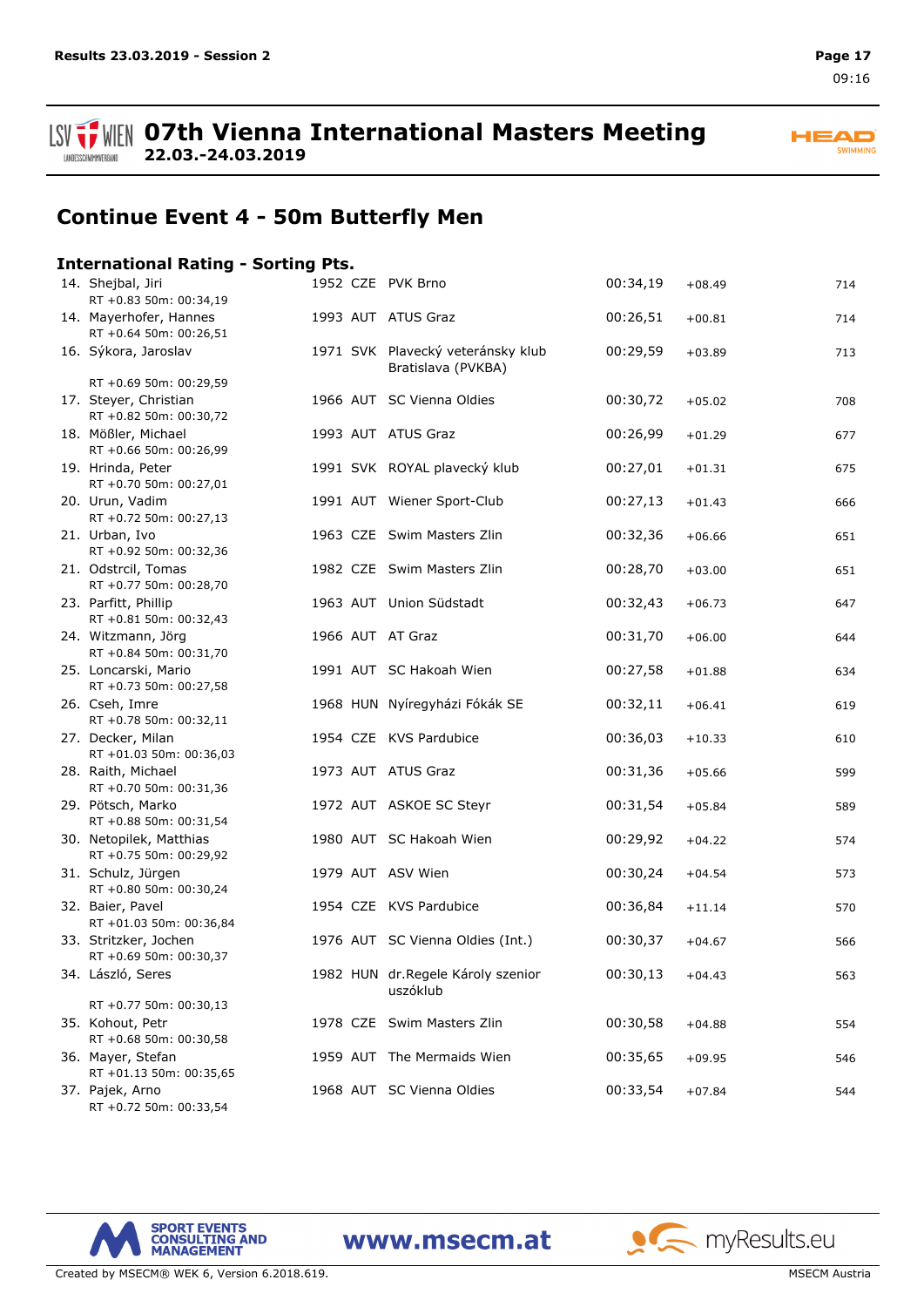**ISV THE OFTH Vienna International Masters Meeting 22.03.-24.03.2019** LANDESSCHWIMMVERBAND

**HEAD** SWIMMING

# **Continue Event 4 - 50m Butterfly Men**

#### **International Rating - Sorting Pts.**

| 38. Konstantynov, Volodymyr<br>RT +0.99 50m: 00:34,46 |  | 1961 UKR ZHYTOMYR AQUA MASTERS                          | 00:34,46 | $+08.76$ | 539 |
|-------------------------------------------------------|--|---------------------------------------------------------|----------|----------|-----|
| 38. Szabó, János<br>RT +0.74 50m: 00:30,57            |  | 1982 HUN Pécsi Vörös Meteor SK                          | 00:30,57 | $+04.87$ | 539 |
| 40. Bódi, Szabolcs<br>RT +0.88 50m: 00:31,05          |  | 1975 HUN Nyíregyházi Fókák SE                           | 00:31,05 | $+05.35$ | 530 |
| 41. Steker, Karel<br>RT +0.78 50m: 00:30,79           |  | 1981 CZE Swim Masters Zlin                              | 00:30,79 | $+05.09$ | 527 |
| 42. Kroboth, Reinhard<br>RT +0.90 50m: 00:33,95       |  | 1969 AUT ASVÖ SV Losenstein                             | 00:33,95 | $+08.25$ | 524 |
| 43. Bruckner, Matthias<br>RT +0.78 50m: 00:29,41      |  | 1992 AUT ASKOE SC Steyr                                 | 00:29,41 | $+03.71$ | 523 |
| 44. Komjatý, Štefan<br>RT +0.82 50m: 00:32,84         |  | 1974 SVK ROYAL plavecký klub                            | 00:32,84 | $+07.14$ | 521 |
| 45. Damhofer, Franz<br>RT +0.79 50m: 00:32,95         |  | 1971 AUT ASKOE SC Steyr                                 | 00:32,95 | $+07.25$ | 516 |
| 46. Keszthelyi, Laszlo<br>RT +0.81 50m: 00:31,05      |  | 1982 AUT SC Hakoah Wien                                 | 00:31,05 | $+05.35$ | 514 |
| 47. Kalanj, Dusan<br>RT +0.70 50m: 00:29,70           |  | 1991 AUT ASV Wien                                       | 00:29,70 | $+04.00$ | 508 |
| 48. Wurzer, Gregor<br>RT +0.73 50m: 00:29,72          |  | 1990 AUT EW Donau SC 1903                               | 00:29,72 | $+04.02$ | 507 |
| 49. Moravec, Peter                                    |  | 1955 SVK Plavecký veteránsky klub<br>Bratislava (PVKBA) | 00:36,56 | $+10.86$ | 506 |
| RT +0.82 50m: 00:36,56                                |  |                                                         |          |          |     |
| 50. Milcak, Peter<br>RT +0.83 50m: 00:31,48           |  | 1983 CZE Univerzita Brno                                | 00:31,48 | $+05.78$ | 493 |
| 51. Štìpán, Daniel                                    |  | 1973 CZE Plavecký klub Slávia VŠ Plzeò<br>Z.S.          | 00:33,47 | $+07.77$ | 492 |
| RT +0.68 50m: 00:33,47                                |  |                                                         |          |          |     |
| 52. Koláø, Jiøí                                       |  | 1977 CZE Plavecký klub Slávia VŠ Plzeò<br>Z.S.          | 00:32,61 | $+06.91$ | 457 |
| RT +0.70 50m: 00:32,61                                |  |                                                         |          |          |     |
| 52. Liberda, Jakub<br>RT +0.72 50m: 00:29,69          |  | 1985 AUT ASV Wien                                       | 00:29,69 | $+03.99$ | 457 |
| 54. Thinschmidt, Rene<br>RT +0.87 50m: 00:34,36       |  | 1974 AUT ASKOE SC Steyr                                 | 00:34,36 | $+08.66$ | 455 |
| 55. Haiden, Peter<br>RT +01.06 50m: 00:39,96          |  | 1954 AUT ASV Wien                                       | 00:39,96 | $+14.26$ | 447 |
| 56. Novak, Andreas<br>RT +0.76 50m: 00:33,04          |  | 1978 AUT Salzburger TV                                  | 00:33,04 | $+07.34$ | 440 |
| 57. Martys, Nikolaus<br>RT +0.68 50m: 00:31,58        |  | 1993 AUT EW Donau SC 1903                               | 00:31,58 | $+05.88$ | 422 |
| 58. Hüffer, Thorsten<br>RT +0.92 50m: 00:33,70        |  | 1981 AUT Wiener Sport-Club                              | 00:33,70 | $+08.00$ | 402 |
| 59. Strauch, Alfred<br>RT +0.80 50m: 00:35,99         |  | 1973 AUT Wiener Sport-Club                              | 00:35,99 | $+10.29$ | 396 |
| 60. Göcze, Balázs<br>RT +0.87 50m: 00:31,33           |  | 1986 HUN Swim Life                                      | 00:31,33 | $+05.63$ | 388 |

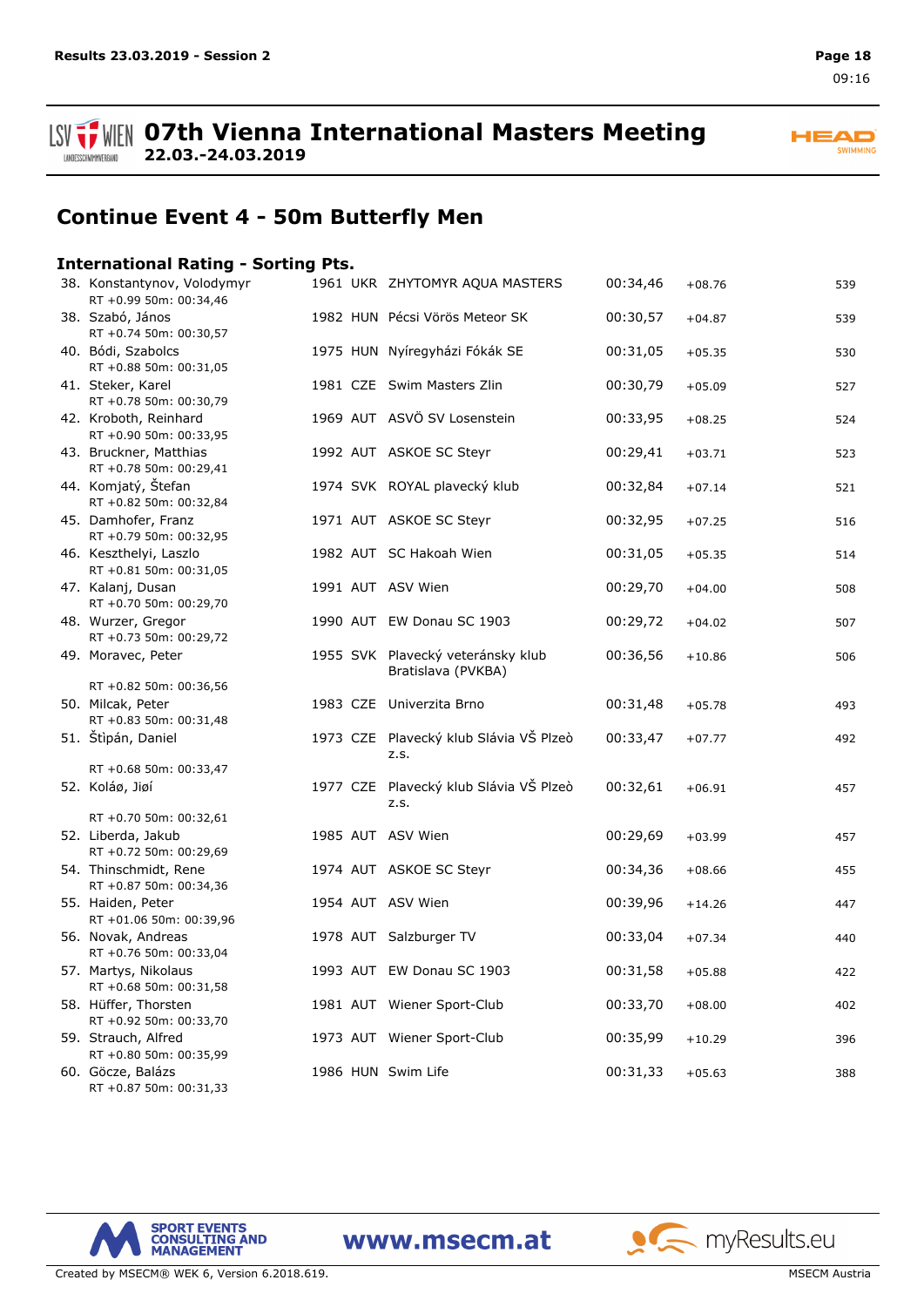



# **Continue Event 4 - 50m Butterfly Men**

#### **International Rating - Sorting Pts.**

|      | 61. Sbaschnigg, Johannes<br>RT +0.75 50m: 00:34,46     |  | 1980 AUT SC Diana Wien      | 00:34,46 | $+08.76$   |           | 376 |
|------|--------------------------------------------------------|--|-----------------------------|----------|------------|-----------|-----|
|      | 62. Müller, Wolfgang<br>RT +0.98 50m: 00:41,20         |  | 1957 AUT SC Vienna Oldies   | 00:41,20 | $+15.50$   |           | 354 |
|      | 63. Stepan, Paul<br>RT +0.81 50m: 00:38,13             |  | 1973 AUT SC Hakoah Wien     | 00:38,13 | $+12.43$   |           | 333 |
|      | 64. Schedl, Michael<br>RT +0.73 50m: 00:36,86          |  | 1977 AUT SC Diana Wien      | 00:36,86 | $+11.16$   |           | 316 |
|      | 65. Schützenhofer, Christian<br>RT +0.90 50m: 00:33,81 |  | 1986 AUT SC Hakoah Wien     | 00:33,81 | $+08.11$   |           | 309 |
|      | 66. Hartl, Thomas<br>RT +01.03 50m: 00:35,06           |  | 1986 AUT ASV Wien           | 00:35,06 | $+09.36$   |           | 277 |
|      | 67. Zilberberg, Jonathan<br>RT +0.92 50m: 00:36,74     |  | 1988 AUT SC Hakoah Wien     | 00:36,74 | $+11.04$   |           | 241 |
|      | 68. Walenta, Gerhard<br>RT +0.85 50m: 00:50,21         |  | 1965 AUT Union Südstadt     | 00:50,21 | $+24.51$   |           | 162 |
| ---- |                                                        |  |                             |          |            |           |     |
|      | Csaba, Toth                                            |  | 1969 HUN Törökbálint Senior |          | <b>DNS</b> | <b>MT</b> |     |
|      | Dornak, Vladimir                                       |  | 1971 CZE Swim Masters Zlin  |          | <b>DNS</b> | MT        |     |
|      | Grafeneder, Jürgen                                     |  | 1985 AUT ASV Wien           |          | <b>DNS</b> | MT        |     |
|      | Attila, Beak                                           |  | 1958 HUN Törökbálint Senior |          | <b>DNS</b> | <b>MT</b> |     |
|      | Opatril, Stefan                                        |  | 1967 AUT SC IKB Innsbruck   |          | <b>DNS</b> |           |     |
|      | Cancelled.                                             |  |                             |          |            |           |     |
|      | Drushinin, Dmitrij<br>Cancelled.                       |  | 1970 AUT Eisenstädter SU    |          | <b>DNS</b> |           |     |
|      | Panzer, Benjamin<br>Cancelled.                         |  | 1990 AUT SC Hakoah Wien     |          | <b>DNS</b> |           |     |

## **Event 5 - 100m Breaststroke Women**

#### **Viennese Rating - Sorting Pts.** 1. Merten, Sabine 1969 AUT SC Hakoah Wien 1969 AUT SC Hakoah Wien 603 RT +0.88 50m: 00:44,37, 100m: 01:34,65 (00:50,28) **International Rating - Sorting Pts.** 1. Marinovic, Smiljana 1977 CRO Plivacki klub Rijeka 01:11,57 1182 RT +0.75 50m: 00:33,51, 100m: 01:11,57 (00:38,06) 2. Bohuslavkova, Hana 1968 CZE Neptun Masters Praha 01:19,69 +08.12 1020 RT +0.73 50m: 00:37,53, 100m: 01:19,69 (00:42,16) 3. Pecz, Réka 1992 HUN Swim Life 01:12,22 +00.65 936 RT +0.72 50m: 00:34,06, 100m: 01:12,22 (00:38,16) 4. Csanádiné Tóth, Magdolna 1949 HUN Veszprém RSE 01:40,37 +28.80 905 RT +0.98 50m: 00:47,58, 100m: 01:40,37 (00:52,79) 5. Czifrik, Hajnalka 1966 HUN Széchy T. SI Sopron 01:23,27 +11.70 894 RT +0.70 50m: 00:39,64, 100m: 01:23,27 (00:43,63) 6. Csikany, Csilla 1968 HUN Törökbálint Senior 01:24,94 +13.37 842 RT +0.78 50m: 00:39,86, 100m: 01:24,94 (00:45,08)

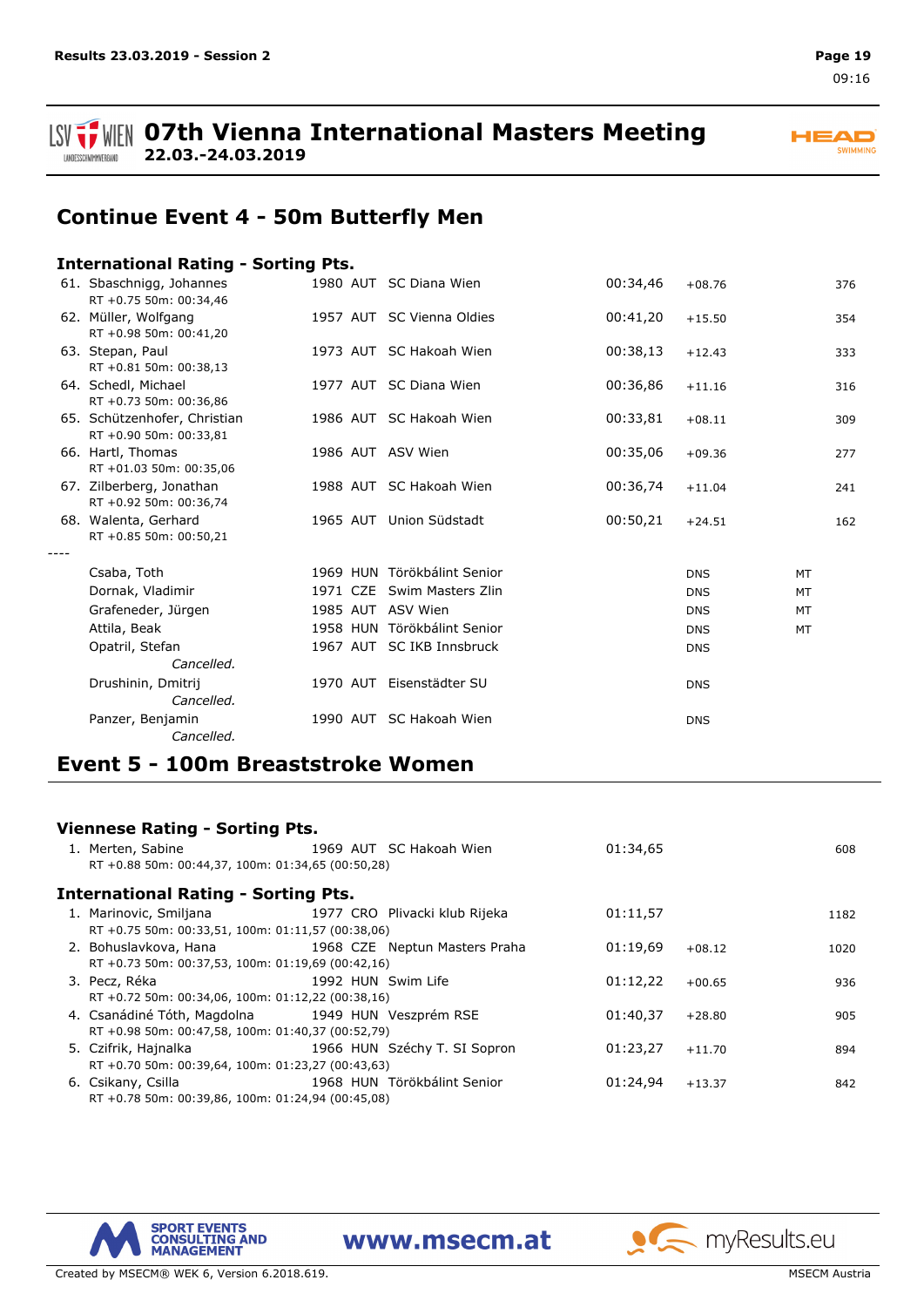



# **Continue Event 5 - 100m Breaststroke Women**

#### **International Rating - Sorting Pts.** 7. Kurz, Nadja 1969 AUT SU citynet Hall 01:29,98 +18.41 708 RT +0.71 50m: 00:42,94, 100m: 01:29,98 (00:47,04) 8. Kicinova, Anna 1961 SVK Kupele Piestany 01:34,32 +22.75 698 RT +0.83 50m: 00:45,21, 100m: 01:34,32 (00:49,11) SG ATV ALLROUND Wiener 9. Vogt, Karin 1955 AUT 01:37,23 +25.66 683 Neustadt RT +0.88 50m: 00:46,39, 100m: 01:37,23 (00:50,84) 10. Mirea, Mirela 1965 HUN Tovafutók SE 01:31,83 +20.26 666 RT +0.87 50m: 00:44,92, 100m: 01:31,83 (00:46,91) 11. Merten, Sabine 1969 AUT SC Hakoah Wien 01:34,65 +23.08 608 RT +0.88 50m: 00:44,37, 100m: 01:34,65 (00:50,28) 12. Heimhofer, Christine 1968 AUT Salzburger TV 01:39,16 +27.59 529 RT +0.85 50m: 00:47,80, 100m: 01:39,16 (00:51,36) 13. Kovalchuk, Iryna 1968 UKR ZHYTOMYR AQUA MASTERS 01:42,51 +30.94 479 RT +0.97 50m: 00:49,81, 100m: 01:42,51 (00:52,70) 14. Rudolf, Margareth 1944 AUT Salzburger TV 02:19,52 +01:07.95 355 50m: 01:07,76, 100m: 02:19,52 (01:11,76) 15. Unkelbach, Julia 1991 GER Mainzer Schwimmverein 01 01:40,28 +28.71 349 50m: 00:47,85, 100m: 01:40,28 (00:52,43) 16. Bijelic, Milka 1984 SRB Swimming Adventures 01:48,09 +36.52 269 RT +0.79 50m: 00:48,89, 100m: 01:48,09 (00:59,20) 17. Walenta, Gabriela 1966 AUT Union Südstadt 02:09,98 +58.41 235 RT +0.94 50m: 00:59,88, 100m: 02:09,98 (01:10,10) *----* Asztalos, Fanni 1977 HUN Törökbálint Senior DNS MT

## **Continue Event 6 - 100m Breaststroke Men**

### **Viennese Rating - Sorting Pts.**

| 1. Kocsi, Josef                                    |  | 1947 AUT SC Vienna Oldies | 01:27,48 | $+10.16$   | 837 |
|----------------------------------------------------|--|---------------------------|----------|------------|-----|
| RT +0.98 50m: 00:40,57, 100m: 01:27,48 (00:46,91)  |  |                           |          |            |     |
| 2. Wyhlidal, Stefan                                |  | 1979 AUT ASV Wien         | 01:18,49 | $+01.17$   | 567 |
| RT +0.72 50m: 00:36,36, 100m: 01:18,49 (00:42,13)  |  |                           |          |            |     |
| 3. Beig, Robert                                    |  | 1948 AUT SC Hakoah Wien   | 01:42,31 | $+24.99$   | 523 |
| RT +0.99 50m: 00:46,73, 100m: 01:42,31 (00:55,58)  |  |                           |          |            |     |
| 4. Formanek, Rene                                  |  | 1986 AUT SC Hakoah Wien   | 01:17,32 |            | 499 |
| RT +0.68 50m: 00:36,38, 100m: 01:17,32 (00:40,94)  |  |                           |          |            |     |
| 5. Martys, Nikolaus                                |  | 1993 AUT EW Donau SC 1903 | 01:21,88 | $+04.56$   | 434 |
| RT +0.65 50m: 00:37,79, 100m: 01:21,88 (00:44,09)  |  |                           |          |            |     |
| 6. Kühmaier, Martin 1976 AUT SC Diana Wien         |  |                           | 01:28,65 | $+11.33$   | 394 |
| RT +0.85 50m: 00:41,92, 100m: 01:28,65 (00:46,73)  |  |                           |          |            |     |
| 1990 AUT SC Diana Wien<br>7. Kapeller, Fabio       |  |                           | 01:24,63 | $+07.31$   | 393 |
| RT +0.83 50m: 00:40,28, 100m: 01:24,63 (00:44,35)  |  |                           |          |            |     |
| 8. Pekarek, Hanns                                  |  | 1944 AUT EW Donau SC 1903 | 02:00,66 | $+43.34$   | 371 |
| RT +01.11 50m: 00:56,60, 100m: 02:00,66 (01:04,06) |  |                           |          |            |     |
|                                                    |  |                           |          |            |     |
| Hille, Erich                                       |  | 1950 AUT SC Hakoah Wien   |          | <b>DNS</b> |     |



**SPORT EVENTS CONSULTING AND MANAGEMENT** 

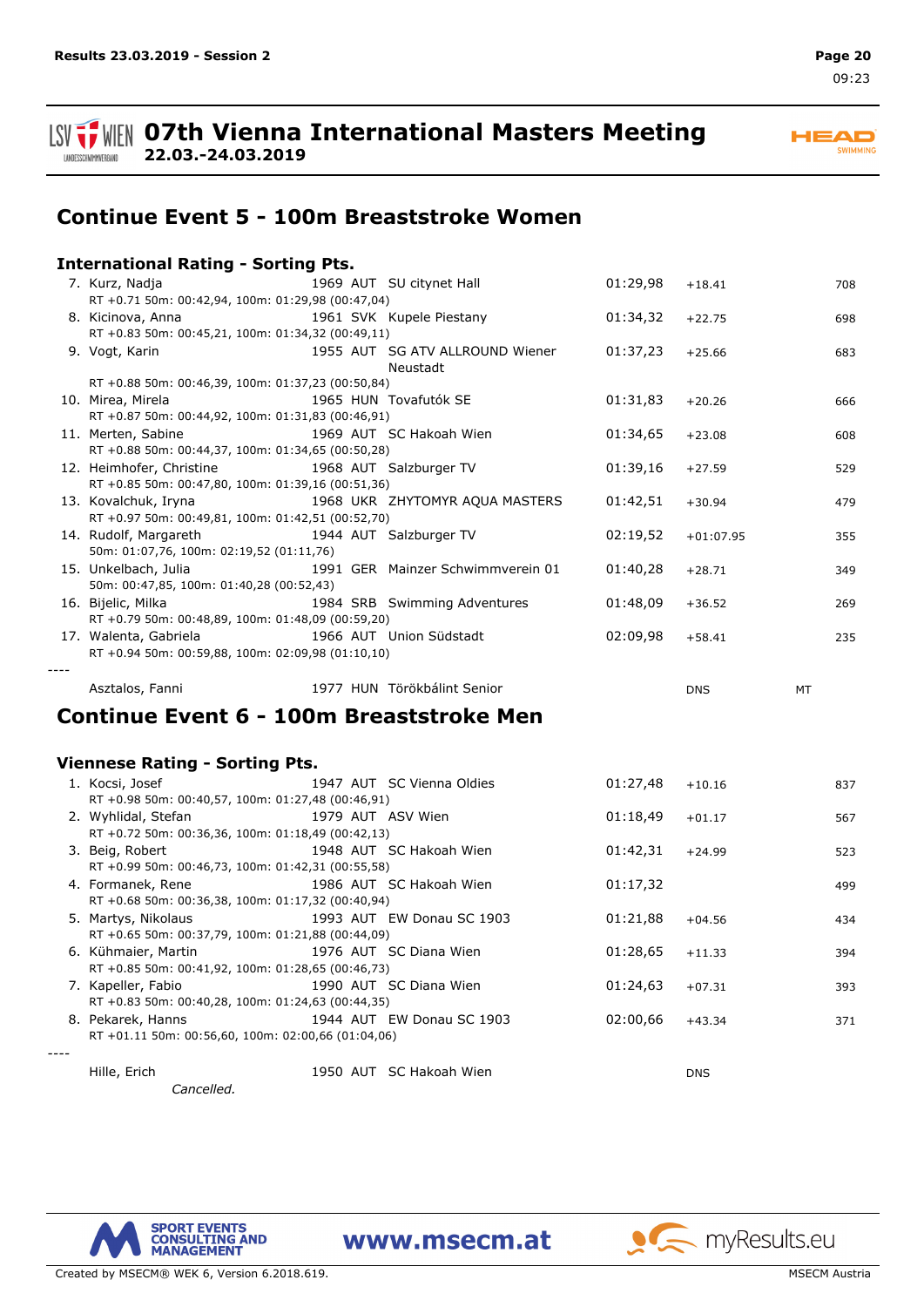**HEAD** SWIMMING

**ISV**  $\frac{1}{2}$  WIEN 07th Vienna International Masters Meeting **22.03.-24.03.2019** LANDESSCHWIMMVERBAND

## **Continue Event 6 - 100m Breaststroke Men**

## **Viennese Rating - Sorting Pts.**

| Szanyi, Peter                                                            |                   | 1965 AUT SC Hakoah Wien                           |          | <b>DNS</b> |     |
|--------------------------------------------------------------------------|-------------------|---------------------------------------------------|----------|------------|-----|
| Cancelled.                                                               |                   |                                                   |          |            |     |
| Vieira Wilm Da Silva, Hugo<br>Miguel<br>Cancelled.                       |                   | 1974 AUT SC Hakoah Wien                           |          | <b>DNS</b> |     |
| <b>International Rating - Sorting Pts.</b>                               |                   |                                                   |          |            |     |
| 1. Auner, Bernhard                                                       |                   | 1965 AUT Salzburger TV                            | 01:11,56 | $+04.39$   | 918 |
| RT +0.71 50m: 00:33,59, 100m: 01:11,56 (00:37,97)                        |                   |                                                   |          |            |     |
| 2. Kurnosov, Andrei                                                      | 1982 RUS Tsunami  |                                                   | 01:07,28 | $+00.11$   | 861 |
| RT +0.68 50m: 00:32,30, 100m: 01:07,28 (00:34,98)                        |                   |                                                   |          |            |     |
| 3. Kennedy, Christopher                                                  |                   | 1968 AUT SC Vienna Oldies (Int.)                  | 01:13,28 | $+06.11$   | 854 |
| RT +0.80 50m: 00:34,60, 100m: 01:13,28 (00:38,68)                        |                   |                                                   |          |            |     |
| 3. Witzmann, Jörg                                                        | 1966 AUT AT Graz  |                                                   | 01:13,28 | $+06.11$   | 854 |
| RT +0.86 50m: 00:34,82, 100m: 01:13,28 (00:38,46)                        |                   |                                                   |          |            |     |
| 5. Kocsi, Josef                                                          |                   | 1947 AUT SC Vienna Oldies                         | 01:27,48 | $+20.31$   | 837 |
| RT +0.98 50m: 00:40,57, 100m: 01:27,48 (00:46,91)                        |                   |                                                   |          |            |     |
| 6. Jex, Ján                                                              |                   | 1993 SVK ROYAL plavecký klub                      | 01:07,17 |            | 787 |
| RT +0.70 50m: 00:31,40, 100m: 01:07,17 (00:35,77)                        |                   |                                                   |          |            |     |
| 7. Mayerhofer, Hannes                                                    |                   | 1993 AUT ATUS Graz                                | 01:08,44 | $+01.27$   | 744 |
| RT +0.70 50m: 00:31,77, 100m: 01:08,44 (00:36,67)                        |                   |                                                   |          |            |     |
| 8. Zoltan, Balla                                                         |                   | 1968 HUN Törökbálint Senior                       | 01:17,61 | $+10.44$   | 719 |
| RT +0.74 50m: 00:36,76, 100m: 01:17,61 (00:40,85)                        |                   |                                                   |          |            |     |
| 9. Witkowski, Pawel<br>RT +0.77 50m: 00:33,69, 100m: 01:11,93 (00:38,24) |                   | 1981 POL Warsaw Masters Team                      | 01:11,93 | $+04.76$   | 705 |
| 10. Vasilev, Veselin                                                     |                   | 1963 BUL IRIS-RUSE-MASTERS                        | 01:21,82 | $+14.65$   | 577 |
| RT +0.91 50m: 00:38,64, 100m: 01:21,82 (00:43,18)                        |                   |                                                   |          |            |     |
| 11. Szabó, János                                                         |                   | 1982 HUN Pécsi Vörös Meteor SK                    | 01:17,00 | $+09.83$   | 574 |
| RT +0.74 50m: 00:36,22, 100m: 01:17,00 (00:40,78)                        |                   |                                                   |          |            |     |
| 12. Schleifer, Manuel                                                    |                   | 1990 AUT ASKOE SC Steyr                           | 01:14,80 | $+07.63$   | 570 |
| RT +0.82 50m: 00:34,76, 100m: 01:14,80 (00:40,04)                        |                   |                                                   |          |            |     |
| 13. Wyhlidal, Stefan                                                     | 1979 AUT ASV Wien |                                                   | 01:18,49 | $+11.32$   | 567 |
| RT +0.72 50m: 00:36,36, 100m: 01:18,49 (00:42,13)                        |                   |                                                   |          |            |     |
| 14. Milcak, Peter                                                        |                   | 1983 CZE Univerzita Brno                          | 01:17,44 | $+10.27$   | 565 |
| RT +0.90 50m: 00:36,73, 100m: 01:17,44 (00:40,71)                        |                   |                                                   |          |            |     |
| 15. László, Seres                                                        |                   | 1982 HUN dr.Regele Károly szenior<br>uszóklub     | 01:18,11 | $+10.94$   | 550 |
| RT +0.89 50m: 00:37,13, 100m: 01:18,11 (00:40,98)                        |                   |                                                   |          |            |     |
| 16. Beig, Robert                                                         |                   | 1948 AUT SC Hakoah Wien                           | 01:42,31 | $+35.14$   | 523 |
| RT +0.99 50m: 00:46,73, 100m: 01:42,31 (00:55,58)                        |                   |                                                   |          |            |     |
| 17. Horil, Juraj                                                         |                   | 1972 SVK SPK Kúpele Piestany/KUPI                 | 01:22,00 | $+14.83$   | 522 |
| RT +0.79 50m: 00:37,42, 100m: 01:22,00 (00:44,58)                        |                   |                                                   |          |            |     |
| 18. Cserés, Miklós                                                       |                   | 1985 HUN Nyíregyházi Fókák SE                     | 01:16,67 | $+09.50$   | 512 |
| RT +0.77 50m: 00:35,79, 100m: 01:16,67 (00:40,88)                        |                   |                                                   |          |            |     |
| 19. Formanek, Rene                                                       |                   | 1986 AUT SC Hakoah Wien                           | 01:17,32 | $+10.15$   | 499 |
| RT +0.68 50m: 00:36,38, 100m: 01:17,32 (00:40,94)                        |                   |                                                   |          |            |     |
| 20. Hajas, Milan                                                         |                   | 1979 SVK ROYAL plavecký klub                      | 01:24,02 | $+16.85$   | 462 |
| RT +0.70 50m: 00:39,32, 100m: 01:24,02 (00:44,70)                        |                   |                                                   |          |            |     |
| 21. Grman, Tibor                                                         |                   | 1953 SVK Plavecká akademia Swimmers<br>Bratislava | 01:42,95 | $+35.78$   | 458 |
|                                                                          |                   |                                                   |          |            |     |





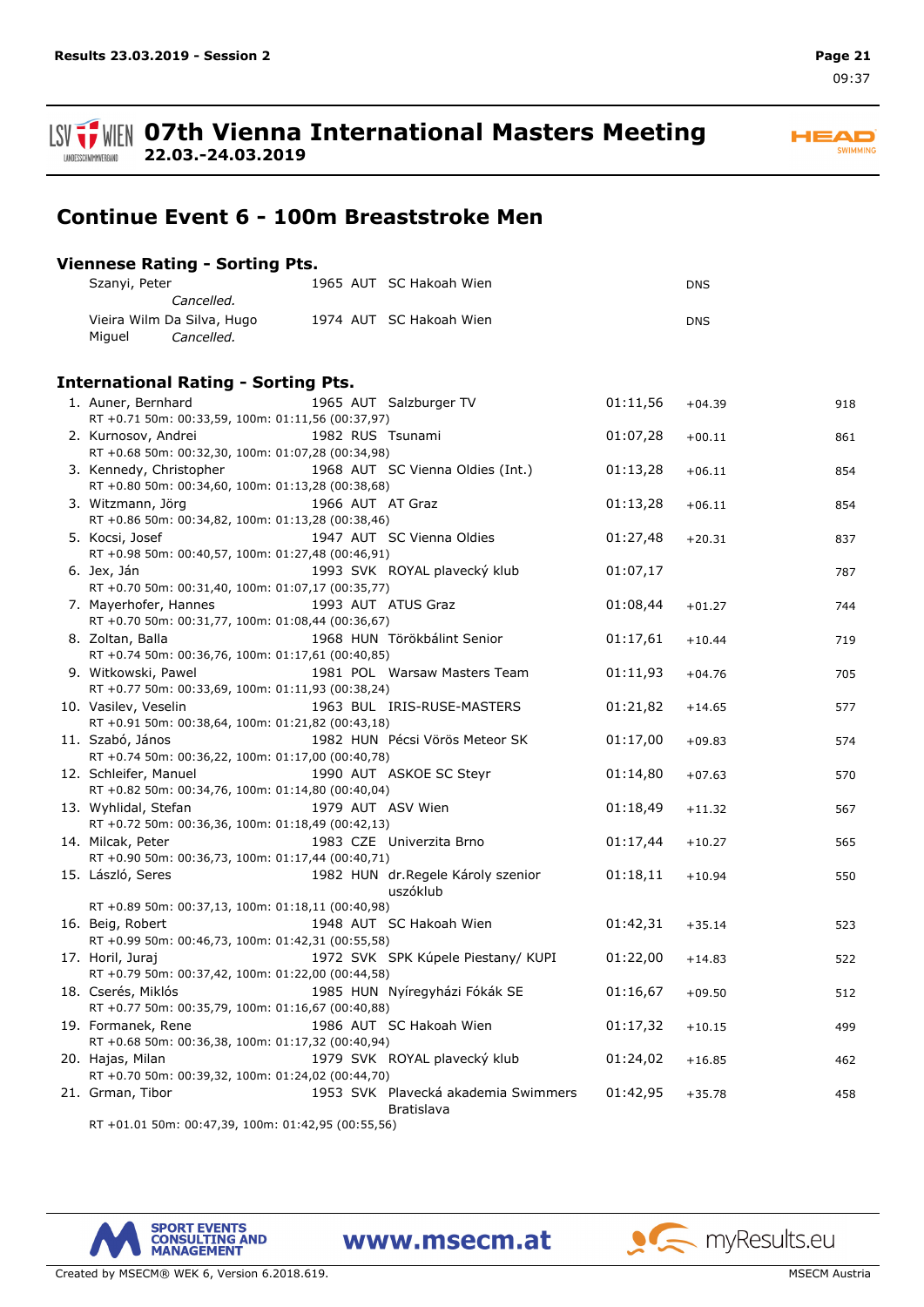

**ISV**  $\frac{1}{2}$  WIEN 07th Vienna International Masters Meeting **22.03.-24.03.2019**

**HEAD** SWIMMING

# **Continue Event 6 - 100m Breaststroke Men**

## **International Rating - Sorting Pts.**

| 22. Rajsek, Andreas<br>RT +0.73 50m: 00:40,74, 100m: 01:28,39 (00:47,65)        |                   | 1961 AUT ATUS Graz                                                                         | 01:28,39 | $+21.22$    | 457 |
|---------------------------------------------------------------------------------|-------------------|--------------------------------------------------------------------------------------------|----------|-------------|-----|
| 23. Uminskyii, Oleksandr<br>RT +01.11 50m: 00:41,72, 100m: 01:26,51 (00:44,79)  |                   | 1972 UKR ZHYTOMYR AQUA MASTERS                                                             | 01:26,51 | $+19.34$    | 445 |
| 24. Bruckner, Matthias<br>RT +0.78 50m: 00:36,96, 100m: 01:21,67 (00:44,71)     |                   | 1992 AUT ASKOE SC Steyr                                                                    | 01:21,67 | $+14.50$    | 438 |
| 25. Martys, Nikolaus<br>RT +0.65 50m: 00:37,79, 100m: 01:21,88 (00:44,09)       |                   | 1993 AUT EW Donau SC 1903                                                                  | 01:21,88 | $+14.71$    | 434 |
| 26. Fiala, Michal<br>RT +0.99 50m: 00:41,01, 100m: 01:27,41 (00:46,40)          | 1979 CZE PVK Brno |                                                                                            | 01:27,41 | $+20.24$    | 411 |
| 27. Kühmaier, Martin<br>RT +0.85 50m: 00:41,92, 100m: 01:28,65 (00:46,73)       |                   | 1976 AUT SC Diana Wien                                                                     | 01:28,65 | $+21.48$    | 394 |
| 28. Kapeller, Fabio<br>RT +0.83 50m: 00:40,28, 100m: 01:24,63 (00:44,35)        |                   | 1990 AUT SC Diana Wien                                                                     | 01:24,63 | $+17.46$    | 393 |
| 29. Pekarek, Hanns<br>RT +01.11 50m: 00:56,60, 100m: 02:00,66 (01:04,06)        |                   | 1944 AUT EW Donau SC 1903                                                                  | 02:00,66 | $+53.49$    | 371 |
| 30. Shcheglov, Kostyantyn<br>RT +01.21 50m: 01:09,75, 100m: 02:26,12 (01:16,37) |                   | 1933 UKR ZHYTOMYR AQUA MASTERS                                                             | 02:26,12 | $+01:18.95$ | 357 |
| 31. Walenta, Gerhard<br>RT +0.73 50m: 00:47,54, 100m: 01:38,76 (00:51,22)       |                   | 1965 AUT Union Südstadt                                                                    | 01:38,76 | $+31.59$    | 349 |
| 32. Ruthner, Christian<br>RT +0.81 50m: 00:44,96, 100m: 01:33,75 (00:48,79)     |                   | 1977 AUT Union Südstadt                                                                    | 01:33,75 | $+26.58$    | 333 |
| 33. Schöttl, Robert<br>RT +0.83 50m: 00:46,36, 100m: 01:36,84 (00:50,48)        |                   | 1974 AUT SV Wörthersee                                                                     | 01:36,84 | $+29.67$    | 317 |
| 34. Ciriviri, Gorgi                                                             |                   | 1955 AUT SG ATV ALLROUND Wiener<br>Neustadt                                                | 01:54,12 | $+46.95$    | 271 |
| RT +0.76 50m: 00:54,02, 100m: 01:54,12 (01:00,10)                               |                   |                                                                                            |          |             |     |
| Kümmel, Marco<br>09:26                                                          |                   | 1977 AUT Union Südstadt<br>SW 7.4 Leg movements not simultaneous (or alternating movement) |          | <b>DQ</b>   |     |
| Köhalmi, András                                                                 |                   | 1968 HUN SZÁZHALOMBATTA VUK SE                                                             |          | <b>DNS</b>  | MT  |
| Soldatos, Nikos                                                                 | 1971 GRE okeanos  |                                                                                            |          | <b>DNS</b>  | MT  |
| Baier, Pavel                                                                    |                   | 1954 CZE KVS Pardubice                                                                     |          | <b>DNS</b>  | MT  |
| Hille, Erich<br>Cancelled.                                                      |                   | 1950 AUT SC Hakoah Wien                                                                    |          | <b>DNS</b>  |     |
| Szanyi, Peter<br>Cancelled.                                                     |                   | 1965 AUT SC Hakoah Wien                                                                    |          | <b>DNS</b>  |     |
| Vieira Wilm Da Silva, Hugo<br>Miguel<br>Cancelled.                              |                   | 1974 AUT SC Hakoah Wien                                                                    |          | <b>DNS</b>  |     |

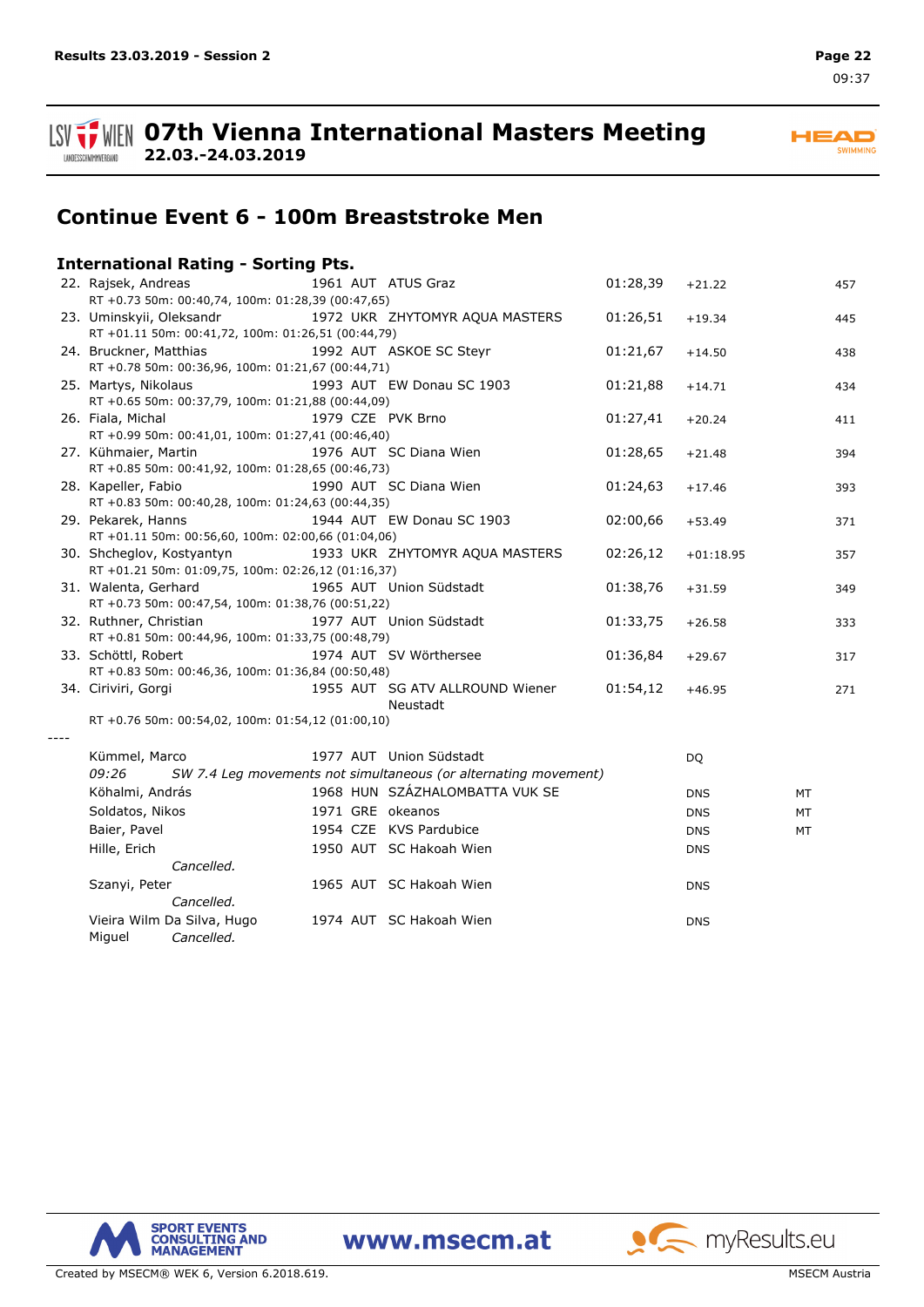**HEAD** SWIMMING

**ISV**  $\frac{1}{2}$  WIEN 07th Vienna International Masters Meeting **22.03.-24.03.2019** LANDESSCHWIMMVERBAND

**Continue Event 7 - 200m Backstroke Women**

### **Viennese Rating - Sorting Pts.**

| 1. Pliessnig, Ingrid                       |  | 1964 AUT ASV Wien                                                                                        | 03:00,98             | $+09.82$    | 750  |
|--------------------------------------------|--|----------------------------------------------------------------------------------------------------------|----------------------|-------------|------|
|                                            |  | RT +0.97 50m: 00:40,69, 100m: 01:26,66 (00:45,97), 150m: 02:14,71 (00:48,05), 200m: 03:00,98 (00:46,27)  |                      |             |      |
| 2. Zebic, Kristina                         |  | 1994 AUT ASV Wien                                                                                        | 02:51.16             |             | 506  |
|                                            |  | RT +0.72 50m: 00:39,92, 100m: 01:23,44 (00:43,52), 150m: 02:08,38 (00:44,94), 200m: 02:51,16 (00:42,78)  |                      |             |      |
|                                            |  |                                                                                                          |                      |             |      |
| Traub, Monika                              |  | 1967 AUT SC Vienna Oldies                                                                                |                      | <b>DNS</b>  |      |
| Cancelled.                                 |  |                                                                                                          |                      |             |      |
| <b>International Rating - Sorting Pts.</b> |  |                                                                                                          |                      |             |      |
| 1. Remenyi, Ute                            |  | 1939 AUT Salzburger TV 03:52,13                                                                          |                      | $+01:23.69$ | 1237 |
|                                            |  | RT +01.16 50m: 00:53,86, 100m: 01:50,66 (00:56,80), 150m: 02:51,23 (01:00,57), 200m: 03:52,13 (01:00,90) |                      |             |      |
| 2. Lang, Petra                             |  | 1969 AUT AT Graz                                                                                         | 02:33,53             | $+05.09$    | 1078 |
|                                            |  | RT +0.77 50m: 00:35,66, 100m: 01:14,59 (00:38,93), 150m: 01:54,60 (00:40,01), 200m: 02:33,53 (00:38,93)  |                      |             |      |
| 3. Viktoria, Felfoldi                      |  | 1985 HUN Iron Swim Masters                                                                               | 02:28.44             |             | 868  |
|                                            |  | RT +0.80 50m: 00:35,26, 100m: 01:12,65 (00:37,39), 150m: 01:50,69 (00:38,04), 200m: 02:28,44 (00:37,75)  |                      |             |      |
| 4. Maverhofer, Susanne                     |  | 1961 AUT ATUS Graz                                                                                       | 02:53.77             | $+25.33$    | 848  |
|                                            |  | RT +0.90 50m: 00:39,95, 100m: 01:23,52 (00:43,57), 150m: 02:08,53 (00:45,01), 200m: 02:53,77 (00:45,24)  |                      |             |      |
| 5. Pliessnig, Ingrid                       |  | 1964 AUT ASV Wien                                                                                        | 03:00.98             | $+32.54$    | 750  |
|                                            |  | RT +0.97 50m: 00:40,69, 100m: 01:26,66 (00:45,97), 150m: 02:14,71 (00:48,05), 200m: 03:00,98 (00:46,27)  |                      |             |      |
| 6. Raus, Alexandra                         |  | 1991 AUT USC Graz                                                                                        | 02:31.11             | $+02.67$    | 736  |
|                                            |  | RT +0.73 50m: 00:33,87, 100m: 01:11,55 (00:37,68), 150m: 01:50,64 (00:39,09), 200m: 02:31,11 (00:40,47)  |                      |             |      |
| 7. Georgi, Anastasija                      |  | 1972 AUT ATUS Graz                                                                                       | 02:55,69             | $+27.25$    | 670  |
|                                            |  | RT +0.95 50m: 00:40,96, 100m: 01:25,75 (00:44,79), 150m: 02:12,04 (00:46,29), 200m: 02:55,69 (00:43,65)  |                      |             |      |
| 8. Sams, Margit                            |  | 1948 AUT Salzburger TV                                                                                   | $04:07,62$ +01:39.18 |             | 510  |
|                                            |  | RT +0.84 50m: 00:57,21, 100m: 02:01,38 (01:04,17), 150m: 03:05,04 (01:03,66), 200m: 04:07,62 (01:02,58)  |                      |             |      |
| 9. Zebic, Kristina                         |  | 1994 AUT ASV Wien                                                                                        | 02:51,16             | $+22.72$    | 506  |
|                                            |  | RT +0.72 50m: 00:39,92, 100m: 01:23,44 (00:43,52), 150m: 02:08,38 (00:44,94), 200m: 02:51,16 (00:42,78)  |                      |             |      |
| 10. Klotz-Bair, Elisabeth                  |  | 1968 AUT SU citynet Hall                                                                                 | $03:21,91$ +53.47    |             | 474  |
|                                            |  | RT +0.92 50m: 00:48,56, 100m: 01:39,23 (00:50,67), 150m: 02:30,57 (00:51,34), 200m: 03:21,91 (00:51,34)  |                      |             |      |
| 11. Kanz, Carina                           |  | 1988 AUT Salzburger TV                                                                                   | 03:41.68             | $+01:13.24$ | 260  |
|                                            |  | RT +0.93 50m: 00:55,23, 100m: 01:50,07 (00:54,84), 150m: 02:44,60 (00:54,53), 200m: 03:41,68 (00:57,08)  |                      |             |      |
|                                            |  |                                                                                                          |                      |             |      |
| Traub, Monika                              |  | 1967 AUT SC Vienna Oldies                                                                                |                      | <b>DNS</b>  |      |
| Cancelled.                                 |  |                                                                                                          |                      |             |      |

## **Event 8 - 200m Backstroke Men**

#### **Viennese Rating - Sorting Pts.**

| 1. Sostaric, Ivan                                                                                       | 1974 AUT EW Donau SC 1903                        | 02:12.25           |          | 1094 |
|---------------------------------------------------------------------------------------------------------|--------------------------------------------------|--------------------|----------|------|
| RT +0.65 50m: 00:30,12, 100m: 01:02,92 (00:32,80), 150m: 01:36,84 (00:33,92), 200m: 02:12,25 (00:35,41) |                                                  |                    |          |      |
| 2. Prohaska, Gerhard 1958 AUT EW Donau SC 1903                                                          |                                                  | 02:48.25           | $+36.00$ | 812  |
| RT +0.84 50m: 00:41,82, 100m: 01:24,27 (00:42,45), 150m: 02:07,38 (00:43,11), 200m: 02:48,25 (00:40,87) |                                                  |                    |          |      |
| 3. Molecz, Peter                                                                                        | 1957 AUT SC Diana Wien                           | $02:52.02 + 39.77$ |          | 760  |
| RT +0.79 50m: 00:40,54, 100m: 01:24,57 (00:44,03), 150m: 02:09,20 (00:44,63), 200m: 02:52,02 (00:42,82) |                                                  |                    |          |      |
| 4. Beybel, Gerd                                                                                         | 1944 AUT SV Friesen Wien<br>$03:41.70 +01:29.45$ |                    |          | 652  |
| RT +0.98 50m: 00:50,00, 100m: 01:46,81 (00:56,81), 150m: 02:45,19 (00:58,38), 200m: 03:41,70 (00:56,51) |                                                  |                    |          |      |
| 5. Nagl, Norbert                                                                                        | 1968 AUT SU Wien                                 | 02:49.01           | $+36.76$ | 558  |
| RT +0.79 50m: 00:40,83, 100m: 01:23,25 (00:42,42), 150m: 02:06,67 (00:43,42), 200m: 02:49,01 (00:42,34) |                                                  |                    |          |      |

www.msecm.at



myResults.eu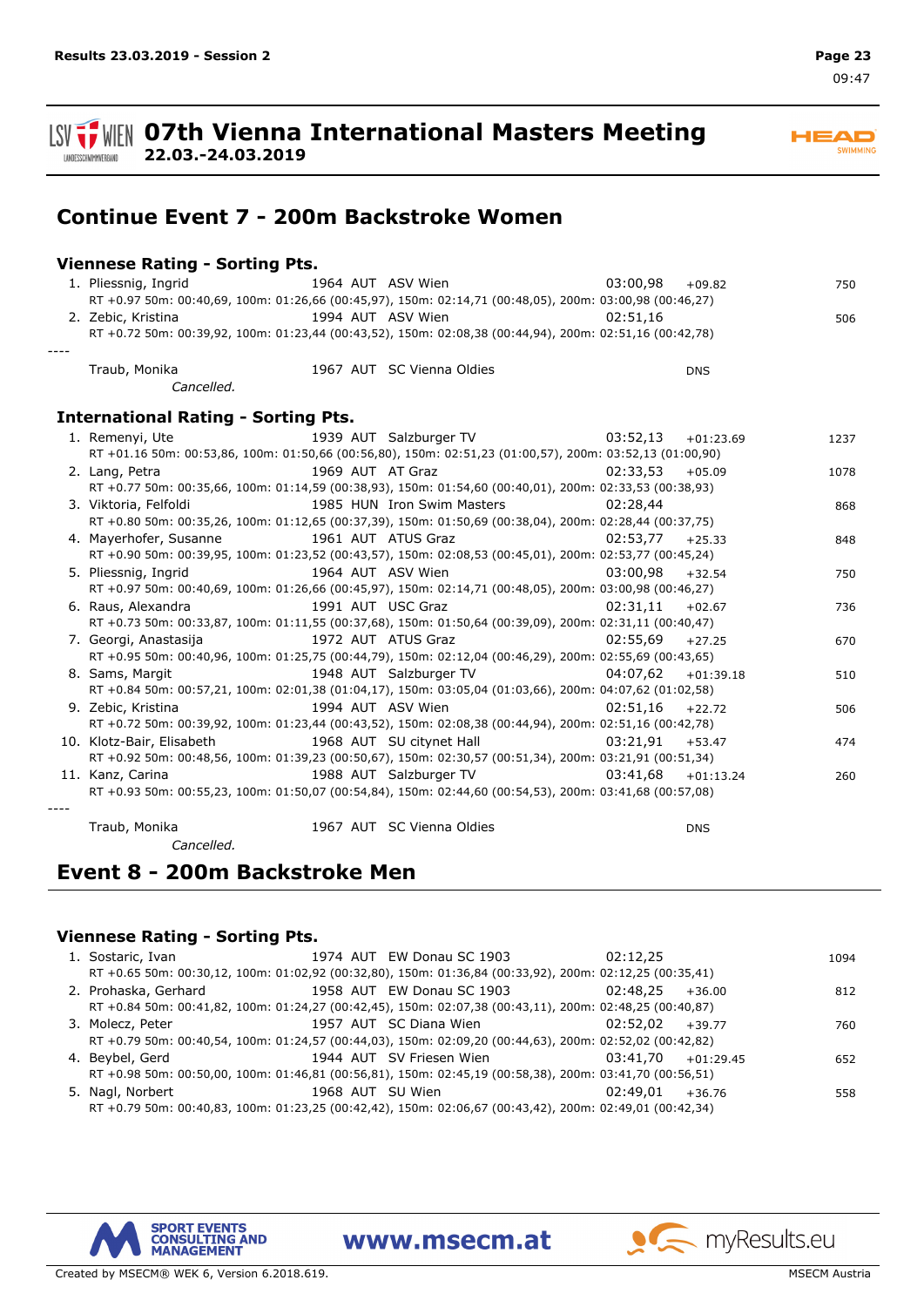

**HEAD** SWIMMING

**Continue Event 8 - 200m Backstroke Men**

### **Viennese Rating - Sorting Pts.**

**22.03.-24.03.2019**

| 1957 AUT SC Diana Wien<br>6. Molecz, Paul                                                               | 03:14,79 | $+01:02.54$ | 523  |
|---------------------------------------------------------------------------------------------------------|----------|-------------|------|
| RT +0.89 50m: 00:45,51, 100m: 01:35,07 (00:49,56), 150m: 02:25,81 (00:50,74), 200m: 03:14,79 (00:48,98) |          |             |      |
| 1994 AUT SC Diana Wien<br>7. Bamer, Franz Oskar                                                         | 02:31,77 | $+19.52$    | 449  |
| RT +0.79 50m: 00:34,47, 100m: 01:12,74 (00:38,27), 150m: 01:52,92 (00:40,18), 200m: 02:31,77 (00:38,85) |          |             |      |
| 1979 AUT ASV Wien<br>8. Wyhlidal, Stefan                                                                | 02:50.90 | $+38.65$    | 444  |
| RT +0.71 50m: 00:41,07, 100m: 01:24,16 (00:43,09), 150m: 02:08,83 (00:44,67), 200m: 02:50,90 (00:42,07) |          |             |      |
| <b>International Rating - Sorting Pts.</b>                                                              |          |             |      |
|                                                                                                         |          |             |      |
| 1. Jozsef, Csikany<br>1943 HUN Törökbálint Senior                                                       | 02:56.25 | $+44.00$    | 1250 |
| RT +0.79 50m: 00:41,44, 100m: 01:25,50 (00:44,06), 150m: 02:11,51 (00:46,01), 200m: 02:56,25 (00:44,74) |          |             |      |
| 1974 AUT EW Donau SC 1903<br>2. Sostaric, Ivan                                                          | 02:12.25 |             | 1094 |
| RT +0.65 50m: 00:30,12, 100m: 01:02,92 (00:32,80), 150m: 01:36,84 (00:33,92), 200m: 02:12,25 (00:35,41) |          |             |      |
| 1949 SVK Vysokoskolsky klub Univerzity 03:11,65<br>3. Kalecík, Lubomír<br>komenskeho                    |          | $+59.40$    | 855  |
| RT +0.84 50m: 00:44,56, 100m: 01:33,06 (00:48,50), 150m: 02:22,49 (00:49,43), 200m: 03:11,65 (00:49,16) |          |             |      |
| 1958 AUT EW Donau SC 1903<br>4. Prohaska, Gerhard                                                       | 02:48.25 | $+36.00$    | 812  |
| RT +0.84 50m: 00:41,82, 100m: 01:24,27 (00:42,45), 150m: 02:07,38 (00:43,11), 200m: 02:48,25 (00:40,87) |          |             |      |
| 5. Tamás, Kovary<br>1978 HUN Törökbálint Senior                                                         | 02:21,02 | $+08.77$    | 791  |
| RT +0.66 50m: 00:33,59, 100m: 01:08,98 (00:35,39), 150m: 01:45,97 (00:36,99), 200m: 02:21,02 (00:35,05) |          |             |      |
| 1957 AUT SC Diana Wien<br>6. Molecz, Peter                                                              | 02:52,02 | $+39.77$    | 760  |
| RT +0.79 50m: 00:40,54, 100m: 01:24,57 (00:44,03), 150m: 02:09,20 (00:44,63), 200m: 02:52,02 (00:42,82) |          |             |      |
| 1967 HUN Iron Swim Masters<br>7. Matyas, Czuczi                                                         | 02:33.60 | $+21.35$    | 743  |
| RT +0.83 50m: 00:36,93, 100m: 01:16,23 (00:39,30), 150m: 01:55,03 (00:38,80), 200m: 02:33,60 (00:38,57) |          |             |      |
| 1969 SVK Kupele Piestany<br>8. Skodny, Pavel                                                            | 02:35,10 | $+22.85$    | 722  |
| RT +0.81 50m: 00:36,75, 100m: 01:15,39 (00:38,64), 150m: 01:55,71 (00:40,32), 200m: 02:35,10 (00:39,39) |          |             |      |
| 9. Beybel, Gerd<br>1944 AUT SV Friesen Wien                                                             | 03:41.70 | $+01:29.45$ | 652  |
| RT +0.98 50m: 00:50,00, 100m: 01:46,81 (00:56,81), 150m: 02:45,19 (00:58,38), 200m: 03:41,70 (00:56,51) |          |             |      |
| 1965 AUT Salzburger TV<br>10. Auner, Bernhard                                                           | 02:48.56 | $+36.31$    | 562  |
| RT +0.76 50m: 00:40,72, 100m: 01:24,79 (00:44,07), 150m: 02:08,58 (00:43,79), 200m: 02:48,56 (00:39,98) |          |             |      |
| 1968 AUT SU Wien<br>11. Nagl, Norbert                                                                   | 02:49,01 | $+36.76$    | 558  |
| RT +0.79 50m: 00:40,83, 100m: 01:23,25 (00:42,42), 150m: 02:06,67 (00:43,42), 200m: 02:49,01 (00:42,34) |          |             |      |
| 1966 UKR ZHYTOMYR AQUA MASTERS<br>12. Kukharyev, Igor                                                   | 02:50,25 | $+38.00$    | 545  |
| RT +0.81 50m: 00:42,32, 100m: 01:25,19 (00:42,87), 150m: 02:08,35 (00:43,16), 200m: 02:50,25 (00:41,90) |          |             |      |
| 1957 AUT SC Diana Wien<br>13. Molecz, Paul                                                              | 03:14.79 | $+01:02.54$ | 523  |
| RT +0.89 50m: 00:45,51, 100m: 01:35,07 (00:49,56), 150m: 02:25,81 (00:50,74), 200m: 03:14,79 (00:48,98) |          |             |      |
| 1966 AUT AT Graz<br>14. Witzmann, Jörg                                                                  | 02:55,54 | $+43.29$    | 498  |
| RT +0.86 50m: 00:40,31, 100m: 01:25,22 (00:44,91), 150m: 02:10,27 (00:45,05), 200m: 02:55,54 (00:45,27) |          |             |      |
| 15. Milcak, Peter<br>1983 CZE Univerzita Brno                                                           | 02:38.48 | $+26.23$    | 451  |
| RT +0.99 50m: 00:37,19, 100m: 01:17,05 (00:39,86), 150m: 01:57,74 (00:40,69), 200m: 02:38,48 (00:40,74) |          |             |      |
| 1994 AUT SC Diana Wien<br>16. Bamer, Franz Oskar                                                        | 02:31,77 | $+19.52$    | 449  |
| RT +0.79 50m: 00:34,47, 100m: 01:12,74 (00:38,27), 150m: 01:52,92 (00:40,18), 200m: 02:31,77 (00:38,85) |          |             |      |
| 1979 AUT ASV Wien<br>17. Wyhlidal, Stefan                                                               | 02:50,90 | $+38.65$    | 444  |
| RT +0.71 50m: 00:41,07, 100m: 01:24,16 (00:43,09), 150m: 02:08,83 (00:44,67), 200m: 02:50,90 (00:42,07) |          |             |      |
| 1983 AUT Union Südstadt<br>18. Thalhammer, Tom                                                          | 02:52.57 | $+40.32$    | 349  |
| RT +0.88 50m: 00:39,43, 100m: 01:22,88 (00:43,45), 150m: 02:07,72 (00:44,84), 200m: 02:52,57 (00:44,85) |          |             |      |

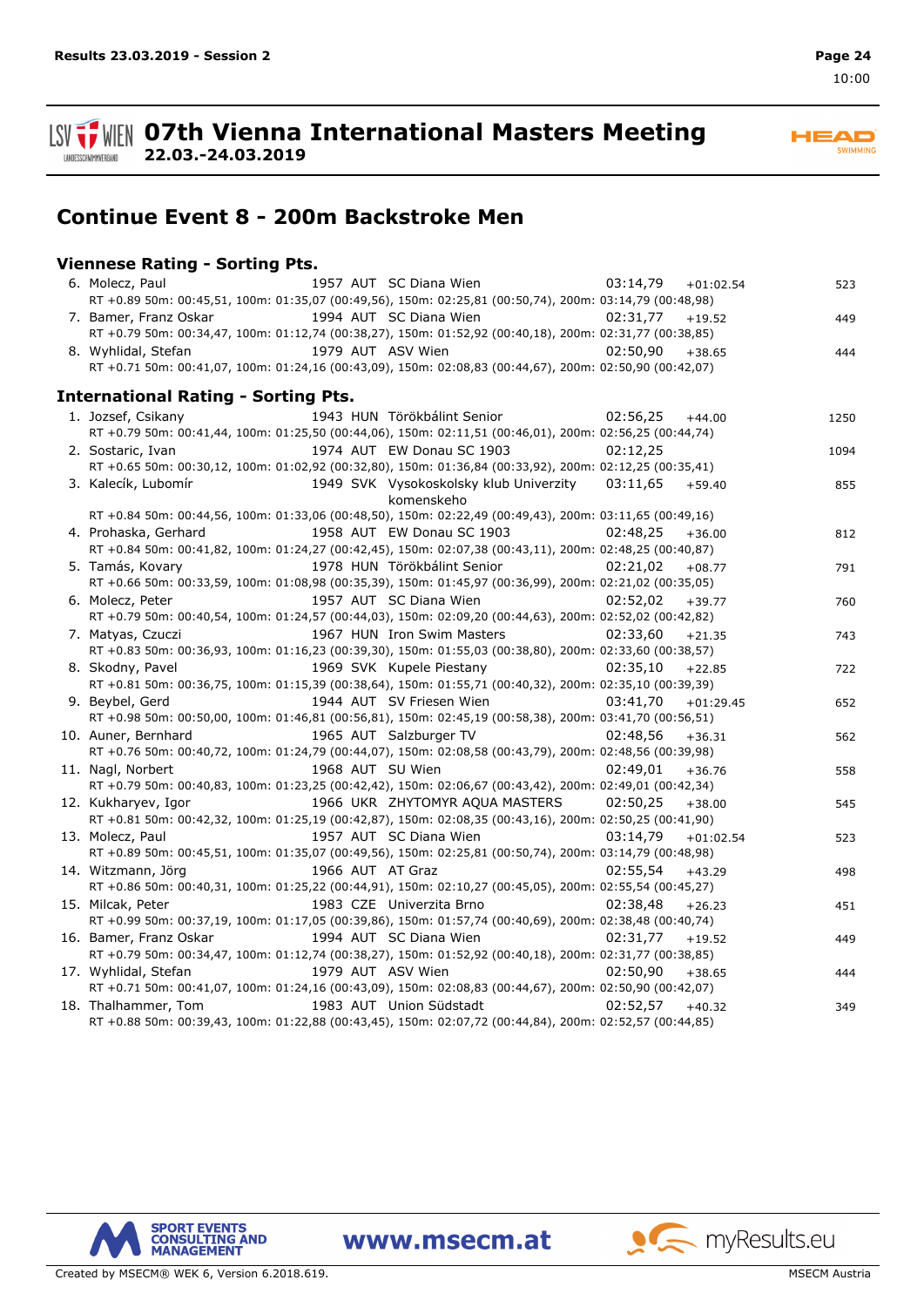#### **ISV**  $\frac{1}{2}$  WIEN 07th Vienna International Masters Meeting **22.03.-24.03.2019** LANDESSCHWIMMVERBAND



# **Continue Event 8 - 200m Backstroke Men**

# **Continue Event 9 - 100m Freestyle Women**

### **Viennese Rating - Sorting Pts.**

| 1. Pataki, Ruth<br>RT +0.72 50m: 00:34,96, 100m: 01:12,02 (00:37,06)             |                 | 1978 AUT SC Hakoah Wien                        | 01:12,02 | $+00.78$   | 561       |
|----------------------------------------------------------------------------------|-----------------|------------------------------------------------|----------|------------|-----------|
|                                                                                  |                 |                                                |          |            |           |
| 2. Zebic, Kristina<br>RT +0.86 50m: 00:34,33, 100m: 01:11,24 (00:36,91)          |                 | 1994 AUT ASV Wien                              | 01:11,24 |            | 488       |
| 3. Pekarek, Gisela                                                               |                 | 1944 AUT EW Donau SC 1903                      | 01:44,80 | $+33.56$   | 430       |
| 50m: 00:48,47, 100m: 01:44,80 (00:56,33)                                         |                 |                                                |          |            |           |
| 4. Mika, Patricia                                                                |                 | 1990 AUT ASV Wien                              | 01:17,88 | $+06.64$   | 374       |
| RT +0.91 50m: 00:37,40, 100m: 01:17,88 (00:40,48)                                |                 |                                                |          |            |           |
| 5. Reischitz-Martys, Silvia<br>RT +0.83 50m: 00:52,90, 100m: 01:54,13 (01:01,23) |                 | 1952 AUT EW Donau SC 1903                      | 01:54,13 | $+42.89$   | 240       |
|                                                                                  |                 |                                                |          |            |           |
| Polsterer, Ellen                                                                 |                 | 1940 AUT The Mermaids Wien                     |          | <b>DNS</b> | <b>MT</b> |
| <b>International Rating - Sorting Pts.</b>                                       |                 |                                                |          |            |           |
|                                                                                  | 1979 CZE SpHK   |                                                | 01:00,80 |            |           |
| 1. Kostkova, Gabriela<br>RT +0.77 50m: 00:30,07, 100m: 01:00,80 (00:30,73)       |                 |                                                |          |            | 933       |
| 2. Asztalos, Fanni                                                               |                 | 1977 HUN Törökbálint Senior                    | 01:00,93 |            |           |
| RT +0.82 50m: 00:29,62, 100m: 01:00,93 (00:31,31)                                |                 |                                                |          | $+00.13$   | 927       |
| 3. Landsmannova, Sarka                                                           |                 | 1975 CZE Neptun Masters Praha                  | 01:01,14 |            |           |
| RT +0.81 50m: 00:29,92, 100m: 01:01,14 (00:31,22)                                |                 |                                                |          | $+00.34$   | 918       |
| 4. Hanusova, Katarina                                                            |                 | 1976 CZE Univerzita Brno                       | 01:02,27 |            |           |
| RT +0.75 50m: 00:30,59, 100m: 01:02,27 (00:31,68)                                |                 |                                                |          | $+01.47$   | 869       |
| 5. Csanádiné Tóth, Magdolna                                                      |                 | 1949 HUN Veszprém RSE                          | 01:22,55 | $+21.75$   | 740       |
| RT +0.98 50m: 00:37,48, 100m: 01:22,55 (00:45,07)                                |                 |                                                |          |            |           |
| 6. Bendová, Kristina                                                             |                 | 1988 CZE Plavecký klub Slávia VŠ Plzeò<br>Z.S. | 01:04,14 | $+03.34$   | 719       |
| RT +0.89 50m: 00:31,22, 100m: 01:04,14 (00:32,92)                                |                 |                                                |          |            |           |
| 7. Matusova, Zuzana                                                              |                 | 1982 SVK Kupele Piestany                       | 01:05,80 | $+05.00$   | 677       |
| RT +0.82 50m: 00:31,65, 100m: 01:05,80 (00:34,15)                                |                 |                                                |          |            |           |
| 8. Horn-Lichtenfeld, Alexandra                                                   |                 | 1979 AUT Union Südstadt                        | 01:07,98 | $+07.18$   | 668       |
| RT +0.78 50m: 00:32,14, 100m: 01:07,98 (00:35,84)                                |                 |                                                |          |            |           |
| 9. Forrová, Ivica                                                                |                 | 1960 SVK Plavecký veteránsky klub              | 01:16,73 | $+15.93$   | 584       |
|                                                                                  |                 | Bratislava (PVKBA)                             |          |            |           |
| RT +0.75 50m: 00:37,36, 100m: 01:16,73 (00:39,37)                                |                 |                                                |          |            |           |
| 10. Pataki, Ruth                                                                 |                 | 1978 AUT SC Hakoah Wien                        | 01:12,02 | $+11.22$   | 561       |
| RT +0.72 50m: 00:34,96, 100m: 01:12,02 (00:37,06)                                |                 |                                                |          |            |           |
| 11. Zebic, Kristina                                                              |                 | 1994 AUT ASV Wien                              | 01:11,24 | $+10.44$   | 488       |
| RT +0.86 50m: 00:34,33, 100m: 01:11,24 (00:36,91)                                |                 |                                                |          |            |           |
| 12. Pekarek, Gisela                                                              |                 | 1944 AUT EW Donau SC 1903                      | 01:44,80 | $+44.00$   | 430       |
| 50m: 00:48,47, 100m: 01:44,80 (00:56,33)                                         |                 |                                                |          |            |           |
| 13. Antic, Sanja                                                                 | 1983 SRB Vracar |                                                | 01:19,11 | $+18.31$   | 389       |
| RT +01.07 50m: 00:36,17, 100m: 01:19,11 (00:42,94)                               |                 |                                                |          |            |           |
| 14. Mika, Patricia                                                               |                 | 1990 AUT ASV Wien                              | 01:17,88 | $+17.08$   | 374       |
| RT +0.91 50m: 00:37,40, 100m: 01:17,88 (00:40,48)                                |                 |                                                |          |            |           |
| 15. Jónás, Krisztina                                                             |                 | 1987 HUN Swim Life                             | 01:20,08 | $+19.28$   | 369       |
| RT +0.82 50m: 00:38,57, 100m: 01:20,08 (00:41,51)                                |                 |                                                |          |            |           |
| 16. Ivanova, Nataliya                                                            |                 | 1968 UKR ZHYTOMYR AQUA MASTERS                 | 01:26,42 | $+25.62$   | 368       |
| RT +0.84 50m: 00:40,59, 100m: 01:26,42 (00:45,83)                                |                 |                                                |          |            |           |



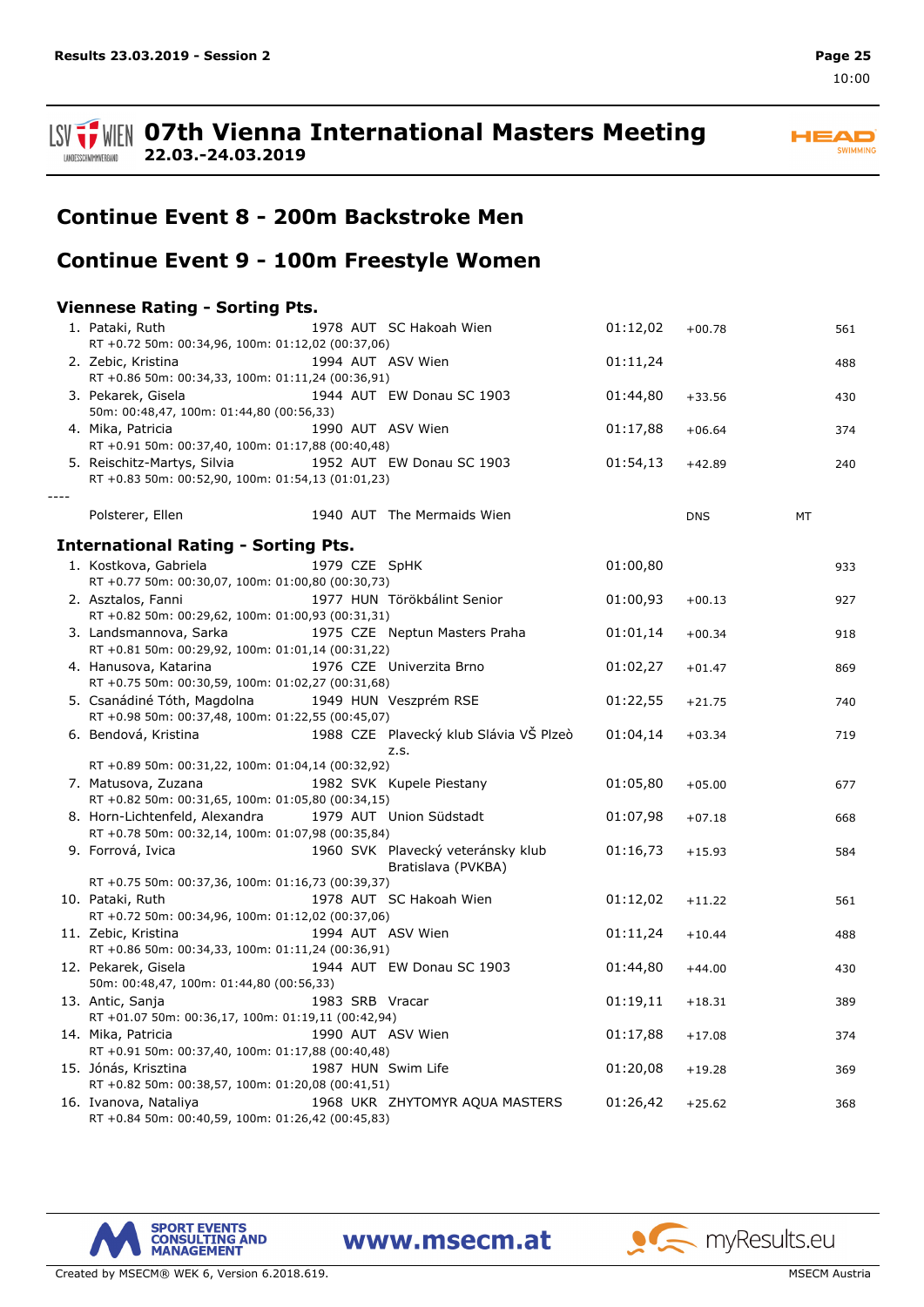

**ISV**  $\frac{1}{2}$  WIEN 07th Vienna International Masters Meeting **22.03.-24.03.2019**

**HEAD SWIMMING** 

# **Continue Event 9 - 100m Freestyle Women**

| <b>International Rating - Sorting Pts.</b> |  |  |  |
|--------------------------------------------|--|--|--|
|--------------------------------------------|--|--|--|

| 17. Bijelic, Milka                                                      |  | 1984 SRB Swimming Adventures | 01:21,93 | $+21.13$    | 350 |
|-------------------------------------------------------------------------|--|------------------------------|----------|-------------|-----|
| RT +0.77 50m: 00:36,69, 100m: 01:21,93 (00:45,24)                       |  |                              |          |             |     |
| 18. Langegger, Regina 1962 AUT ATUS Graz                                |  |                              | 01:31,85 | $+31.05$    | 340 |
| 50m: 00:42,06, 100m: 01:31,85 (00:49,79)                                |  |                              |          |             |     |
| 19. Walenta, Gabriela and the same state of the 1966 AUT Union Südstadt |  |                              | 01:30,03 | $+29.23$    | 325 |
| RT +0.93 50m: 00:43,90, 100m: 01:30,03 (00:46,13)                       |  |                              |          |             |     |
| 20. Varady, Judit 1967 HUN Törökbálint Senior                           |  |                              | 01:36,11 | $+35.31$    | 267 |
| RT +0.80 50m: 00:45,82, 100m: 01:36,11 (00:50,29)                       |  |                              |          |             |     |
| 21. Sams, Margit 1948 AUT Salzburger TV                                 |  |                              | 01:56,72 | $+55.92$    | 262 |
| 50m: 00:53,73, 100m: 01:56,72 (01:02,99)                                |  |                              |          |             |     |
| 22. Reischitz-Martys, Silvia 1952 AUT EW Donau SC 1903                  |  |                              | 01:54,13 | $+53.33$    | 240 |
| RT +0.83 50m: 00:52,90, 100m: 01:54,13 (01:01,23)                       |  |                              |          |             |     |
| 23. Rudolf, Margareth 1944 AUT Salzburger TV                            |  |                              | 02:12,01 | $+01:11.21$ | 215 |
| RT +01.06 50m: 01:03,06, 100m: 02:12,01 (01:08,95)                      |  |                              |          |             |     |
| 24. Ruthner, Anneliese 1980 AUT Union Südstadt                          |  |                              | 01:39,74 | $+38.94$    | 194 |
| RT +0.88 50m: 00:46,49, 100m: 01:39,74 (00:53,25)                       |  |                              |          |             |     |
| 25. Ludvigson, Lisa 1966 AUT Union Südstadt                             |  |                              | 01:59,02 | +58.22      | 141 |
| RT +01.06 50m: 00:56,49, 100m: 01:59,02 (01:02,53)                      |  |                              |          |             |     |
|                                                                         |  |                              |          |             |     |
| Polsterer, Ellen                                                        |  | 1940 AUT The Mermaids Wien   |          | <b>DNS</b>  | MT  |

## **Continue Event 10 - 100m Freestyle Men**

#### **Viennese Rating - Sorting Pts.**

| 1. Löwy, Thomas 1966 AUT SC Hakoah Wien                           |  | 00:57,74 | $+03.38$ | 852 |
|-------------------------------------------------------------------|--|----------|----------|-----|
| RT +0.71 50m: 00:28,09, 100m: 00:57,74 (00:29,65)                 |  |          |          |     |
| 2. Truttmann, Erwin 1949 AUT ASV Wien                             |  | 01:12,96 | $+18.60$ | 802 |
| RT +0.94 50m: 00:34,02, 100m: 01:12,96 (00:38,94)                 |  |          |          |     |
| 3. Urun, Vadim North States and States 1991 AUT Wiener Sport-Club |  | 00:54,36 |          | 713 |
| RT +0.74 50m: 00:25,85, 100m: 00:54,36 (00:28,51)                 |  |          |          |     |
| 4. Wiklund, Michael 1964 AUT SC Vienna Oldies                     |  | 01:05,36 | $+11.00$ | 699 |
| RT +0.70 50m: 00:30,29, 100m: 01:05,36 (00:35,07)                 |  |          |          |     |
| 5. Steyer, Christian 1966 AUT SC Vienna Oldies                    |  | 01:02,35 | $+07.99$ | 676 |
| RT +0.82 50m: 00:30,08, 100m: 01:02,35 (00:32,27)                 |  |          |          |     |
| 6. Podany, Stefan 1986 AUT ASV Wien                               |  | 00:56,69 | $+02.33$ | 647 |
| RT +0.78 50m: 00:27,88, 100m: 00:56,69 (00:28,81)                 |  |          |          |     |
| 7. Polak, Peter 1960 AUT Wiener Sport-Club                        |  | 01:08,27 | $+13.91$ | 614 |
| RT +0.81 50m: 00:33,35, 100m: 01:08,27 (00:34,92)                 |  |          |          |     |
| 8. Schulz, Jürgen 1979 AUT ASV Wien                               |  | 01:01,52 | $+07.16$ | 606 |
| RT +0.70 50m: 00:29,33, 100m: 01:01,52 (00:32,19)                 |  |          |          |     |
| 9. Berger, Dietmar 1972 AUT SC Vienna Oldies                      |  | 01:04,14 | $+09.78$ | 561 |
| RT +0.72 50m: 00:30,81, 100m: 01:04,14 (00:33,33)                 |  |          |          |     |
| 9. Netopilek, Matthias 1980 AUT SC Hakoah Wien                    |  | 01:02,32 | $+07.96$ | 561 |
| RT +0.79 50m: 00:29,40, 100m: 01:02,32 (00:32,92)                 |  |          |          |     |
| 1968 AUT SC Vienna Oldies<br>11. Pajek, Arno                      |  | 01:06,38 | $+12.02$ | 560 |
| RT +0.71 50m: 00:30,73, 100m: 01:06,38 (00:35,65)                 |  |          |          |     |
| 1991 AUT ASV Wien<br>12. Kalanj, Dusan                            |  | 01:00,19 | $+05.83$ | 525 |
| RT +0.73 50m: 00:28,34, 100m: 01:00,19 (00:31,85)                 |  |          |          |     |



www.msecm.at

myResults.eu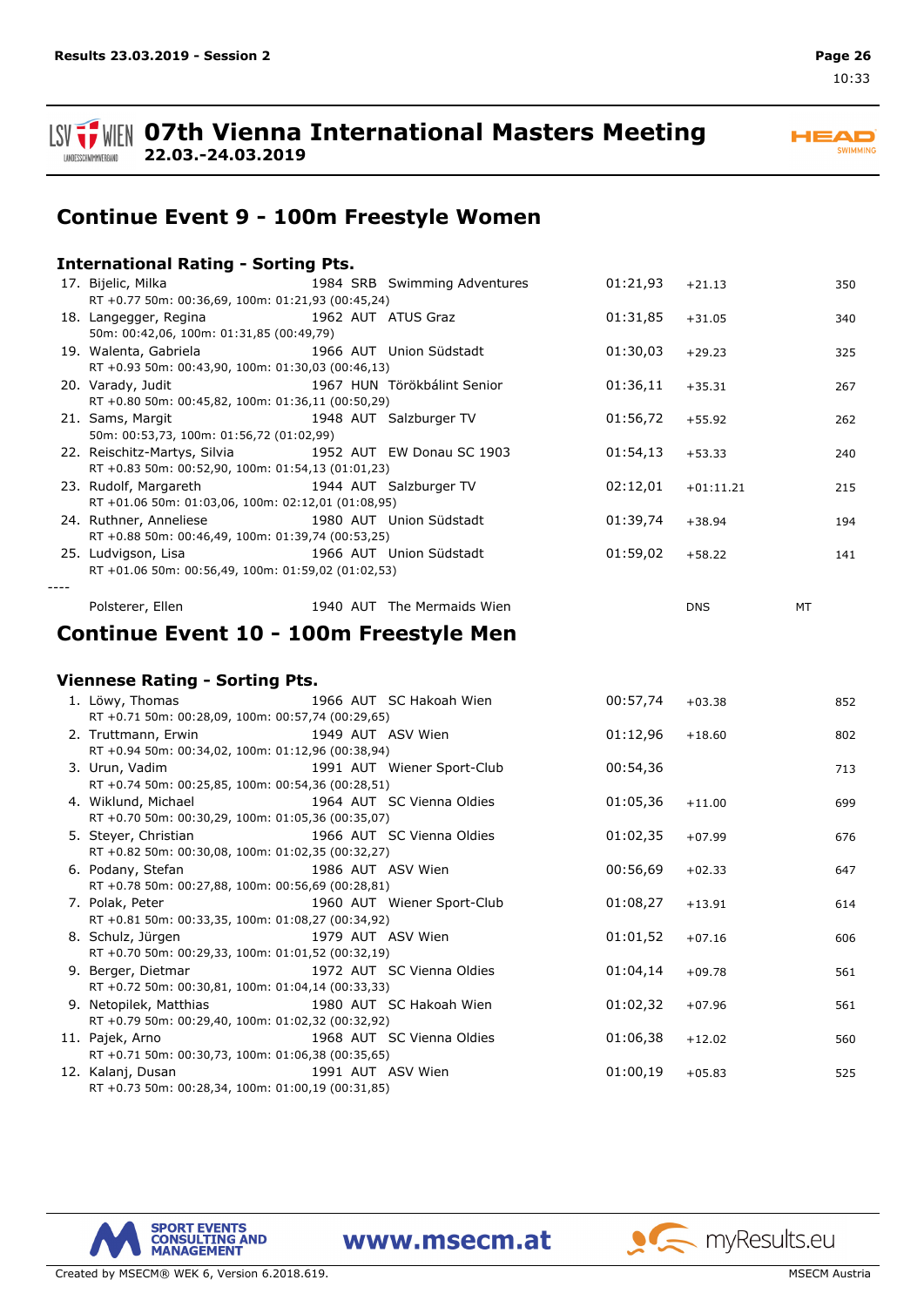

*----*

**ISV**  $\frac{1}{2}$  WIEN 07th Vienna International Masters Meeting **22.03.-24.03.2019**

**HEAD** SWIMMING

# **Continue Event 10 - 100m Freestyle Men**

### **Viennese Rating - Sorting Pts.**

| 13. Molecz, Paul                                                               | 1957 AUT SC Diana Wien     | 01:14,82 | $+20.46$   | 512 |
|--------------------------------------------------------------------------------|----------------------------|----------|------------|-----|
| RT +0.92 50m: 00:35,92, 100m: 01:14,82 (00:38,90)                              |                            |          |            |     |
| 14. Wurzer, Gregor                                                             | 1990 AUT EW Donau SC 1903  | 01:01,30 | $+06.94$   | 497 |
| RT +0.74 50m: 00:28,78, 100m: 01:01,30 (00:32,52)                              |                            |          |            |     |
| 15. Grafeneder, Jürgen                                                         | 1985 AUT ASV Wien          | 01:02,56 | $+08.20$   | 481 |
| RT +0.71 50m: 00:29,36, 100m: 01:02,56 (00:33,20)                              |                            |          |            |     |
| 16. Stoffaneller, Seward<br>RT +01.14 50m: 00:35,08, 100m: 01:14,54 (00:39,46) | 1963 AUT ASV Wien          | 01:14,54 | $+20.18$   | 471 |
| 17. Hüffer, Thorsten                                                           | 1981 AUT Wiener Sport-Club | 01:06,31 | $+11.95$   | 466 |
| RT +0.94 50m: 00:31,52, 100m: 01:06,31 (00:34,79)                              |                            |          |            |     |
| 18. Müller, Wolfgang                                                           | 1957 AUT SC Vienna Oldies  | 01:18,11 | $+23.75$   | 450 |
| RT +0.82 50m: 00:37,93, 100m: 01:18,11 (00:40,18)                              |                            |          |            |     |
| 19. Haiden, Peter                                                              | 1954 AUT ASV Wien          | 01:19,99 | $+25.63$   | 445 |
| RT +01.09 50m: 00:38,31, 100m: 01:19,99 (00:41,68)                             |                            |          |            |     |
| 20. Strauch, Alfred                                                            | 1973 AUT Wiener Sport-Club | 01:10,11 | $+15.75$   | 430 |
| RT +0.46 50m: 00:32,89, 100m: 01:10,11 (00:37,22)                              |                            |          |            |     |
| 21. Hartl, Thomas                                                              | 1986 AUT ASV Wien          | 01:06,39 | $+12.03$   | 403 |
| RT +01.06 50m: 00:31,30, 100m: 01:06,39 (00:35,09)                             |                            |          |            |     |
| 22. Sbaschnigg, Johannes                                                       | 1980 AUT SC Diana Wien     | 01:09,83 | $+15.47$   | 399 |
| RT +0.77 50m: 00:33,44, 100m: 01:09,83 (00:36,39)                              |                            |          |            |     |
| 23. Frey, Christian                                                            | 1972 AUT SV Friesen Wien   | 01:12,29 | $+17.93$   | 392 |
| RT +0.98 50m: 00:33,51, 100m: 01:12,29 (00:38,78)                              |                            |          |            |     |
| 24. Kratz, Daniel                                                              | 1992 AUT EW Donau SC 1903  | 01:08,09 | $+13.73$   | 363 |
| RT +0.73 50m: 00:31,80, 100m: 01:08,09 (00:36,29)                              |                            |          |            |     |
| 25. Stania, Kai                                                                | 1965 AUT Wiener Sport-Club | 01:16,95 | $+22.59$   | 359 |
| RT +0.81 50m: 00:36,40, 100m: 01:16,95 (00:40,55)                              |                            |          |            |     |
| 26. Schützenhofer, Christian                                                   | 1986 AUT SC Hakoah Wien    | 01:09,12 | $+14.76$   | 357 |
| RT +0.82 50m: 00:33,28, 100m: 01:09,12 (00:35,84)                              |                            |          |            |     |
| 27. Schedl, Michael                                                            | 1977 AUT SC Diana Wien     | 01:13,99 | $+19.63$   | 348 |
| RT +0.72 50m: 00:35,87, 100m: 01:13,99 (00:38,12)                              |                            |          |            |     |
| 28. Zilberberg, Jonathan<br>RT +01.08 50m: 00:32,27, 100m: 01:10,16 (00:37,89) | 1988 AUT SC Hakoah Wien    | 01:10,16 | $+15.80$   | 341 |
| 29. Jelem, Helmut                                                              | 1952 AUT The Mermaids Wien | 01:35,70 |            |     |
| RT +0.87 50m: 00:43,00, 100m: 01:35,70 (00:52,70)                              |                            |          | $+41.34$   | 260 |
| 30. Gröschl, Volker                                                            | 1972 AUT SC Diana Wien     | 01:22,94 | $+28.58$   | 259 |
| RT +01.09 50m: 00:38,90, 100m: 01:22,94 (00:44,04)                             |                            |          |            |     |
| 31. Sulek, Christian                                                           | 1976 AUT SC Hakoah Wien    | 01:22,30 | $+27.94$   | 253 |
| RT +01.05 50m: 00:38,06, 100m: 01:22,30 (00:44,24)                             |                            |          |            |     |
|                                                                                |                            |          |            |     |
| Szanyi, Peter                                                                  | 1965 AUT SC Hakoah Wien    |          | <b>DNS</b> |     |
| Cancelled.                                                                     |                            |          |            |     |
|                                                                                |                            |          |            |     |
| <b>International Rating - Sorting Pts.</b>                                     |                            |          |            |     |
| 1. Stockinger, Dietmar                                                         | 1982 AUT Eisenstädter SU   | 00:51,49 |            | 995 |
| RT +0.71 50m: 00:24,56, 100m: 00:51,49 (00:26,93)                              |                            |          |            |     |
| 2. Placheta, Alexander                                                         | 1967 AUT SC IKB Innsbruck  | 00:56,23 | $+04.74$   | 922 |
| RT +0.77 50m: 00:26,99, 100m: 00:56,23 (00:29,24)                              |                            |          |            |     |
| 3. Zoltan, Levay                                                               | 1963 HUN Iron Swim Masters | 01:00,09 | $+08.60$   | 900 |

www.msecm.at

RT +0.77 50m: 00:29,28, 100m: 01:00,09 (00:30,81)



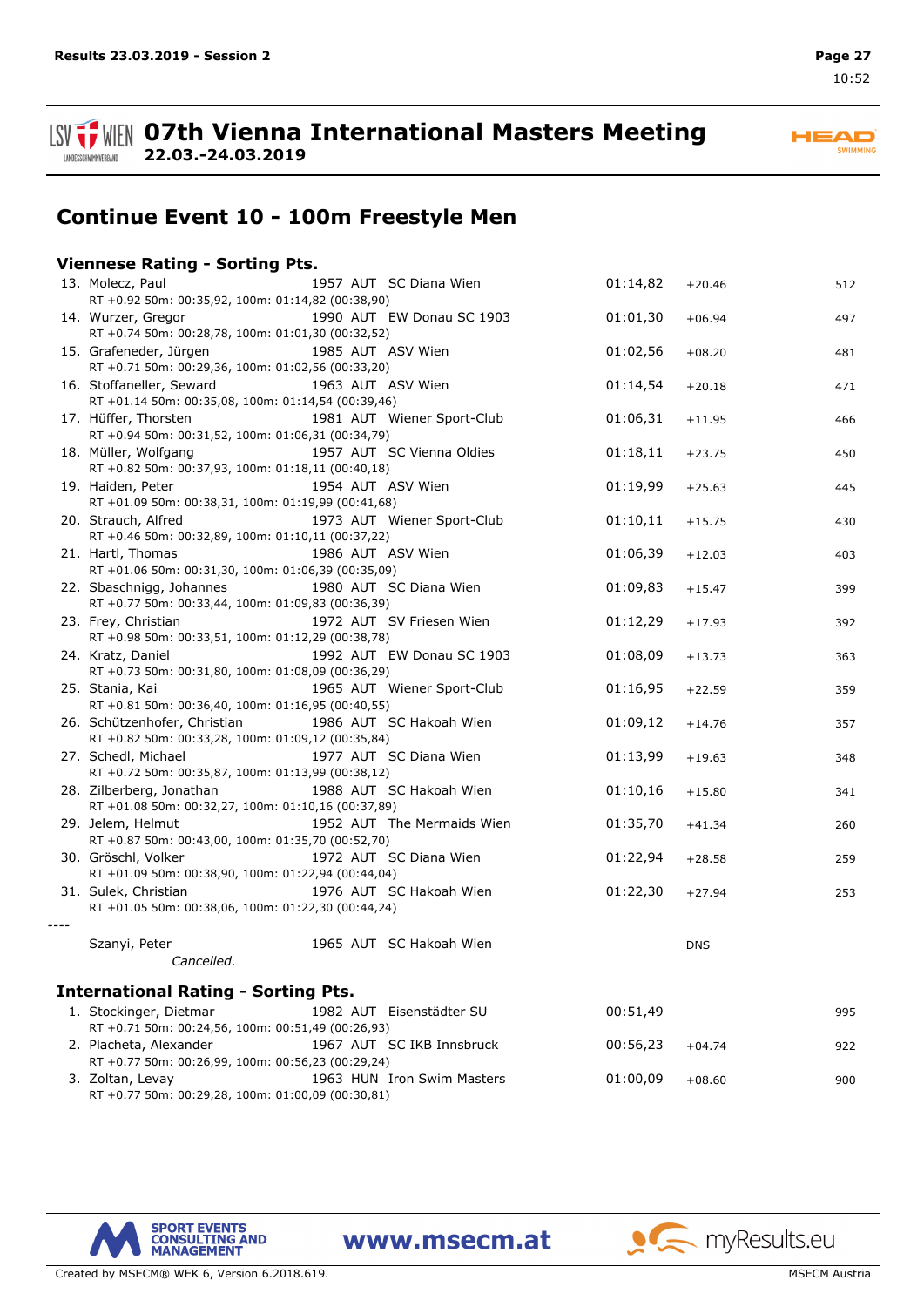**SPORT EVENTS<br>CONSULTING AND<br>MANAGEMENT** 

LANDESSCHWIMMVERBAND

# **Continue Event 10 - 100m Freestyle Men**

**ISV THE OFTH Vienna International Masters Meeting** 

| <b>International Rating - Sorting Pts.</b> |             |  |
|--------------------------------------------|-------------|--|
| 4. Löwy. Thomas                            | 1966 AUT SC |  |

**22.03.-24.03.2019**

| 4. Löwy, Thomas                                                          |  | 1966 AUT SC Hakoah Wien                              | 00:57,74 | $+06.25$ | 852 |
|--------------------------------------------------------------------------|--|------------------------------------------------------|----------|----------|-----|
| RT +0.71 50m: 00:28,09, 100m: 00:57,74 (00:29,65)                        |  |                                                      |          |          |     |
| 4. Horínek, Marian                                                       |  | 1971 SVK Vysokoskolsky klub Univerzity<br>komenskeho | 00:55,82 | $+04.33$ | 852 |
| RT +0.76 50m: 00:27,44, 100m: 00:55,82 (00:28,38)                        |  |                                                      |          |          |     |
| 6. Kurnosov, Andrei<br>RT +0.71 50m: 00:26,20, 100m: 00:54,23 (00:28,03) |  | 1982 RUS Tsunami                                     | 00:54,23 | $+02.74$ | 851 |
| 7. Truttmann, Erwin                                                      |  | 1949 AUT ASV Wien                                    | 01:12,96 | $+21.47$ | 802 |
| RT +0.94 50m: 00:34,02, 100m: 01:12,96 (00:38,94)                        |  |                                                      |          |          |     |
| 8. Borzi, Miklós                                                         |  | 1949 HUN Szentesi Delfin                             | 01:13,21 | $+21.72$ | 794 |
|                                                                          |  | Egeszsegmegorzo Sport Club                           |          |          |     |
| RT +01.04 50m: 00:34,12, 100m: 01:13,21 (00:39,09)                       |  |                                                      |          |          |     |
| 9. Kochajda, Rudolf                                                      |  | 1973 SVK TPO Trencin                                 | 00:58,13 | $+06.64$ | 754 |
| RT +0.73 50m: 00:28,57, 100m: 00:58,13 (00:29,56)                        |  |                                                      |          |          |     |
| 10. Mayerhofer, Hannes                                                   |  | 1993 AUT ATUS Graz                                   | 00:53,40 | $+01.91$ | 752 |
| RT +0.68 50m: 00:25,31, 100m: 00:53,40 (00:28,09)                        |  |                                                      |          |          |     |
| 11. Gyorgy, Kovacs                                                       |  | 1973 HUN Iron Swim Masters                           | 00:58,33 | $+06.84$ | 746 |
| RT +0.80 50m: 00:28,02, 100m: 00:58,33 (00:30,31)                        |  |                                                      |          |          |     |
| 12. Mößler, Michael                                                      |  | 1993 AUT ATUS Graz                                   | 00:53,77 | $+02.28$ | 737 |
| RT +0.64 50m: 00:25,79, 100m: 00:53,77 (00:27,98)                        |  |                                                      |          |          |     |
| 13. Napravnik, Martin                                                    |  | 1971 CZE KVS Pardubice                               | 00:58,92 | $+07.43$ | 724 |
| RT +0.82 50m: 00:28,66, 100m: 00:58,92 (00:30,26)                        |  |                                                      |          |          |     |
| 14. Urun, Vadim                                                          |  | 1991 AUT Wiener Sport-Club                           | 00:54,36 | $+02.87$ | 713 |
| RT +0.74 50m: 00:25,85, 100m: 00:54,36 (00:28,51)                        |  |                                                      |          |          |     |
| 15. Hajek, Tomas                                                         |  | 1956 CZE PO Spartak Horovice                         | 01:07,27 | $+15.78$ | 704 |
| RT +0.90 50m: 00:32,22, 100m: 01:07,27 (00:35,05)                        |  |                                                      |          |          |     |
| 16. Wiklund, Michael                                                     |  | 1964 AUT SC Vienna Oldies                            | 01:05,36 | $+13.87$ | 699 |
| RT +0.70 50m: 00:30,29, 100m: 01:05,36 (00:35,07)                        |  |                                                      |          |          |     |
| 17. Smelik, Ladislav                                                     |  | 1961 CZE Bohemians Prag                              | 01:05,48 | $+13.99$ | 696 |
| RT +0.90 50m: 00:30,96, 100m: 01:05,48 (00:34,52)                        |  |                                                      |          |          |     |
| 18. Georgiev, Plamen                                                     |  | 1971 BUL IRIS-RUSE-MASTERS                           | 01:00,15 | $+08.66$ | 681 |
| RT +0.48 50m: 00:29,11, 100m: 01:00,15 (00:31,04)                        |  |                                                      |          |          |     |
| 19. Steyer, Christian                                                    |  | 1966 AUT SC Vienna Oldies                            | 01:02,35 | $+10.86$ | 676 |
| RT +0.82 50m: 00:30,08, 100m: 01:02,35 (00:32,27)                        |  |                                                      |          |          |     |
| 20. Parfitt, Phillip                                                     |  | 1963 AUT Union Südstadt                              | 01:06,85 | $+15.36$ | 654 |
| RT +0.81 50m: 00:31,07, 100m: 01:06,85 (00:35,78)                        |  |                                                      |          |          |     |
| 21. Valovic, Róbert                                                      |  | 1956 SVK Plavecká akademia Swimmers                  | 01:09,21 | $+17.72$ | 647 |
| RT +0.96 50m: 00:33,80, 100m: 01:09,21 (00:35,41)                        |  | Bratislava                                           |          |          |     |
| 21. Podany, Stefan                                                       |  | 1986 AUT ASV Wien                                    | 00:56,69 |          |     |
| RT +0.78 50m: 00:27,88, 100m: 00:56,69 (00:28,81)                        |  |                                                      |          | $+05.20$ | 647 |
|                                                                          |  |                                                      | 01:00,52 |          |     |
| 23. Kohout, Petr<br>RT +0.71 50m: 00:29,17, 100m: 01:00,52 (00:31,35)    |  | 1978 CZE Swim Masters Zlin                           |          | $+09.03$ | 636 |
| 24. Kulyk, Mykola                                                        |  | 1961 UKR ZHYTOMYR AQUA MASTERS                       | 01:08,18 |          |     |
| RT +0.89 50m: 00:33,09, 100m: 01:08,18 (00:35,09)                        |  |                                                      |          | $+16.69$ | 616 |
| 25. Polak, Peter                                                         |  | 1960 AUT Wiener Sport-Club                           | 01:08,27 |          |     |
| RT +0.81 50m: 00:33,35, 100m: 01:08,27 (00:34,92)                        |  |                                                      |          | $+16.78$ | 614 |
| 26. Schulz, Jürgen                                                       |  | 1979 AUT ASV Wien                                    | 01:01,52 | $+10.03$ |     |
| RT +0.70 50m: 00:29,33, 100m: 01:01,52 (00:32,19)                        |  |                                                      |          |          | 606 |
|                                                                          |  |                                                      |          |          |     |





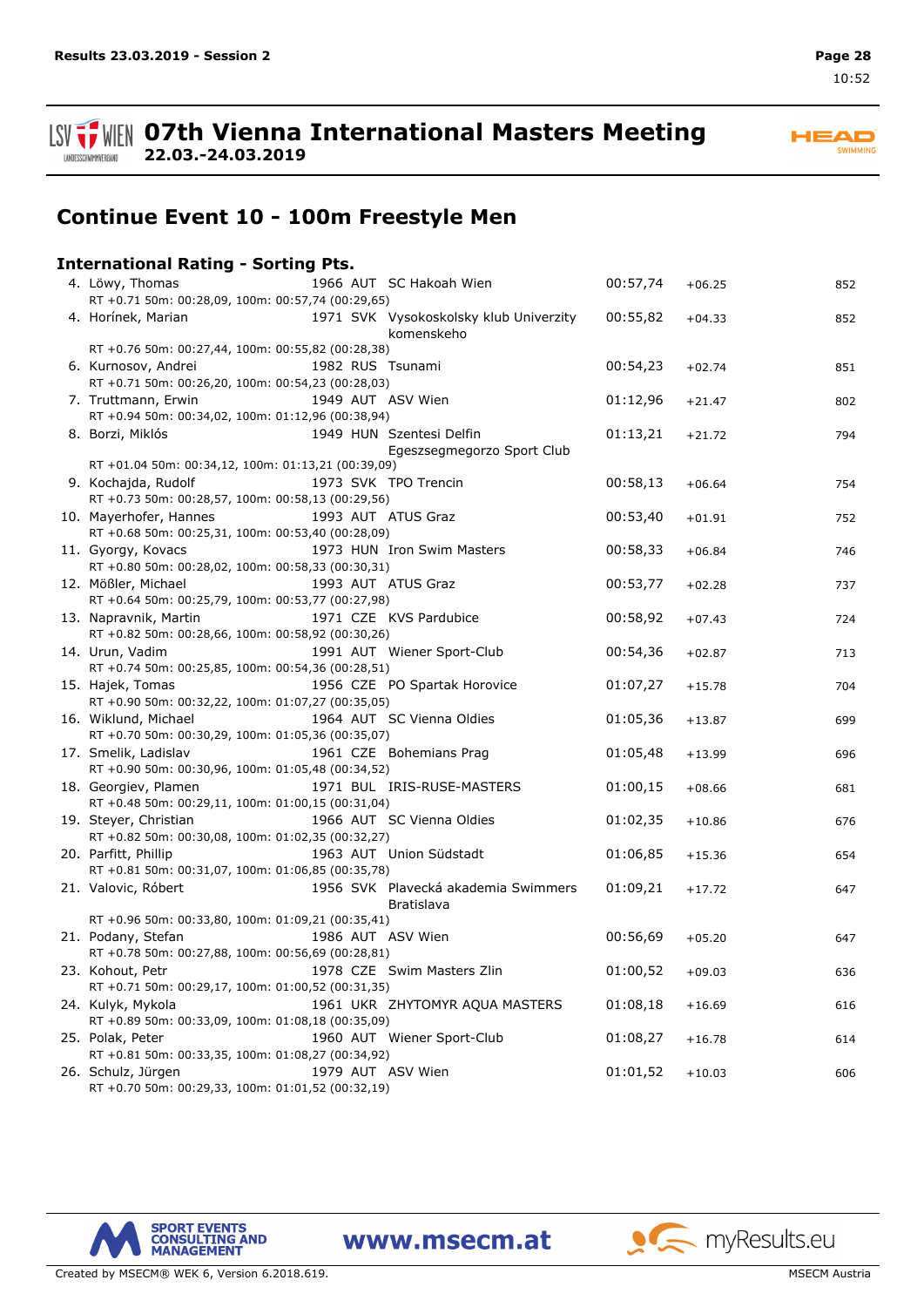LANDESSCHWIMMVERBAND

**ISV THE OFTH Vienna International Masters Meeting** 

**HEAD** SWIMMING

# **Continue Event 10 - 100m Freestyle Men**

## **International Rating - Sorting Pts.**

**22.03.-24.03.2019**

| 27. Pötsch, Marko                                                                                   |                    | 1972 AUT ASKOE SC Steyr                       | 01:02,97          | $+11.48$ | 593 |
|-----------------------------------------------------------------------------------------------------|--------------------|-----------------------------------------------|-------------------|----------|-----|
| RT +0.87 50m: 00:30,04, 100m: 01:02,97 (00:32,93)                                                   |                    |                                               |                   |          |     |
| 28. László, Seres                                                                                   |                    | 1982 HUN dr.Regele Károly szenior<br>uszóklub | 01:01,58          | $+10.09$ | 581 |
| RT +0.74 50m: 00:30,16, 100m: 01:01,58 (00:31,42)                                                   |                    |                                               |                   |          |     |
| 29. Komjatý, Štefan<br>RT +0.74 50m: 00:29,73, 100m: 01:03,75 (00:34,02)                            |                    | 1974 SVK ROYAL plavecký klub                  | 01:03,75          | $+12.26$ | 572 |
| 30. Berger, Dietmar<br>RT +0.72 50m: 00:30,81, 100m: 01:04,14 (00:33,33)                            |                    | 1972 AUT SC Vienna Oldies                     | 01:04,14          | $+12.65$ | 561 |
| 30. Netopilek, Matthias<br>RT +0.79 50m: 00:29,40, 100m: 01:02,32 (00:32,92)                        |                    | 1980 AUT SC Hakoah Wien                       | 01:02,32          | $+10.83$ | 561 |
| 32. Pajek, Arno<br>RT +0.71 50m: 00:30,73, 100m: 01:06,38 (00:35,65)                                |                    | 1968 AUT SC Vienna Oldies                     | 01:06,38          | $+14.89$ | 560 |
| 33. Svato, Karel<br>RT +0.71 50m: 00:28,12, 100m: 00:59,19 (00:31,07)                               |                    | 1990 CZE Plavecký klub Príbram                | 00:59,19          | $+07.70$ | 552 |
| 34. Levchenko, Volodymyr<br>RT +0.90 50m: 00:32,54, 100m: 01:06,74 (00:34,20)                       |                    | 1968 UKR ZHYTOMYR AQUA MASTERS                | 01:06,74          | $+15.25$ | 551 |
| 35. Kalanj, Dusan<br>RT +0.73 50m: 00:28,34, 100m: 01:00,19 (00:31,85)                              | 1991 AUT ASV Wien  |                                               | 01:00,19          | $+08.70$ | 525 |
| 36. Molecz, Paul<br>RT +0.92 50m: 00:35,92, 100m: 01:14,82 (00:38,90)                               |                    | 1957 AUT SC Diana Wien                        | 01:14,82          | $+23.33$ | 512 |
| 37. Damhofer, Franz<br>RT +0.80 50m: 00:30,82, 100m: 01:06,21 (00:35,39)                            |                    | 1971 AUT ASKOE SC Steyr                       | 01:06,21          | $+14.72$ | 510 |
| 38. Szabó, János<br>RT +0.79 50m: 00:31,52, 100m: 01:04,44 (00:32,92)                               |                    | 1982 HUN Pécsi Vörös Meteor SK                | 01:04,44          | $+12.95$ | 507 |
| 39. Wurzer, Gregor<br>RT +0.74 50m: 00:28,78, 100m: 01:01,30 (00:32,52)                             |                    | 1990 AUT EW Donau SC 1903                     | 01:01,30          | $+09.81$ | 497 |
| 40. Grafeneder, Jürgen<br>RT +0.71 50m: 00:29,36, 100m: 01:02,56 (00:33,20)                         | 1985 AUT ASV Wien  |                                               | 01:02,56          | $+11.07$ | 481 |
| 41. Stoffaneller, Seward<br>RT +01.14 50m: 00:35,08, 100m: 01:14,54 (00:39,46)                      | 1963 AUT ASV Wien  |                                               | 01:14,54          | $+23.05$ | 471 |
| 42. Hüffer, Thorsten<br>RT +0.94 50m: 00:31,52, 100m: 01:06,31 (00:34,79)                           |                    | 1981 AUT Wiener Sport-Club                    | 01:06,31          | $+14.82$ | 466 |
| 43. Novak, Andreas<br>RT +0.76 50m: 00:32,20, 100m: 01:07,33 (00:35,13)                             |                    | 1978 AUT Salzburger TV                        | 01:07,33          | $+15.84$ | 462 |
| 44. Müller, Wolfgang<br>RT +0.82 50m: 00:37,93, 100m: 01:18,11 (00:40,18)                           |                    | 1957 AUT SC Vienna Oldies                     | 01:18,11          | $+26.62$ | 450 |
| 45. Thinschmidt, Rene<br>RT +0.93 50m: 00:33,20, 100m: 01:09,21 (00:36,01)                          |                    | 1974 AUT ASKOE SC Steyr                       | 01:09,21          | $+17.72$ | 447 |
| 46. Haiden, Peter<br>RT +01.09 50m: 00:38,31, 100m: 01:19,99 (00:41,68)                             | 1954 AUT ASV Wien  |                                               | 01:19,99          | $+28.50$ | 445 |
| 47. Strauch, Alfred 1973 AUT Wiener Sport-Club<br>RT +0.46 50m: 00:32,89, 100m: 01:10,11 (00:37,22) |                    |                                               | $01:10,11$ +18.62 |          | 430 |
| 48. Horil, Juraj<br>RT +0.81 50m: 00:33,65, 100m: 01:10,21 (00:36,56)                               |                    | 1972 SVK SPK Kúpele Piestany/KUPI             | 01:10,21          | $+18.72$ | 428 |
| 49. Göcze, Balázs<br>RT +0.87 50m: 00:30,94, 100m: 01:05,62 (00:34,68)                              | 1986 HUN Swim Life |                                               | 01:05,62          | $+14.13$ | 417 |
| 50. Hartl, Thomas<br>RT +01.06 50m: 00:31,30, 100m: 01:06,39 (00:35,09)                             | 1986 AUT ASV Wien  |                                               | 01:06,39          | $+14.90$ | 403 |

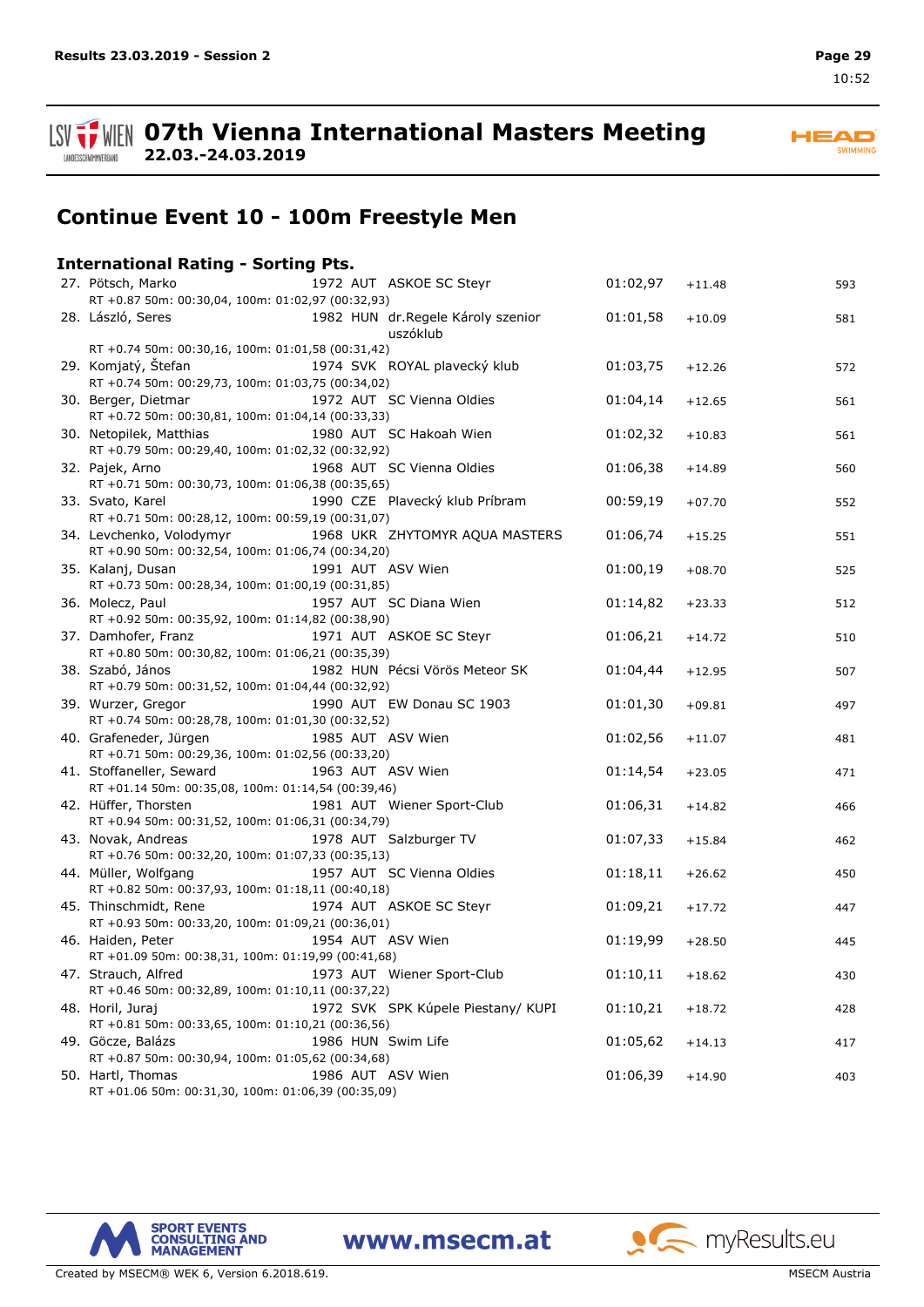**HEAD** SWIMMING



**07th Vienna International Masters Meeting 22.03.-24.03.2019**

# **Continue Event 10 - 100m Freestyle Men**

### **International Rating - Sorting Pts.**

| 51. Sbaschnigg, Johannes<br>RT +0.77 50m: 00:33,44, 100m: 01:09,83 (00:36,39)     |                    | 1980 AUT SC Diana Wien                      | 01:09,83 | $+18.34$   | 399 |
|-----------------------------------------------------------------------------------|--------------------|---------------------------------------------|----------|------------|-----|
| 52. Prilucik, Michal<br>RT +0.87 50m: 00:34,17, 100m: 01:14,50 (00:40,33)         |                    | 1966 CZE Swim Masters Zlin                  | 01:14,50 | $+23.01$   | 396 |
| 53. Höger, Walter<br>RT +0.79 50m: 00:36,82, 100m: 01:19,10 (00:42,28)            |                    | 1960 AUT ATUS Graz                          | 01:19,10 | $+27.61$   | 394 |
| 54. Frey, Christian<br>RT +0.98 50m: 00:33,51, 100m: 01:12,29 (00:38,78)          |                    | 1972 AUT SV Friesen Wien                    | 01:12,29 | $+20.80$   | 392 |
| 55. Kümmel, Marco<br>RT +0.86 50m: 00:33,54, 100m: 01:12,03 (00:38,49)            |                    | 1977 AUT Union Südstadt                     | 01:12,03 | $+20.54$   | 377 |
| 56. Schöttl, Robert<br>RT +0.84 50m: 00:35,68, 100m: 01:13,64 (00:37,96)          |                    | 1974 AUT SV Wörthersee                      | 01:13,64 | $+22.15$   | 371 |
| 57. Kratz, Daniel<br>RT +0.73 50m: 00:31,80, 100m: 01:08,09 (00:36,29)            |                    | 1992 AUT EW Donau SC 1903                   | 01:08,09 | $+16.60$   | 363 |
| 58. Rusak, Oleksandr<br>RT +01.12 50m: 00:36,02, 100m: 01:14,20 (00:38,18)        |                    | 1974 UKR ZHYTOMYR AQUA MASTERS              | 01:14,20 | $+22.71$   | 362 |
| 59. Stania, Kai<br>RT +0.81 50m: 00:36,40, 100m: 01:16,95 (00:40,55)              |                    | 1965 AUT Wiener Sport-Club                  | 01:16,95 | $+25.46$   | 359 |
| 60. Schützenhofer, Christian<br>RT +0.82 50m: 00:33,28, 100m: 01:09,12 (00:35,84) |                    | 1986 AUT SC Hakoah Wien                     | 01:09,12 | $+17.63$   | 357 |
| 61. Schedl, Michael<br>RT +0.72 50m: 00:35,87, 100m: 01:13,99 (00:38,12)          |                    | 1977 AUT SC Diana Wien                      | 01:13,99 | $+22.50$   | 348 |
| 62. Zilberberg, Jonathan<br>RT +01.08 50m: 00:32,27, 100m: 01:10,16 (00:37,89)    |                    | 1988 AUT SC Hakoah Wien                     | 01:10,16 | $+18.67$   | 341 |
| 63. Gary, Hansen<br>RT +0.87 50m: 00:39,62, 100m: 01:23,91 (00:44,29)             |                    | 1960 HUN Törökbálint Senior                 | 01:23,91 | $+32.42$   | 330 |
| 64. Walenta, Gerhard<br>RT +0.83 50m: 00:40,29, 100m: 01:21,95 (00:41,66)         |                    | 1965 AUT Union Südstadt                     | 01:21,95 | $+30.46$   | 298 |
| 65. Ruthner, Christian<br>RT +0.82 50m: 00:37,47, 100m: 01:19,03 (00:41,56)       |                    | 1977 AUT Union Südstadt                     | 01:19,03 | $+27.54$   | 286 |
| 66. Ciriviri, Gorgi                                                               |                    | 1955 AUT SG ATV ALLROUND Wiener<br>Neustadt | 01:32,38 | $+40.89$   | 272 |
| RT +0.77 50m: 00:44,30, 100m: 01:32,38 (00:48,08)                                 |                    |                                             |          |            |     |
| 67. Jelem, Helmut<br>RT +0.87 50m: 00:43,00, 100m: 01:35,70 (00:52,70)            |                    | 1952 AUT The Mermaids Wien                  | 01:35,70 | $+44.21$   | 260 |
| 68. Gröschl, Volker<br>RT +01.09 50m: 00:38,90, 100m: 01:22,94 (00:44,04)         |                    | 1972 AUT SC Diana Wien                      | 01:22,94 | $+31.45$   | 259 |
| 69. Sulek, Christian<br>RT +01.05 50m: 00:38,06, 100m: 01:22,30 (00:44,24)        |                    | 1976 AUT SC Hakoah Wien                     | 01:22,30 | $+30.81$   | 253 |
| Csaba, Toth                                                                       |                    | 1969 HUN Törökbálint Senior                 |          | <b>DNS</b> | MT  |
| Rozgonyi, Áron                                                                    | 1977 HUN Swim Life |                                             |          | <b>DNS</b> | MT  |
| Attila, Beak                                                                      |                    | 1958 HUN Törökbálint Senior                 |          | <b>DNS</b> | МT  |
| Szanyi, Peter                                                                     |                    | 1965 AUT SC Hakoah Wien                     |          | <b>DNS</b> |     |

*Cancelled.*

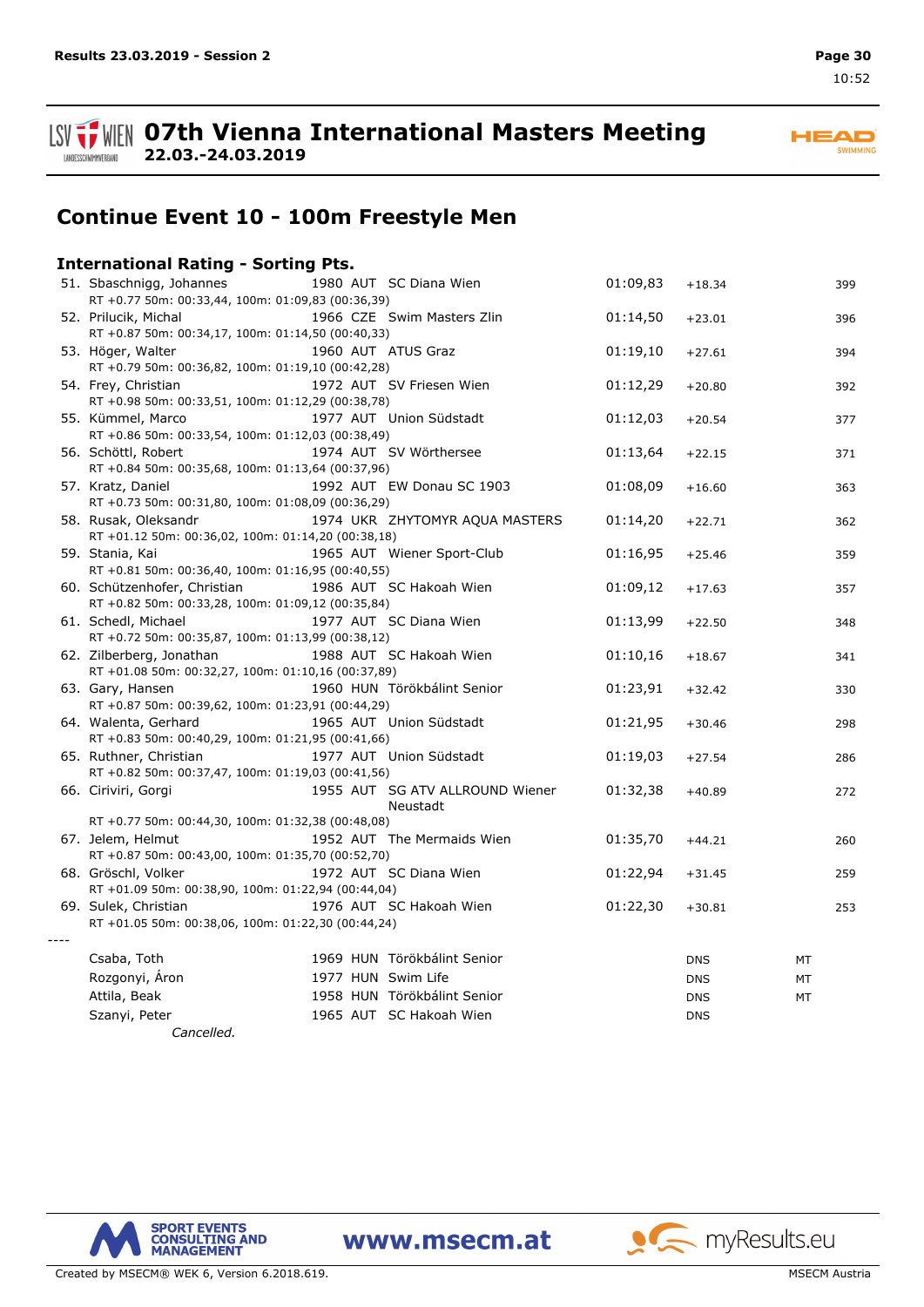

#### **ISV**  $\frac{1}{2}$  WIEN 07th Vienna International Masters Meeting **22.03.-24.03.2019** LANDESSCHWIMMVERBAND

# **Continue Event 10 - 100m Freestyle Men**

## **Event 11 - 200m Ind. Medley Women**

# **Viennese Rating - Sorting Pts.**

| 1. Kinzel, Marlies<br>1960 AUT The Mermaids Wien                                                                | 04:08,21               | 278  |
|-----------------------------------------------------------------------------------------------------------------|------------------------|------|
| RT +0.89 50m: 00:56,88, 100m: 02:03,10 (01:06,22), 150m: 03:14,65 (01:11,55), 200m: 04:08,21 (00:53,56)         |                        |      |
| <b>International Rating - Sorting Pts.</b>                                                                      |                        |      |
| 1977 CRO Plivacki klub Rijeka<br>1. Marinovic, Smiljana                                                         | 02:24.91               | 1039 |
| RT +0.73 50m: 00:31,36, 100m: 01:09,80 (00:38,44), 150m: 01:49,53 (00:39,73), 200m: 02:24,91 (00:35,38)         |                        |      |
| 2. Viktoria, Felfoldi                                   1985 HUN Iron Swim Masters                     02:27,88 | $+02.97$               | 902  |
| RT +0.81 50m: 00:32,03, 100m: 01:09,62 (00:37,59), 150m: 01:53,50 (00:43,88), 200m: 02:27,88 (00:34,38)         |                        |      |
| 1992 HUN Swim Life<br>3. Pecz, Réka                                                                             | 02:28,38<br>$+03.47$   | 898  |
| RT +0.73 50m: 00:30,50, 100m: 01:10,92 (00:40,42), 150m: 01:51,98 (00:41,06), 200m: 02:28,38 (00:36,40)         |                        |      |
| 1977 HUN Törökbálint Senior (2:33,34<br>4. Asztalos, Fanni                                                      | $+08.43$               | 877  |
| RT +0.83 50m: 00:33,54, 100m: 01:12,19 (00:38,65), 150m: 01:57,73 (00:45,54), 200m: 02:33,34 (00:35,61)         |                        |      |
| 1966 HUN Széchy T. SI Sopron 02:46,55<br>5. Czifrik, Hajnalka                                                   | $+21.64$               | 811  |
| RT +0.71 50m: 00:36,09, 100m: 01:19,42 (00:43,33), 150m: 02:09,13 (00:49,71), 200m: 02:46,55 (00:37,42)         |                        |      |
| 1991 AUT USC Graz<br>6. Raus, Alexandra                                                                         | 02:38.19<br>$+13.28$   | 741  |
| RT +0.79 50m: 00:33,60, 100m: 01:13,53 (00:39,93), 150m: 02:00,40 (00:46,87), 200m: 02:38,19 (00:37,79)         |                        |      |
|                                                                                                                 | 02:41,71<br>$+16.80$   | 724  |
| RT +0.75 50m: 00:32,94, 100m: 01:17,74 (00:44,80), 150m: 02:04,50 (00:46,76), 200m: 02:41,71 (00:37,21)         |                        |      |
| 8. Mayerhofer, Susanne 1961 AUT ATUS Graz                                                                       | 03:02.50<br>$+37.59$   | 700  |
| RT +0.75 50m: 00:39,42, 100m: 01:25,20 (00:45,78), 150m: 02:18,76 (00:53,56), 200m: 03:02,50 (00:43,74)         |                        |      |
| 9. Kurz, Nadja<br>1969 AUT SU citynet Hall                                                                      | 02:57.62<br>$+32.71$   | 669  |
| RT +0.72 50m: 00:36,54, 100m: 01:23,69 (00:47,15), 150m: 02:16,32 (00:52,63), 200m: 02:57,62 (00:41,30)         |                        |      |
| 1970 RUS Poseydon<br>10. Beresneva, Irina                                                                       | 02:54.88<br>$+29.97$   | 632  |
| RT +0.79 50m: 00:38,12, 100m: 01:23,94 (00:45,82), 150m: 02:12,78 (00:48,84), 200m: 02:54,88 (00:42,10)         |                        |      |
| 1961 SVK Kupele Piestany 03:16,35<br>11. Kicinova, Anna                                                         | $+51.44$               | 562  |
| RT +0.84 50m: 00:42,77, 100m: 01:37,61 (00:54,84), 150m: 02:28,59 (00:50,98), 200m: 03:16,35 (00:47,76)         |                        |      |
| 1980 AUT Salzburger TV 02:59,50<br>12. Grubmayr, Sarah                                                          | $+34.59$               | 529  |
| RT +0.67 50m: 00:36,45, 100m: 01:23,59 (00:47,14), 150m: 02:16,59 (00:53,00), 200m: 02:59,50 (00:42,91)         |                        |      |
| 13. Klotz-Bair, Elisabeth<br>1968 AUT SU citynet Hall                                                           | 03:16.30<br>$+51.39$   | 495  |
| RT +0.86 50m: 00:46,55, 100m: 01:37,90 (00:51,35), 150m: 02:33,53 (00:55,63), 200m: 03:16,30 (00:42,77)         |                        |      |
| 1988 CZE PVK Brno<br>14. Konecna, Michaela                                                                      | 03:16.29<br>$+51.38$   | 385  |
| RT +0.90 50m: 00:43,00, 100m: 01:35,06 (00:52,06), 150m: 02:30,96 (00:55,90), 200m: 03:16,29 (00:45,33)         |                        |      |
| 1967 HUN Törökbálint Senior<br>15. Varady, Judit                                                                | $03:54,94$ $+01:30.03$ | 289  |
| RT +0.80 50m: 00:53,89, 100m: 01:58,84 (01:04,95), 150m: 03:00,88 (01:02,04), 200m: 03:54,94 (00:54,06)         |                        |      |
| 16. Kinzel, Marlies 1960 AUT The Mermaids Wien 14:08,21 + 01:43.30                                              |                        | 278  |
| RT +0.89 50m: 00:56,88, 100m: 02:03,10 (01:06,22), 150m: 03:14,65 (01:11,55), 200m: 04:08,21 (00:53,56)         |                        |      |

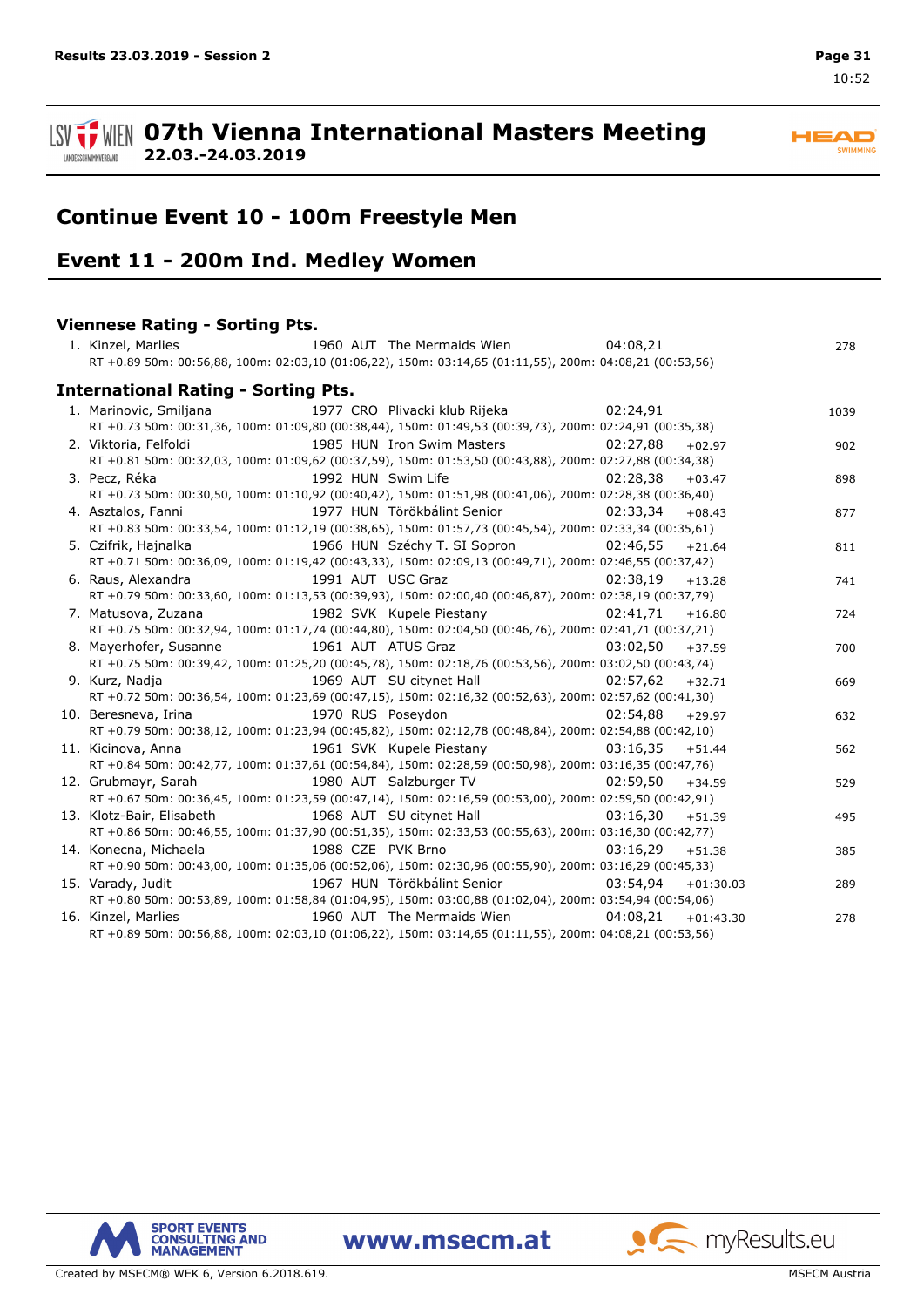

**HEAD** SWIMMING

**Continue Event 12 - 200m Ind. Medley Men**

## **Viennese Rating - Sorting Pts.**

**22.03.-24.03.2019**

| 1958 AUT EW Donau SC 1903<br>1. Prohaska, Gerhard<br>RT +0.78 50m: 00:40,91, 100m: 01:25,78 (00:44,87), 150m: 02:10,95 (00:45,17), 200m: 02:48,99 (00:38,04) | 02:48.99 | $+30.45$ | 793  |
|--------------------------------------------------------------------------------------------------------------------------------------------------------------|----------|----------|------|
| 1968 AUT EW Donau SC 1903<br>2. Khalin, Dmitry<br>RT +0.95 50m: 00:31,84, 100m: 01:12,94 (00:41,10), 150m: 01:58,04 (00:45,10), 200m: 02:33,17 (00:35,13)    | 02:33,17 | $+14.63$ | 782  |
| 1994 AUT SC Diana Wien                                                                                                                                       |          |          |      |
| 3. Bamer, Franz Oskar<br>RT +0.66 50m: 00:27,12, 100m: 01:05,76 (00:38,64), 150m: 01:44,06 (00:38,30), 200m: 02:18,54 (00:34,48)                             | 02:18,54 |          | 658  |
|                                                                                                                                                              |          |          |      |
| 4. Nagl, Norbert<br>1968 AUT SU Wien                                                                                                                         | 02:45,72 | $+27.18$ | 617  |
| RT +0.94 50m: 00:38,37, 100m: 01:20,78 (00:42,41), 150m: 02:09,07 (00:48,29), 200m: 02:45,72 (00:36,65)                                                      |          |          |      |
| 1959 AUT The Mermaids Wien<br>5. Mayer, Stefan                                                                                                               | 03:11,26 | $+52.72$ | 547  |
| RT +01.04 50m: 00:39,56, 100m: 01:31,99 (00:52,43), 150m: 02:28,67 (00:56,68), 200m: 03:11,26 (00:42,59)                                                     |          |          |      |
| 1986 AUT SC Hakoah Wien 02:28,55<br>6. Formanek, Rene                                                                                                        |          | $+10.01$ | 502  |
| RT +0.68 50m: 00:31,05, 100m: 01:08,59 (00:37,54), 150m: 01:52,61 (00:44,02), 200m: 02:28,55 (00:35,94)                                                      |          |          |      |
| <b>International Rating - Sorting Pts.</b>                                                                                                                   |          |          |      |
| 1. Smerda, Rudolf<br>1943 CZE PVK Brno                                                                                                                       | 03:06,89 | $+48.35$ | 1051 |
| RT +0.86 50m: 00:39,99, 100m: 01:33,17 (00:53,18), 150m: 02:29,49 (00:56,32), 200m: 03:06,89 (00:37,40)                                                      |          |          |      |
| 2. Horínek, Marian<br>1971 SVK Vysokoskolsky klub Univerzity                                                                                                 | 02:19,76 | $+01.22$ | 906  |
| komenskeho                                                                                                                                                   |          |          |      |
| RT +0.79 50m: 00:30,56, 100m: 01:07,69 (00:37,13), 150m: 01:48,74 (00:41,05), 200m: 02:19,76 (00:31,02)                                                      |          |          |      |
| 3. Kalecík, Lubomír<br>1949 SVK Vysokoskolsky klub Univerzity 03:06,23                                                                                       |          | $+47.69$ | 869  |
| komenskeho                                                                                                                                                   |          |          |      |
| RT +0.99 50m: 00:40,00, 100m: 01:30,23 (00:50,23), 150m: 02:23,64 (00:53,41), 200m: 03:06,23 (00:42,59)                                                      |          |          |      |
| 4. Auner, Bernhard<br>1965 AUT Salzburger TV                                                                                                                 | 02:29,66 | $+11.12$ | 838  |
| RT +0.72 50m: 00:31,40, 100m: 01:13,89 (00:42,49), 150m: 01:55,14 (00:41,25), 200m: 02:29,66 (00:34,52)                                                      |          |          |      |
| 5. Mruzek, Alexander<br>1965 CZE Univerzita Brno                                                                                                             | 02:30,51 | $+11.97$ | 824  |
| RT +0.88 50m: 00:32,77, 100m: 01:09,87 (00:37,10), 150m: 01:54,87 (00:45,00), 200m: 02:30,51 (00:35,64)                                                      |          |          |      |
| 1958 AUT EW Donau SC 1903<br>6. Prohaska, Gerhard                                                                                                            | 02:48,99 | $+30.45$ | 793  |
| RT +0.78 50m: 00:40,91, 100m: 01:25,78 (00:44,87), 150m: 02:10,95 (00:45,17), 200m: 02:48,99 (00:38,04)                                                      |          |          |      |
| 1968 AUT EW Donau SC 1903<br>7. Khalin, Dmitry                                                                                                               | 02:33,17 | $+14.63$ | 782  |
| RT +0.95 50m: 00:31,84, 100m: 01:12,94 (00:41,10), 150m: 01:58,04 (00:45,10), 200m: 02:33,17 (00:35,13)                                                      |          |          |      |
| 1969 SVK Kupele Piestany<br>8. Skodny, Pavel                                                                                                                 | 02:35,58 | $+17.04$ | 746  |
| RT +0.90 50m: 00:32,97, 100m: 01:13,67 (00:40,70), 150m: 02:00,29 (00:46,62), 200m: 02:35,58 (00:35,29)                                                      |          |          |      |
| 9. Witzmann, Jörg<br>1966 AUT AT Graz                                                                                                                        | 02:37,77 | $+19.23$ | 715  |
| RT +0.93 50m: 00:33,64, 100m: 01:17,43 (00:43,79), 150m: 02:00,79 (00:43,36), 200m: 02:37,77 (00:36,98)                                                      |          |          |      |
| 10. Bamer, Franz Oskar<br>1994 AUT SC Diana Wien                                                                                                             | 02:18,54 |          | 658  |
| RT +0.66 50m: 00:27,12, 100m: 01:05,76 (00:38,64), 150m: 01:44,06 (00:38,30), 200m: 02:18,54 (00:34,48)                                                      |          |          |      |
| 1993 SVK ROYAL plavecký klub<br>11. Jex, Ján                                                                                                                 | 02:20.14 | $+01.60$ | 636  |
| RT +0.70 50m: 00:28,83, 100m: 01:06,37 (00:37,54), 150m: 01:46,11 (00:39,74), 200m: 02:20,14 (00:34,03)                                                      |          |          |      |
| 1968 HUN Nyíregyházi Fókák SE<br>12. Cseh, Imre                                                                                                              | 02:45,77 |          |      |
| RT +0.84 50m: 00:33,49, 100m: 01:19,10 (00:45,61), 150m: 02:06,79 (00:47,69), 200m: 02:45,77 (00:38,98)                                                      |          | $+27.23$ | 617  |
| 1968 AUT SU Wien                                                                                                                                             | 02:45,72 |          |      |
| 12. Nagl, Norbert<br>RT +0.94 50m: 00:38,37, 100m: 01:20,78 (00:42,41), 150m: 02:09,07 (00:48,29), 200m: 02:45,72 (00:36,65)                                 |          | $+27.18$ | 617  |
|                                                                                                                                                              |          |          |      |
| 1977 CZE Plavecký klub Slávia VŠ Plzeò<br>14. Hejnic, Petr                                                                                                   | 02:33.62 | $+15.08$ | 576  |
| z.s.<br>RT +0.81 50m: 00:32,40, 100m: 01:13,38 (00:40,98), 150m: 01:56,37 (00:42,99), 200m: 02:33,62 (00:37,25)                                              |          |          |      |
|                                                                                                                                                              |          |          |      |
| 1990 CZE Plavecký klub Príbram<br>15. Svato, Karel                                                                                                           | 02:27,29 | $+08.75$ | 548  |
| RT +0.76 50m: 00:30,99, 100m: 01:08,45 (00:37,46), 150m: 01:52,27 (00:43,82), 200m: 02:27,29 (00:35,02)                                                      |          |          |      |
| 1959 AUT The Mermaids Wien<br>16. Mayer, Stefan<br>RT +01.04 50m: 00:39,56, 100m: 01:31,99 (00:52,43), 150m: 02:28,67 (00:56,68), 200m: 03:11,26 (00:42,59)  | 03:11,26 | $+52.72$ | 547  |

www.msecm.at



myResults.eu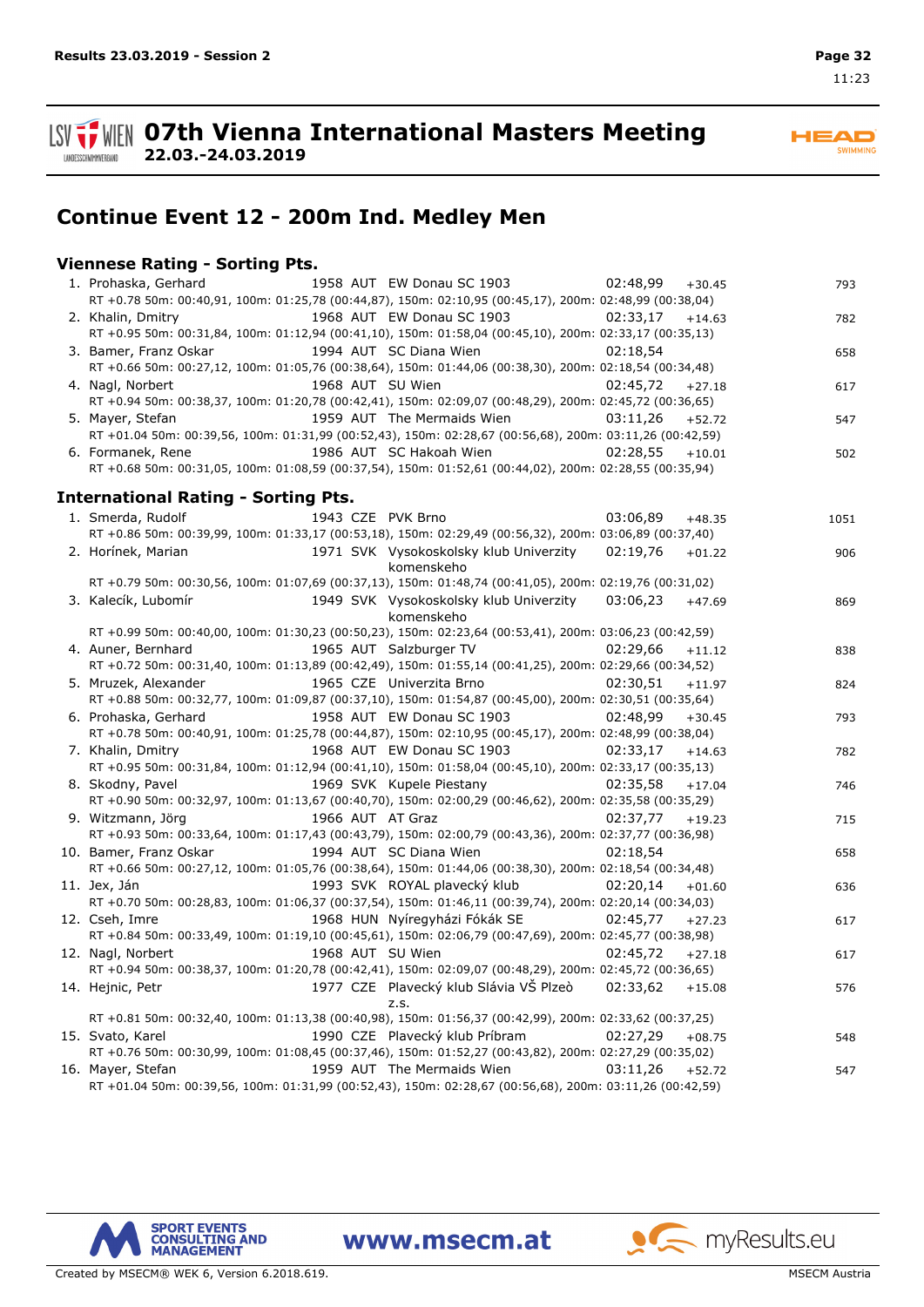

SWIMMING



**HEAD** 

**Continue Event 12 - 200m Ind. Medley Men**

## **International Rating - Sorting Pts.**

**22.03.-24.03.2019**

|                                                                                                                 |                  |                                                                                                          |                   | $+07.15$    | 533 |
|-----------------------------------------------------------------------------------------------------------------|------------------|----------------------------------------------------------------------------------------------------------|-------------------|-------------|-----|
|                                                                                                                 |                  | RT +0.80 50m: 00:31,92, 100m: 01:09,43 (00:37,51), 150m: 01:52,06 (00:42,63), 200m: 02:25,69 (00:33,63)  |                   |             |     |
| 18. Formanek, Rene                                                                                              |                  | 1986 AUT SC Hakoah Wien                                                                                  | 02:28,55          | $+10.01$    | 502 |
|                                                                                                                 |                  | RT +0.68 50m: 00:31,05, 100m: 01:08,59 (00:37,54), 150m: 01:52,61 (00:44,02), 200m: 02:28,55 (00:35,94)  |                   |             |     |
|                                                                                                                 |                  |                                                                                                          | 02:41.40          | $+22.86$    | 490 |
|                                                                                                                 |                  | RT +0.81 50m: 00:34,22, 100m: 01:17,88 (00:43,66), 150m: 02:03,95 (00:46,07), 200m: 02:41,40 (00:37,45)  |                   |             |     |
| 20. Steker, Karel and Steker and Steker and Steker and Steker and Steker and Steker and Steker and Steker and   |                  | 1981 CZE Swim Masters Zlin 62:43,94                                                                      |                   | $+25.40$    | 468 |
|                                                                                                                 |                  | RT +0.83 50m: 00:33,69, 100m: 01:17,77 (00:44,08), 150m: 02:06,87 (00:49,10), 200m: 02:43,94 (00:37,07)  |                   |             |     |
| 21. Kroboth, Reinhard                           1969 AUT ASVÖ SV Losenstein                 03:06.33            |                  |                                                                                                          |                   | $+47.79$    | 434 |
|                                                                                                                 |                  | RT +0.97 50m: 00:35,80, 100m: 01:25,57 (00:49,77), 150m: 02:23,97 (00:58,40), 200m: 03:06,33 (00:42,36)  |                   |             |     |
|                                                                                                                 |                  |                                                                                                          |                   | $+32.49$    | 418 |
|                                                                                                                 |                  | RT +0.84 50m: 00:34,13, 100m: 01:18,53 (00:44,40), 150m: 02:13,92 (00:55,39), 200m: 02:51,03 (00:37,11)  |                   |             |     |
| 23. Hajas, Milan                               1979 SVK ROYAL plavecký klub               02:56,19              |                  |                                                                                                          |                   | $+37.65$    | 382 |
|                                                                                                                 |                  | RT +0.72 50m: 00:39,30, 100m: 01:25,56 (00:46,26), 150m: 02:14,97 (00:49,41), 200m: 02:56,19 (00:41,22)  |                   |             |     |
| 24. Fiala, Michal                                                                                               |                  | 1979 CZE PVK Brno                                                                                        | $03:06.47$ +47.93 |             | 322 |
|                                                                                                                 |                  | RT +0.92 50m: 00:38,09, 100m: 01:31,25 (00:53,16), 150m: 02:24,57 (00:53,32), 200m: 03:06,47 (00:41,90)  |                   |             |     |
| 25. Krivec, Vuk                                                                                                 |                  | 03:35.29<br>1961 AUT ATUS Graz                                                                           |                   | $+01:16.75$ | 308 |
|                                                                                                                 |                  | RT +0.82 50m: 00:46,99, 100m: 01:47,40 (01:00,41), 150m: 02:48,05 (01:00,65), 200m: 03:35,29 (00:47,24)  |                   |             |     |
| 26. Shcheqlov, Kostyantyn                       1933 UKR ZHYTOMYR AQUA MASTERS           05:51,54     +03:33.00 |                  |                                                                                                          |                   |             | 299 |
|                                                                                                                 |                  | RT +01.20 50m: 01:25,01, 100m: 03:11,80 (01:46,79), 150m: 04:37,38 (01:25,58), 200m: 05:51,54 (01:14,16) |                   |             |     |
|                                                                                                                 |                  |                                                                                                          |                   |             |     |
| Csaba, Toth                                                                                                     |                  | 1969 HUN Törökbálint Senior                                                                              |                   | <b>DNS</b>  | MT  |
| Soldatos, Nikos                                                                                                 | 1971 GRE okeanos |                                                                                                          |                   | <b>DNS</b>  | MT  |
| Opatril, Stefan                                                                                                 |                  | 1967 AUT SC IKB Innsbruck                                                                                |                   | <b>DNS</b>  |     |

# **Continue Event 13 - 4x50m Freestyle Women**

### **International Rating - Sorting Pts.**

*Cancelled.*

| 1. 1. Team                                                                                                                                     | AUT ATUS Graz          | 02:14,03 | $+00.14$ | 641 |
|------------------------------------------------------------------------------------------------------------------------------------------------|------------------------|----------|----------|-----|
| Mayerhofer Susanne (1961 / 58 Years), RT +0.67 50m: 00:32,73                                                                                   |                        |          |          |     |
| Langegger Regina (1962 / 57 Years), 100m: 01:13,02 (00:40,29)                                                                                  |                        |          |          |     |
| Girtler Tanja (1974 / 45 Years), RT +0.47 150m: 01:44,54 (00:31,52)                                                                            |                        |          |          |     |
| Georgi Anastasija (1972 / 47 Years), RT +0.36 200m: 02:14,03 (00:29,49)<br>Relay age (total): 207 Years                                        |                        |          |          |     |
| 2. 1. Team                                                                                                                                     | AUT SC Hakoah Wien     | 02:17,47 |          |     |
|                                                                                                                                                |                        |          | $+03.58$ | 594 |
| Merten Sabine (1969 / 50 Years), RT +0.89 50m: 00:33,59                                                                                        |                        |          |          |     |
| Pataki Ruth (1978 / 41 Years), RT +0.71 100m: 01:06,41 (00:32,82)<br>Stockinger Michaela (1955 / 64 Years), RT +0.52 150m: 01:43,14 (00:36,73) |                        |          |          |     |
| Rosenblatt Lisa (1963 / 56 Years), RT +0.34 200m: 02:17,47 (00:34,33)                                                                          |                        |          |          |     |
| Relay age (total): 211 Years                                                                                                                   |                        |          |          |     |
| 3. 1. Team                                                                                                                                     | HUN Törökbálint Senior | 02:14,49 | $+00.60$ | 518 |
| Csikany Csilla (1968 / 51 Years), RT +0.76 50m: 00:29,67                                                                                       |                        |          |          |     |
| Varady Judit (1967 / 52 Years), RT +0.46 100m: 01:13,74 (00:44,07)                                                                             |                        |          |          |     |
| Turi Kinga (1989 / 30 Years), RT +0.50 150m: 01:46,17 (00:32,43)                                                                               |                        |          |          |     |
| Asztalos Fanni (1977 / 42 Years), RT +0.48 200m: 02:14,49 (00:28,32)                                                                           |                        |          |          |     |
| Relay age (total): 175 Years                                                                                                                   |                        |          |          |     |
| 4. 1. Team                                                                                                                                     | AUT ASV Wien           | 02:13,89 |          | 480 |
| Zebic Kristina (1994 / 25 Years), RT +0.89 50m: 00:32,99                                                                                       |                        |          |          |     |
| Buchholz Franziska (1987 / 32 Years), RT +0.66 100m: 01:06,48 (00:33,49)                                                                       |                        |          |          |     |
| Mika Patricia (1990 / 29 Years), RT +0.35 150m: 01:41,57 (00:35,09)                                                                            |                        |          |          |     |
| Pliessnig Ingrid (1964 / 55 Years), 200m: 02:13,89 (00:32,32)<br>Relay age (total): 141 Years                                                  |                        |          |          |     |
|                                                                                                                                                |                        |          |          |     |

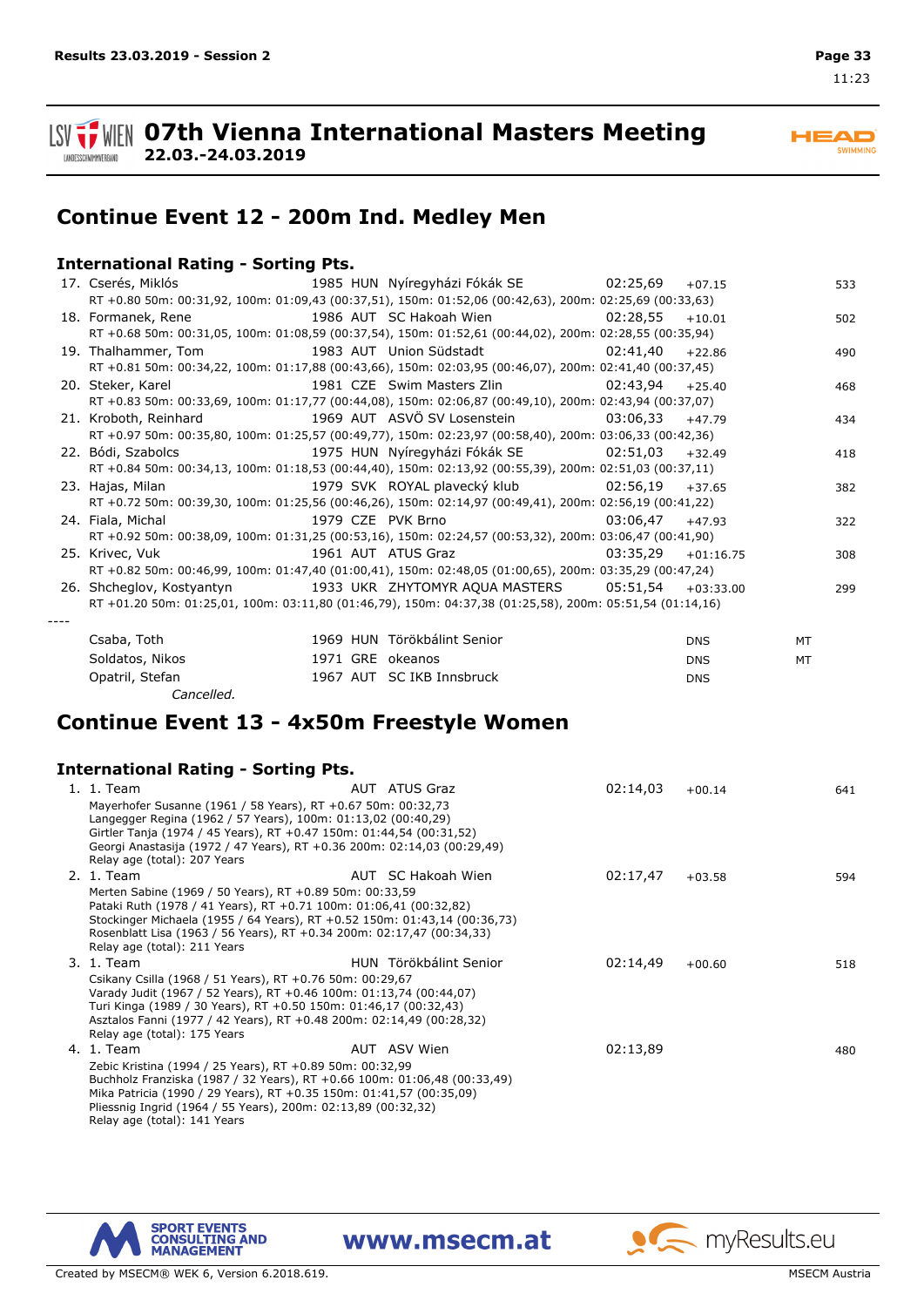**HEAD** SWIMMING

11:44



# **Continue Event 13 - 4x50m Freestyle Women**

## **International Rating - Sorting Pts.**

| 5. 1. Team                                                                                                                                                                                                                                                                                                                 | AUT Union Südstadt                        | 02:39,75 | $+25.86$    | 309 |
|----------------------------------------------------------------------------------------------------------------------------------------------------------------------------------------------------------------------------------------------------------------------------------------------------------------------------|-------------------------------------------|----------|-------------|-----|
| Walenta Gabriela (1966 / 53 Years), RT +0.93 50m: 00:37,32<br>Ruthner Anneliese (1980 / 39 Years), 100m: 01:18,52 (00:41,20)<br>Ludvigson Lisa (1966 / 53 Years), RT -0.03 150m: 02:09,06 (00:50,54)<br>Horn-Lichtenfeld Alexandra (1979 / 40 Years), 200m: 02:39,75 (00:30,69)                                            |                                           |          |             |     |
| Relay age (total): 185 Years                                                                                                                                                                                                                                                                                               |                                           |          |             |     |
| 6. 1. Team<br>Kanz Carina (1988 / 31 Years), RT +0.97 50m: 00:40,05<br>Remenyi Ute (1939 / 80 Years), RT +0.39 100m: 01:27,80 (00:47,75)<br>Rudolf Margareth (1944 / 75 Years), 150m: 02:28,50 (01:00,70)<br>Sams Margit (1948 / 71 Years), RT +0.62 200m: 03:20,36 (00:51,86)<br>Relay age (total): 257 Years             | AUT Salzburger TV                         | 03:20,36 | $+01:06.47$ | 226 |
| Continue Event 14 - 4x50m Freestyle Men                                                                                                                                                                                                                                                                                    |                                           |          |             |     |
| <b>International Rating - Sorting Pts.</b>                                                                                                                                                                                                                                                                                 |                                           |          |             |     |
| 1. 1. Team                                                                                                                                                                                                                                                                                                                 | AUT SC Vienna Oldies                      | 01:50,21 | $+06.99$    | 720 |
| Kennedy Christopher (1968 / 51 Years), RT +0.78 50m: 00:28,13<br>Stritzker Jochen (1976 / 43 Years), RT +0.09 100m: 00:54,29 (00:26,16)<br>Wiklund Michael (1964 / 55 Years), RT +0.50 150m: 01:22,93 (00:28,64)<br>Steyer Christian (1966 / 53 Years), RT +0.24 200m: 01:50,21 (00:27,28)<br>Relay age (total): 202 Years |                                           |          |             |     |
| 2. 1. Team                                                                                                                                                                                                                                                                                                                 | AUT SC Hakoah Wien                        | 01:43,22 |             | 700 |
| Löwy Thomas (1966 / 53 Years), RT +0.69 50m: 00:26,39<br>Formanek Rene (1986 / 33 Years), RT +0.37 100m: 00:52,67 (00:26,28)<br>Netopilek Matthias (1980 / 39 Years), RT +0.39 150m: 01:19,62 (00:26,95)<br>Loncarski Mario (1991 / 28 Years), RT +0.38 200m: 01:43,22 (00:23,60)<br>Relay age (total): 153 Years          |                                           |          |             |     |
| 3. 3. Team                                                                                                                                                                                                                                                                                                                 | HUN Törökbálint Senior                    | 01:46,75 | $+03.53$    | 680 |
| Csaba Toth (1969 / 50 Years), RT +0.76 50m: 00:26,47<br>Zoltan Balla (1968 / 51 Years), RT +0.32 100m: 00:53,43 (00:26,96)<br>Roska Laszlo (1973 / 46 Years), RT +0.50 150m: 01:21,22 (00:27,79)<br>Bence Farkas (1994 / 25 Years), RT +0.41 200m: 01:46,75 (00:25,53)<br>Relay age (total): 172 Years                     |                                           |          |             |     |
| 4. 1. Team                                                                                                                                                                                                                                                                                                                 | AUT ASV Wien                              | 01:45,39 | $+02.17$    | 658 |
| Podany Stefan (1986 / 33 Years), RT +0.73 50m: 00:25,77<br>Liberda Jakub (1985 / 34 Years), RT +0.28 100m: 00:52,38 (00:26,61)<br>Schulz Jürgen (1979 / 40 Years), RT +0.56 150m: 01:19,02 (00:26,64)<br>Kalanj Dusan (1991 / 28 Years), RT +0.29 200m: 01:45,39 (00:26,37)<br>Relay age (total): 135 Years                |                                           |          |             |     |
| 5. 1. Team                                                                                                                                                                                                                                                                                                                 | CZE Plavecký klub Slávia VŠ Plzeò<br>z.s. | 01:51,40 | $+08.18$    | 599 |
| Koláø Jiøí (1977 / 42 Years), RT +0.69 50m: 00:29,60<br>Stipán Daniel (1973 / 46 Years), RT +0.23 100m: 00:58,88 (00:29,28)<br>Hejnic Petr (1977 / 42 Years), RT +0.54 150m: 01:26,81 (00:27,93)<br>Havlièek Vlastimil (1972 / 47 Years), RT +0.36 200m: 01:51,40 (00:24,59)<br>Relay age (total): 177 Years               |                                           |          |             |     |
| 6. 1. Team                                                                                                                                                                                                                                                                                                                 | AUT ASKOE SC Steyr                        | 01:52,14 | $+08.92$    | 546 |
| Damhofer Franz (1971 / 48 Years), RT +0.78 50m: 00:29,46<br>Bruckner Matthias (1992 / 27 Years), RT +0.31 100m: 00:55,69 (00:26,23)<br>Schleifer Manuel (1990 / 29 Years), RT +0.45 150m: 01:23,88 (00:28,19)<br>Pötsch Marko (1972 / 47 Years), RT +0.61 200m: 01:52,14 (00:28,26)<br>Relay age (total): 151 Years        |                                           |          |             |     |
| 7. 1. Team                                                                                                                                                                                                                                                                                                                 | CZE Swim Masters Zlin                     | 01:52,30 | $+09.08$    | 543 |
| Steker Karel (1981 / 38 Years), RT +0.75 50m: 00:28,97<br>Mitacek Jiri (1991 / 28 Years), RT +0.35 100m: 00:58,03 (00:29,06)<br>Urban Ivo (1963 / 56 Years), RT +0.49 150m: 01:26,33 (00:28,30)<br>Odstrcil Tomas (1982 / 37 Years), RT +0.41 200m: 01:52,30 (00:25,97)<br>Relay age (total): 159 Years                    |                                           |          |             |     |



www.msecm.at

**A** myResults.eu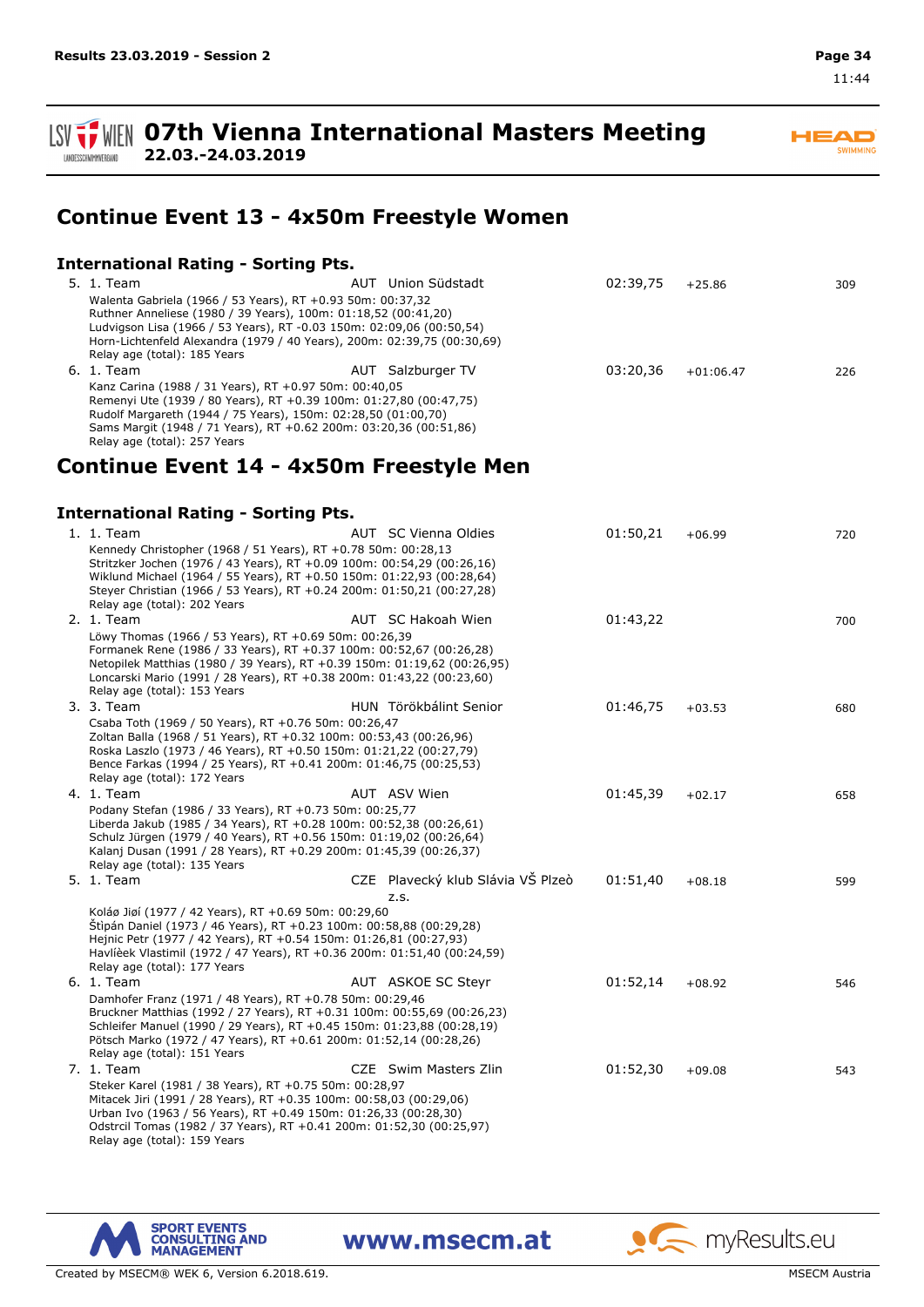

**HEAD** SWIMMING

**Continue Event 14 - 4x50m Freestyle Men**

## **International Rating - Sorting Pts.**

**22.03.-24.03.2019**

| 8. 1. Team                                                                                                                      | SVK ROYAL plavecký klub | 01:53,56 | $+10.34$ | 526 |
|---------------------------------------------------------------------------------------------------------------------------------|-------------------------|----------|----------|-----|
| Komjatý Štefan (1974 / 45 Years), RT +0.74 50m: 00:28,42                                                                        |                         |          |          |     |
| Hajas Milan (1979 / 40 Years), RT +0.76 100m: 01:02,45 (00:34,03)                                                               |                         |          |          |     |
| Jex Ján (1993 / 26 Years), RT +0.28 150m: 01:28,55 (00:26,10)                                                                   |                         |          |          |     |
| Hrinda Peter (1991 / 28 Years), RT +0.14 200m: 01:53,56 (00:25,01)<br>Relay age (total): 139 Years                              |                         |          |          |     |
| 9. 2. Team                                                                                                                      | AUT SC Vienna Oldies    | 02:02,66 | $+19.44$ | 522 |
| Kocsi Josef (1947 / 72 Years), RT +0.83 50m: 00:31,55                                                                           |                         |          |          |     |
| Müller Wolfgang (1957 / 62 Years), RT +0.53 100m: 01:05,78 (00:34,23)                                                           |                         |          |          |     |
| Berger Dietmar (1972 / 47 Years), RT +0.23 150m: 01:33,63 (00:27,85)                                                            |                         |          |          |     |
| Pajek Arno (1968 / 51 Years), RT +0.27 200m: 02:02,66 (00:29,03)                                                                |                         |          |          |     |
| Relay age (total): 232 Years                                                                                                    |                         |          |          |     |
| 10. 1. Team                                                                                                                     | AUT EW Donau SC 1903    | 01:54,19 | $+10.97$ | 517 |
| Popov Thomas (1973 / 46 Years), RT +0.93 50m: 00:29,34                                                                          |                         |          |          |     |
| Martys Nikolaus (1993 / 26 Years), RT +0.41 100m: 00:57,43 (00:28,09)                                                           |                         |          |          |     |
| Kratz Daniel (1992 / 27 Years), RT +0.45 150m: 01:27,15 (00:29,72)                                                              |                         |          |          |     |
| Wurzer Gregor (1990 / 29 Years), RT +0.41 200m: 01:54,19 (00:27,04)                                                             |                         |          |          |     |
| Relay age (total): 128 Years                                                                                                    |                         |          |          |     |
| 11. 1. Team                                                                                                                     | AUT ATUS Graz           | 02:05,10 | $+21.88$ | 492 |
| Mayerhofer Hannes (1993 / 26 Years), RT +0.65 50m: 00:24,34<br>Krivec Vuk (1961 / 58 Years), RT +0.71 100m: 00:57,96 (00:33,62) |                         |          |          |     |
| Höger Walter (1960 / 59 Years), RT +0.65 150m: 01:32,10 (00:34,14)                                                              |                         |          |          |     |
| Rajsek Andreas (1961 / 58 Years), RT +0.44 200m: 02:05,10 (00:33,00)                                                            |                         |          |          |     |
| Relay age (total): 201 Years                                                                                                    |                         |          |          |     |
| 12. 1. Team                                                                                                                     | AUT Union Südstadt      | 02:02,66 | $+19.44$ | 448 |
| Thalhammer Tom (1983 / 36 Years), RT +0.75 50m: 00:29,32                                                                        |                         |          |          |     |
| Ruthner Christian (1977 / 42 Years), RT +0.22 100m: 01:02,49 (00:33,17)                                                         |                         |          |          |     |
| Kümmel Marco (1977 / 42 Years), RT +0.28 150m: 01:34,29 (00:31,80)                                                              |                         |          |          |     |
| Parfitt Phillip (1963 / 56 Years), RT +0.53 200m: 02:02,66 (00:28,37)                                                           |                         |          |          |     |
| Relay age (total): 176 Years                                                                                                    |                         |          |          |     |



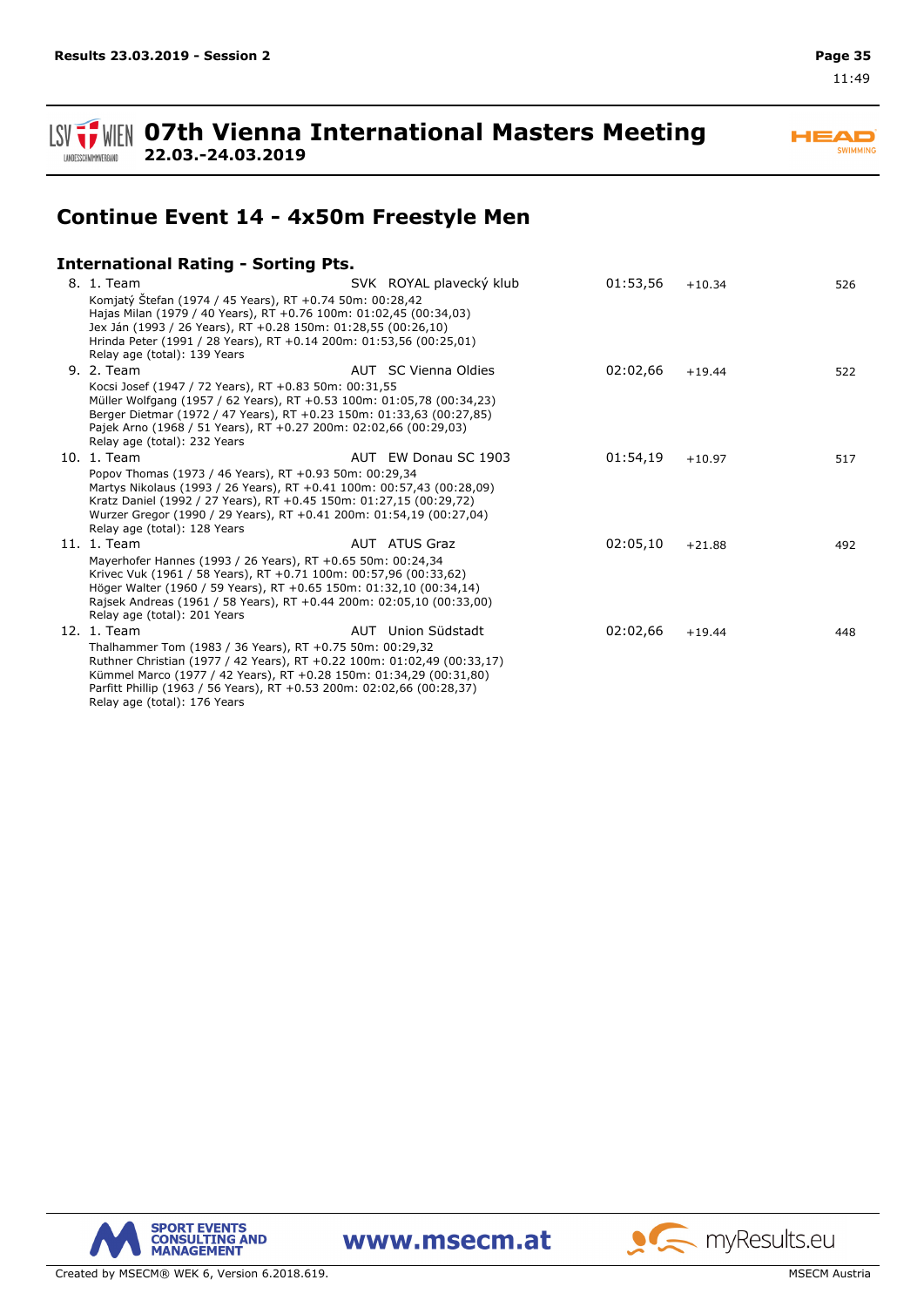#### **ISV**  $\frac{1}{2}$  WIEN 07th Vienna International Masters Meeting **23.03.2019** LANDESSCHWIMMVERBAND



# **Judges**

| Category                         |                                     |
|----------------------------------|-------------------------------------|
|                                  | Vienna                              |
| City (meet)                      |                                     |
| <b>Details</b>                   | 6 Lanes                             |
|                                  | 25m - Indoor                        |
| <b>Timing system</b>             | Automatic timing                    |
| <b>Organizer</b>                 | Landesschwimmverband Wien           |
| <b>Host</b>                      | Landesschwimmverband Wien           |
| <b>Meeting Director (MDR)</b>    | Christian Steyer                    |
| Pool temperature                 | $26^{\circ}$ C                      |
| <b>Point table</b>               | DSV Masters SCM 2018                |
| <b>Referee (REF)</b>             | Peter Müller                        |
| <b>Starter (STA)</b>             | Walter Bär Sen.                     |
| Judge of strokes (JOS)           | Walter Bär Sen.                     |
| <b>Speaker (ANN)</b>             | <b>Manfred Stoss</b>                |
| <b>Chief recorder (CREC)</b>     | <b>Florian Rott</b>                 |
| Time system operator (TIK)       | Lorenz Neidhart                     |
| <b>Time system</b>               | <b>SwissTiming Quantum Aquatics</b> |
| Time keeper Lane #1 (TIK)        | Barbara Rott-Pousek                 |
| Time keeper Lane #2 (TIK)        | Helmut Zillinger                    |
| Time keeper Lane #3 (TIK)        | Manfred Kretinger                   |
| Time keeper Lane #4 (TIK)        | Silvia Reischitz Martys             |
| Time keeper Lane #5 (TIK)        | Adam El-Hamalawi                    |
| Time keeper Lane #6 (TIK)        | Wolfgang Kretinger                  |
|                                  |                                     |
| Inspector of turns Lane #1 (IOT) | Gerd Bybel                          |
| Inspector of turns Lane #2 (IOT) | Gerd Bybel                          |
| Inspector of turns Lane #3 (IOT) | Dajana Masilovic                    |
| Inspector of turns Lane #4 (IOT) | <b>Tamara Masilovic</b>             |
| Inspector of turns Lane #5 (IOT) | Ana Marija Mastikosa                |





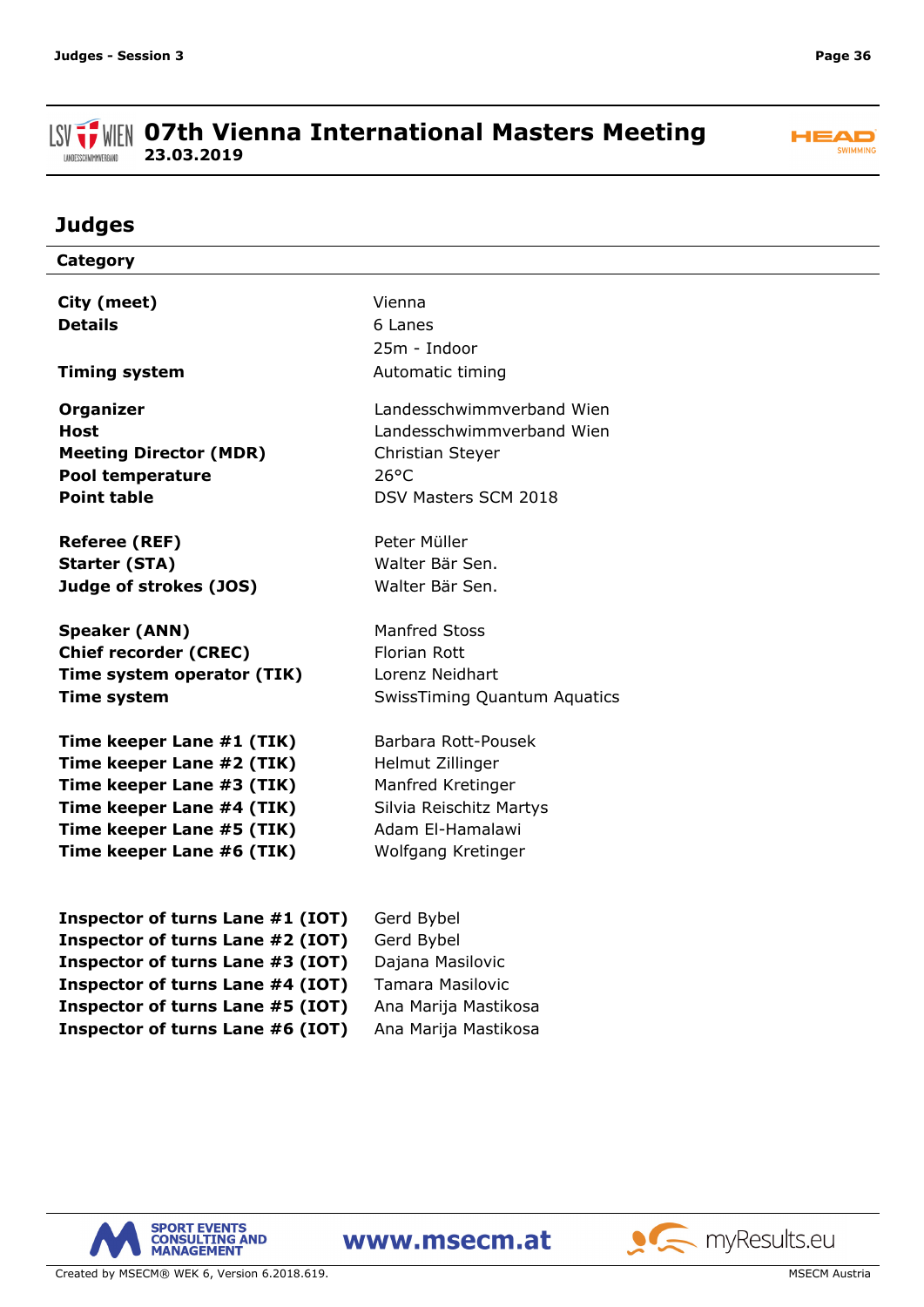SWIMMING



**Continue Event 15 - 4x50m Medley Mixed**

**07th Vienna International Masters Meeting**

### **International Rating - Sorting Pts.**

**22.03.-24.03.2019**

| 1. 4. Team<br>Jozsef Csikany (1943), RT +0.73 50m: 00:36,69                                                                                                                                                                                         | HUN Törökbálint Senior    | 02:18,94 | $+12.36$ | 773 |
|-----------------------------------------------------------------------------------------------------------------------------------------------------------------------------------------------------------------------------------------------------|---------------------------|----------|----------|-----|
| Csikany Csilla (1968), RT +0.56 100m: 01:15,77 (00:39,08)<br>Istvan Marton (1958), RT +0.49 150m: 01:45,72 (00:29,95)                                                                                                                               |                           |          |          |     |
| Agnes Hegedus (1967), RT +0.50 200m: 02:18,94 (00:33,22)                                                                                                                                                                                            |                           |          |          |     |
| 2. 1. Team                                                                                                                                                                                                                                          | AUT SC Vienna Oldies      | 02:14,85 | $+08.27$ | 664 |
| Traub Monika (1967), RT +0.80 50m: 00:35,72<br>Kennedy Christopher (1968), RT +0.58 100m: 01:09,23 (00:33,51)<br>Wiklund Michael (1964), RT +0.10 150m: 01:39,16 (00:29,93)<br>Mikula Natalie (1976), RT +0.51 200m: 02:14,85 (00:35,69)            |                           |          |          |     |
| 3. 1. Team                                                                                                                                                                                                                                          | AUT ATUS Graz             | 02:06,58 |          | 612 |
| Georgi Anastasija (1972), RT +0.96 50m: 00:38,10<br>Mayerhofer Hannes (1993), RT +0.50 100m: 01:08,90 (00:30,80)<br>Mößler Michael (1993), RT +0.34 150m: 01:35,47 (00:26,57)<br>Girtler Tanja (1974), RT +0.30 200m: 02:06,58 (00:31,11)           |                           |          |          |     |
| 4. 3. Team                                                                                                                                                                                                                                          | HUN Törökbálint Senior    | 02:06,67 | $+00.09$ | 611 |
| Asztalos Fanni (1977), RT +0.75 50m: 00:34,45<br>Roska Laszlo (1973), RT +0.44 100m: 01:06,94 (00:32,49)<br>Bence Farkas (1994), RT +0.38 150m: 01:35,16 (00:28,22)<br>Szücs B. Dora (1975), RT +0.47 200m: 02:06,67 (00:31,51)                     |                           |          |          |     |
| 5. 2. Team                                                                                                                                                                                                                                          | AUT ASV Wien              | 02:19,72 | $+13.14$ | 521 |
| Pliessnig Ingrid (1964), RT +0.91 50m: 00:36,96<br>Liberda Jakub (1985), RT +0.04 100m: 01:11,05 (00:34,09)<br>Mika Patricia (1990), RT +0.35 150m: 01:49,11 (00:38,06)<br>Doyle Mike (1959), 200m: 02:19,72 (00:30,61)                             |                           |          |          |     |
| 6. 2. Team                                                                                                                                                                                                                                          | AUT ATUS Graz             | 02:27,23 | $+20.65$ | 510 |
| Raith Michael (1973), RT +0.60 50m: 00:32,16<br>Rajsek Andreas (1961), RT +0.24 100m: 01:10,48 (00:38,32)<br>Mayerhofer Susanne (1961), RT +0.21 150m: 01:46,16 (00:35,68)<br>Langegger Regina (1962), 200m: 02:27,23 (00:41,07)                    |                           |          |          |     |
| 7. 1. Team                                                                                                                                                                                                                                          | AUT Salzburger TV         | 02:20,97 | $+14.39$ | 507 |
| Grubmayr Sarah (1980), RT +0.87 50m: 00:39,26<br>Auner Bernhard (1965), RT +0.58 100m: 01:12,22 (00:32,96)<br>Novak Andreas (1978), RT +0.60 150m: 01:45,94 (00:33,72)<br>Heimhofer Christine (1968), RT +0.40 200m: 02:20,97 (00:35,03)            |                           |          |          |     |
| 8. 1. Team                                                                                                                                                                                                                                          | AUT Union Südstadt        | 02:23,42 | $+16.84$ | 482 |
| Horn-Lichtenfeld Alexandra (1979), RT +0.78 50m: 00:34,61<br>Thalhammer Tom (1983), RT +0.47 100m: 01:13,97 (00:39,36)<br>Parfitt Phillip (1963), RT +0.57 150m: 01:46,08 (00:32,11)<br>Walenta Gabriela (1966), RT +0.31 200m: 02:23,42 (00:37,34) |                           |          |          |     |
| 9. 1. Team                                                                                                                                                                                                                                          | UKR ZHYTOMYR AQUA MASTERS | 02:31,36 | $+24.78$ | 469 |
| Khymovych Petro (1963), RT +0.74 50m: 00:35,37<br>Kovalchuk Iryna (1968), RT +0.62 100m: 01:19,78 (00:44,41)<br>Konstantynov Volodymyr (1961), RT +0.54 150m: 01:54,21 (00:34,43)<br>Ivanova Nataliya (1968), RT +0.60 200m: 02:31,36 (00:37,15)    |                           |          |          |     |
| 9. 1. Team                                                                                                                                                                                                                                          | HUN Swim Life             | 02:18,36 | $+11.78$ | 469 |
| Göcze Balázs (1986), RT +0.85 50m: 00:39,15<br>Szabó János (1982), RT +0.56 100m: 01:14,15 (00:35,00)<br>Jakab Dóra (1983), RT +0.21 150m: 01:44,76 (00:30,61)                                                                                      |                           |          |          |     |
| Jónás Krisztina (1987), RT +0.45 200m: 02:18,36 (00:33,60)<br>11. 1. Team                                                                                                                                                                           | AUT ASV Wien              | 02:25,91 | $+19.33$ | 457 |
| Truttmann Erwin (1949), RT +0.82 50m: 00:38,35                                                                                                                                                                                                      |                           |          |          |     |
| Schulz Jürgen (1979), RT +0.41 100m: 01:13,82 (00:35,47)<br>Zebic Kristina (1994), RT +0.71 150m: 01:53,36 (00:39,54)<br>Buchholz Franziska (1987), RT +0.67 200m: 02:25,91 (00:32,55)                                                              |                           |          |          |     |
| 12. 1. Team                                                                                                                                                                                                                                         | AUT EW Donau SC 1903      | 02:40,51 | $+33.93$ | 300 |
| Kratz Daniel (1992), RT +0.70 50m: 00:37,99<br>Wagner Alena (1993), RT -0.03 100m: 01:17,56 (00:39,57)<br>Popov Thomas (1973), RT +0.55 150m: 01:51,53 (00:33,97)<br>Zimmer Irmgard (1976), RT +0.42 200m: 02:40,51 (00:48,98)                      |                           |          |          |     |

www.msecm.at



Created by MSECM® WEK 6, Version 6.2018.619. MSECM Austria and Structure of the MSECM Austria and MSECM Austria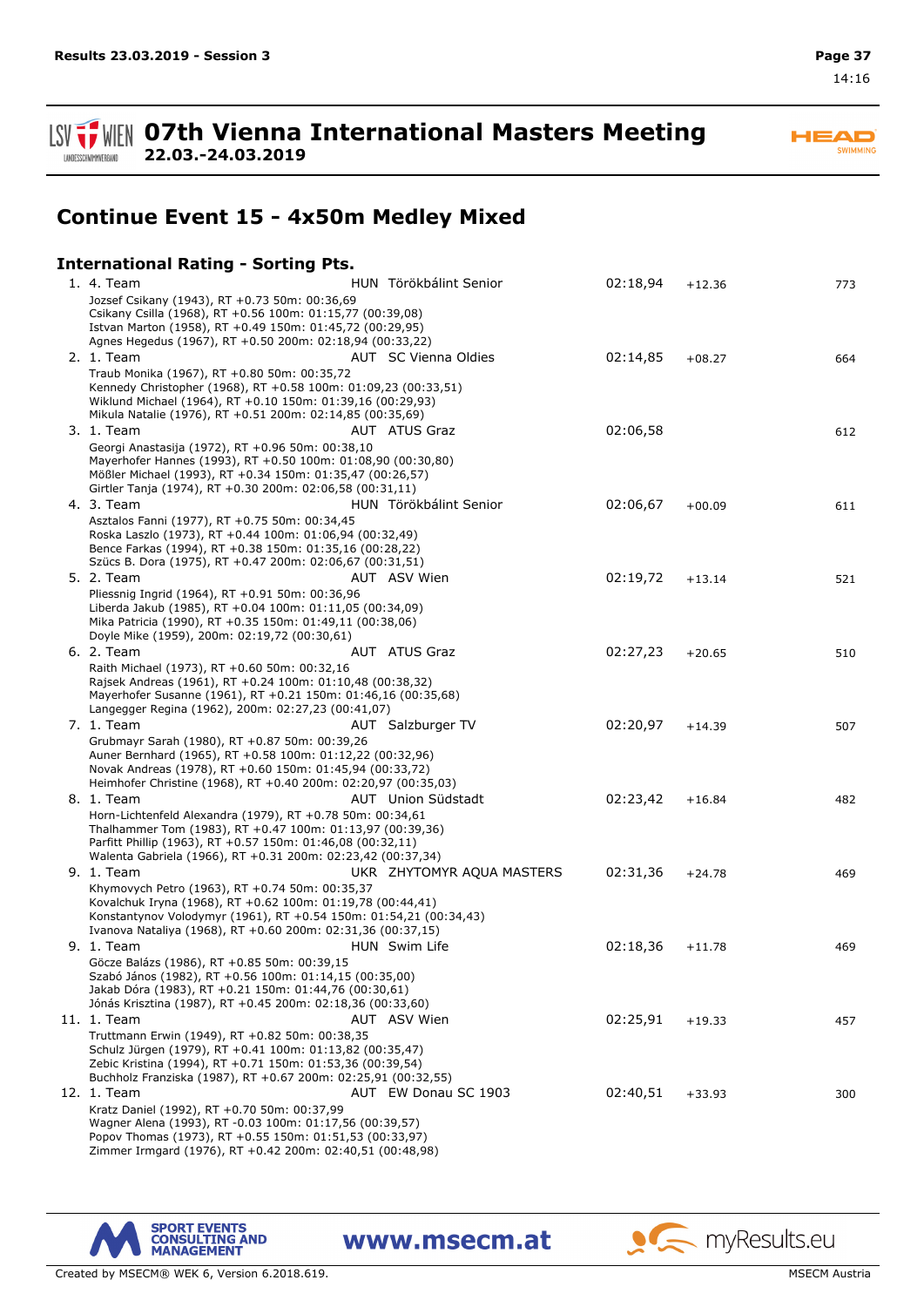LANDESSCHWIMMVERBAND

# **ISV**  $\frac{1}{2}$  WIEN 07th Vienna International Masters Meeting

**22.03.-24.03.2019**

## **Continue Event 15 - 4x50m Medley Mixed**

| Union Südstadt<br>AUT                                                                                                     | 03:05.87                                   | $+59.29$ | 221 |  |  |
|---------------------------------------------------------------------------------------------------------------------------|--------------------------------------------|----------|-----|--|--|
| Ruthner Christian (1977), RT +0.81 50m: 00:45,02<br>Walenta Gerhard (1965), RT +0.49 100m: 01:28,08 (00:43,06)            |                                            |          |     |  |  |
| Ruthner Anneliese (1980), RT +0.22 150m: 02:13,84 (00:45,76)<br>Ludvigson Lisa (1966), RT +0.29 200m: 03:05,87 (00:52,03) |                                            |          |     |  |  |
|                                                                                                                           | <b>International Rating - Sorting Pts.</b> |          |     |  |  |

### **Event 16 - 50m Backstroke Women**

| <b>Viennese Rating - Sorting Pts.</b>                    |  |                             |          |            |      |  |  |  |  |  |  |
|----------------------------------------------------------|--|-----------------------------|----------|------------|------|--|--|--|--|--|--|
| 1. Pliessnig, Ingrid<br>RT +0.88 50m: 00:36,86           |  | 1964 AUT ASV Wien           | 00:36,86 |            | 908  |  |  |  |  |  |  |
| <b>International Rating - Sorting Pts.</b>               |  |                             |          |            |      |  |  |  |  |  |  |
| 1. Remenyi, Ute<br>RT +01.26 50m: 00:51,36               |  | 1939 AUT Salzburger TV      | 00:51,36 | $+18.59$   | 1060 |  |  |  |  |  |  |
| 2. Lang, Petra<br>RT +0.71 50m: 00:32,77                 |  | 1969 AUT AT Graz            | 00:32,77 |            | 1040 |  |  |  |  |  |  |
| 3. Pliessnig, Ingrid<br>RT +0.88 50m: 00:36,86           |  | 1964 AUT ASV Wien           | 00:36,86 | $+04.09$   | 908  |  |  |  |  |  |  |
| 4. Horn-Lichtenfeld, Alexandra<br>RT +0.78 50m: 00:34,92 |  | 1979 AUT Union Südstadt     | 00:34,92 | $+02.15$   | 669  |  |  |  |  |  |  |
| 5. Georgi, Anastasija<br>RT +0.84 50m: 00:37,77          |  | 1972 AUT ATUS Graz          | 00:37,77 | $+05.00$   | 530  |  |  |  |  |  |  |
| 6. Sams, Margit<br>RT +0.91 50m: 00:52,74                |  | 1948 AUT Salzburger TV      | 00:52,74 | $+19.97$   | 498  |  |  |  |  |  |  |
| 7. Walenta, Gabriela<br>RT +0.90 50m: 00:50,80           |  | 1966 AUT Union Südstadt     | 00:50,80 | $+18.03$   | 279  |  |  |  |  |  |  |
| 8. Ruthner, Anneliese<br>RT +01.00 50m: 00:51,26         |  | 1980 AUT Union Südstadt     | 00:51,26 | $+18.49$   | 232  |  |  |  |  |  |  |
| 9. Ludvigson, Lisa<br>RT +01.29 50m: 01:22,32            |  | 1966 AUT Union Südstadt     | 01:22,32 | $+49.55$   | 65   |  |  |  |  |  |  |
| Szücs B., Dora                                           |  | 1975 HUN Törökbálint Senior |          | <b>DNS</b> | MT   |  |  |  |  |  |  |
| Event 17 - 50m Backstroke Men                            |  |                             |          |            |      |  |  |  |  |  |  |

### **Viennese Rating - Sorting Pts.**

| 1. | Sostaric, Ivan         |          | 1974 AUT EW Donau SC 1903 | 00:27.42 |          | 1050 |
|----|------------------------|----------|---------------------------|----------|----------|------|
|    | RT +0.72 50m: 00:27,42 |          |                           |          |          |      |
|    | 2. Raber, Wolfgang     |          | 1966 AUT EW Donau SC 1903 | 00:29.35 | $+01.93$ | 990  |
|    | RT +0.68 50m: 00:29,35 |          |                           |          |          |      |
|    | 3. Truttmann, Erwin    |          | 1949 AUT ASV Wien         | 00:37.21 | $+09.79$ | 809  |
|    | RT +0.86 50m: 00:37,21 |          |                           |          |          |      |
|    | 4. Loncarski, Mario    |          | 1991 AUT SC Hakoah Wien   | 00:30,38 | $+02.96$ | 560  |
|    | RT +0.74 50m: 00:30,38 |          |                           |          |          |      |
|    | 5. Liberda, Jakub      | 1985 AUT | ASV Wien                  | 00:33.27 | $+05.85$ | 505  |
|    | RT +0.70 50m: 00:33,27 |          |                           |          |          |      |

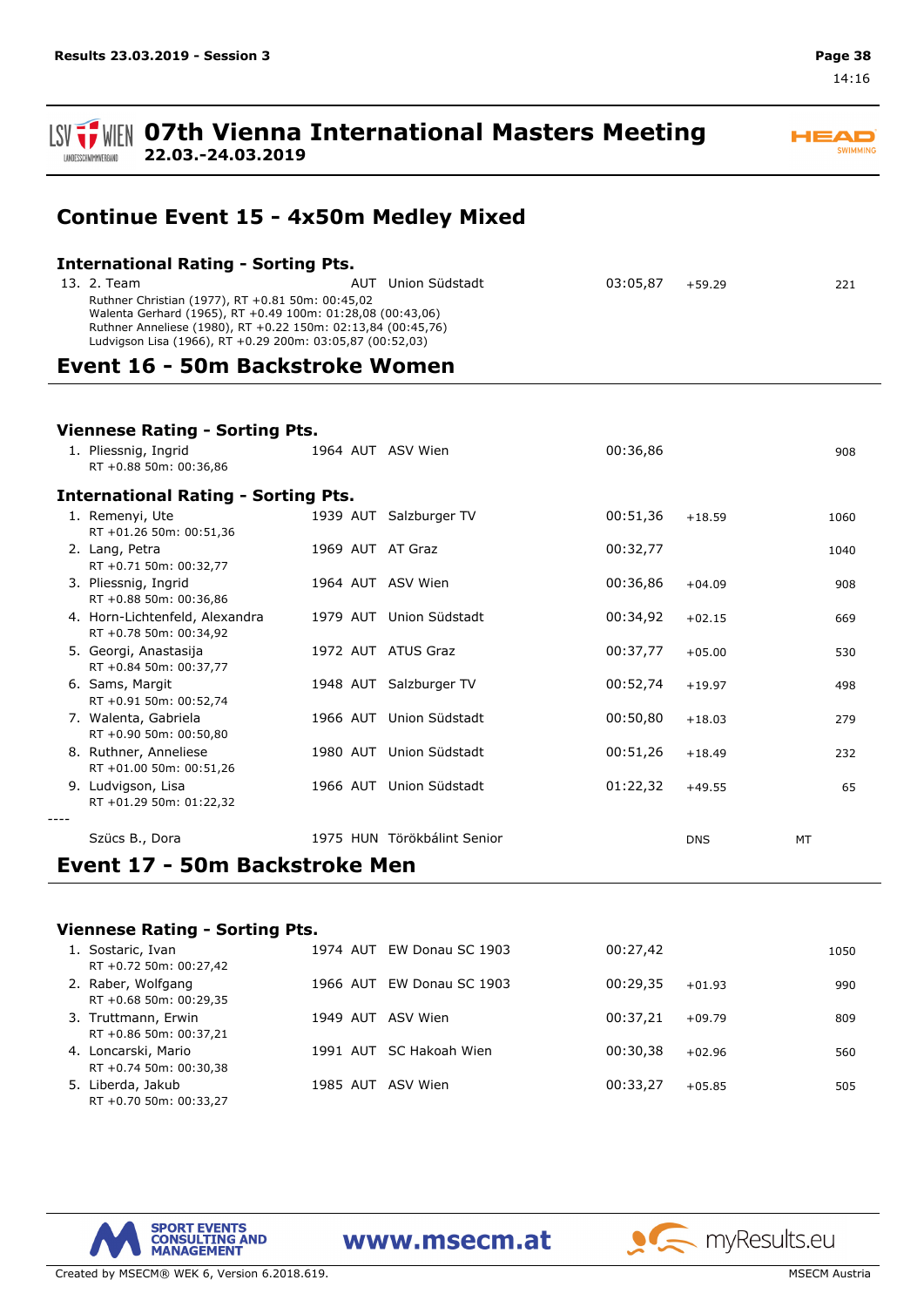$\blacktriangle \blacksquare$ **SWIMMING** 

ANDESSCHWIMMVERBAND

**22.03.-24.03.2019**

## **Continue Event 17 - 50m Backstroke Men**

#### **Viennese Rating - Sorting Pts.** 6. Berger, Dietmar 1972 AUT SC Vienna Oldies 00:35,50 +08.08 483 RT +0.77 50m: 00:35,50 7. Polak, Peter 1960 AUT Wiener Sport-Club 00:40,83 +13.41 371 RT +0.79 50m: 00:40,83 8. Pfleger, Robert 1961 AUT The Mermaids Wien 00:42,63 +15.21 326 RT +0.88 50m: 00:42,63 9. Schedl, Michael 1977 AUT SC Diana Wien 00:40,49 +13.07 301 RT +0.78 50m: 00:40,49 10. Gabner, Rene 1981 AUT SC Diana Wien 00:39,46 +12.04 276 RT +0.83 50m: 00:39,46 **International Rating - Sorting Pts.** 1. Jozsef, Csikany 1943 HUN Törökbálint Senior 00:36,97 +09.55 1077 RT +0.81 50m: 00:36,97 2. Sostaric, Ivan 1974 AUT EW Donau SC 1903 00:27,42 1050 RT +0.72 50m: 00:27,42 3. Istvan, Marton 1958 HUN Törökbálint Senior 00:31,74 +04.32 1004 RT +0.89 50m: 00:31,74 4. Raber, Wolfgang 1966 AUT EW Donau SC 1903 00:29,35 +01.93 990 RT +0.68 50m: 00:29,35 5. Truttmann, Erwin 1949 AUT ASV Wien 00:37,21 +09.79 809 RT +0.86 50m: 00:37,21 6. Tamás, Kovary 1978 HUN Törökbálint Senior 00:29,42 +02.00 785 RT +0.64 50m: 00:29,42 7. Branik, Juraj 1946 CZE Bohemians Prag 00:37,80 +10.38 772 RT +0.73 50m: 00:37,80 Vysokoskolsky klub Univerzity 8. Kalecík, Lubomír 1949 SVK 00:37,99 +10.57 760 komenskeho RT +0.74 50m: 00:37,99 9. Kurnosov, Andrei 1982 RUS Tsunami 00:28,18 +00.76 758 RT +0.70 50m: 00:28,18 10. Matyas, Czuczi 1967 HUN Iron Swim Masters 00:33,13 +05.71 688 RT +0.74 50m: 00:33,13 11. Skodny, Pavel 1969 SVK Kupele Piestany 00:33,22 +05.80 683 RT +0.71 50m: 00:33,22 12. Raith, Michael 1973 AUT ATUS Graz 00:31,65 +04.23 682 RT +0.72 50m: 00:31,65 13. Khymovych, Petro 1963 UKR ZHYTOMYR AQUA MASTERS 00:34,27 +06.85 628 RT +0.78 50m: 00:34,27 14. Pötsch, Marko 1972 AUT ASKOE SC Steyr 00:32,84 +05.42 611 RT +0.91 50m: 00:32,84 15. Ferák, Ivan 1941 CZE Plavecký klub Nový Jicín 00:45,40 +17.98 581 RT +0.87 50m: 00:45,40 16. Loncarski, Mario 1991 AUT SC Hakoah Wien 00:30,38 +02.96 560 RT +0.74 50m: 00:30,38 17. Parfitt, Phillip 1963 AUT Union Südstadt 00:36,65 +09.23 513 RT +0.64 50m: 00:36,65 18. Liberda, Jakub 1985 AUT ASV Wien 00:33,27 +05.85 505 RT +0.70 50m: 00:33,27



www.msecm.at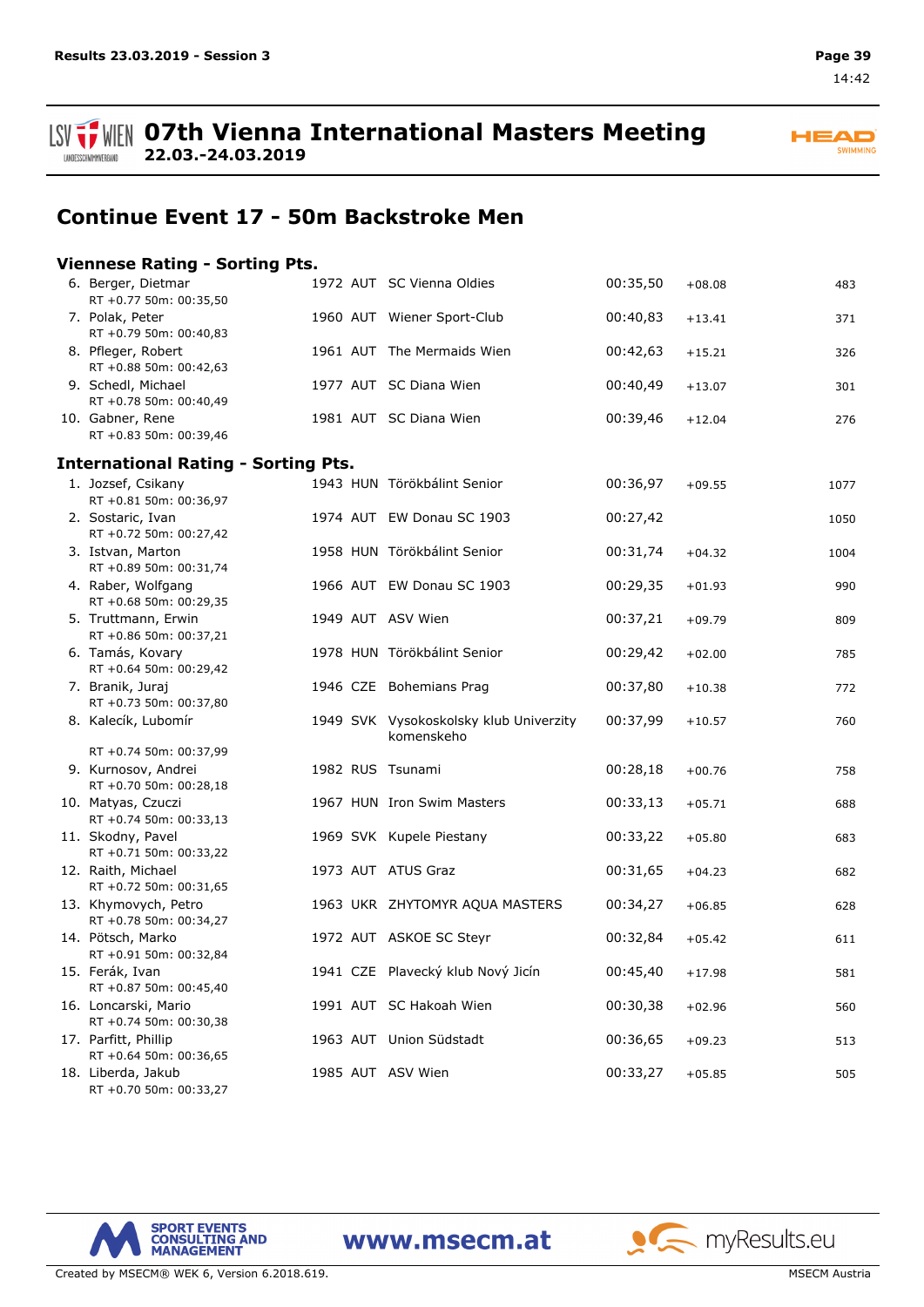

## **Continue Event 17 - 50m Backstroke Men**

### **International Rating - Sorting Pts.**

| 19. Berger, Dietmar<br>RT +0.77 50m: 00:35,50 |  | 1972 AUT SC Vienna Oldies                      | 00:35,50 | $+08.08$ | 483 |
|-----------------------------------------------|--|------------------------------------------------|----------|----------|-----|
| 20. Milcak, Peter<br>RT +0.85 50m: 00:32,83   |  | 1983 CZE Univerzita Brno                       | 00:32,83 | $+05.41$ | 479 |
| 21. Stìpán, Daniel                            |  | 1973 CZE Plavecký klub Slávia VŠ Plzeò<br>z.s. | 00:38,26 | $+10.84$ | 386 |
| RT +0.99 50m: 00:38,26                        |  |                                                |          |          |     |
| 22. László, Seres                             |  | 1982 HUN dr. Regele Károly szenior<br>uszóklub | 00:35,40 | $+07.98$ | 382 |
| RT +0.67 50m: 00:35,40                        |  |                                                |          |          |     |
| 23. Polak, Peter                              |  | 1960 AUT Wiener Sport-Club                     | 00:40,83 | $+13.41$ | 371 |
| RT +0.79 50m: 00:40,83                        |  |                                                |          |          |     |
| 24. Prilucik, Michal                          |  | 1966 CZE Swim Masters Zlin                     | 00:41,73 | $+14.31$ | 344 |
| RT +0.86 50m: 00:41,73                        |  |                                                |          |          |     |
| 25. Pfleger, Robert                           |  | 1961 AUT The Mermaids Wien                     | 00:42,63 | $+15.21$ | 326 |
| RT +0.88 50m: 00:42,63                        |  |                                                |          |          |     |
| 26. Oblat, Hullám 91                          |  | 1972 HUN Hullam'91 UVE                         | 00:40,94 | $+13.52$ | 315 |
| RT +0.69 50m: 00:40,94                        |  |                                                |          |          |     |
| 27. Schedl, Michael                           |  | 1977 AUT SC Diana Wien                         | 00:40,49 | $+13.07$ | 301 |
| RT +0.78 50m: 00:40,49                        |  |                                                |          |          |     |
| 28. Gabner, Rene                              |  | 1981 AUT SC Diana Wien                         | 00:39,46 | $+12.04$ | 276 |
| RT +0.83 50m: 00:39,46                        |  |                                                |          |          |     |
|                                               |  |                                                |          |          |     |
|                                               |  |                                                |          |          |     |

Vysokoskolsky klub Univerzity SVK DQ 14:35 SW 6.2 Swimmer left position on the back (other than to execute continuous turning action) Fischer, Viliam

## **Event 18 - 100m Ind. Medley Women**

### **Viennese Rating - Sorting Pts.**

| Traub, Monika                                     | 1967 AUT SC Vienna Oldies | 01:18,47 |            | 761 |
|---------------------------------------------------|---------------------------|----------|------------|-----|
| RT +0.85 50m: 00:36,27, 100m: 01:18,47 (00:42,20) |                           |          |            |     |
| 2. Mikula, Natalie                                | 1976 AUT SC Vienna Oldies | 01:32.72 | $+14.25$   | 396 |
| RT +0.89 50m: 00:44,39, 100m: 01:32,72 (00:48,33) |                           |          |            |     |
| 3. Mika, Patricia                                 | 1990 AUT ASV Wien         | 01:30.74 | $+12.27$   | 372 |
| RT +0.92 50m: 00:41,99, 100m: 01:30,74 (00:48,75) |                           |          |            |     |
| 4. Ragone, Orsola                                 | 1983 AUT EW Donau SC 1903 | 01:32.79 | $+14.32$   | 367 |
| RT +0.87 50m: 00:42,56, 100m: 01:32,79 (00:50,23) |                           |          |            |     |
|                                                   |                           |          |            |     |
| Haberl, Michaela                                  | 1960 AUT SC Diana Wien    |          | <b>DNS</b> |     |
| Cancelled.                                        |                           |          |            |     |

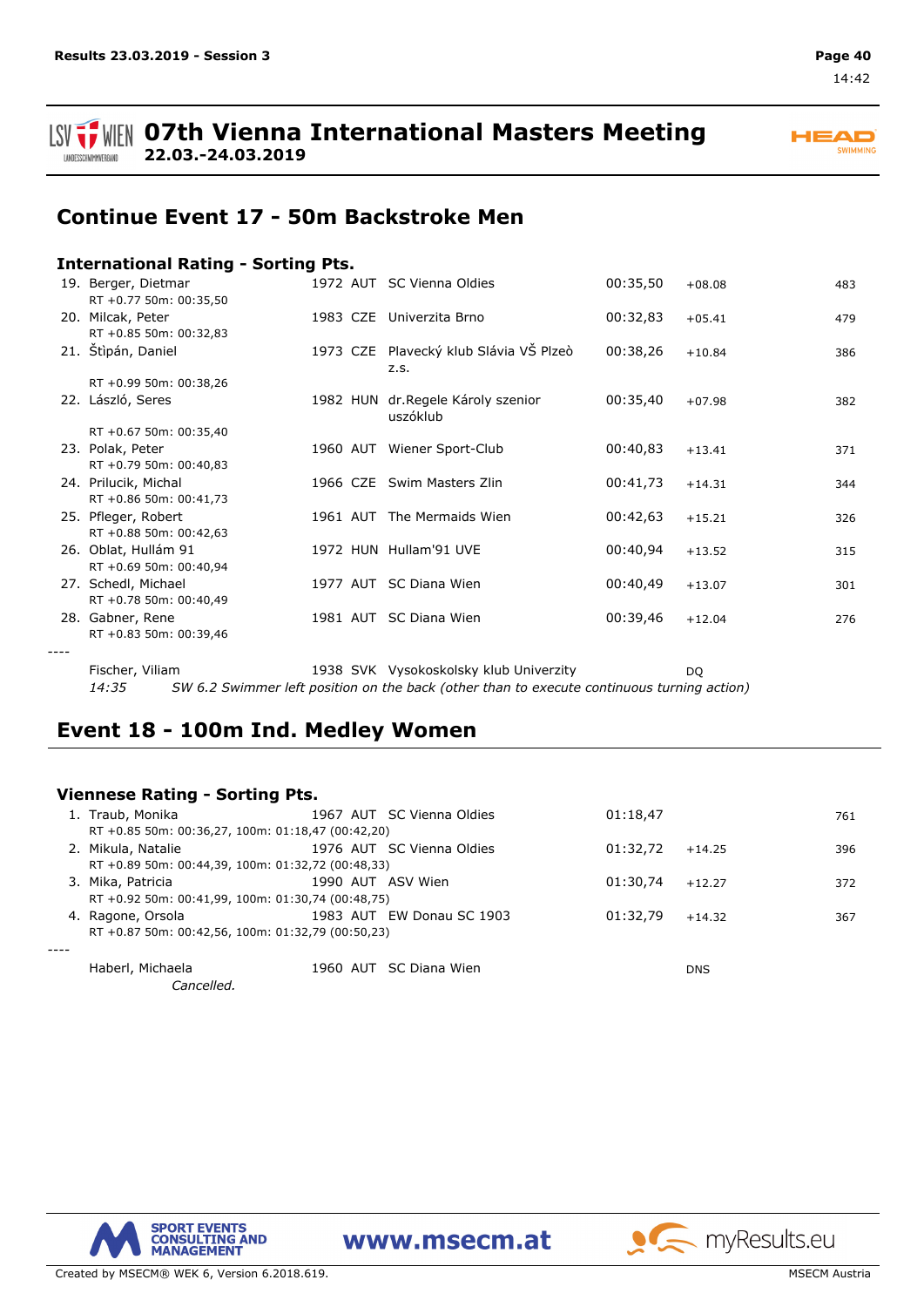LANDESSCHWIMMVERBAND

**HEAD** SWIMMING

## **Continue Event 18 - 100m Ind. Medley Women**

|      | <b>International Rating - Sorting Pts.</b>                                                                                   |                    |                                                         |          |            |     |
|------|------------------------------------------------------------------------------------------------------------------------------|--------------------|---------------------------------------------------------|----------|------------|-----|
|      | 1. Asztalos, Fanni<br>RT +0.86 50m: 00:32,01, 100m: 01:09,05 (00:37,04)                                                      |                    | 1977 HUN Törökbálint Senior                             | 01:09,05 |            | 960 |
|      | 2. Kostkova, Gabriela<br>RT +0.78 50m: 00:31,72, 100m: 01:09,13 (00:37,41)                                                   | 1979 CZE SpHK      |                                                         | 01:09,13 | $+00.08$   | 957 |
|      | 3. Traub, Monika<br>RT +0.85 50m: 00:36,27, 100m: 01:18,47 (00:42,20)                                                        |                    | 1967 AUT SC Vienna Oldies                               | 01:18,47 | $+09.42$   | 761 |
|      | 4. Szücs B., Dora<br>RT +0.86 50m: 00:35,28, 100m: 01:16,63 (00:41,35)                                                       |                    | 1975 HUN Törökbálint Senior                             | 01:16,63 | $+07.58$   | 703 |
|      | 4. Matusova, Zuzana<br>RT +0.79 50m: 00:34,64, 100m: 01:14,72 (00:40,08)                                                     |                    | 1982 SVK Kupele Piestany                                | 01:14,72 | $+05.67$   | 703 |
|      | 6. Forrová, Ivica                                                                                                            |                    | 1960 SVK Plavecký veteránsky klub<br>Bratislava (PVKBA) | 01:29,21 | $+20.16$   | 597 |
|      | RT +0.80 50m: 00:43,47, 100m: 01:29,21 (00:45,74)<br>7. Grubmayr, Sarah<br>RT +0.65 50m: 00:36,71, 100m: 01:20,69 (00:43,98) |                    | 1980 AUT Salzburger TV                                  | 01:20,69 | $+11.64$   | 559 |
|      | 8. Turi, Kinga<br>RT +0.79 50m: 00:35,97, 100m: 01:22,69 (00:46,72)                                                          |                    | 1989 HUN Törökbálint Senior                             | 01:22,69 | $+13.64$   | 481 |
|      | 9. Heimhofer, Christine<br>RT +0.85 50m: 00:45,57, 100m: 01:34,80 (00:49,23)                                                 |                    | 1968 AUT Salzburger TV                                  | 01:34,80 | $+25.75$   | 431 |
|      | 10. Mikula, Natalie<br>RT +0.89 50m: 00:44,39, 100m: 01:32,72 (00:48,33)                                                     |                    | 1976 AUT SC Vienna Oldies                               | 01:32,72 | $+23.67$   | 396 |
|      | 11. Konecna, Michaela<br>RT +0.83 50m: 00:42,87, 100m: 01:29,48 (00:46,61)                                                   | 1988 CZE PVK Brno  |                                                         | 01:29,48 | $+20.43$   | 380 |
|      | 12. Mika, Patricia<br>RT +0.92 50m: 00:41,99, 100m: 01:30,74 (00:48,75)                                                      | 1990 AUT ASV Wien  |                                                         | 01:30,74 | $+21.69$   | 372 |
|      | 13. Ragone, Orsola<br>RT +0.87 50m: 00:42,56, 100m: 01:32,79 (00:50,23)                                                      |                    | 1983 AUT EW Donau SC 1903                               | 01:32,79 | $+23.74$   | 367 |
|      | 14. Ivanova, Nataliya<br>RT +01.02 50m: 00:49,53, 100m: 01:41,21 (00:51,68)                                                  |                    | 1968 UKR ZHYTOMYR AQUA MASTERS                          | 01:41,21 | $+32.16$   | 354 |
|      | 15. Jónás, Krisztina<br>RT +0.77 50m: 00:47,39, 100m: 01:38,05 (00:50,66)                                                    | 1987 HUN Swim Life |                                                         | 01:38,05 | $+29.00$   | 289 |
|      | 16. Varady, Judit<br>RT +0.77 50m: 00:54,05, 100m: 01:50,32 (00:56,27)                                                       |                    | 1967 HUN Törökbálint Senior                             | 01:50,32 | $+41.27$   | 273 |
| ---- | 17. Fryz, Iryna<br>RT +01.12 50m: 00:56,74, 100m: 01:56,61 (00:59,87)                                                        |                    | 1968 UKR ZHYTOMYR AQUA MASTERS                          | 01:56,61 | $+47.56$   | 231 |
|      | Ludvigson, Lisa                                                                                                              |                    | 1966 AUT Union Südstadt                                 |          | <b>DNS</b> | МT  |
|      | Haberl, Michaela<br>Cancelled.                                                                                               |                    | 1960 AUT SC Diana Wien                                  |          | <b>DNS</b> |     |

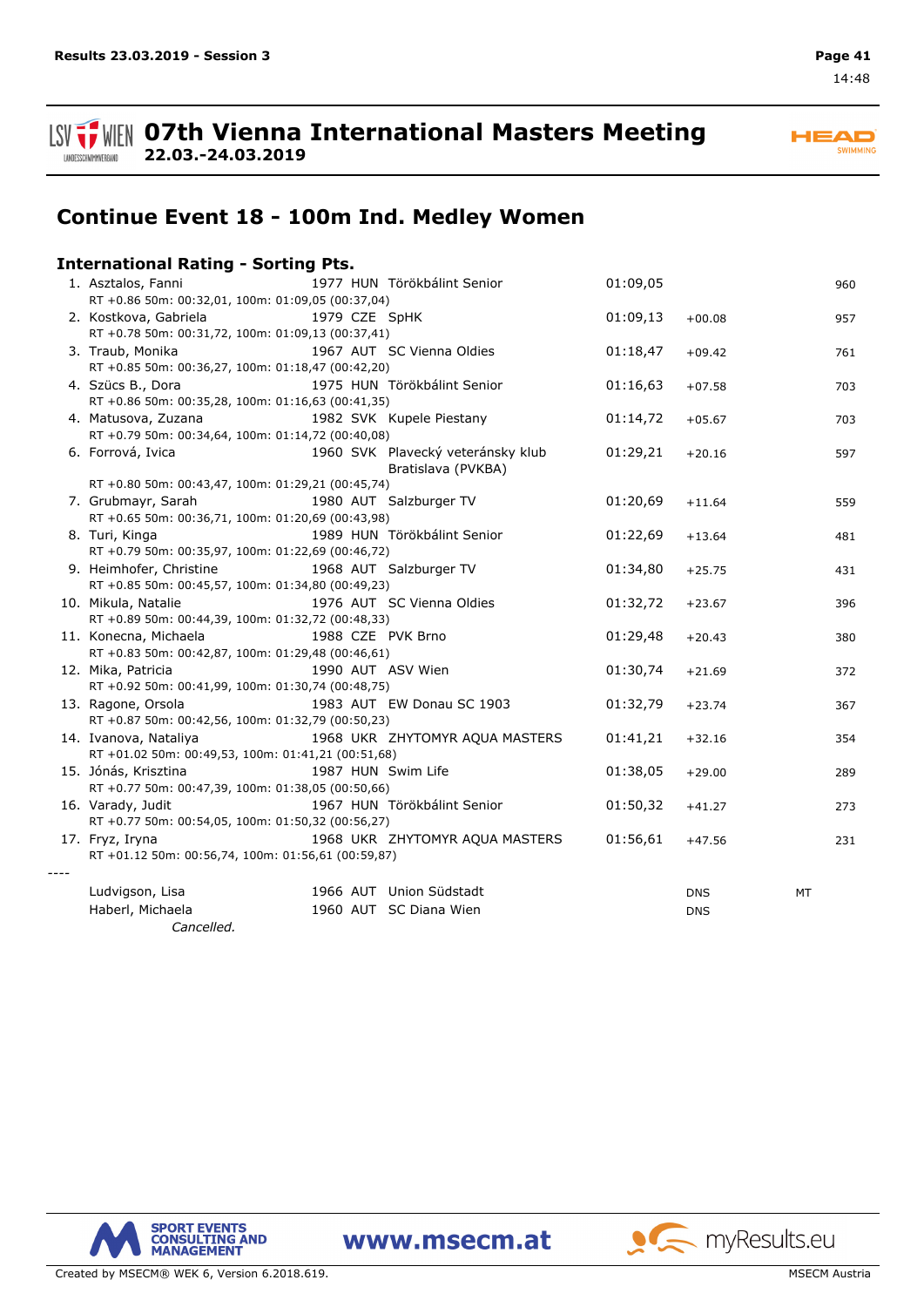

**ISV**  $\frac{1}{2}$  WIEN 07th Vienna International Masters Meeting

**22.03.-24.03.2019**



## **Continue Event 19 - 100m Ind. Medley Men**

### **Viennese Rating - Sorting Pts.**

|      | 1. Kocsi, Josef<br>RT +0.85 50m: 00:37,95, 100m: 01:19,65 (00:41,70)     |                   | 1947 AUT SC Vienna Oldies                                          | 01:19,65 | $+18.39$ | 955 |
|------|--------------------------------------------------------------------------|-------------------|--------------------------------------------------------------------|----------|----------|-----|
|      | 2. Khalin, Dmitry                                                        |                   | 1968 AUT EW Donau SC 1903                                          | 01:11,32 | $+10.06$ | 736 |
|      | RT +0.93 50m: 00:33,42, 100m: 01:11,32 (00:37,90)                        |                   |                                                                    |          |          |     |
|      | 3. Bamer, Franz Oskar                                                    |                   | 1994 AUT SC Diana Wien                                             | 01:01,26 |          | 731 |
|      | RT +0.72 50m: 00:29,09, 100m: 01:01,26 (00:32,17)                        |                   |                                                                    |          |          |     |
|      | 4. Berger, Dietmar                                                       |                   | 1972 AUT SC Vienna Oldies                                          | 01:16,98 | $+15.72$ | 475 |
|      | RT +0.78 50m: 00:36,02, 100m: 01:16,98 (00:40,96)                        |                   |                                                                    |          |          |     |
|      | 5. Pfleger, Robert<br>RT +0.86 50m: 00:40,61, 100m: 01:24,97 (00:44,36)  |                   | 1961 AUT The Mermaids Wien                                         | 01:24,97 | $+23.71$ | 463 |
|      | 6. Martys, Nikolaus                                                      |                   | 1993 AUT EW Donau SC 1903                                          | 01:13,83 | $+12.57$ | 417 |
|      | RT +0.67 50m: 00:35,59, 100m: 01:13,83 (00:38,24)                        |                   |                                                                    |          |          |     |
|      | 7. Vajda, Gabor                                                          |                   | 1973 AUT SC Hakoah Wien                                            | 01:20,74 | $+19.48$ | 411 |
|      | RT +0.88 50m: 00:36,26, 100m: 01:20,74 (00:44,48)                        |                   |                                                                    |          |          |     |
|      | 8. Pekarek, Hanns                                                        |                   | 1944 AUT EW Donau SC 1903                                          | 01:53,89 | $+52.63$ | 394 |
|      | RT +01.13 50m: 00:55,14, 100m: 01:53,89 (00:58,75)                       |                   |                                                                    |          |          |     |
|      | 9. Gabner, Rene                                                          |                   | 1981 AUT SC Diana Wien                                             | 01:24,11 | $+22.85$ | 307 |
| ---- | RT +01.04 50m: 00:38,48, 100m: 01:24,11 (00:45,63)                       |                   |                                                                    |          |          |     |
|      | Kalanj, Dusan                                                            | 1991 AUT ASV Wien |                                                                    |          | DQ       |     |
|      | 15:04                                                                    |                   | SW 7.1 More than one butterfly kick before first breaststroke kick |          |          |     |
|      | Kratz, Daniel                                                            |                   | 1992 AUT EW Donau SC 1903                                          |          | DQ       |     |
|      | 14:59                                                                    |                   | SW 7.1 More than one butterfly kick before first breaststroke kick |          |          |     |
|      |                                                                          |                   |                                                                    |          |          |     |
|      | <b>International Rating - Sorting Pts.</b>                               |                   |                                                                    |          |          |     |
|      | 1. Kocsi, Josef                                                          |                   | 1947 AUT SC Vienna Oldies                                          | 01:19,65 | $+19.18$ | 955 |
|      | RT +0.85 50m: 00:37,95, 100m: 01:19,65 (00:41,70)<br>2. Kurnosov, Andrei | 1982 RUS Tsunami  |                                                                    | 01:00,47 |          |     |
|      | RT +0.69 50m: 00:28,41, 100m: 01:00,47 (00:32,06)                        |                   |                                                                    |          |          | 828 |
|      | 3. Shejbal, Jiri                                                         | 1952 CZE PVK Brno |                                                                    | 01:19,26 | $+18.79$ | 810 |
|      | RT +0.82 50m: 00:37,26, 100m: 01:19,26 (00:42,00)                        |                   |                                                                    |          |          |     |
|      | 4. Roska, Laszlo                                                         |                   | 1973 HUN Törökbálint Senior                                        | 01:04,91 | $+04.44$ | 792 |
|      | RT +0.74 50m: 00:30,76, 100m: 01:04,91 (00:34,15)                        |                   |                                                                    |          |          |     |
|      | 5. Zoltan, Balla                                                         |                   | 1968 HUN Törökbálint Senior                                        | 01:09,69 | $+09.22$ | 789 |
|      | RT +0.75 50m: 00:32,50, 100m: 01:09,69 (00:37,19)                        |                   |                                                                    |          |          |     |
|      | 6. Horínek, Marian                                                       |                   | 1971 SVK Vysokoskolsky klub Univerzity<br>komenskeho               | 01:05,80 | $+05.33$ | 760 |
|      | RT +0.84 50m: 00:31,61, 100m: 01:05,80 (00:34,19)                        |                   |                                                                    |          |          |     |
|      |                                                                          |                   |                                                                    |          |          |     |
|      | 7. Pokorny, Frantisek                                                    | 1941 CZE PVK Brno |                                                                    | 01:31,74 | $+31.27$ | 754 |
|      | RT +0.79 50m: 00:42,05, 100m: 01:31,74 (00:49,69)                        |                   |                                                                    |          |          |     |
|      | 8. Mayerhofer, Hannes                                                    |                   | 1993 AUT ATUS Graz                                                 | 01:00,73 | $+00.26$ | 750 |
|      | RT +0.67 50m: 00:28,02, 100m: 01:00,73 (00:32,71)                        |                   |                                                                    |          |          |     |
|      | 9. Khalin, Dmitry                                                        |                   | 1968 AUT EW Donau SC 1903                                          | 01:11,32 | $+10.85$ | 736 |
|      | RT +0.93 50m: 00:33,42, 100m: 01:11,32 (00:37,90)                        |                   |                                                                    |          |          |     |
|      | 10. Bamer, Franz Oskar                                                   |                   | 1994 AUT SC Diana Wien                                             | 01:01,26 | $+00.79$ | 731 |
|      | RT +0.72 50m: 00:29,09, 100m: 01:01,26 (00:32,17)                        |                   |                                                                    |          |          |     |
|      | 11. Bence, Farkas<br>RT +0.67 50m: 00:29,62, 100m: 01:02,29 (00:32,67)   |                   | 1994 HUN Törökbálint Senior                                        | 01:02,29 | $+01.82$ | 695 |
|      | 12. Vasilev, Veselin                                                     |                   | 1963 BUL IRIS-RUSE-MASTERS                                         | 01:14,57 | $+14.10$ | 686 |

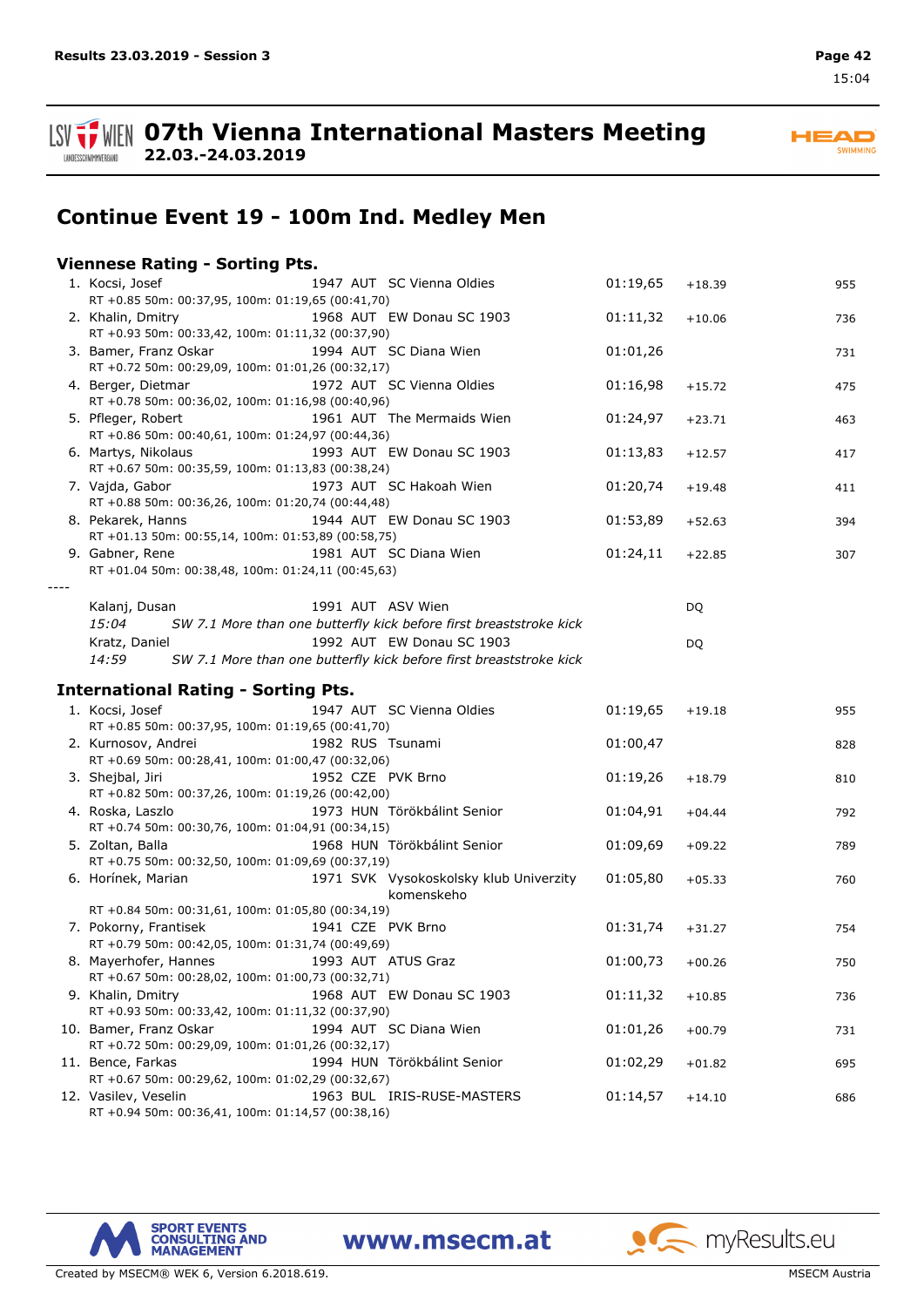

**HEAD** SWIMMING

## **Continue Event 19 - 100m Ind. Medley Men**

## **International Rating - Sorting Pts.**

**22.03.-24.03.2019**

| RT +0.83 50m: 00:34,55, 100m: 01:13,17 (00:38,62)<br>1977 CZE Plavecký klub Slávia VŠ Plzeò<br>01:09,09<br>14. Hejnic, Petr<br>$+08.62$<br>z.s.<br>RT +0.80 50m: 00:32,92, 100m: 01:09,09 (00:36,17)<br>1973 HUN Iron Swim Masters<br>01:09,49<br>15. Gyorgy, Kovacs<br>$+09.02$<br>RT +0.83 50m: 00:31,26, 100m: 01:09,49 (00:38,23)<br>16. Parfitt, Phillip<br>1963 AUT Union Südstadt<br>01:17,72<br>$+17.25$<br>RT +0.87 50m: 00:35,95, 100m: 01:17,72 (00:41,77)<br>1973 AUT ATUS Graz<br>17. Raith, Michael<br>01:12,07<br>$+11.60$<br>RT +0.73 50m: 00:34,75, 100m: 01:12,07 (00:37,32)<br>18. Odstrcil, Tomas<br>1982 CZE Swim Masters Zlin<br>01:08,46<br>$+07.99$<br>RT +0.78 50m: 00:30,25, 100m: 01:08,46 (00:38,21)<br>19. Cserés, Miklós<br>1985 HUN Nyíregyházi Fókák SE<br>01:07,34<br>$+06.87$<br>RT +0.76 50m: 00:31,33, 100m: 01:07,34 (00:36,01)<br>20. Kostrytsa, Andriy<br>1966 UKR ZHYTOMYR AQUA MASTERS<br>01:19,17<br>$+18.70$<br>RT +0.88 50m: 00:37,94, 100m: 01:19,17 (00:41,23)<br>1983 CZE Univerzita Brno<br>21. Milcak, Peter<br>01:10,20<br>$+09.73$<br>RT +0.84 50m: 00:32,35, 100m: 01:10,20 (00:37,85)<br>22. László, Seres<br>1982 HUN dr. Regele Károly szenior<br>01:10,82<br>$+10.35$<br>uszóklub<br>RT +0.82 50m: 00:34,29, 100m: 01:10,82 (00:36,53)<br>23. Pötsch, Marko<br>1972 AUT ASKOE SC Steyr<br>01:15,43<br>$+14.96$<br>RT +0.87 50m: 00:33,81, 100m: 01:15,43 (00:41,62)<br>1972 AUT SC Vienna Oldies<br>01:16,98<br>24. Berger, Dietmar<br>$+16.51$<br>RT +0.78 50m: 00:36,02, 100m: 01:16,98 (00:40,96)<br>1979 CZE Bohemians Prag<br>25. MAZZIA, Stefano<br>01:17,23<br>$+16.76$<br>RT +0.80 50m: 00:37,16, 100m: 01:17,23 (00:40,07)<br>26. Pfleger, Robert<br>1961 AUT The Mermaids Wien<br>01:24,97<br>$+24.50$<br>RT +0.86 50m: 00:40,61, 100m: 01:24,97 (00:44,36)<br>1981 CZE Swim Masters Zlin<br>27. Steker, Karel<br>01:13,50<br>$+13.03$<br>RT +0.78 50m: 00:33,48, 100m: 01:13,50 (00:40,02)<br>28. Novak, Andreas<br>1978 AUT Salzburger TV<br>01:17,87<br>$+17.40$<br>RT +0.81 50m: 00:37,71, 100m: 01:17,87 (00:40,16)<br>29. Thinschmidt, Rene<br>1974 AUT ASKOE SC Steyr<br>01:18,42<br>$+17.95$<br>RT +0.99 50m: 00:36,29, 100m: 01:18,42 (00:42,13)<br>1993 AUT EW Donau SC 1903<br>01:13,83<br>30. Martys, Nikolaus<br>$+13.36$<br>RT +0.67 50m: 00:35,59, 100m: 01:13,83 (00:38,24)<br>31. Vajda, Gabor<br>1973 AUT SC Hakoah Wien<br>01:20,74<br>$+20.27$<br>RT +0.88 50m: 00:36,26, 100m: 01:20,74 (00:44,48)<br>1972 UKR ZHYTOMYR AQUA MASTERS<br>32. Uminskyii, Oleksandr<br>01:20,83<br>$+20.36$<br>RT +01.08 50m: 00:38,78, 100m: 01:20,83 (00:42,05)<br>33. Pekarek, Hanns<br>1944 AUT EW Donau SC 1903<br>01:53,89<br>$+53.42$<br>RT +01.13 50m: 00:55,14, 100m: 01:53,89 (00:58,75)<br>34. Fiala, Michal<br>1979 CZE PVK Brno<br>01:23,88<br>$+23.41$<br>RT +0.88 50m: 00:39,71, 100m: 01:23,88 (00:44,17)<br>35. Göcze, Balázs<br>1986 HUN Swim Life<br>01:17,56<br>$+17.09$<br>RT +0.86 50m: 00:36,01, 100m: 01:17,56 (00:41,55)<br>36. Gabner, Rene<br>1981 AUT SC Diana Wien<br>01:24,11<br>$+23.64$ | 13. Witzmann, Jörg                                 |  | 1966 AUT AT Graz | 01:13,17 | $+12.70$ | 682 |
|---------------------------------------------------------------------------------------------------------------------------------------------------------------------------------------------------------------------------------------------------------------------------------------------------------------------------------------------------------------------------------------------------------------------------------------------------------------------------------------------------------------------------------------------------------------------------------------------------------------------------------------------------------------------------------------------------------------------------------------------------------------------------------------------------------------------------------------------------------------------------------------------------------------------------------------------------------------------------------------------------------------------------------------------------------------------------------------------------------------------------------------------------------------------------------------------------------------------------------------------------------------------------------------------------------------------------------------------------------------------------------------------------------------------------------------------------------------------------------------------------------------------------------------------------------------------------------------------------------------------------------------------------------------------------------------------------------------------------------------------------------------------------------------------------------------------------------------------------------------------------------------------------------------------------------------------------------------------------------------------------------------------------------------------------------------------------------------------------------------------------------------------------------------------------------------------------------------------------------------------------------------------------------------------------------------------------------------------------------------------------------------------------------------------------------------------------------------------------------------------------------------------------------------------------------------------------------------------------------------------------------------------------------------------------------------------------------------------------------------------------------------------------------------------------------------------------------------------------------------------------------------------------------------------------------------------------------------------------------------------------------------------------------------------------------------------------------------------|----------------------------------------------------|--|------------------|----------|----------|-----|
|                                                                                                                                                                                                                                                                                                                                                                                                                                                                                                                                                                                                                                                                                                                                                                                                                                                                                                                                                                                                                                                                                                                                                                                                                                                                                                                                                                                                                                                                                                                                                                                                                                                                                                                                                                                                                                                                                                                                                                                                                                                                                                                                                                                                                                                                                                                                                                                                                                                                                                                                                                                                                                                                                                                                                                                                                                                                                                                                                                                                                                                                                             |                                                    |  |                  |          |          |     |
|                                                                                                                                                                                                                                                                                                                                                                                                                                                                                                                                                                                                                                                                                                                                                                                                                                                                                                                                                                                                                                                                                                                                                                                                                                                                                                                                                                                                                                                                                                                                                                                                                                                                                                                                                                                                                                                                                                                                                                                                                                                                                                                                                                                                                                                                                                                                                                                                                                                                                                                                                                                                                                                                                                                                                                                                                                                                                                                                                                                                                                                                                             |                                                    |  |                  |          |          | 649 |
|                                                                                                                                                                                                                                                                                                                                                                                                                                                                                                                                                                                                                                                                                                                                                                                                                                                                                                                                                                                                                                                                                                                                                                                                                                                                                                                                                                                                                                                                                                                                                                                                                                                                                                                                                                                                                                                                                                                                                                                                                                                                                                                                                                                                                                                                                                                                                                                                                                                                                                                                                                                                                                                                                                                                                                                                                                                                                                                                                                                                                                                                                             |                                                    |  |                  |          |          |     |
|                                                                                                                                                                                                                                                                                                                                                                                                                                                                                                                                                                                                                                                                                                                                                                                                                                                                                                                                                                                                                                                                                                                                                                                                                                                                                                                                                                                                                                                                                                                                                                                                                                                                                                                                                                                                                                                                                                                                                                                                                                                                                                                                                                                                                                                                                                                                                                                                                                                                                                                                                                                                                                                                                                                                                                                                                                                                                                                                                                                                                                                                                             |                                                    |  |                  |          |          | 645 |
|                                                                                                                                                                                                                                                                                                                                                                                                                                                                                                                                                                                                                                                                                                                                                                                                                                                                                                                                                                                                                                                                                                                                                                                                                                                                                                                                                                                                                                                                                                                                                                                                                                                                                                                                                                                                                                                                                                                                                                                                                                                                                                                                                                                                                                                                                                                                                                                                                                                                                                                                                                                                                                                                                                                                                                                                                                                                                                                                                                                                                                                                                             |                                                    |  |                  |          |          | 606 |
|                                                                                                                                                                                                                                                                                                                                                                                                                                                                                                                                                                                                                                                                                                                                                                                                                                                                                                                                                                                                                                                                                                                                                                                                                                                                                                                                                                                                                                                                                                                                                                                                                                                                                                                                                                                                                                                                                                                                                                                                                                                                                                                                                                                                                                                                                                                                                                                                                                                                                                                                                                                                                                                                                                                                                                                                                                                                                                                                                                                                                                                                                             |                                                    |  |                  |          |          | 579 |
|                                                                                                                                                                                                                                                                                                                                                                                                                                                                                                                                                                                                                                                                                                                                                                                                                                                                                                                                                                                                                                                                                                                                                                                                                                                                                                                                                                                                                                                                                                                                                                                                                                                                                                                                                                                                                                                                                                                                                                                                                                                                                                                                                                                                                                                                                                                                                                                                                                                                                                                                                                                                                                                                                                                                                                                                                                                                                                                                                                                                                                                                                             |                                                    |  |                  |          |          | 571 |
|                                                                                                                                                                                                                                                                                                                                                                                                                                                                                                                                                                                                                                                                                                                                                                                                                                                                                                                                                                                                                                                                                                                                                                                                                                                                                                                                                                                                                                                                                                                                                                                                                                                                                                                                                                                                                                                                                                                                                                                                                                                                                                                                                                                                                                                                                                                                                                                                                                                                                                                                                                                                                                                                                                                                                                                                                                                                                                                                                                                                                                                                                             |                                                    |  |                  |          |          | 544 |
|                                                                                                                                                                                                                                                                                                                                                                                                                                                                                                                                                                                                                                                                                                                                                                                                                                                                                                                                                                                                                                                                                                                                                                                                                                                                                                                                                                                                                                                                                                                                                                                                                                                                                                                                                                                                                                                                                                                                                                                                                                                                                                                                                                                                                                                                                                                                                                                                                                                                                                                                                                                                                                                                                                                                                                                                                                                                                                                                                                                                                                                                                             |                                                    |  |                  |          |          |     |
|                                                                                                                                                                                                                                                                                                                                                                                                                                                                                                                                                                                                                                                                                                                                                                                                                                                                                                                                                                                                                                                                                                                                                                                                                                                                                                                                                                                                                                                                                                                                                                                                                                                                                                                                                                                                                                                                                                                                                                                                                                                                                                                                                                                                                                                                                                                                                                                                                                                                                                                                                                                                                                                                                                                                                                                                                                                                                                                                                                                                                                                                                             |                                                    |  |                  |          |          | 538 |
|                                                                                                                                                                                                                                                                                                                                                                                                                                                                                                                                                                                                                                                                                                                                                                                                                                                                                                                                                                                                                                                                                                                                                                                                                                                                                                                                                                                                                                                                                                                                                                                                                                                                                                                                                                                                                                                                                                                                                                                                                                                                                                                                                                                                                                                                                                                                                                                                                                                                                                                                                                                                                                                                                                                                                                                                                                                                                                                                                                                                                                                                                             |                                                    |  |                  |          |          | 529 |
|                                                                                                                                                                                                                                                                                                                                                                                                                                                                                                                                                                                                                                                                                                                                                                                                                                                                                                                                                                                                                                                                                                                                                                                                                                                                                                                                                                                                                                                                                                                                                                                                                                                                                                                                                                                                                                                                                                                                                                                                                                                                                                                                                                                                                                                                                                                                                                                                                                                                                                                                                                                                                                                                                                                                                                                                                                                                                                                                                                                                                                                                                             |                                                    |  |                  |          |          |     |
|                                                                                                                                                                                                                                                                                                                                                                                                                                                                                                                                                                                                                                                                                                                                                                                                                                                                                                                                                                                                                                                                                                                                                                                                                                                                                                                                                                                                                                                                                                                                                                                                                                                                                                                                                                                                                                                                                                                                                                                                                                                                                                                                                                                                                                                                                                                                                                                                                                                                                                                                                                                                                                                                                                                                                                                                                                                                                                                                                                                                                                                                                             |                                                    |  |                  |          |          | 515 |
|                                                                                                                                                                                                                                                                                                                                                                                                                                                                                                                                                                                                                                                                                                                                                                                                                                                                                                                                                                                                                                                                                                                                                                                                                                                                                                                                                                                                                                                                                                                                                                                                                                                                                                                                                                                                                                                                                                                                                                                                                                                                                                                                                                                                                                                                                                                                                                                                                                                                                                                                                                                                                                                                                                                                                                                                                                                                                                                                                                                                                                                                                             |                                                    |  |                  |          |          |     |
|                                                                                                                                                                                                                                                                                                                                                                                                                                                                                                                                                                                                                                                                                                                                                                                                                                                                                                                                                                                                                                                                                                                                                                                                                                                                                                                                                                                                                                                                                                                                                                                                                                                                                                                                                                                                                                                                                                                                                                                                                                                                                                                                                                                                                                                                                                                                                                                                                                                                                                                                                                                                                                                                                                                                                                                                                                                                                                                                                                                                                                                                                             |                                                    |  |                  |          |          | 505 |
|                                                                                                                                                                                                                                                                                                                                                                                                                                                                                                                                                                                                                                                                                                                                                                                                                                                                                                                                                                                                                                                                                                                                                                                                                                                                                                                                                                                                                                                                                                                                                                                                                                                                                                                                                                                                                                                                                                                                                                                                                                                                                                                                                                                                                                                                                                                                                                                                                                                                                                                                                                                                                                                                                                                                                                                                                                                                                                                                                                                                                                                                                             |                                                    |  |                  |          |          |     |
|                                                                                                                                                                                                                                                                                                                                                                                                                                                                                                                                                                                                                                                                                                                                                                                                                                                                                                                                                                                                                                                                                                                                                                                                                                                                                                                                                                                                                                                                                                                                                                                                                                                                                                                                                                                                                                                                                                                                                                                                                                                                                                                                                                                                                                                                                                                                                                                                                                                                                                                                                                                                                                                                                                                                                                                                                                                                                                                                                                                                                                                                                             |                                                    |  |                  |          |          | 475 |
|                                                                                                                                                                                                                                                                                                                                                                                                                                                                                                                                                                                                                                                                                                                                                                                                                                                                                                                                                                                                                                                                                                                                                                                                                                                                                                                                                                                                                                                                                                                                                                                                                                                                                                                                                                                                                                                                                                                                                                                                                                                                                                                                                                                                                                                                                                                                                                                                                                                                                                                                                                                                                                                                                                                                                                                                                                                                                                                                                                                                                                                                                             |                                                    |  |                  |          |          |     |
|                                                                                                                                                                                                                                                                                                                                                                                                                                                                                                                                                                                                                                                                                                                                                                                                                                                                                                                                                                                                                                                                                                                                                                                                                                                                                                                                                                                                                                                                                                                                                                                                                                                                                                                                                                                                                                                                                                                                                                                                                                                                                                                                                                                                                                                                                                                                                                                                                                                                                                                                                                                                                                                                                                                                                                                                                                                                                                                                                                                                                                                                                             |                                                    |  |                  |          |          | 464 |
|                                                                                                                                                                                                                                                                                                                                                                                                                                                                                                                                                                                                                                                                                                                                                                                                                                                                                                                                                                                                                                                                                                                                                                                                                                                                                                                                                                                                                                                                                                                                                                                                                                                                                                                                                                                                                                                                                                                                                                                                                                                                                                                                                                                                                                                                                                                                                                                                                                                                                                                                                                                                                                                                                                                                                                                                                                                                                                                                                                                                                                                                                             |                                                    |  |                  |          |          |     |
|                                                                                                                                                                                                                                                                                                                                                                                                                                                                                                                                                                                                                                                                                                                                                                                                                                                                                                                                                                                                                                                                                                                                                                                                                                                                                                                                                                                                                                                                                                                                                                                                                                                                                                                                                                                                                                                                                                                                                                                                                                                                                                                                                                                                                                                                                                                                                                                                                                                                                                                                                                                                                                                                                                                                                                                                                                                                                                                                                                                                                                                                                             |                                                    |  |                  |          |          | 463 |
|                                                                                                                                                                                                                                                                                                                                                                                                                                                                                                                                                                                                                                                                                                                                                                                                                                                                                                                                                                                                                                                                                                                                                                                                                                                                                                                                                                                                                                                                                                                                                                                                                                                                                                                                                                                                                                                                                                                                                                                                                                                                                                                                                                                                                                                                                                                                                                                                                                                                                                                                                                                                                                                                                                                                                                                                                                                                                                                                                                                                                                                                                             |                                                    |  |                  |          |          | 461 |
|                                                                                                                                                                                                                                                                                                                                                                                                                                                                                                                                                                                                                                                                                                                                                                                                                                                                                                                                                                                                                                                                                                                                                                                                                                                                                                                                                                                                                                                                                                                                                                                                                                                                                                                                                                                                                                                                                                                                                                                                                                                                                                                                                                                                                                                                                                                                                                                                                                                                                                                                                                                                                                                                                                                                                                                                                                                                                                                                                                                                                                                                                             |                                                    |  |                  |          |          |     |
|                                                                                                                                                                                                                                                                                                                                                                                                                                                                                                                                                                                                                                                                                                                                                                                                                                                                                                                                                                                                                                                                                                                                                                                                                                                                                                                                                                                                                                                                                                                                                                                                                                                                                                                                                                                                                                                                                                                                                                                                                                                                                                                                                                                                                                                                                                                                                                                                                                                                                                                                                                                                                                                                                                                                                                                                                                                                                                                                                                                                                                                                                             |                                                    |  |                  |          |          | 453 |
|                                                                                                                                                                                                                                                                                                                                                                                                                                                                                                                                                                                                                                                                                                                                                                                                                                                                                                                                                                                                                                                                                                                                                                                                                                                                                                                                                                                                                                                                                                                                                                                                                                                                                                                                                                                                                                                                                                                                                                                                                                                                                                                                                                                                                                                                                                                                                                                                                                                                                                                                                                                                                                                                                                                                                                                                                                                                                                                                                                                                                                                                                             |                                                    |  |                  |          |          |     |
|                                                                                                                                                                                                                                                                                                                                                                                                                                                                                                                                                                                                                                                                                                                                                                                                                                                                                                                                                                                                                                                                                                                                                                                                                                                                                                                                                                                                                                                                                                                                                                                                                                                                                                                                                                                                                                                                                                                                                                                                                                                                                                                                                                                                                                                                                                                                                                                                                                                                                                                                                                                                                                                                                                                                                                                                                                                                                                                                                                                                                                                                                             |                                                    |  |                  |          |          | 449 |
|                                                                                                                                                                                                                                                                                                                                                                                                                                                                                                                                                                                                                                                                                                                                                                                                                                                                                                                                                                                                                                                                                                                                                                                                                                                                                                                                                                                                                                                                                                                                                                                                                                                                                                                                                                                                                                                                                                                                                                                                                                                                                                                                                                                                                                                                                                                                                                                                                                                                                                                                                                                                                                                                                                                                                                                                                                                                                                                                                                                                                                                                                             |                                                    |  |                  |          |          | 417 |
|                                                                                                                                                                                                                                                                                                                                                                                                                                                                                                                                                                                                                                                                                                                                                                                                                                                                                                                                                                                                                                                                                                                                                                                                                                                                                                                                                                                                                                                                                                                                                                                                                                                                                                                                                                                                                                                                                                                                                                                                                                                                                                                                                                                                                                                                                                                                                                                                                                                                                                                                                                                                                                                                                                                                                                                                                                                                                                                                                                                                                                                                                             |                                                    |  |                  |          |          |     |
|                                                                                                                                                                                                                                                                                                                                                                                                                                                                                                                                                                                                                                                                                                                                                                                                                                                                                                                                                                                                                                                                                                                                                                                                                                                                                                                                                                                                                                                                                                                                                                                                                                                                                                                                                                                                                                                                                                                                                                                                                                                                                                                                                                                                                                                                                                                                                                                                                                                                                                                                                                                                                                                                                                                                                                                                                                                                                                                                                                                                                                                                                             |                                                    |  |                  |          |          | 411 |
|                                                                                                                                                                                                                                                                                                                                                                                                                                                                                                                                                                                                                                                                                                                                                                                                                                                                                                                                                                                                                                                                                                                                                                                                                                                                                                                                                                                                                                                                                                                                                                                                                                                                                                                                                                                                                                                                                                                                                                                                                                                                                                                                                                                                                                                                                                                                                                                                                                                                                                                                                                                                                                                                                                                                                                                                                                                                                                                                                                                                                                                                                             |                                                    |  |                  |          |          | 410 |
|                                                                                                                                                                                                                                                                                                                                                                                                                                                                                                                                                                                                                                                                                                                                                                                                                                                                                                                                                                                                                                                                                                                                                                                                                                                                                                                                                                                                                                                                                                                                                                                                                                                                                                                                                                                                                                                                                                                                                                                                                                                                                                                                                                                                                                                                                                                                                                                                                                                                                                                                                                                                                                                                                                                                                                                                                                                                                                                                                                                                                                                                                             |                                                    |  |                  |          |          | 394 |
|                                                                                                                                                                                                                                                                                                                                                                                                                                                                                                                                                                                                                                                                                                                                                                                                                                                                                                                                                                                                                                                                                                                                                                                                                                                                                                                                                                                                                                                                                                                                                                                                                                                                                                                                                                                                                                                                                                                                                                                                                                                                                                                                                                                                                                                                                                                                                                                                                                                                                                                                                                                                                                                                                                                                                                                                                                                                                                                                                                                                                                                                                             |                                                    |  |                  |          |          |     |
|                                                                                                                                                                                                                                                                                                                                                                                                                                                                                                                                                                                                                                                                                                                                                                                                                                                                                                                                                                                                                                                                                                                                                                                                                                                                                                                                                                                                                                                                                                                                                                                                                                                                                                                                                                                                                                                                                                                                                                                                                                                                                                                                                                                                                                                                                                                                                                                                                                                                                                                                                                                                                                                                                                                                                                                                                                                                                                                                                                                                                                                                                             |                                                    |  |                  |          |          | 362 |
|                                                                                                                                                                                                                                                                                                                                                                                                                                                                                                                                                                                                                                                                                                                                                                                                                                                                                                                                                                                                                                                                                                                                                                                                                                                                                                                                                                                                                                                                                                                                                                                                                                                                                                                                                                                                                                                                                                                                                                                                                                                                                                                                                                                                                                                                                                                                                                                                                                                                                                                                                                                                                                                                                                                                                                                                                                                                                                                                                                                                                                                                                             |                                                    |  |                  |          |          |     |
|                                                                                                                                                                                                                                                                                                                                                                                                                                                                                                                                                                                                                                                                                                                                                                                                                                                                                                                                                                                                                                                                                                                                                                                                                                                                                                                                                                                                                                                                                                                                                                                                                                                                                                                                                                                                                                                                                                                                                                                                                                                                                                                                                                                                                                                                                                                                                                                                                                                                                                                                                                                                                                                                                                                                                                                                                                                                                                                                                                                                                                                                                             |                                                    |  |                  |          |          | 356 |
|                                                                                                                                                                                                                                                                                                                                                                                                                                                                                                                                                                                                                                                                                                                                                                                                                                                                                                                                                                                                                                                                                                                                                                                                                                                                                                                                                                                                                                                                                                                                                                                                                                                                                                                                                                                                                                                                                                                                                                                                                                                                                                                                                                                                                                                                                                                                                                                                                                                                                                                                                                                                                                                                                                                                                                                                                                                                                                                                                                                                                                                                                             | RT +01.04 50m: 00:38,48, 100m: 01:24,11 (00:45,63) |  |                  |          |          | 307 |

www.msecm.at



Created by MSECM® WEK 6, Version 6.2018.619. MSECM Austria and Structure of the MSECM Austria and MSECM Austria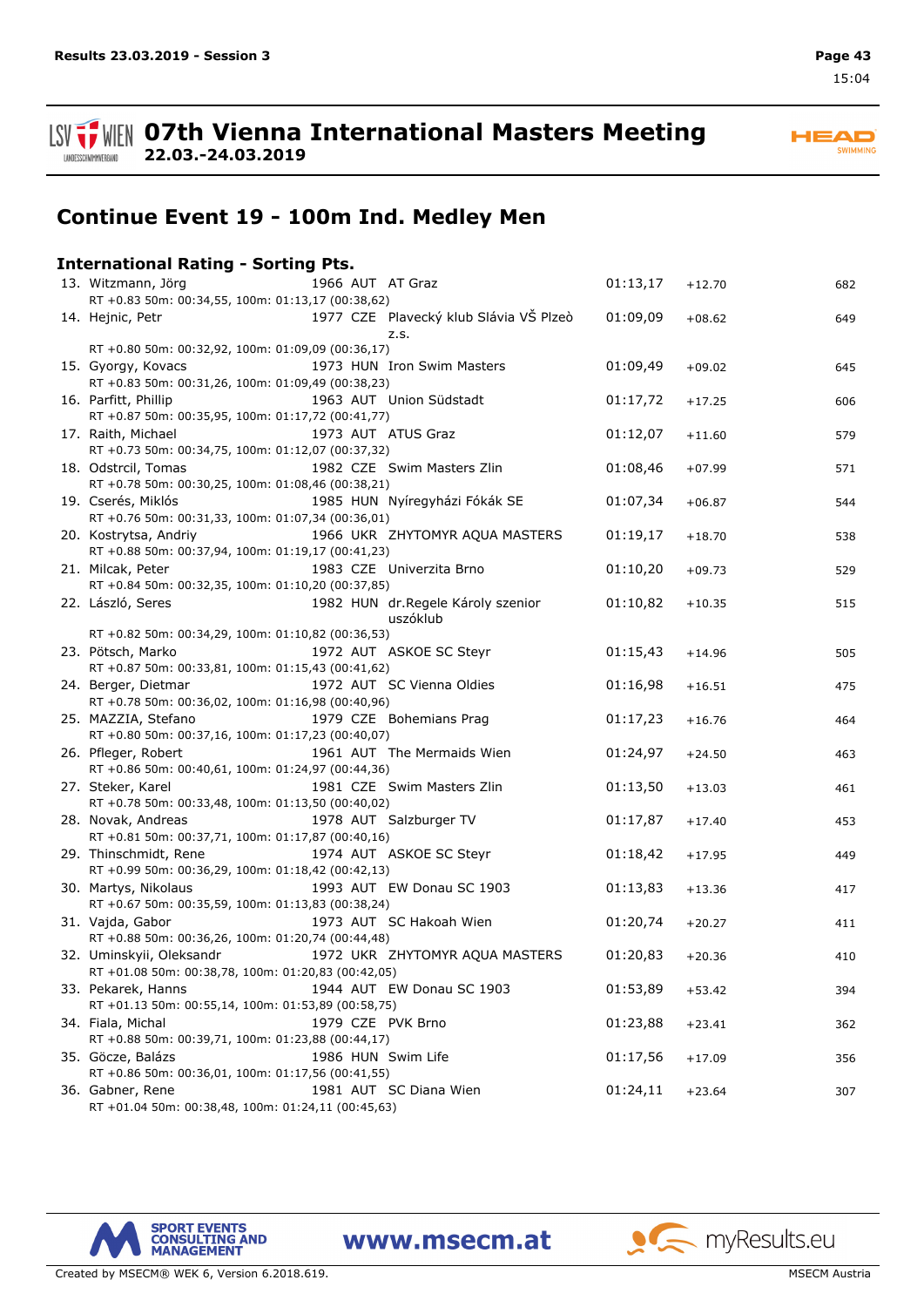

*----*

**ISV**  $\frac{1}{2}$  WIEN 07th Vienna International Masters Meeting **22.03.-24.03.2019**

**HEAD** SWIMMING

## **Continue Event 19 - 100m Ind. Medley Men**

|                                                                          | <b>International Rating - Sorting Pts.</b>                                  |                    |                                                                          |          |            |    |     |  |  |
|--------------------------------------------------------------------------|-----------------------------------------------------------------------------|--------------------|--------------------------------------------------------------------------|----------|------------|----|-----|--|--|
|                                                                          |                                                                             |                    | 36. Habash, Liam (1993 AUT) Tiroler Wassersportverein                    | 01:21,78 | $+21.31$   |    | 307 |  |  |
|                                                                          | RT +0.77 50m: 00:38,83, 100m: 01:21,78 (00:42,95)                           |                    |                                                                          |          |            |    |     |  |  |
|                                                                          | 38. Schöttl, Robert 1974 AUT SV Wörthersee                                  |                    |                                                                          | 01:29,52 | $+29.05$   |    | 302 |  |  |
|                                                                          | RT +0.89 50m: 00:44,12, 100m: 01:29,52 (00:45,40)                           |                    |                                                                          |          |            |    |     |  |  |
| 39. Krivec, Vuk                                                          |                                                                             |                    | 1961 AUT ATUS Graz                                                       | 01:38,78 | $+38.31$   |    | 295 |  |  |
|                                                                          | RT +0.92 50m: 00:48,38, 100m: 01:38,78 (00:50,40)                           |                    |                                                                          |          |            |    |     |  |  |
|                                                                          |                                                                             |                    |                                                                          |          |            |    |     |  |  |
| Kalanj, Dusan                                                            |                                                                             |                    | 1991 AUT ASV Wien                                                        |          | DQ         |    |     |  |  |
| 15:04 SW 7.1 More than one butterfly kick before first breaststroke kick |                                                                             |                    |                                                                          |          |            |    |     |  |  |
| Hrinda, Peter                                                            |                                                                             |                    | 1991 SVK ROYAL plavecký klub                                             |          | <b>DNS</b> | MT |     |  |  |
| Kratz, Daniel                                                            |                                                                             |                    | 1992 AUT EW Donau SC 1903                                                |          | DQ         |    |     |  |  |
|                                                                          |                                                                             |                    | 14:59 SW 7.1 More than one butterfly kick before first breaststroke kick |          |            |    |     |  |  |
| Minar, Petr                                                              |                                                                             |                    | 1946 CZE Bohemians Prag                                                  |          | DQ         |    |     |  |  |
| 14:53                                                                    | SW 9.1 Incorrect style order (correct: fly, back, breast, free $-1/4$ each) |                    |                                                                          |          |            |    |     |  |  |
| Rozgonyi, Aron                                                           |                                                                             | 1977 HUN Swim Life |                                                                          |          | <b>DNS</b> | MT |     |  |  |
| Event 20 - 200m Breaststroke Women                                       |                                                                             |                    |                                                                          |          |            |    |     |  |  |

### **Viennese Rating - Sorting Pts.**

| Millet, Monika                                                                                                  |  | 1966 AUT The Mermaids Wien |                    | <b>DNS</b> | MT   |
|-----------------------------------------------------------------------------------------------------------------|--|----------------------------|--------------------|------------|------|
| <b>International Rating - Sorting Pts.</b>                                                                      |  |                            |                    |            |      |
| 1. Marinovic, Smiljana                       1977 CRO Plivacki klub Rijeka                   02:35,41           |  |                            |                    |            | 1221 |
| RT +0.80 50m: 00:35,62, 100m: 01:15,00 (00:39,38), 150m: 01:55,03 (00:40,03), 200m: 02:35,41 (00:40,38)         |  |                            |                    |            |      |
| 2. Bohuslavkova, Hana                       1968 CZE Neptun Masters Praha                 02:54,01              |  |                            |                    | $+18.60$   | 1061 |
| RT +0.69 50m: 00:39,06, 100m: 01:23,12 (00:44,06), 150m: 02:08,48 (00:45,36), 200m: 02:54,01 (00:45,53)         |  |                            |                    |            |      |
| 3. Pecz, Réka                                                                                                   |  | 1992 HUN Swim Life         | 02:35.99           | $+00.58$   | 956  |
| RT +0.72 50m: 00:36,69, 100m: 01:16,05 (00:39,36), 150m: 01:56,79 (00:40,74), 200m: 02:35,99 (00:39,20)         |  |                            |                    |            |      |
| 4. Csanádiné Tóth, Magdolna 1949 HUN Veszprém RSE 63:38,49 +01:03.08                                            |  |                            |                    |            | 929  |
| RT +01.04 50m: 00:49,68, 100m: 01:45,67 (00:55,99), 150m: 02:43,04 (00:57,37), 200m: 03:38,49 (00:55,45)        |  |                            |                    |            |      |
| 5. Csikany, Csilla                                   1968 HUN Törökbálint Senior                       03:10,02 |  |                            |                    | $+34.61$   | 814  |
| RT +0.79 50m: 00:41,37, 100m: 01:29,57 (00:48,20), 150m: 02:19,93 (00:50,36), 200m: 03:10,02 (00:50,09)         |  |                            |                    |            |      |
| 6. Mayerhofer, Susanne and 1961 AUT ATUS Graz                                                                   |  |                            | $03:20.82 +45.41$  |            | 785  |
| RT +0.81 50m: 00:44,98, 100m: 01:35,80 (00:50,82), 150m: 02:28,59 (00:52,79), 200m: 03:20,82 (00:52,23)         |  |                            |                    |            |      |
| 7. Mirea, Mirela                                                                                                |  | 1965 HUN Tovafutók SE      | 03:13,25           | $+37.84$   | 774  |
| RT +0.89 50m: 00:45,91, 100m: 01:35,17 (00:49,26), 150m: 02:24,48 (00:49,31), 200m: 03:13,25 (00:48,77)         |  |                            |                    |            |      |
| 8. Georgi, Anastasija and an 1972 AUT ATUS Graz                                                                 |  |                            | $03:07.36 + 31.95$ |            | 737  |
| RT +0.63 50m: 00:43,36, 100m: 01:30,55 (00:47,19), 150m: 02:19,43 (00:48,88), 200m: 03:07,36 (00:47,93)         |  |                            |                    |            |      |
| 9. Beresneva, Irina and the same state of 1970 RUS Poseydon                                                     |  |                            | 03:08.46           | $+33.05$   | 724  |
| RT +0.81 50m: 00:43,62, 100m: 01:31,65 (00:48,03), 150m: 02:20,40 (00:48,75), 200m: 03:08,46 (00:48,06)         |  |                            |                    |            |      |
| 10. Kicinova, Anna 1961 SVK Kupele Piestany 1961 SVK Kupele Piestany 1961 SVK Kupele Piestany                   |  |                            |                    |            | 717  |
| RT +0.74 50m: 00:47,12, 100m: 01:38,87 (00:51,75), 150m: 02:32,75 (00:53,88), 200m: 03:26,94 (00:54,19)         |  |                            |                    |            |      |
|                                                                                                                 |  |                            |                    | $+43.05$   | 715  |
| RT +0.73 50m: 00:44,21, 100m: 01:34,13 (00:49,92), 150m: 02:26,98 (00:52,85), 200m: 03:18,46 (00:51,48)         |  |                            |                    |            |      |
| 12. Kovalchuk, Iryna                           1968 UKR ZHYTOMYR AQUA MASTERS         03:40,18     +01:04.77    |  |                            |                    |            | 523  |
| RT +0.95 50m: 00:51,54, 100m: 01:47,52 (00:55,98), 150m: 02:45,04 (00:57,52), 200m: 03:40,18 (00:55,14)         |  |                            |                    |            |      |

www.msecm.at

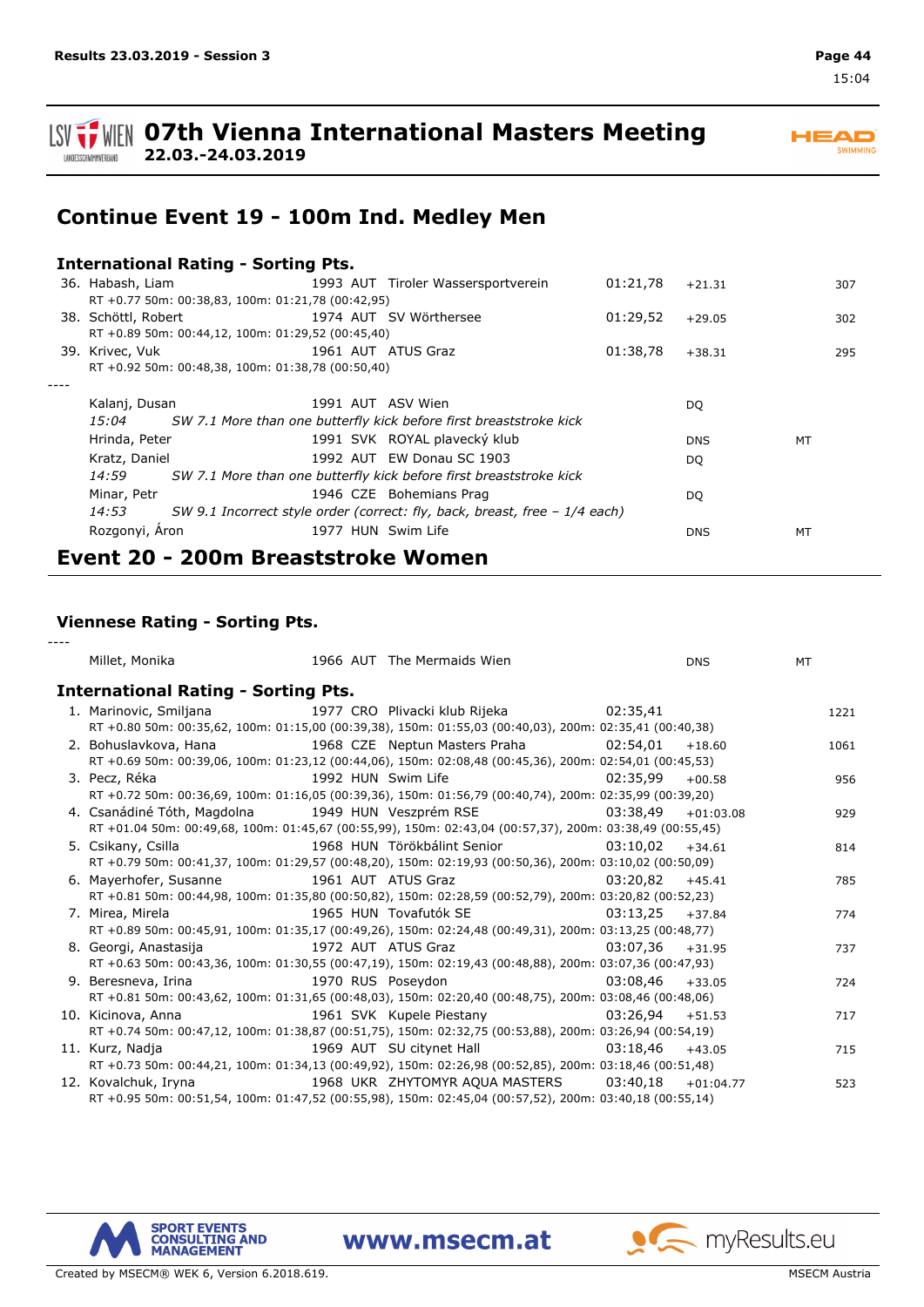

**Continue Event 20 - 200m Breaststroke Women**

### **International Rating - Sorting Pts.**

**22.03.-24.03.2019**

| 13. Klotz-Bair, Elisabeth 1968 AUT SU citynet Hall 13. Klotz-Bair, Elisabeth 1968 AUT SU citynet Hall 1968 20 |                                                        |             | 418 |
|---------------------------------------------------------------------------------------------------------------|--------------------------------------------------------|-------------|-----|
| RT +0.72 50m: 00:52,81, 100m: 01:51,08 (00:58,27), 150m: 02:53,54 (01:02,46), 200m: 03:57,33 (01:03,79)       |                                                        |             |     |
| 14. Rudolf, Margareth                                                                                         | 1944 AUT Salzburger TV 05:05,36                        | $+02:29.95$ | 354 |
| RT +01.17 50m: 01:10,71, 100m: 02:29,77 (01:19,06), 150m: 03:50,64 (01:20,87), 200m: 05:05,36 (01:14,72)      |                                                        |             |     |
| 15. Unkelbach, Julia                                                                                          | 1991 GER Mainzer Schwimmverein 01 $03:40.49 +01:05.08$ |             | 338 |
| RT +0.67 50m: 00:49,14, 100m: 01:44,97 (00:55,83), 150m: 02:43,74 (00:58,77), 200m: 03:40,49 (00:56,75)       |                                                        |             |     |
| 16. Benova, Dana                                                                                              | 1956 CZE Spolchemie Usti $04:56.97$ +02:21.56          |             | 251 |
| RT +0.72 50m: 01:07,88, 100m: 02:26,65 (01:18,77), 150m: 03:44,94 (01:18,29), 200m: 04:56,97 (01:12,03)       |                                                        |             |     |
| 17. Kanz, Carina                                                                                              | 1988 AUT Salzburger TV $04:20,81 +01:45.40$            |             | 201 |
| RT +0.86 50m: 01:02,13, 100m: 02:09,66 (01:07,53), 150m: 03:16,71 (01:07,05), 200m: 04:20,81 (01:04,10)       |                                                        |             |     |
|                                                                                                               |                                                        |             |     |
| Rosikova, Jana                                                                                                | 1990 CZE Swim Masters Zlin                             | <b>DNS</b>  | MT  |
| Millet, Monika                                                                                                | 1966 AUT The Mermaids Wien                             | <b>DNS</b>  | MT  |
|                                                                                                               |                                                        |             |     |

### **Continue Event 21 - 200m Breaststroke Men**

### **Viennese Rating - Sorting Pts.**

|      | 1. Bevbel, Gerd    | 1944 AUT SV Friesen Wien                                                                                 | 04:05.99<br>+58.32 | 502 |
|------|--------------------|----------------------------------------------------------------------------------------------------------|--------------------|-----|
|      |                    | RT +01.01 50m: 00:52,77, 100m: 01:55,86 (01:03,09), 150m: 03:01,24 (01:05,38), 200m: 04:05,99 (01:04,75) |                    |     |
|      | 2. Kapeller, Fabio | 1990 AUT SC Diana Wien                                                                                   | 03:07.67           | 401 |
|      |                    | RT +0.90 50m: 00:41,44, 100m: 01:28,08 (00:46,64), 150m: 02:17,21 (00:49,13), 200m: 03:07,67 (00:50,46)  |                    |     |
| ---- |                    |                                                                                                          |                    |     |
|      |                    | $1007 - 117$ $100$                                                                                       |                    |     |

Szanyi, Peter 1965 SC Hakoah Wien AUT DNS *Cancelled.*

#### **International Rating - Sorting Pts.**

| 1. Auner, Bernhard 1965 AUT Salzburger TV 02:38,79                                                      |          | $+09.87$ | 925 |
|---------------------------------------------------------------------------------------------------------|----------|----------|-----|
| RT +0.73 50m: 00:35,95, 100m: 01:17,04 (00:41,09), 150m: 01:58,29 (00:41,25), 200m: 02:38,79 (00:40,50) |          |          |     |
| 2. Kennedy, Christopher 1968 AUT SC Vienna Oldies (Int.) 02:43,72                                       |          | $+14.80$ | 844 |
| RT +0.79 50m: 00:37,06, 100m: 01:18,59 (00:41,53), 150m: 02:01,61 (00:43,02), 200m: 02:43,72 (00:42,11) |          |          |     |
| 1966 AUT AT Graz<br>3. Witzmann, Jörg                                                                   | 02:45.86 | $+16.94$ | 812 |
| RT +0.77 50m: 00:37,06, 100m: 01:18,85 (00:41,79), 150m: 02:02,22 (00:43,37), 200m: 02:45,86 (00:43,64) |          |          |     |
| 1993 SVK ROYAL plavecký klub<br>4. Jex, Ján                                                             | 02:28,92 |          | 803 |
| RT +0.68 50m: 00:32,95, 100m: 01:11,10 (00:38,15), 150m: 01:50,13 (00:39,03), 200m: 02:28,92 (00:38,79) |          |          |     |
| 5. Kalecík, Lubomír<br>1949 SVK Vysokoskolsky klub Univerzity 03:20,45                                  |          | $+51.53$ | 789 |
| komenskeho                                                                                              |          |          |     |
| RT +0.97 50m: 00:44,15, 100m: 01:36,92 (00:52,77), 150m: 02:30,29 (00:53,37), 200m: 03:20,45 (00:50,16) |          |          |     |
| 1965 CZE Univerzita Brno<br>6. Mruzek, Alexander                                                        | 02:50.45 | $+21.53$ | 748 |
| RT +0.90 50m: 00:38,89, 100m: 01:22,49 (00:43,60), 150m: 02:06,43 (00:43,94), 200m: 02:50,45 (00:44,02) |          |          |     |
| 1954 CZE KVS Pardubice<br>7. Baier, Pavel                                                               | 03:25.39 | $+56.47$ | 697 |
| RT +0.97 50m: 00:46,68, 100m: 01:39,23 (00:52,55), 150m: 02:33,10 (00:53,87), 200m: 03:25,39 (00:52,29) |          |          |     |
| 8. Witkowski, Pawel                                                                                     |          | $+13.73$ | 645 |
| RT +0.74 50m: 00:36,33, 100m: 01:17,90 (00:41,57), 150m: 02:00,85 (00:42,95), 200m: 02:42,65 (00:41,80) |          |          |     |
|                                                                                                         |          | $+14.90$ | 631 |
| RT +0.80 50m: 00:36,85, 100m: 01:18,89 (00:42,04), 150m: 02:01,95 (00:43,06), 200m: 02:43,82 (00:41,87) |          |          |     |
|                                                                                                         |          | $+49.15$ | 587 |
| RT +0.94 50m: 00:45,27, 100m: 01:36,64 (00:51,37), 150m: 02:28,63 (00:51,99), 200m: 03:18,07 (00:49,44) |          |          |     |
| 1983 CZE Univerzita Brno<br>11. Milcak, Peter                                                           | 02:50.01 | $+21.09$ | 565 |
| RT +0.88 50m: 00:38,94, 100m: 01:22,55 (00:43,61), 150m: 02:07,09 (00:44,54), 200m: 02:50,01 (00:42,92) |          |          |     |

www.msecm.at

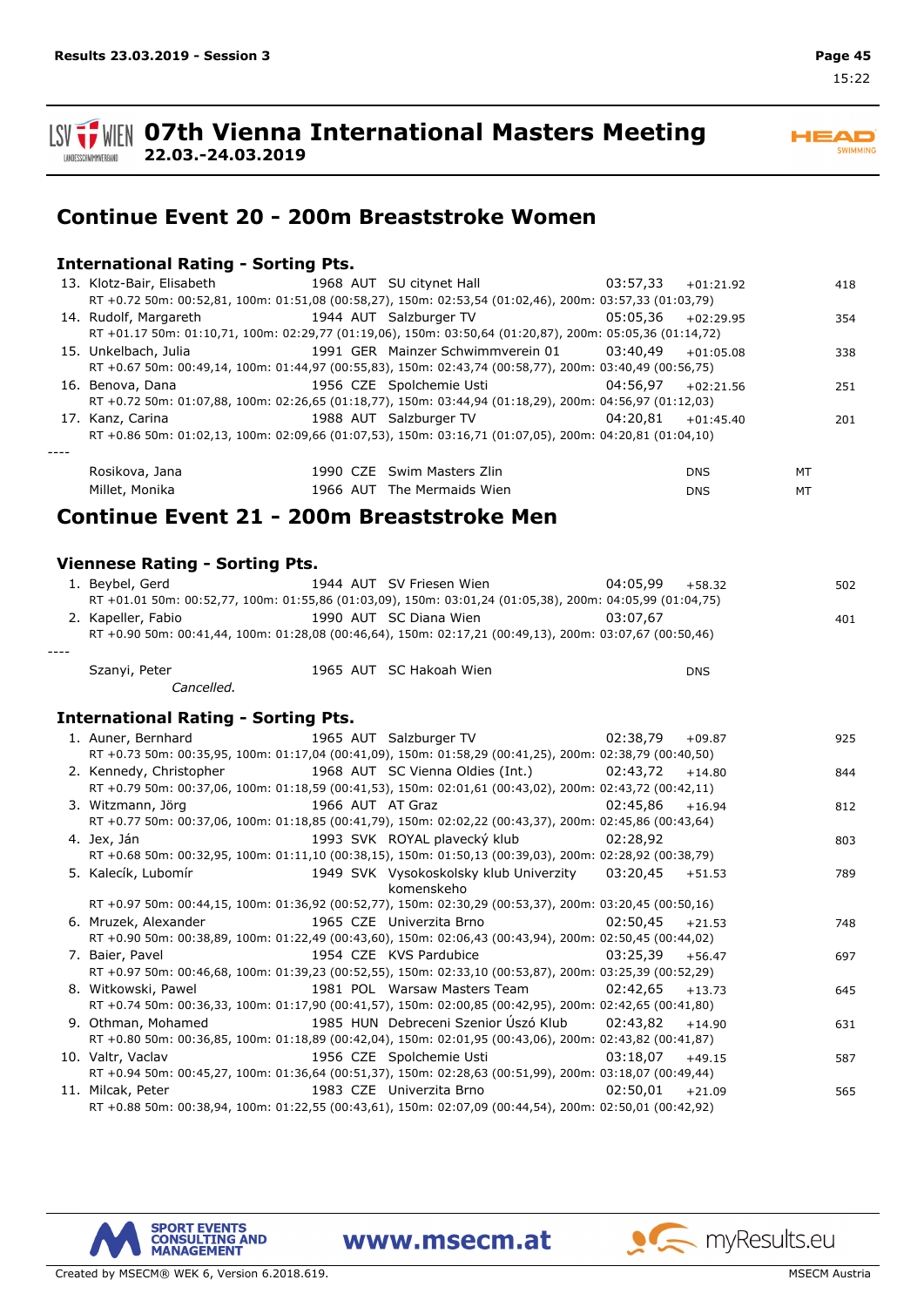

**22.03.-24.03.2019**

### SWIMMING

**Continue Event 21 - 200m Breaststroke Men**

### **International Rating - Sorting Pts.**

| 12. Szabó, János                                                                                                  |                  |                                                                  |          | $+23.90$   | 538       |  |
|-------------------------------------------------------------------------------------------------------------------|------------------|------------------------------------------------------------------|----------|------------|-----------|--|
| RT +0.78 50m: 00:38,81, 100m: 01:23,01 (00:44,20), 150m: 02:08,62 (00:45,61), 200m: 02:52,82 (00:44,20)           |                  |                                                                  |          |            |           |  |
| 13. Rajsek, Andreas                                                                                               |                  | 1961 AUT ATUS Graz                                               | 03:20.01 | $+51.09$   | 531       |  |
| RT +0.69 50m: 00:44,14, 100m: 01:35,58 (00:51,44), 150m: 02:28,49 (00:52,91), 200m: 03:20,01 (00:51,52)           |                  |                                                                  |          |            |           |  |
| 14. Moravec, Peter                                                                                                |                  | 1955 SVK Plavecký veteránsky klub 03:25,58<br>Bratislava (PVKBA) |          | $+56.66$   | 525       |  |
| RT +0.81 50m: 00:44,12, 100m: 01:35,08 (00:50,96), 150m: 02:29,40 (00:54,32), 200m: 03:25,58 (00:56,18)           |                  |                                                                  |          |            |           |  |
| 15. Horil, Juraj                                                                                                  |                  | 1972 SVK SPK Kúpele Piestany/KUPI 03:03,45 +34.53                |          |            | 521       |  |
| RT +0.77 50m: 00:38,40, 100m: 01:24,77 (00:46,37), 150m: 02:14,16 (00:49,39), 200m: 03:03,45 (00:49,29)           |                  |                                                                  |          |            |           |  |
| 16. Beybel, Gerd                                                                                                  |                  | 1944 AUT SV Friesen Wien 64:05,99                                |          | +01:37.07  | 502       |  |
| RT +01.01 50m: 00:52,77, 100m: 01:55,86 (01:03,09), 150m: 03:01,24 (01:05,38), 200m: 04:05,99 (01:04,75)          |                  |                                                                  |          |            |           |  |
| 17. Thalhammer, Tom                           1983 AUT Union Südstadt                         03:08,56     +39.64 |                  |                                                                  |          |            | 414       |  |
| RT +0.77 50m: 00:40,52, 100m: 01:28,97 (00:48,45), 150m: 02:18,91 (00:49,94), 200m: 03:08,56 (00:49,65)           |                  |                                                                  |          |            |           |  |
| 18. Kapeller, Fabio                                                                                               |                  | 1990 AUT SC Diana Wien 63:07.67                                  |          | $+38.75$   | 401       |  |
| RT +0.90 50m: 00:41,44, 100m: 01:28,08 (00:46,64), 150m: 02:17,21 (00:49,13), 200m: 03:07,67 (00:50,46)           |                  |                                                                  |          |            |           |  |
|                                                                                                                   |                  |                                                                  |          |            |           |  |
| Soldatos, Nikos                                                                                                   | 1971 GRE okeanos |                                                                  |          | <b>DNS</b> | <b>MT</b> |  |
| Shcheglov, Kostyantyn                                                                                             |                  | 1933 UKR ZHYTOMYR AQUA MASTERS                                   |          | <b>DNS</b> | MT        |  |
| Szanyi, Peter                                                                                                     |                  | 1965 AUT SC Hakoah Wien                                          |          | <b>DNS</b> |           |  |

*Cancelled.*

### **Event 22 - 100m Butterfly Women**

#### **Viennese Rating - Sorting Pts.**

| 1. Pliessnig, Ingrid 1964 AUT ASV Wien                                                        |                            | 01:24,58 |          | 680  |
|-----------------------------------------------------------------------------------------------|----------------------------|----------|----------|------|
| RT +0.92 50m: 00:37,95, 100m: 01:24,58 (00:46,63)                                             |                            |          |          |      |
| 1976 AUT SC Vienna Oldies<br>2. Mikula, Natalie                                               |                            | 01:34,14 | $+09.56$ | 336  |
| RT +0.90 50m: 00:43,90, 100m: 01:34,14 (00:50,24)                                             |                            |          |          |      |
| <b>International Rating - Sorting Pts.</b>                                                    |                            |          |          |      |
| 1. Kostkova, Gabriela 1979 CZE SpHK                                                           |                            | 01:04,92 |          | 1025 |
| RT +0.81 50m: 00:31,21, 100m: 01:04,92 (00:33,71)                                             |                            |          |          |      |
| 1969 AUT AT Graz<br>2. Lang, Petra                                                            |                            | 01:12,19 | $+07.27$ | 925  |
| RT +0.74 50m: 00:33,91, 100m: 01:12,19 (00:38,28)                                             |                            |          |          |      |
| 3. Viktoria, Felfoldi                                                                         | 1985 HUN Iron Swim Masters | 01:05,98 | $+01.06$ | 903  |
| RT +0.70 50m: 00:31,17, 100m: 01:05,98 (00:34,81)                                             |                            |          |          |      |
| 4. Asztalos, Fanni 1977 HUN Törökbálint Senior                                                |                            | 01:10,30 | $+05.38$ | 807  |
| RT +0.81 50m: 00:33,05, 100m: 01:10,30 (00:37,25)                                             |                            |          |          |      |
| 5. Pliessnig, Ingrid<br>1964 AUT ASV Wien                                                     |                            | 01:24,58 | $+19.66$ | 680  |
| RT +0.92 50m: 00:37,95, 100m: 01:24,58 (00:46,63)                                             |                            |          |          |      |
| 6. Bendová, Kristina                                   1988 CZE Plavecký klub Slávia VŠ Plzeò |                            | 01:13,32 | $+08.40$ | 658  |
|                                                                                               | Z.S.                       |          |          |      |
| RT +0.94 50m: 00:33,33, 100m: 01:13,32 (00:39,99)                                             |                            |          |          |      |
| 7. Horn-Lichtenfeld, Alexandra 1979 AUT Union Südstadt                                        |                            | 01:17,82 | $+12.90$ | 595  |
| RT +0.84 50m: 00:36,12, 100m: 01:17,82 (00:41,70)                                             |                            |          |          |      |
| 8. Grubmayr, Sarah 1980 AUT Salzburger TV                                                     |                            | 01:17,52 | $+12.60$ | 594  |
| RT +0.68 50m: 00:35,66, 100m: 01:17,52 (00:41,86)                                             |                            |          |          |      |



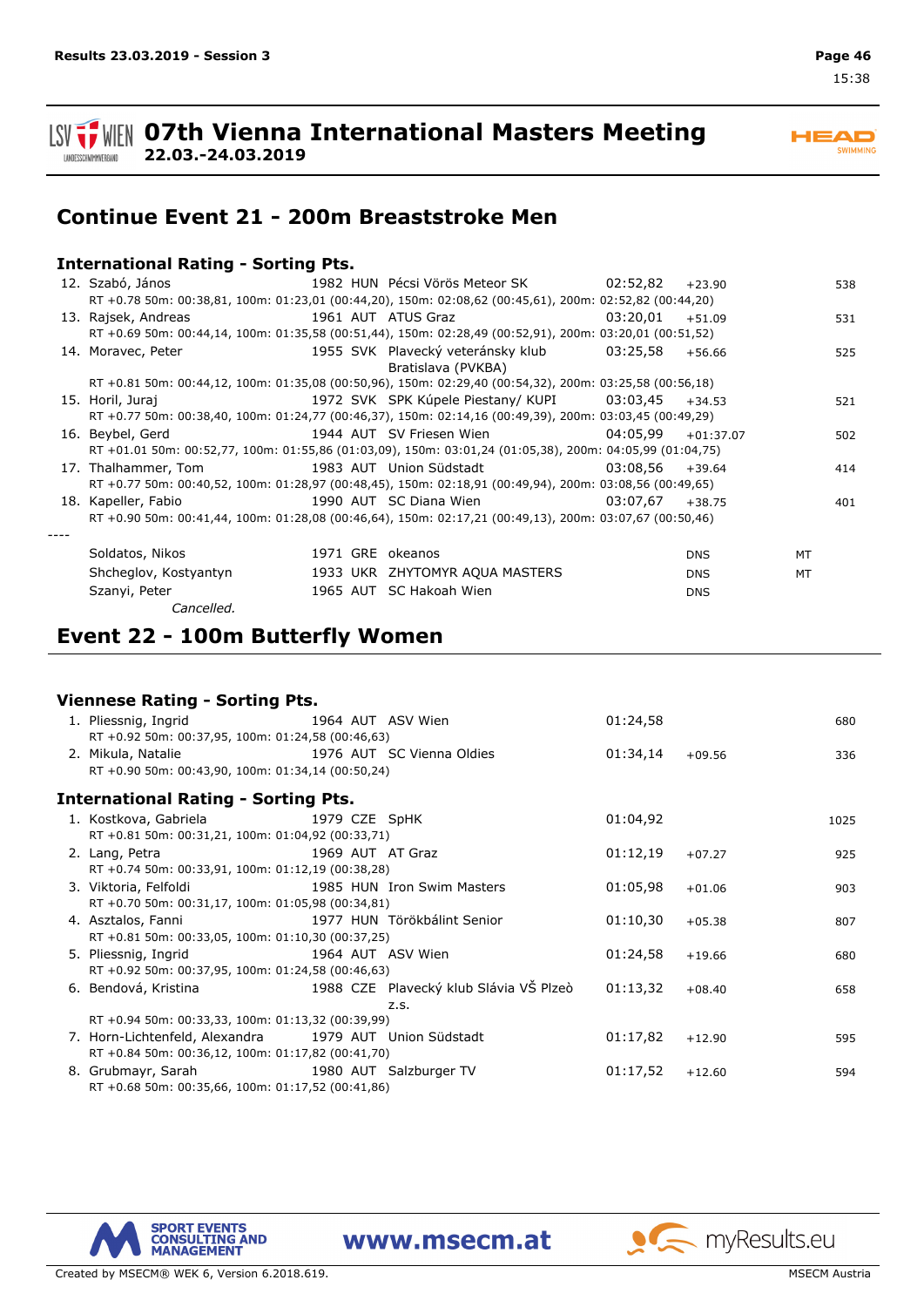

## **Continue Event 22 - 100m Butterfly Women**

### **International Rating - Sorting Pts.**

**22.03.-24.03.2019**

| 9. Kicinova, Anna                                 |  |                                                                                                                                                                                             |  | 548                                                         |  |  |
|---------------------------------------------------|--|---------------------------------------------------------------------------------------------------------------------------------------------------------------------------------------------|--|-------------------------------------------------------------|--|--|
|                                                   |  |                                                                                                                                                                                             |  |                                                             |  |  |
| 10. Mikula, Natalie                               |  |                                                                                                                                                                                             |  | 336                                                         |  |  |
|                                                   |  |                                                                                                                                                                                             |  |                                                             |  |  |
| 11. Klotz-Bair, Elisabeth                         |  |                                                                                                                                                                                             |  | 318                                                         |  |  |
| RT +0.85 50m: 00:47,29, 100m: 01:43,07 (00:55,78) |  |                                                                                                                                                                                             |  |                                                             |  |  |
|                                                   |  | 1961 SVK Kupele Piestany<br>RT +0.87 50m: 00:42,50, 100m: 01:30,87 (00:48,37)<br>1976 AUT SC Vienna Oldies<br>RT +0.90 50m: 00:43,90, 100m: 01:34,14 (00:50,24)<br>1968 AUT SU citynet Hall |  | $01:30.87$ +25.95<br>$01:34,14$ +29.22<br>$01:43,07$ +38.15 |  |  |

## **Event 23 - 100m Butterfly Men**

### **Viennese Rating - Sorting Pts.**

| 1. Raber, Wolfgang<br>RT +0.68 50m: 00:28,44, 100m: 01:00,86 (00:32,42)     |                   | 1966 AUT EW Donau SC 1903  | 01:00,86 |            | 1071 |
|-----------------------------------------------------------------------------|-------------------|----------------------------|----------|------------|------|
| 2. Wiklund, Michael<br>RT +0.72 50m: 00:32,57, 100m: 01:10,77 (00:38,20)    |                   | 1964 AUT SC Vienna Oldies  | 01:10,77 | $+09.91$   | 766  |
| 3. Khalin, Dmitry<br>RT +0.88 50m: 00:32,24, 100m: 01:08,91 (00:36,67)      |                   | 1968 AUT EW Donau SC 1903  | 01:08,91 | $+08.05$   | 738  |
| 4. Molecz, Peter<br>RT +0.92 50m: 00:36,52, 100m: 01:17,63 (00:41,11)       |                   | 1957 AUT SC Diana Wien     | 01:17,63 | $+16.77$   | 654  |
| 5. Steyer, Christian<br>RT +0.82 50m: 00:33,49, 100m: 01:12,08 (00:38,59)   |                   | 1966 AUT SC Vienna Oldies  | 01:12,08 | $+11.22$   | 645  |
| 6. Kalanj, Dusan<br>RT +0.80 50m: 00:30,45, 100m: 01:07,34 (00:36,89)       | 1991 AUT ASV Wien |                            | 01:07,34 | $+06.48$   | 513  |
| 7. Wurzer, Gregor<br>RT +0.75 50m: 00:31,10, 100m: 01:13,88 (00:42,78)      |                   | 1990 AUT EW Donau SC 1903  | 01:13,88 | $+13.02$   | 388  |
| 8. Polak, Peter<br>RT +01.02 50m: 00:41,91, 100m: 01:33,73 (00:51,82)       |                   | 1960 AUT Wiener Sport-Club | 01:33,73 | $+32.87$   | 329  |
| 9. Kratz, Daniel<br>RT +0.81 50m: 00:36,84, 100m: 01:21,03 (00:44,19)       |                   | 1992 AUT EW Donau SC 1903  | 01:21,03 | $+20.17$   | 294  |
|                                                                             |                   |                            |          |            |      |
| Schedl, Michael<br>16:00<br>SW 4.4 Starting before the starting signal      |                   | 1977 AUT SC Diana Wien     |          | <b>DQ</b>  |      |
| Haiden, Peter                                                               | 1954 AUT ASV Wien |                            |          | <b>DNS</b> |      |
| Cancelled.                                                                  |                   |                            |          |            |      |
| Löwy, Thomas<br>Cancelled.                                                  |                   | 1966 AUT SC Hakoah Wien    |          | <b>DNS</b> |      |
|                                                                             |                   |                            |          |            |      |
| Pajek, Arno<br>Cancelled.                                                   |                   | 1968 AUT SC Vienna Oldies  |          | <b>DNS</b> |      |
| <b>International Rating - Sorting Pts.</b>                                  |                   |                            |          |            |      |
| 1. Smerda, Rudolf<br>RT +0.87 50m: 00:38,11, 100m: 01:21,90 (00:43,79)      | 1943 CZE PVK Brno |                            | 01:21,90 | $+25.37$   | 1120 |
| 2. Placheta, Alexander<br>RT +0.78 50m: 00:28,25, 100m: 01:00,60 (00:32,35) |                   | 1967 AUT SC IKB Innsbruck  | 01:00,60 | $+04.07$   | 1085 |
| 3. Raber, Wolfgang<br>RT +0.68 50m: 00:28,44, 100m: 01:00,86 (00:32,42)     |                   | 1966 AUT EW Donau SC 1903  | 01:00,86 | $+04.33$   | 1071 |

RT +0.76 50m: 00:26,13, 100m: 00:56,53 (00:30,40)

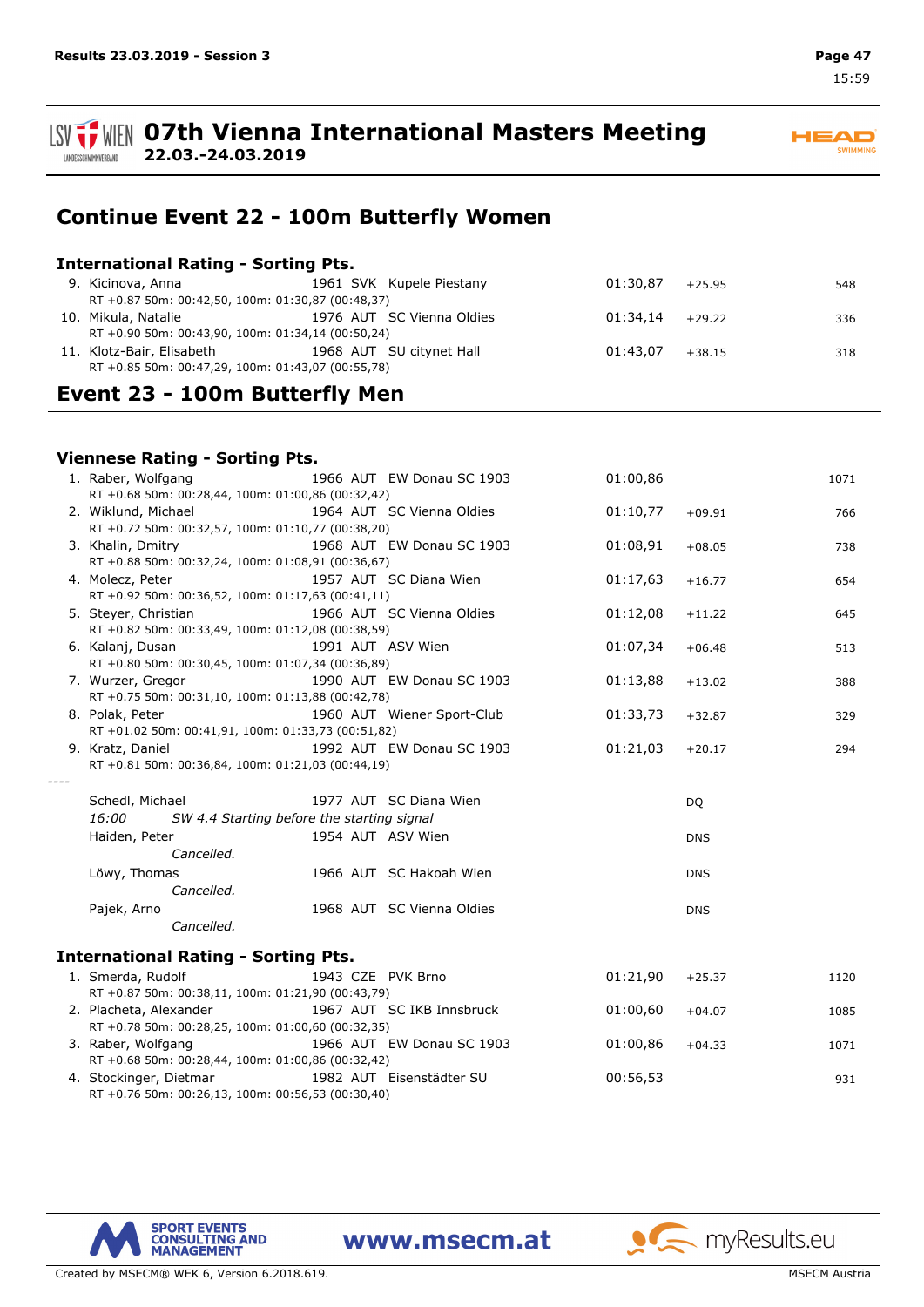

**ISV THE OFTH Vienna International Masters Meeting 22.03.-24.03.2019**

**HEAD** SWIMMING

## **Continue Event 23 - 100m Butterfly Men**

### **International Rating - Sorting Pts.**

| 5. Istvan, Marton<br>RT +0.84 50m: 00:34,71, 100m: 01:11,45 (00:36,74)           |                   | 1958 HUN Törökbálint Senior            | 01:11,45 | $+14.92$   | 839 |
|----------------------------------------------------------------------------------|-------------------|----------------------------------------|----------|------------|-----|
| 6. Wiklund, Michael                                                              |                   | 1964 AUT SC Vienna Oldies              | 01:10,77 | $+14.24$   | 766 |
| RT +0.72 50m: 00:32,57, 100m: 01:10,77 (00:38,20)<br>7. Khalin, Dmitry           |                   | 1968 AUT EW Donau SC 1903              | 01:08,91 | $+12.38$   | 738 |
| RT +0.88 50m: 00:32,24, 100m: 01:08,91 (00:36,67)<br>8. Shejbal, Jiri            | 1952 CZE PVK Brno |                                        | 01:20,37 | $+23.84$   | 707 |
| RT +0.83 50m: 00:37,43, 100m: 01:20,37 (00:42,94)<br>9. Kurnosov, Andrei         | 1982 RUS Tsunami  |                                        | 01:02,96 | $+06.43$   | 673 |
| RT +0.73 50m: 00:29,03, 100m: 01:02,96 (00:33,93)<br>10. Decker, Milan           |                   | 1954 CZE KVS Pardubice                 | 01:22,18 | $+25.65$   | 661 |
| RT +01.09 50m: 00:38,61, 100m: 01:22,18 (00:43,57)                               |                   |                                        |          |            |     |
| 11. Molecz, Peter<br>RT +0.92 50m: 00:36,52, 100m: 01:17,63 (00:41,11)           |                   | 1957 AUT SC Diana Wien                 | 01:17,63 | $+21.10$   | 654 |
| 12. Steyer, Christian<br>RT +0.82 50m: 00:33,49, 100m: 01:12,08 (00:38,59)       |                   | 1966 AUT SC Vienna Oldies              | 01:12,08 | $+15.55$   | 645 |
| 13. Zoltan, Levay<br>RT +0.74 50m: 00:34,39, 100m: 01:15,06 (00:40,67)           |                   | 1963 HUN Iron Swim Masters             | 01:15,06 | $+18.53$   | 642 |
| 14. Witzmann, Jörg<br>RT +0.86 50m: 00:34,39, 100m: 01:13,66 (00:39,27)          | 1966 AUT AT Graz  |                                        | 01:13,66 | $+17.13$   | 604 |
| 15. Cseh, Imre<br>RT +0.82 50m: 00:34,69, 100m: 01:14,20 (00:39,51)              |                   | 1968 HUN Nyíregyházi Fókák SE          | 01:14,20 | $+17.67$   | 591 |
| 16. Kalanj, Dusan<br>RT +0.80 50m: 00:30,45, 100m: 01:07,34 (00:36,89)           |                   | 1991 AUT ASV Wien                      | 01:07,34 | $+10.81$   | 513 |
| 17. Bódi, Szabolcs<br>RT +0.83 50m: 00:34,01, 100m: 01:13,75 (00:39,74)          |                   | 1975 HUN Nyíregyházi Fókák SE          | 01:13,75 | $+17.22$   | 452 |
| 18. Damhofer, Franz<br>RT +0.82 50m: 00:36,53, 100m: 01:17,64 (00:41,11)         |                   | 1971 AUT ASKOE SC Steyr                | 01:17,64 | $+21.11$   | 434 |
| 19. Kroboth, Reinhard<br>RT +0.88 50m: 00:36,79, 100m: 01:22,71 (00:45,92)       |                   | 1969 AUT ASVÖ SV Losenstein            | 01:22,71 | $+26.18$   | 426 |
| 20. Konstantynov, Volodymyr<br>RT +0.78 50m: 00:37,16, 100m: 01:27,51 (00:50,35) |                   | 1961 UKR ZHYTOMYR AQUA MASTERS         | 01:27,51 | $+30.98$   | 405 |
| 21. Wurzer, Gregor                                                               |                   | 1990 AUT EW Donau SC 1903              | 01:13,88 | $+17.35$   | 388 |
| RT +0.75 50m: 00:31,10, 100m: 01:13,88 (00:42,78)<br>22. Koláø, Jiøí             |                   | 1977 CZE Plavecký klub Slávia VŠ Plzeò | 01:18,71 | $+22.18$   | 372 |
| RT +0.70 50m: 00:36,66, 100m: 01:18,71 (00:42,05)                                |                   | Z.S.                                   |          |            |     |
| 23. Polak, Peter<br>RT +01.02 50m: 00:41,91, 100m: 01:33,73 (00:51,82)           |                   | 1960 AUT Wiener Sport-Club             | 01:33,73 | $+37.20$   | 329 |
| 24. Thalhammer, Tom<br>RT +0.77 50m: 00:36,93, 100m: 01:20,89 (00:43,96)         |                   | 1983 AUT Union Südstadt                | 01:20,89 | $+24.36$   | 317 |
| 25. Habash, Liam<br>RT +0.79 50m: 00:37,33, 100m: 01:20,12 (00:42,79)            |                   | 1993 AUT Tiroler Wassersportverein     | 01:20,12 | $+23.59$   | 304 |
| 26. Kratz, Daniel<br>RT +0.81 50m: 00:36,84, 100m: 01:21,03 (00:44,19)           |                   | 1992 AUT EW Donau SC 1903              | 01:21,03 | $+24.50$   | 294 |
|                                                                                  |                   |                                        |          |            |     |
| Schedl, Michael                                                                  |                   | 1977 AUT SC Diana Wien                 |          | DQ         |     |
| 16:00<br>SW 4.4 Starting before the starting signal<br>Soldatos, Nikos           | 1971 GRE okeanos  |                                        |          | <b>DNS</b> | МT  |
|                                                                                  |                   |                                        |          |            |     |

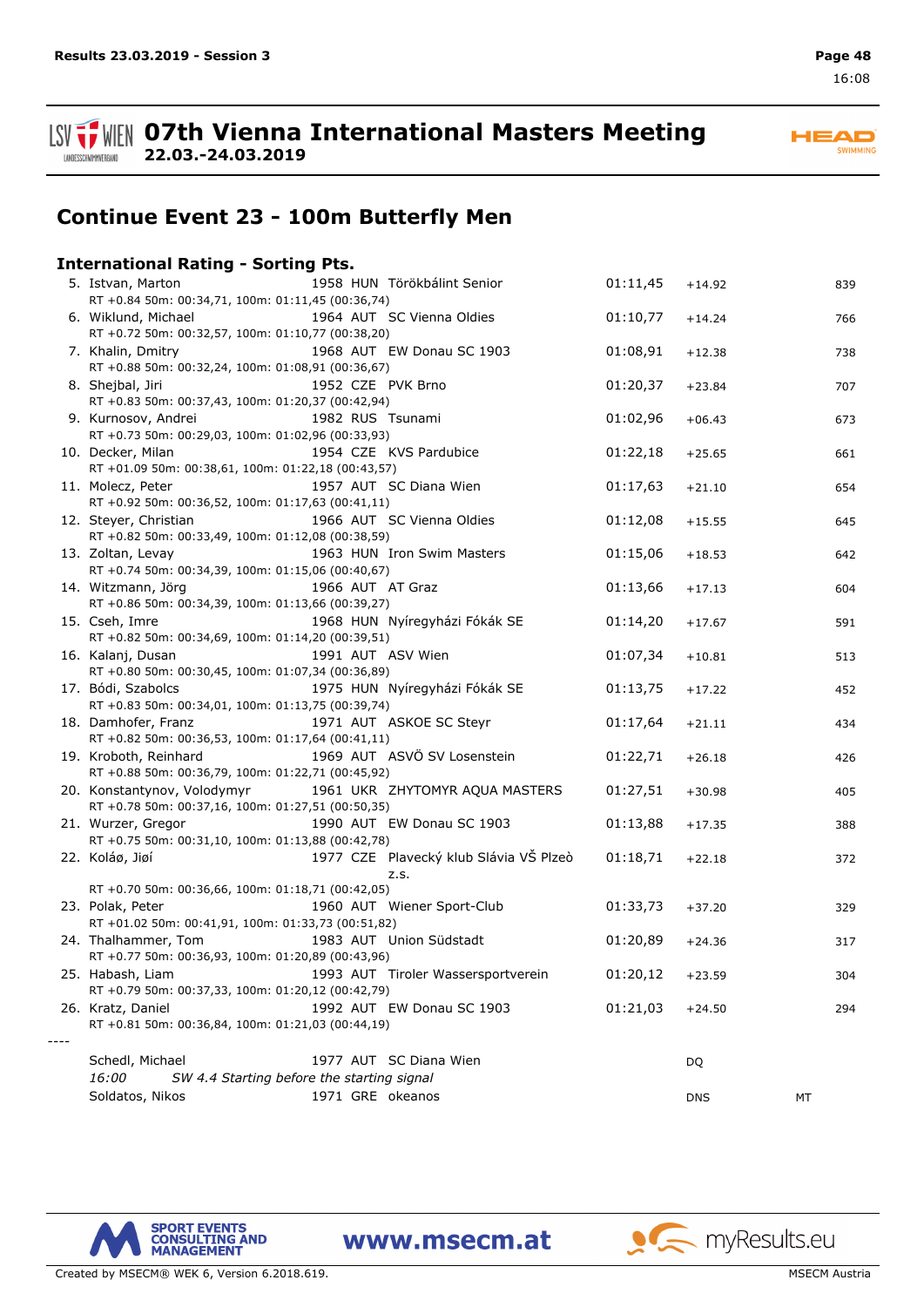**ISV**  $\frac{1}{2}$  WIEN 07th Vienna International Masters Meeting **22.03.-24.03.2019** LANDESSCHWIMMVERBAND



## **Continue Event 23 - 100m Butterfly Men**

### **International Rating - Sorting Pts.**

| Haiden, Peter | 1954 AUT ASV Wien         | <b>DNS</b> |
|---------------|---------------------------|------------|
| Cancelled.    |                           |            |
| Löwy, Thomas  | 1966 AUT SC Hakoah Wien   | <b>DNS</b> |
| Cancelled.    |                           |            |
| Pajek, Arno   | 1968 AUT SC Vienna Oldies | <b>DNS</b> |
| Cancelled.    |                           |            |

## **Event 24 - 200m Freestyle Women**

### **Viennese Rating - Sorting Pts.**

| 1. Zebic, Kristina<br>1994 AUT ASV Wien                                                                                     | 02:34,96 |             | 525 |
|-----------------------------------------------------------------------------------------------------------------------------|----------|-------------|-----|
| RT +0.87 50m: 00:35,18, 100m: 01:14,91 (00:39,73), 150m: 01:55,26 (00:40,35), 200m: 02:34,96 (00:39,70)                     |          |             |     |
| 1993 AUT EW Donau SC 1903 62:39.15<br>2. Wagner, Alena                                                                      |          | $+04.19$    | 485 |
| RT +0.63 50m: 00:34,49, 100m: 01:13,46 (00:38,97), 150m: 01:56,53 (00:43,07), 200m: 02:39,15 (00:42,62)                     |          |             |     |
| 1983 AUT EW Donau SC 1903 03:00,92<br>3. Ragone, Orsola                                                                     |          | $+25.96$    | 355 |
| RT +0.90 50m: 00:38,52, 100m: 01:22,56 (00:44,04), 150m: 02:11,63 (00:49,07), 200m: 03:00,92 (00:49,29)                     |          |             |     |
| 1966 AUT The Mermaids Wien<br>4. Millet, Monika                                                                             | 03:44,67 | $+01:09.71$ | 216 |
| RT +01.02 50m: 00:51,96, 100m: 01:49,95 (00:57,99), 150m: 02:48,70 (00:58,75), 200m: 03:44,67 (00:55,97)                    |          |             |     |
| 5. Zimmer, Irmgard<br>1976 AUT EW Donau SC 1903 03:51,35                                                                    |          | $+01:16.39$ | 174 |
| RT +0.95 50m: 00:52,14, 100m: 01:50,62 (00:58,48), 150m: 02:51,22 (01:00,60), 200m: 03:51,35 (01:00,13)                     |          |             |     |
|                                                                                                                             |          |             |     |
| <b>International Rating - Sorting Pts.</b>                                                                                  |          |             |     |
| 1. Landsmannova, Sarka 1975 CZE Neptun Masters Praha 02:11,79                                                               |          |             | 944 |
| RT +0.76 50m: 00:30,72, 100m: 01:04,09 (00:33,37), 150m: 01:38,35 (00:34,26), 200m: 02:11,79 (00:33,44)                     |          |             |     |
| 2. Hanusova, Katarina<br>1976 CZE Univerzita Brno                                                                           | 02:16,83 | $+05.04$    | 844 |
| RT +0.82 50m: 00:31,62, 100m: 01:06,17 (00:34,55), 150m: 01:41,56 (00:35,39), 200m: 02:16,83 (00:35,27)                     |          |             |     |
| 3. Viktoria, Felfoldi<br>1985 HUN Iron Swim Masters                                                                         | 02:14.27 | $+02.48$    | 825 |
| RT +0.76 50m: 00:31,58, 100m: 01:05,49 (00:33,91), 150m: 01:40,17 (00:34,68), 200m: 02:14,27 (00:34,10)                     |          |             |     |
| 1939 AUT Salzburger TV<br>4. Remenyi, Ute                                                                                   | 03:45.41 | $+01:33.62$ | 775 |
| RT +01.12 50m: 00:50,59, 100m: 01:46,64 (00:56,05), 150m: 02:44,94 (00:58,30), 200m: 03:45,41 (01:00,47)                    |          |             |     |
| 5. Bendová, Kristina                                     1988 CZE Plavecký klub Slávia VŠ Plzeò         02:19,32     +07.53 |          |             | 738 |
| Z.S.                                                                                                                        |          |             |     |
| RT +0.91 50m: 00:33,18, 100m: 01:08,95 (00:35,77), 150m: 01:44,83 (00:35,88), 200m: 02:19,32 (00:34,49)                     |          |             |     |
| 1942 HUN Spuri Futó és Triatlon Sport Klub 03:22,91<br>6. Weidinger, Piroska                                                |          | $+01:11.12$ | 701 |
| RT +01.05 50m: 00:44,78, 100m: 01:35,72 (00:50,94), 150m: 02:30,16 (00:54,44), 200m: 03:22,91 (00:52,75)                    |          |             |     |
| 1967 HUN Törökbálint Senior<br>7. Agnes, Hegedus                                                                            | 02:33.07 | $+21.28$    | 684 |
| RT +0.95 50m: 00:35,59, 100m: 01:15,52 (00:39,93), 150m: 01:54,60 (00:39,08), 200m: 02:33,07 (00:38,47)                     |          |             |     |
| 8. Mirea, Mirela<br>1965 HUN Tovafutók SE                                                                                   | 02:36,02 | $+24.23$    | 646 |
| RT +0.81 50m: 00:38,01, 100m: 01:17,53 (00:39,52), 150m: 01:57,90 (00:40,37), 200m: 02:36,02 (00:38,12)                     |          |             |     |
| 9. Mayerhofer, Susanne <b>1961 AUT</b> ATUS Graz                                                                            | 02:41.01 | $+29.22$    | 634 |
| RT +0.78 50m: 00:36,14, 100m: 01:16,89 (00:40,75), 150m: 01:58,83 (00:41,94), 200m: 02:41,01 (00:42,18)                     |          |             |     |
| 1989 HUN Törökbálint Senior<br>10. Turi, Kinga                                                                              | 02:33,16 | $+21.37$    | 555 |
| RT +0.78 50m: 00:33,89, 100m: 01:12,22 (00:38,33), 150m: 01:52,44 (00:40,22), 200m: 02:33,16 (00:40,72)                     |          |             |     |
| 1994 AUT ASV Wien<br>11. Zebic, Kristina                                                                                    | 02:34,96 | $+23.17$    | 525 |
| RT +0.87 50m: 00:35,18, 100m: 01:14,91 (00:39,73), 150m: 01:55,26 (00:40,35), 200m: 02:34,96 (00:39,70)                     |          |             |     |
| 12. Wagner, Alena <b>1993</b> AUT EW Donau SC 1903 <b>1903</b> 02:39,15                                                     |          | $+27.36$    | 485 |
| RT +0.63 50m: 00:34,49, 100m: 01:13,46 (00:38,97), 150m: 01:56,53 (00:43,07), 200m: 02:39,15 (00:42,62)                     |          |             |     |

www.msecm.at

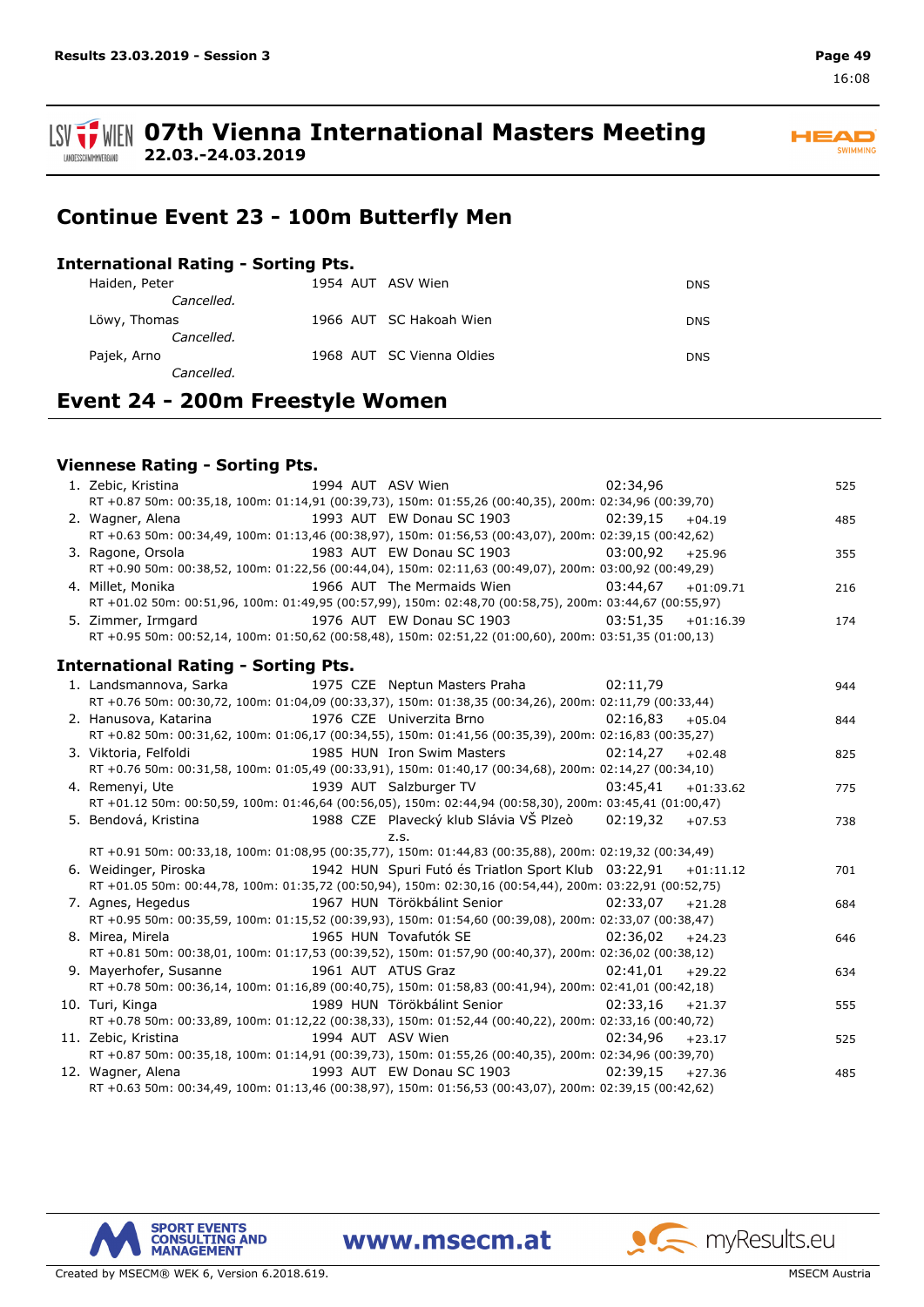

**HEAD SWIMMING** 

## **Continue Event 24 - 200m Freestyle Women**

### **International Rating - Sorting Pts.**

**22.03.-24.03.2019**

| 13. Ragone, Orsola 1983 AUT EW Donau SC 1903 03:00,92                                                                      |  |                              |          | $+49.13$    | 355 |
|----------------------------------------------------------------------------------------------------------------------------|--|------------------------------|----------|-------------|-----|
| RT +0.90 50m: 00:38,52, 100m: 01:22,56 (00:44,04), 150m: 02:11,63 (00:49,07), 200m: 03:00,92 (00:49,29)                    |  |                              |          |             |     |
| 14. Langegger, Regina 1962 AUT ATUS Graz 63:16,32 +01:04.53                                                                |  |                              |          |             | 350 |
| RT +0.69 50m: 00:43,34, 100m: 01:33,01 (00:49,67), 150m: 02:25,13 (00:52,12), 200m: 03:16,32 (00:51,19)                    |  |                              |          |             |     |
|                                                                                                                            |  |                              | 03:02,06 | $+50.27$    | 331 |
| RT +0.63 50m: 00:40,76, 100m: 01:26,63 (00:45,87), 150m: 02:14,63 (00:48,00), 200m: 03:02,06 (00:47,43)                    |  |                              |          |             |     |
|                                                                                                                            |  |                              |          | $+52.54$    | 318 |
| RT +0.91 50m: 00:43,34, 100m: 01:31,00 (00:47,66), 150m: 02:18,38 (00:47,38), 200m: 03:04,33 (00:45,95)                    |  |                              |          |             |     |
| 17. Rudolf, Margareth                         1944 AUT Salzburger TV                         04:28,25     +02:16.46        |  |                              |          |             | 303 |
| RT +01.08 50m: 01:01,66, 100m: 02:08,88 (01:07,22), 150m: 03:19,75 (01:10,87), 200m: 04:28,25 (01:08,50)                   |  |                              |          |             |     |
| 18. Walenta, Gabriela                               1966 AUT Union Südstadt                         03:24,91     +01:13.12 |  |                              |          |             | 285 |
| RT +0.97 50m: 00:47,47, 100m: 01:39,95 (00:52,48), 150m: 02:33,45 (00:53,50), 200m: 03:24,91 (00:51,46)                    |  |                              |          |             |     |
| 19. Varady, Judit 1967 HUN Törökbálint Senior (1952), 29, 71 + 01:17.92                                                    |  |                              |          |             | 266 |
| RT +0.75 50m: 00:47,41, 100m: 01:39,94 (00:52,53), 150m: 02:35,09 (00:55,15), 200m: 03:29,71 (00:54,62)                    |  |                              |          |             |     |
|                                                                                                                            |  |                              |          | $+01:06.94$ | 249 |
| RT +0.50 50m: 00:42,04, 100m: 01:31,61 (00:49,57), 150m: 02:24,93 (00:53,32), 200m: 03:18,73 (00:53,80)                    |  |                              |          |             |     |
| 21. Millet, Monika                                   1966 AUT The Mermaids Wien                   03:44,67     +01:32.88   |  |                              |          |             | 216 |
| RT +01.02 50m: 00:51,96, 100m: 01:49,95 (00:57,99), 150m: 02:48,70 (00:58,75), 200m: 03:44,67 (00:55,97)                   |  |                              |          |             |     |
|                                                                                                                            |  |                              |          | $+01:39.56$ | 174 |
| RT +0.95 50m: 00:52,14, 100m: 01:50,62 (00:58,48), 150m: 02:51,22 (01:00,60), 200m: 03:51,35 (01:00,13)                    |  |                              |          |             |     |
| 23. Ruthner, Anneliese The Suite of the Suite of the Marian Muslim of the Marian Muslim Communication of the M             |  |                              |          | $+01:43.53$ | 161 |
| RT +0.84 50m: 00:49,79, 100m: 01:51,40 (01:01,61), 150m: 02:57,23 (01:05,83), 200m: 03:55,32 (00:58,09)                    |  |                              |          |             |     |
| 24. Ludvigson, Lisa 1966 AUT Union Südstadt 1961 19,18 +02:07.39                                                           |  |                              |          |             | 140 |
| RT +01.21 50m: 00:58,79, 100m: 02:05,79 (01:07,00), 150m: 03:12,83 (01:07,04), 200m: 04:19,18 (01:06,35)                   |  |                              |          |             |     |
|                                                                                                                            |  |                              |          |             |     |
| Bijelic, Milka                                                                                                             |  | 1984 SRB Swimming Adventures |          | <b>DNS</b>  | MT  |

## **Continue Event 25 - 200m Freestyle Men**

### **Viennese Rating - Sorting Pts.**

| 1. Doyle, Mike                                                                                                        | 1959 AUT ASV Wien                  | 02:28,53           | $+24.06$ | 775 |
|-----------------------------------------------------------------------------------------------------------------------|------------------------------------|--------------------|----------|-----|
| RT +0.81 50m: 00:34,80, 100m: 01:12,06 (00:37,26), 150m: 01:50,12 (00:38,06), 200m: 02:28,53 (00:38,41)               |                                    |                    |          |     |
| 2. Bamer, Franz Oskar 1994 AUT SC Diana Wien 12:04,47                                                                 |                                    |                    |          | 725 |
| RT +0.67 50m: 00:28,35, 100m: 00:59,71 (00:31,36), 150m: 01:32,60 (00:32,89), 200m: 02:04,47 (00:31,87)               |                                    |                    |          |     |
| 3. Prohaska, Gerhard 1958 AUT EW Donau SC 1903 02:34,02                                                               |                                    |                    | $+29.55$ | 695 |
| RT +0.82 50m: 00:36,15, 100m: 01:15,65 (00:39,50), 150m: 01:56,05 (00:40,40), 200m: 02:34,02 (00:37,97)               |                                    |                    |          |     |
| 4. Nagl, Norbert                                                                                                      | 1968 AUT SU Wien 02:23,19          |                    | $+18.72$ | 658 |
| RT +0.99 50m: 00:34,64, 100m: 01:11,04 (00:36,40), 150m: 01:47,17 (00:36,13), 200m: 02:23,19 (00:36,02)               |                                    |                    |          |     |
| 5. Wiklund, Michael                               1964 AUT SC Vienna Oldies                       02:28,37     +23,90 |                                    |                    |          | 649 |
| RT +0.74 50m: 00:34,16, 100m: 01:12,03 (00:37,87), 150m: 01:51,50 (00:39,47), 200m: 02:28,37 (00:36,87)               |                                    |                    |          |     |
| 6. Podany, Stefan                                                                                                     | 1986 AUT ASV Wien                  | $02:07.96 + 03.49$ |          | 576 |
| RT +0.74 50m: 00:29,65, 100m: 01:02,54 (00:32,89), 150m: 01:35,47 (00:32,93), 200m: 02:07,96 (00:32,49)               |                                    |                    |          |     |
| 7. Popov, Thomas                                                                                                      | 1973 AUT EW Donau SC 1903 02:25,45 |                    | $+20.98$ | 490 |
| RT +0.76 50m: 00:32,66, 100m: 01:09,09 (00:36,43), 150m: 01:47,42 (00:38,33), 200m: 02:25,45 (00:38,03)               |                                    |                    |          |     |
| 8. Stoffaneller, Seward 1963 AUT ASV Wien                                                                             |                                    | 02:46,50           | $+42.03$ | 459 |
| RT +0.89 50m: 00:38,17, 100m: 01:19,92 (00:41,75), 150m: 02:04,20 (00:44,28), 200m: 02:46,50 (00:42,30)               |                                    |                    |          |     |
| 9. Spitzwieser, Manfred 1983 AUT ASV Wien                                                                             |                                    | 02:25.50           | $+21.03$ | 449 |
| RT +0.70 50m: 00:33,56, 100m: 01:10,15 (00:36,59), 150m: 01:48,54 (00:38,39), 200m: 02:25,50 (00:36,96)               |                                    |                    |          |     |

www.msecm.at

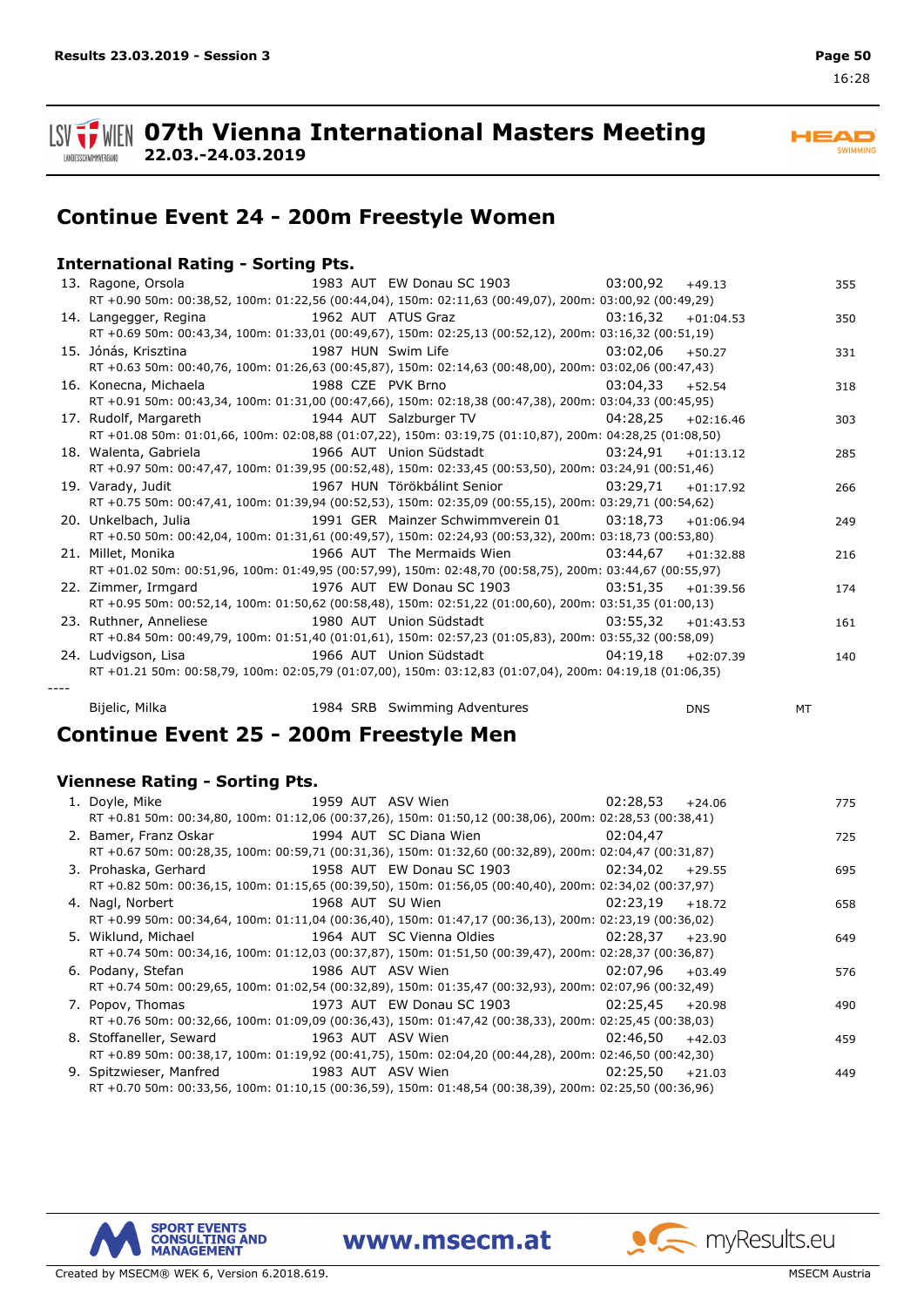**ISV**  $\frac{1}{2}$  WIEN 07th Vienna International Masters Meeting LANDESSCHWIMMVERBAND

**HEAD** SWIMMING

## **Continue Event 25 - 200m Freestyle Men**

### **Viennese Rating - Sorting Pts.**

**22.03.-24.03.2019**

| 1957 AUT SC Vienna Oldies<br>10. Müller, Wolfgang                                                                                                          | 03:01,59 | $+57.12$ | 424 |
|------------------------------------------------------------------------------------------------------------------------------------------------------------|----------|----------|-----|
| RT +0.78 50m: 00:41,35, 100m: 01:28,10 (00:46,75), 150m: 02:12,61 (00:44,51), 200m: 03:01,59 (00:48,98)                                                    |          |          |     |
| 1992 AUT EW Donau SC 1903<br>11. Kratz, Daniel                                                                                                             | 02:40.54 | $+36.07$ | 338 |
| RT +0.80 50m: 00:35,45, 100m: 01:15,08 (00:39,63), 150m: 01:58,34 (00:43,26), 200m: 02:40,54 (00:42,20)                                                    |          |          |     |
| <b>International Rating - Sorting Pts.</b>                                                                                                                 |          |          |     |
| 1969 HUN Törökbálint Senior<br>1. Csaba, Toth                                                                                                              | 02:11,62 | $+11.39$ | 847 |
| RT +0.70 50m: 00:30,78, 100m: 01:04,58 (00:33,80), 150m: 01:38,69 (00:34,11), 200m: 02:11,62 (00:32,93)                                                    |          |          |     |
| 2. Borzi, Miklós<br>1949 HUN Szentesi Delfin                                                                                                               | 02:41,00 | $+40.77$ | 818 |
| Egeszsegmegorzo Sport Club                                                                                                                                 |          |          |     |
| RT +01.03 50m: 00:35,55, 100m: 01:17,80 (00:42,25), 150m: 02:00,19 (00:42,39), 200m: 02:41,00 (00:40,81)                                                   |          |          |     |
| 3. Horínek, Marian<br>1971 SVK Vysokoskolsky klub Univerzity 02:03,22                                                                                      |          | $+02.99$ | 807 |
| komenskeho                                                                                                                                                 |          |          |     |
| RT +0.75 50m: 00:29,22, 100m: 01:00,02 (00:30,80), 150m: 01:31,58 (00:31,56), 200m: 02:03,22 (00:31,64)                                                    |          |          |     |
| 1993 AUT ATUS Graz<br>4. Mayerhofer, Hannes                                                                                                                | 02:00,23 |          | 804 |
| RT +0.66 50m: 00:27,53, 100m: 00:57,77 (00:30,24), 150m: 01:28,66 (00:30,89), 200m: 02:00,23 (00:31,57)                                                    |          |          |     |
| 1959 AUT ASV Wien<br>5. Doyle, Mike                                                                                                                        | 02:28,53 | $+28.30$ | 775 |
| RT +0.81 50m: 00:34,80, 100m: 01:12,06 (00:37,26), 150m: 01:50,12 (00:38,06), 200m: 02:28,53 (00:38,41)                                                    |          |          |     |
| 6. Bamer, Franz Oskar<br>1994 AUT SC Diana Wien                                                                                                            | 02:04,47 | $+04.24$ | 725 |
| RT +0.67 50m: 00:28,35, 100m: 00:59,71 (00:31,36), 150m: 01:32,60 (00:32,89), 200m: 02:04,47 (00:31,87)                                                    |          |          |     |
| 1993 AUT ATUS Graz<br>7. Mößler, Michael                                                                                                                   | 02:05,64 | $+05.41$ | 705 |
| RT +0.62 50m: 00:27,88, 100m: 00:58,94 (00:31,06), 150m: 01:31,38 (00:32,44), 200m: 02:05,64 (00:34,26)                                                    |          |          |     |
| 1958 AUT EW Donau SC 1903<br>8. Prohaska, Gerhard                                                                                                          | 02:34,02 | $+33.79$ | 695 |
| RT +0.82 50m: 00:36,15, 100m: 01:15,65 (00:39,50), 150m: 01:56,05 (00:40,40), 200m: 02:34,02 (00:37,97)                                                    |          |          |     |
| 1971 CZE KVS Pardubice<br>9. Napravnik, Martin                                                                                                             | 02:10,27 | $+10.04$ | 683 |
| RT +0.82 50m: 00:30,34, 100m: 01:03,35 (00:33,01), 150m: 01:36,90 (00:33,55), 200m: 02:10,27 (00:33,37)                                                    |          |          |     |
| 1968 AUT SU Wien<br>10. Nagl, Norbert                                                                                                                      | 02:23,19 | $+22.96$ | 658 |
| RT +0.99 50m: 00:34,64, 100m: 01:11,04 (00:36,40), 150m: 01:47,17 (00:36,13), 200m: 02:23,19 (00:36,02)                                                    |          |          |     |
| 1964 AUT SC Vienna Oldies<br>11. Wiklund, Michael                                                                                                          | 02:28,37 | $+28.14$ | 649 |
| RT +0.74 50m: 00:34,16, 100m: 01:12,03 (00:37,87), 150m: 01:51,50 (00:39,47), 200m: 02:28,37 (00:36,87)                                                    |          |          |     |
| 1963 UKR ZHYTOMYR AQUA MASTERS<br>12. Khymovych, Petro                                                                                                     | 02:28,77 | $+28.54$ | 644 |
| RT +0.82 50m: 00:34,15, 100m: 01:11,94 (00:37,79), 150m: 01:50,95 (00:39,01), 200m: 02:28,77 (00:37,82)                                                    |          |          |     |
| 13. Kukharyev, Igor<br>1966 UKR ZHYTOMYR AQUA MASTERS                                                                                                      | 02:24,83 | $+24.60$ | 636 |
| RT +0.91 50m: 00:34,35, 100m: 01:11,26 (00:36,91), 150m: 01:48,18 (00:36,92), 200m: 02:24,83 (00:36,65)                                                    |          |          |     |
| 14. Placheta, Alexander<br>1967 AUT SC IKB Innsbruck                                                                                                       | 02:24,96 | $+24.73$ | 634 |
| RT +0.83 50m: 00:32,42, 100m: 01:09,06 (00:36,64), 150m: 01:46,95 (00:37,89), 200m: 02:24,96 (00:38,01)                                                    |          |          |     |
| 1973 SVK TPO Trencin<br>15. Kochajda, Rudolf                                                                                                               | 02:14,48 | $+14.25$ | 620 |
| RT +0.76 50m: 00:30,19, 100m: 01:04,60 (00:34,41), 150m: 01:40,07 (00:35,47), 200m: 02:14,48 (00:34,41)                                                    |          |          |     |
| 1958 HUN Törökbálint Senior<br>16. Attila, Beak<br>RT +0.78 50m: 00:35,23, 100m: 01:15,60 (00:40,37), 150m: 01:58,61 (00:43,01), 200m: 02:41,80 (00:43,19) | 02:41,80 | $+41.57$ | 600 |
|                                                                                                                                                            | 02:15.58 |          |     |
| 1979 CZE Bohemians Prag<br>17. MAZZIA, Stefano                                                                                                             |          | $+15.35$ | 579 |
| RT +0.86 50m: 00:31,60, 100m: 01:04,89 (00:33,29), 150m: 01:39,95 (00:35,06), 200m: 02:15,58 (00:35,63)<br>1986 AUT ASV Wien                               |          |          |     |
| 18. Podany, Stefan<br>RT +0.74 50m: 00:29,65, 100m: 01:02,54 (00:32,89), 150m: 01:35,47 (00:32,93), 200m: 02:07,96 (00:32,49)                              | 02:07,96 | $+07.73$ | 576 |
| 19. Levchenko, Volodymyr<br>1968 UKR ZHYTOMYR AQUA MASTERS                                                                                                 | 02:30,66 |          |     |
| RT +01.11 50m: 00:35,39, 100m: 01:13,29 (00:37,90), 150m: 01:52,54 (00:39,25), 200m: 02:30,66 (00:38,12)                                                   |          | $+30.43$ | 565 |
| 20. Komjatý, Štefan<br>1974 SVK ROYAL plavecký klub                                                                                                        | 02:22,63 | $+22.40$ |     |
| RT +0.76 50m: 00:30,98, 100m: 01:06,08 (00:35,10), 150m: 01:43,27 (00:37,19), 200m: 02:22,63 (00:39,36)                                                    |          |          | 520 |
| 21. Georgiev, Plamen<br>1971 BUL IRIS-RUSE-MASTERS                                                                                                         | 02:22,94 | $+22.71$ | 517 |
| 50m: 00:31,96, 100m: 01:08,27 (00:36,31), 150m: 01:46,16 (00:37,89), 200m: 02:22,94 (00:36,78)                                                             |          |          |     |

www.msecm.at

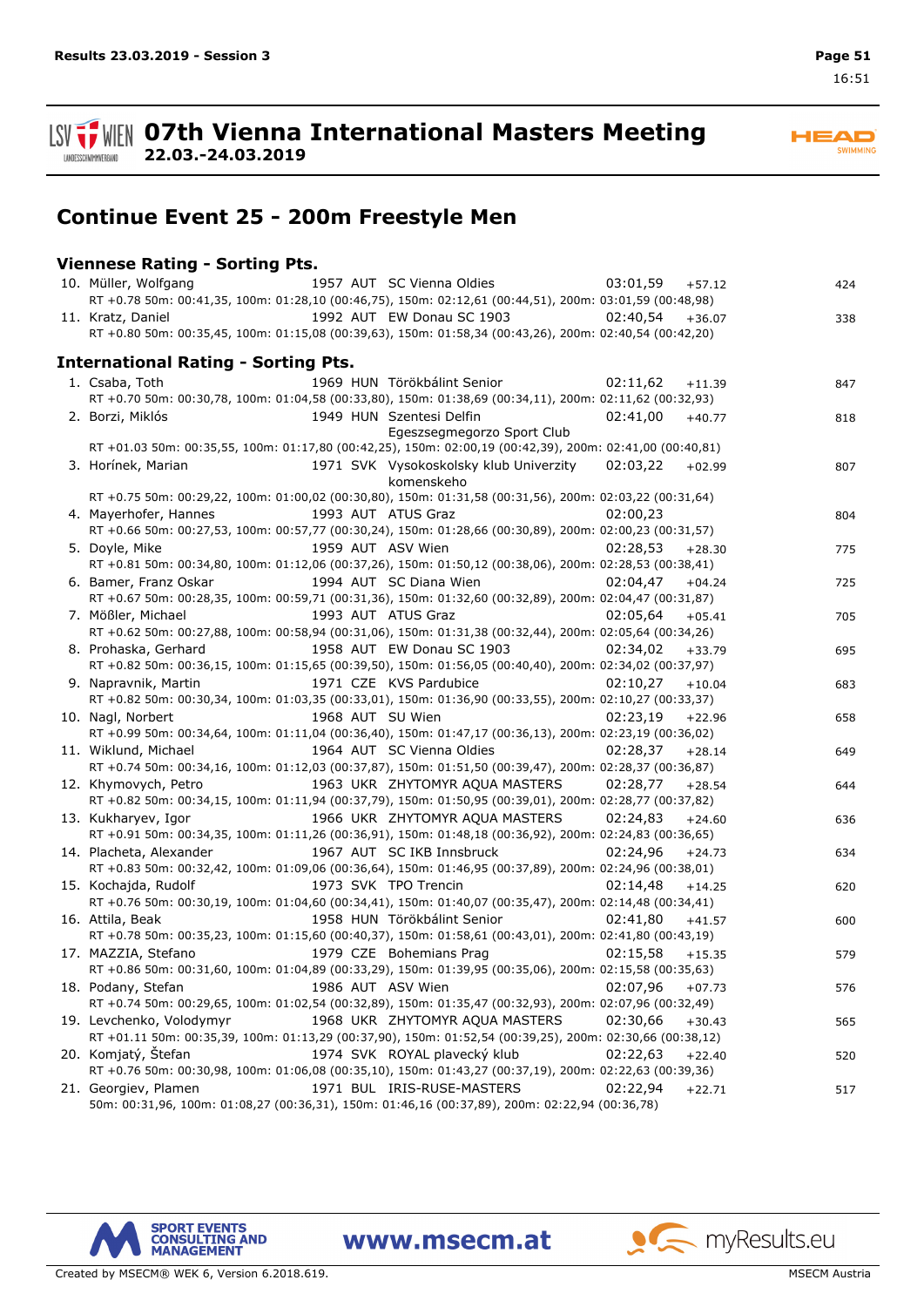

**HEAD** SWIMMING

## **Continue Event 25 - 200m Freestyle Men**

### **International Rating - Sorting Pts.**

**22.03.-24.03.2019**

| 22. Thalhammer, Tom                                                                                     | 1983 AUT Union Südstadt            | 02:19,33<br>$+19.10$    | 512 |
|---------------------------------------------------------------------------------------------------------|------------------------------------|-------------------------|-----|
| RT +0.74 50m: 00:31,84, 100m: 01:07,11 (00:35,27), 150m: 01:43,49 (00:36,38), 200m: 02:19,33 (00:35,84) |                                    |                         |     |
| 23. Steker, Karel                                                                                       | 1981 CZE Swim Masters Zlin         | 02:20.66<br>$+20.43$    | 497 |
| RT +0.80 50m: 00:32,25, 100m: 01:08,37 (00:36,12), 150m: 01:45,45 (00:37,08), 200m: 02:20,66 (00:35,21) |                                    |                         |     |
| 24. Popov, Thomas                                                                                       | 1973 AUT EW Donau SC 1903          | 02:25,45<br>$+25.22$    | 490 |
| RT +0.76 50m: 00:32,66, 100m: 01:09,09 (00:36,43), 150m: 01:47,42 (00:38,33), 200m: 02:25,45 (00:38,03) |                                    |                         |     |
| 25. Stoffaneller, Seward                                                                                | 1963 AUT ASV Wien                  | 02:46,50<br>$+46.27$    | 459 |
| RT +0.89 50m: 00:38,17, 100m: 01:19,92 (00:41,75), 150m: 02:04,20 (00:44,28), 200m: 02:46,50 (00:42,30) |                                    |                         |     |
| 26. Spitzwieser, Manfred                                                                                | 1983 AUT ASV Wien                  | 02:25,50<br>$+25.27$    | 449 |
| RT +0.70 50m: 00:33,56, 100m: 01:10,15 (00:36,59), 150m: 01:48,54 (00:38,39), 200m: 02:25,50 (00:36,96) |                                    |                         |     |
| 27. Damhofer, Franz                                                                                     | 1971 AUT ASKOE SC Steyr            | 02:32,03<br>$+31.80$    | 429 |
| RT +0.83 50m: 00:35,48, 100m: 01:14,12 (00:38,64), 150m: 01:54,55 (00:40,43), 200m: 02:32,03 (00:37,48) |                                    |                         |     |
| 28. Müller, Wolfgang                                                                                    | 1957 AUT SC Vienna Oldies          | 03:01.59<br>$+01:01.36$ | 424 |
| RT +0.78 50m: 00:41,35, 100m: 01:28,10 (00:46,75), 150m: 02:12,61 (00:44,51), 200m: 03:01,59 (00:48,98) |                                    |                         |     |
| 29. Mitacek, Jiri                                                                                       | 1991 CZE Swim Masters Zlin         | 02:30.44<br>$+30.21$    | 410 |
| RT +0.85 50m: 00:35,03, 100m: 01:12,74 (00:37,71), 150m: 01:52,74 (00:40,00), 200m: 02:30,44 (00:37,70) |                                    |                         |     |
| 30. Novak, Andreas                                                                                      | 1978 AUT Salzburger TV             | 02:35,31<br>$+35.08$    | 385 |
| RT +0.83 50m: 00:34,95, 100m: 01:14,44 (00:39,49), 150m: 01:55,34 (00:40,90), 200m: 02:35,31 (00:39,97) |                                    |                         |     |
| 31. Thinschmidt, Rene                                                                                   | 1974 AUT ASKOE SC Steyr            | 02:38.61<br>$+38.38$    | 378 |
| RT +0.95 50m: 00:35,61, 100m: 01:15,64 (00:40,03), 150m: 01:57,62 (00:41,98), 200m: 02:38,61 (00:40,99) |                                    |                         |     |
| 32. Rajsek, Andreas                                                                                     | 1961 AUT ATUS Graz                 | 02:57,82<br>$+57.59$    | 377 |
| RT +0.68 50m: 00:38,02, 100m: 01:22,87 (00:44,85), 150m: 02:10,89 (00:48,02), 200m: 02:57,82 (00:46,93) |                                    |                         |     |
| 33. Schöttl, Robert                                                                                     | 1974 AUT SV Wörthersee             | 02:42,56<br>$+42.33$    | 351 |
| RT +0.91 50m: 00:37,86, 100m: 01:19,11 (00:41,25), 150m: 02:01,78 (00:42,67), 200m: 02:42,56 (00:40,78) |                                    |                         |     |
| 34. Kratz, Daniel                                                                                       | 1992 AUT EW Donau SC 1903          | 02:40.54<br>$+40.31$    | 338 |
| RT +0.80 50m: 00:35,45, 100m: 01:15,08 (00:39,63), 150m: 01:58,34 (00:43,26), 200m: 02:40,54 (00:42,20) |                                    |                         |     |
| 35. Walenta, Gerhard                                                                                    | 1965 AUT Union Südstadt            | 02:59.14<br>$+58.91$    | 336 |
| RT +0.82 50m: 00:41,64, 100m: 01:26,47 (00:44,83), 150m: 02:13,75 (00:47,28), 200m: 02:59,14 (00:45,39) |                                    |                         |     |
| 36. JOCHMAN, Radek                                                                                      | 1974 CZE Bohemians Prag            | 03:00.09<br>$+59.86$    | 258 |
| RT +0.82 50m: 00:39,63, 100m: 01:24,25 (00:44,62), 150m: 02:12,80 (00:48,55), 200m: 03:00,09 (00:47,29) |                                    |                         |     |
|                                                                                                         |                                    |                         |     |
| Dantuma, Rudi                                                                                           | 1957 AUT Waterbecks SV             | DQ                      |     |
| 16:33<br>SW 4.4 Starting before the starting signal                                                     |                                    |                         |     |
| Gyorgy, Kovacs                                                                                          | 1973 HUN Iron Swim Masters         | <b>DNS</b>              | MT  |
| László, Seres                                                                                           | 1982 HUN dr. Regele Károly szenior |                         |     |
|                                                                                                         | uszóklub                           | <b>DNS</b>              | МT  |
|                                                                                                         | 1965 AUT SV Vöcklabruck            |                         |     |
| Stiper, Hans-Jörg<br>Cancelled.                                                                         |                                    | <b>DNS</b>              |     |
|                                                                                                         |                                    |                         |     |
| Drushinin, Dmitrij                                                                                      | 1970 AUT Eisenstädter SU           | <b>DNS</b>              |     |
| Cancelled.                                                                                              |                                    |                         |     |

**07th Vienna International Masters Meeting**

**SPORT EVENTS<br>CONSULTING AND<br>MANAGEMENT**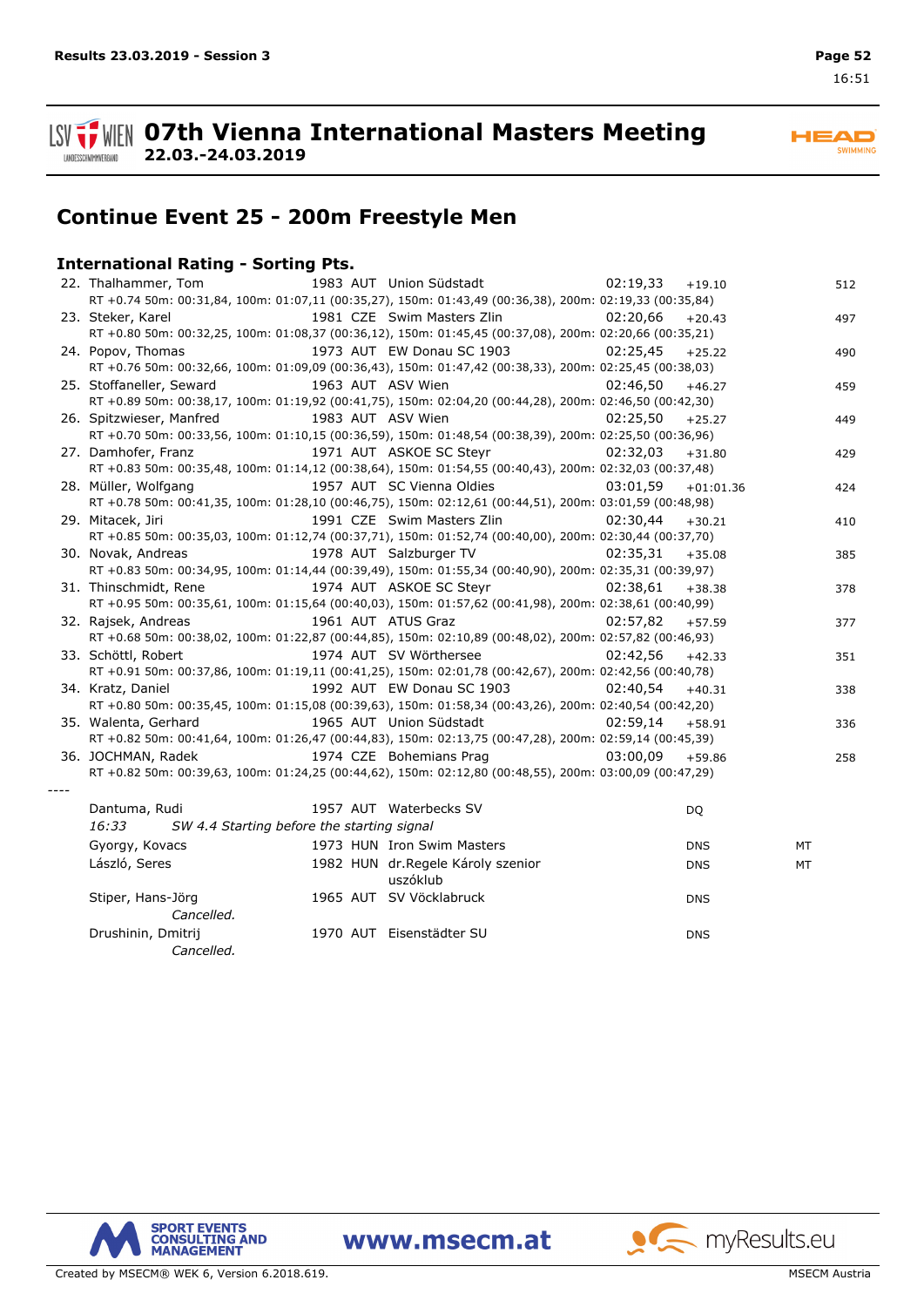#### **ISV TWEIN 07th Vienna International Masters Meeting 22.03.-24.03.2019** LANDESSCHWIMMVERBAND

## **Event 26 - 400m Ind. Medley Women**

### **International Rating - Sorting Pts.**

| 1. Pecz, Réka                              | 1992 HUN Swim Life<br>RT +0.76 50m: 00:32,98, 100m: 01:11,54 (00:38,56), 150m: 01:55,06 (00:43,52), 200m: 02:36,56 (00:41,50)<br>250m: 03:20,16 (00:43,60), 300m: 04:04,98 (00:44,82), 350m: 04:43,51 (00:38,53), 400m: 05:19,40 (00:35,89) | 05:19.40 |             | 831 |
|--------------------------------------------|---------------------------------------------------------------------------------------------------------------------------------------------------------------------------------------------------------------------------------------------|----------|-------------|-----|
| 2. Csikany, Csilla                         | 1968 HUN Törökbálint Senior<br>RT +0.84 50m: 00:38,18, 100m: 01:28,24 (00:50,06), 150m: 02:16,49 (00:48,25), 200m: 03:00,79 (00:44,30)                                                                                                      | 06:01,02 | $+41.62$    | 780 |
|                                            | 250m: 03:51,63 (00:50,84), 300m: 04:43,56 (00:51,93), 350m: 05:23,50 (00:39,94), 400m: 06:01,02 (00:37,52)                                                                                                                                  |          |             |     |
| 3. Raus, Alexandra                         | 1991 AUT USC Graz<br>RT +0.77 50m: 00:32,77, 100m: 01:12,76 (00:39,99), 150m: 01:54,99 (00:42,23), 200m: 02:37,23 (00:42,24)                                                                                                                | 05:37,70 | $+18.30$    | 703 |
|                                            | 250m: 03:27,75 (00:50,52), 300m: 04:18,97 (00:51,22), 350m: 04:59,30 (00:40,33), 400m: 05:37,70 (00:38,40)                                                                                                                                  |          |             |     |
| 4. Klotz-Bair, Elisabeth                   | 1968 AUT SU citynet Hall<br>RT +0.75 50m: 00:47,53, 100m: 01:42,73 (00:55,20), 150m: 02:39,30 (00:56,57), 200m: 03:33,29 (00:53,99)                                                                                                         | 07:08,68 | $+01:49.28$ | 466 |
|                                            | 250m: 04:33,35 (01:00,06), 300m: 05:34,98 (01:01,63), 350m: 06:22,92 (00:47,94), 400m: 07:08,68 (00:45,76)                                                                                                                                  |          |             |     |
| 5. Kanz, Carina                            | 1988 AUT Salzburger TV                                                                                                                                                                                                                      | 07:58.79 | $+02:39.39$ | 244 |
|                                            | RT +0.94 50m: 00:53,10, 100m: 01:58,25 (01:05,15), 150m: 03:03,34 (01:05,09), 200m: 04:04,44 (01:01,10)<br>250m: 05:10,62 (01:06,18), 300m: 06:16,81 (01:06,19), 350m: 07:10,26 (00:53,45), 400m: 07:58,79 (00:48,53)                       |          |             |     |
| Asztalos, Fanni                            | 1977 HUN Törökbálint Senior                                                                                                                                                                                                                 |          | <b>DNS</b>  | MT  |
| Continue Event 27 - 400m Ind. Medley Men   |                                                                                                                                                                                                                                             |          |             |     |
| <b>Viennese Rating - Sorting Pts.</b>      |                                                                                                                                                                                                                                             |          |             |     |
| 1. Prohaska, Gerhard                       | 1958 AUT EW Donau SC 1903                                                                                                                                                                                                                   | 06:07,62 | $+19.77$    | 787 |
|                                            | RT +0.80 50m: 00:42,41, 100m: 01:31,02 (00:48,61), 150m: 02:18,57 (00:47,55), 200m: 03:04,98 (00:46,41)                                                                                                                                     |          |             |     |
|                                            | 250m: 03:55,12 (00:50,14), 300m: 04:44,51 (00:49,39), 350m: 05:27,71 (00:43,20), 400m: 06:07,62 (00:39,91)                                                                                                                                  |          |             |     |
| 2. Molecz, Peter                           | 1957 AUT SC Diana Wien<br>RT +01.03 50m: 00:41,61, 100m: 01:29,35 (00:47,74), 150m: 02:20,29 (00:50,94), 200m: 03:10,34 (00:50,05)                                                                                                          | 06:20,52 | $+32.67$    | 710 |
|                                            | 250m: 04:05,62 (00:55,28), 300m: 05:00,80 (00:55,18), 350m: 05:41,57 (00:40,77), 400m: 06:20,52 (00:38,95)                                                                                                                                  |          |             |     |
| 3. Nagl, Norbert                           | 1968 AUT SU Wien                                                                                                                                                                                                                            | 05:47,85 |             | 647 |
|                                            | RT +0.99 50m: 00:39,76, 100m: 01:25,63 (00:45,87), 150m: 02:10,57 (00:44,94), 200m: 02:55,29 (00:44,72)<br>250m: 03:44,09 (00:48,80), 300m: 04:33,57 (00:49,48), 350m: 05:11,60 (00:38,03), 400m: 05:47,85 (00:36,25)                       |          |             |     |
| 4. Kapeller, Fabio                         | 1990 AUT SC Diana Wien                                                                                                                                                                                                                      | 06:35,29 | $+47.44$    | 317 |
|                                            | RT +0.91 50m: 00:39,64, 100m: 01:27,22 (00:47,58), 150m: 02:21,15 (00:53,93), 200m: 03:12,62 (00:51,47)<br>250m: 04:04,93 (00:52,31), 300m: 04:59,67 (00:54,74), 350m: 05:47,48 (00:47,81), 400m: 06:35,29 (00:47,81)                       |          |             |     |
| Molecz, Paul                               | 1957 AUT SC Diana Wien                                                                                                                                                                                                                      |          | <b>DNS</b>  |     |
| Cancelled.                                 |                                                                                                                                                                                                                                             |          |             |     |
| Vajda, Gabor<br>Cancelled.                 | 1973 AUT SC Hakoah Wien                                                                                                                                                                                                                     |          | <b>DNS</b>  |     |
| <b>International Rating - Sorting Pts.</b> |                                                                                                                                                                                                                                             |          |             |     |
|                                            |                                                                                                                                                                                                                                             |          |             |     |
| 1. Auner, Bernhard                         | 1965 AUT Salzburger TV<br>RT +0.75 50m: 00:32,63, 100m: 01:13,02 (00:40,39), 150m: 01:58,64 (00:45,62), 200m: 02:44,19 (00:45,55)                                                                                                           | 05:25,84 | $+08.82$    | 788 |
|                                            | 250m: 03:27,55 (00:43,36), 300m: 04:11,67 (00:44,12), 350m: 04:50,00 (00:38,33), 400m: 05:25,84 (00:35,84)                                                                                                                                  |          |             |     |
| 2. Prohaska, Gerhard                       | 1958 AUT EW Donau SC 1903                                                                                                                                                                                                                   | 06:07,62 | $+50.60$    | 787 |
|                                            | RT +0.80 50m: 00:42,41, 100m: 01:31,02 (00:48,61), 150m: 02:18,57 (00:47,55), 200m: 03:04,98 (00:46,41)<br>250m: 03:55,12 (00:50,14), 300m: 04:44,51 (00:49,39), 350m: 05:27,71 (00:43,20), 400m: 06:07,62 (00:39,91)                       |          |             |     |
| 3. Mruzek, Alexander                       | 1965 CZE Univerzita Brno                                                                                                                                                                                                                    | 05:26,52 | $+09.50$    | 783 |
|                                            | RT +0.87 50m: 00:34,45, 100m: 01:13,60 (00:39,15), 150m: 01:56,34 (00:42,74), 200m: 02:37,92 (00:41,58)                                                                                                                                     |          |             |     |
|                                            | 250m: 03:25,03 (00:47,11), 300m: 04:12,86 (00:47,83), 350m: 04:50,94 (00:38,08), 400m: 05:26,52 (00:35,58)                                                                                                                                  |          |             |     |
| 4. Skodny, Pavel                           | 1969 SVK Kupele Piestany                                                                                                                                                                                                                    | 05:34,37 | $+17.35$    | 729 |

RT +0.94 50m: 00:34,23, 100m: 01:17,24 (00:43,01), 150m: 02:01,05 (00:43,81), 200m: 02:43,51 (00:42,46) 250m: 03:31,48 (00:47,97), 300m: 04:19,03 (00:47,55), 350m: 04:58,01 (00:38,98), 400m: 05:34,37 (00:36,36)

www.msecm.at



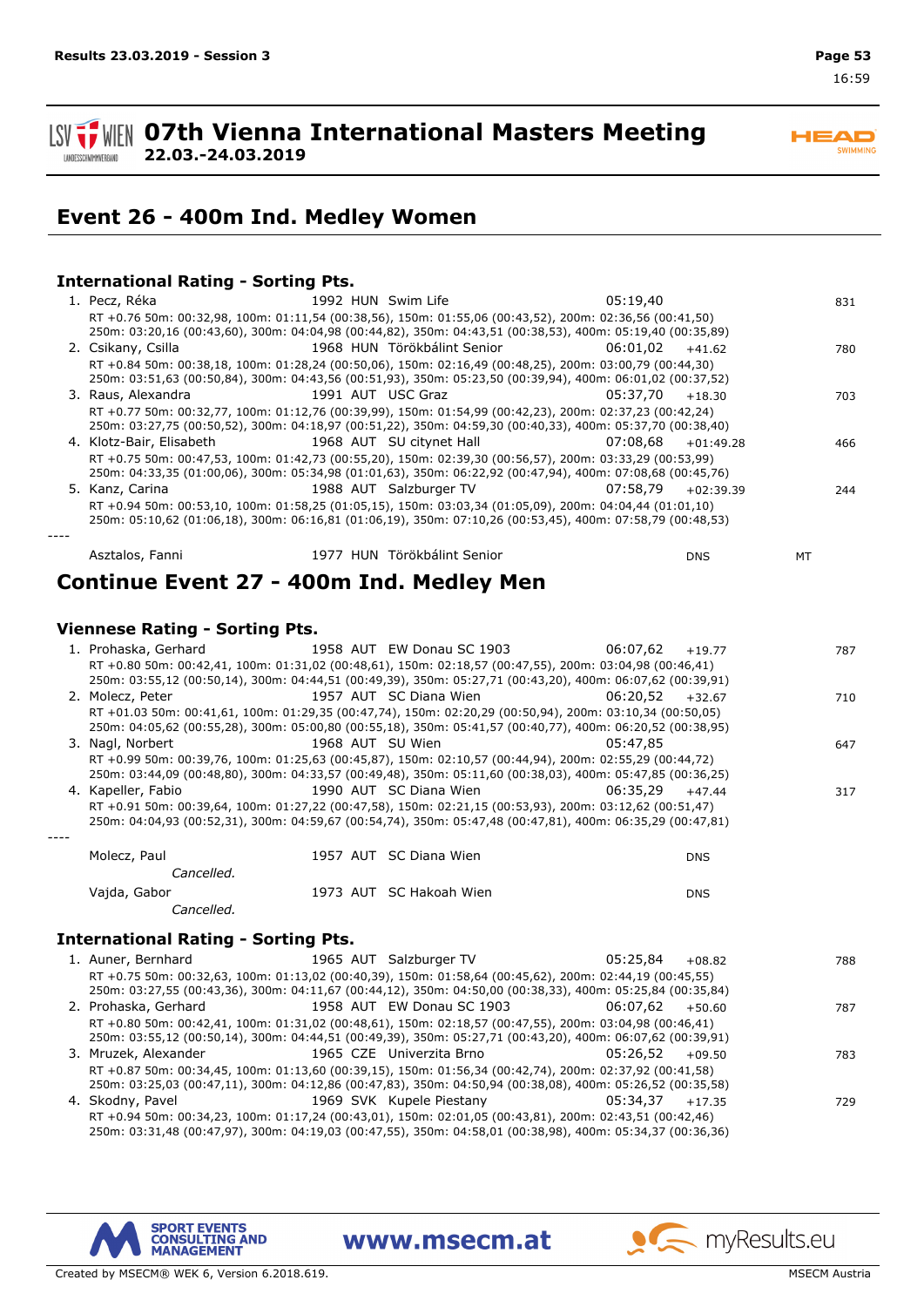**ISV**  $\frac{1}{2}$  WIEN 07th Vienna International Masters Meeting **22.03.-24.03.2019** LANDESSCHWIMMVERBAND

**HEAD** SWIMMING

## **Continue Event 27 - 400m Ind. Medley Men**

### **International Rating - Sorting Pts.**

| 1957 AUT SC Diana Wien<br>06:20,52<br>5. Molecz, Peter<br>$+01:03.50$<br>RT +01.03 50m: 00:41,61, 100m: 01:29,35 (00:47,74), 150m: 02:20,29 (00:50,94), 200m: 03:10,34 (00:50,05)                                     | 710 |
|-----------------------------------------------------------------------------------------------------------------------------------------------------------------------------------------------------------------------|-----|
| 250m: 04:05,62 (00:55,28), 300m: 05:00,80 (00:55,18), 350m: 05:41,57 (00:40,77), 400m: 06:20,52 (00:38,95)                                                                                                            |     |
| 1968 AUT SC Vienna Oldies (Int.)<br>6. Kennedy, Christopher<br>05:46.26<br>$+29.24$                                                                                                                                   | 656 |
| RT +0.80 50m: 00:36,98, 100m: 01:20,94 (00:43,96), 150m: 02:09,08 (00:48,14), 200m: 02:55,02 (00:45,94)                                                                                                               |     |
| 250m: 03:40,89 (00:45,87), 300m: 04:27,62 (00:46,73), 350m: 05:09,34 (00:41,72), 400m: 05:46,26 (00:36,92)                                                                                                            |     |
| 7. Nagl, Norbert<br>1968 AUT SU Wien<br>05:47.85<br>$+30.83$                                                                                                                                                          | 647 |
| RT +0.99 50m: 00:39,76, 100m: 01:25,63 (00:45,87), 150m: 02:10,57 (00:44,94), 200m: 02:55,29 (00:44,72)                                                                                                               |     |
| 250m: 03:44,09 (00:48,80), 300m: 04:33,57 (00:49,48), 350m: 05:11,60 (00:38,03), 400m: 05:47,85 (00:36,25)                                                                                                            |     |
| 8. Cserés, Miklós<br>1985 HUN Nyíregyházi Fókák SE<br>05:17,02                                                                                                                                                        | 597 |
| RT +0.81 50m: 00:33,02, 100m: 01:11,00 (00:37,98), 150m: 01:52,79 (00:41,79), 200m: 02:33,97 (00:41,18)                                                                                                               |     |
| 250m: 03:19,18 (00:45,21), 300m: 04:04,45 (00:45,27), 350m: 04:41,47 (00:37,02), 400m: 05:17,02 (00:35,55)                                                                                                            |     |
| 1968 HUN Nyíregyházi Fókák SE<br>9. Cseh, Imre<br>06:13,23<br>$+56.21$                                                                                                                                                | 524 |
| RT +0.88 50m: 00:40,36, 100m: 01:26,81 (00:46,45), 150m: 02:17,10 (00:50,29), 200m: 03:06,52 (00:49,42)                                                                                                               |     |
| 250m: 03:57,25 (00:50,73), 300m: 04:48,54 (00:51,29), 350m: 05:31,95 (00:43,41), 400m: 06:13,23 (00:41,28)                                                                                                            |     |
| 1956 SVK Plavecká akademia Swimmers<br>10. Valovic, Róbert<br>07:10.49<br>$+01:53.47$                                                                                                                                 | 490 |
| <b>Bratislava</b>                                                                                                                                                                                                     |     |
| RT +0.70 50m: 00:46,71, 100m: 01:39,99 (00:53,28), 150m: 02:37,42 (00:57,43), 200m: 03:37,86 (01:00,44)                                                                                                               |     |
| 250m: 04:40,31 (01:02,45), 300m: 05:42,60 (01:02,29), 350m: 06:28,42 (00:45,82), 400m: 07:10,49 (00:42,07)                                                                                                            |     |
| 1985 HUN Debreceni Szenior Úszó Klub<br>11. Othman, Mohamed<br>05:43.83<br>$+26.81$                                                                                                                                   | 468 |
| RT +0.89 50m: 00:35,72, 100m: 01:18,47 (00:42,75), 150m: 02:05,73 (00:47,26), 200m: 02:51,43 (00:45,70)<br>250m: 03:37,61 (00:46,18), 300m: 04:23,83 (00:46,22), 350m: 05:04,47 (00:40,64), 400m: 05:43,83 (00:39,36) |     |
| 1979 CZE Bohemians Prag<br>12. MAZZIA, Stefano<br>05:59,07                                                                                                                                                            |     |
| $+42.05$<br>RT +0.78 50m: 00:38,62, 100m: 01:22,58 (00:43,96), 150m: 02:12,06 (00:49,48), 200m: 02:59,10 (00:47,04)                                                                                                   | 430 |
| 250m: 03:49,49 (00:50,39), 300m: 04:41,83 (00:52,34), 350m: 05:21,09 (00:39,26), 400m: 05:59,07 (00:37,98)                                                                                                            |     |
| 1975 HUN Nyíregyházi Fókák SE<br>13. Bódi, Szabolcs<br>06:13,34<br>$+56.32$                                                                                                                                           | 382 |
| RT +0.89 50m: 00:36,46, 100m: 01:21,84 (00:45,38), 150m: 02:11,47 (00:49,63), 200m: 02:59,17 (00:47,70)                                                                                                               |     |
| 250m: 03:54,73 (00:55,56), 300m: 04:51,29 (00:56,56), 350m: 05:34,08 (00:42,79), 400m: 06:13,34 (00:39,26)                                                                                                            |     |
| 14. Péter, Longa<br>1947 HUN Budapesti Honvéd SE<br>09:16.67<br>$+03:59.65$                                                                                                                                           | 360 |
| RT +01.33 50m: 01:07,34, 100m: 02:23,47 (01:16,13), 150m: 03:32,63 (01:09,16), 200m: 04:42,68 (01:10,05)                                                                                                              |     |
| 250m: 05:55,46 (01:12,78), 300m: 07:09,29 (01:13,83), 350m: 08:13,35 (01:04,06), 400m: 09:16,67 (01:03,32)                                                                                                            |     |
| 15. Kapeller, Fabio<br>1990 AUT SC Diana Wien<br>06:35,29<br>$+01:18.27$                                                                                                                                              | 317 |
| RT +0.91 50m: 00:39,64, 100m: 01:27,22 (00:47,58), 150m: 02:21,15 (00:53,93), 200m: 03:12,62 (00:51,47)                                                                                                               |     |
| 250m: 04:04,93 (00:52,31), 300m: 04:59,67 (00:54,74), 350m: 05:47,48 (00:47,81), 400m: 06:35,29 (00:47,81)                                                                                                            |     |
|                                                                                                                                                                                                                       |     |
| 1969 HUN Törökbálint Senior<br>Csaba, Toth<br><b>DO</b>                                                                                                                                                               |     |
| 17:21<br>SW 9.4 Finish of each style not in accordance with rules for the particular stroke (Breaststroke)                                                                                                            |     |
| 1957 AUT SC Diana Wien<br>Molecz, Paul<br><b>DNS</b>                                                                                                                                                                  |     |
| Cancelled.                                                                                                                                                                                                            |     |
|                                                                                                                                                                                                                       |     |
| 1973 AUT SC Hakoah Wien<br>Vajda, Gabor<br><b>DNS</b>                                                                                                                                                                 |     |
| Cancelled.                                                                                                                                                                                                            |     |

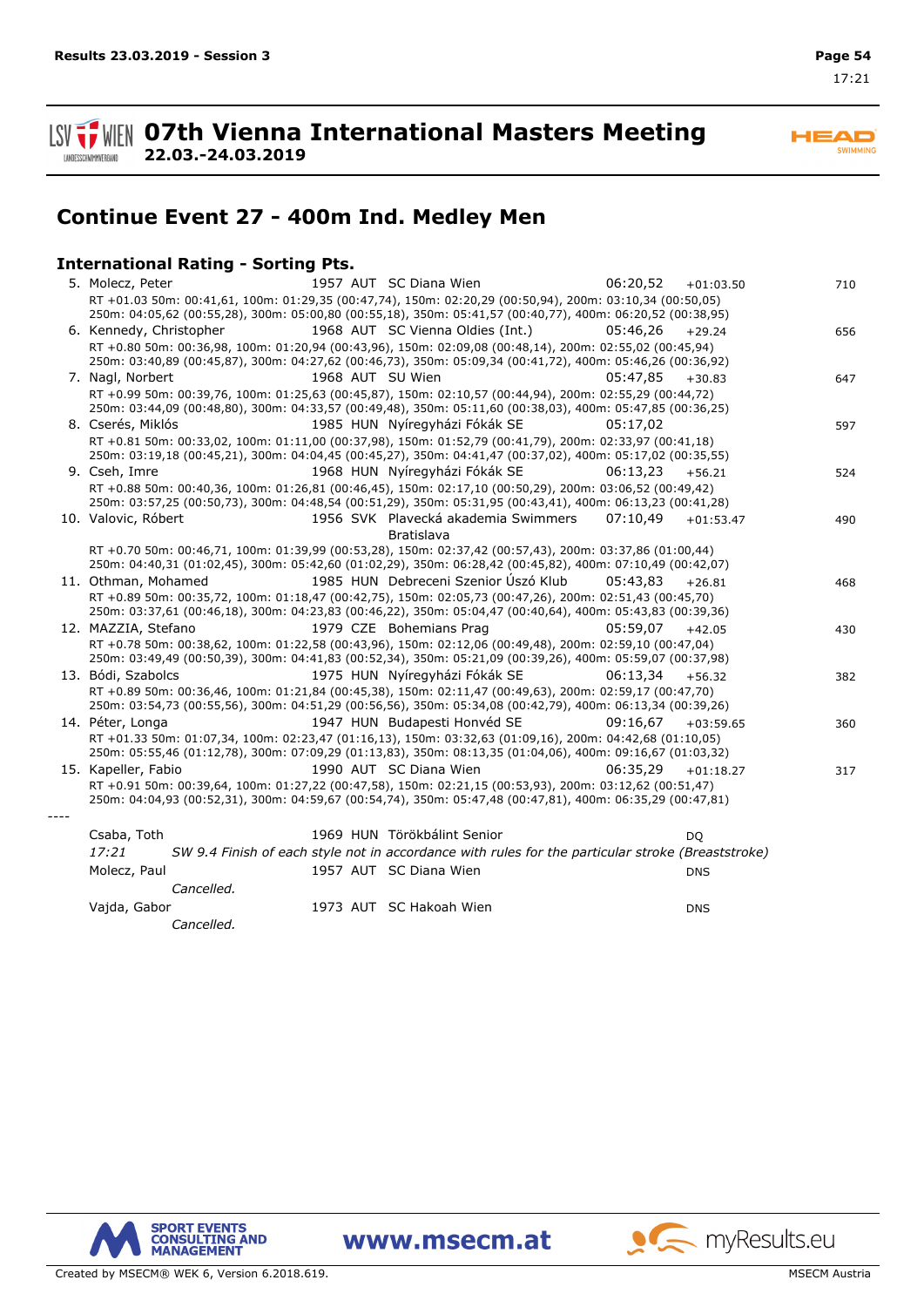**07th Vienna International Masters Meeting 22.03.-24.03.2019**

## **Continue Event 28 - 4x50m Freestyle Mixed**

### **International Rating - Sorting Pts.**

| 1. 4. Team                                                                                                                                                                                                                                 | HUN Törökbálint Senior | 02:05,24 | $+15.47$ | 728 |
|--------------------------------------------------------------------------------------------------------------------------------------------------------------------------------------------------------------------------------------------|------------------------|----------|----------|-----|
| Csikany Csilla (1968), RT +0.77 50m: 00:29,05<br>Attila Beak (1958), RT +0.40 100m: 00:59,30 (00:30,25)<br>Agnes Hegedus (1967), RT +0.28 150m: 01:30,88 (00:31,58)<br>Jozsef Csikany (1943), RT +0.50 200m: 02:05,24 (00:34,36)           |                        |          |          |     |
| 2. 3. Team                                                                                                                                                                                                                                 | HUN Törökbálint Senior | 01:49,77 |          | 701 |
| Asztalos Fanni (1977), RT +0.83 50m: 00:28,52<br>Roska Laszlo (1973), RT +0.48 100m: 00:55,28 (00:26,76)<br>Szücs B. Dora (1975), RT +0.38 150m: 01:24,64 (00:29,36)<br>Bence Farkas (1994), RT +0.29 200m: 01:49,77 (00:25,13)            |                        |          |          |     |
| 3. 1. Team                                                                                                                                                                                                                                 | AUT ATUS Graz          | 01:50,76 | $+00.99$ | 682 |
| Mayerhofer Hannes (1993), RT +0.66 50m: 00:24,35<br>Mößler Michael (1993), RT +0.34 100m: 00:49,10 (00:24,75)<br>Girtler Tanja (1974), RT +0.31 150m: 01:20,85 (00:31,75)<br>Georgi Anastasija (1972), RT +0.58 200m: 01:50,76 (00:29,91)  |                        |          |          |     |
| 4. 2. Team                                                                                                                                                                                                                                 | AUT ASV Wien           | 02:10,00 | $+20.23$ | 543 |
| Doyle Mike (1959), RT +0.80 50m: 00:31,47<br>Truttmann Erwin (1949), RT +0.26 100m: 01:03,61 (00:32,14)<br>Zebic Kristina (1994), 150m: 01:36,52 (00:32,91)<br>Pliessnig Ingrid (1964), RT +0.28 200m: 02:10,00 (00:33,48)<br>5. 1. Team   | HUN Swim Life          | 02:00,28 | $+10.51$ | 533 |
| Pecz Réka (1992), RT +0.75 50m: 00:28,87                                                                                                                                                                                                   |                        |          |          |     |
| Göcze Balázs (1986), RT +0.39 100m: 00:56,99 (00:28,12)<br>Jónás Krisztina (1987), RT +0.51 150m: 01:31,61 (00:34,62)<br>Szabó János (1982), RT +0.46 200m: 02:00,28 (00:28,67)                                                            |                        |          |          |     |
| 6. 1. Team                                                                                                                                                                                                                                 | AUT Salzburger TV      | 02:04,63 | $+14.86$ | 530 |
| Grubmayr Sarah (1980), RT +0.63 50m: 00:32,32<br>Novak Andreas (1978), RT +0.49 100m: 01:02,27 (00:29,95)<br>Heimhofer Christine (1968), RT +0.36 150m: 01:38,00 (00:35,73)<br>Auner Bernhard (1965), RT +0.33 200m: 02:04,63 (00:26,63)   |                        |          |          |     |
| 7. 1. Team                                                                                                                                                                                                                                 | AUT ASV Wien           | 02:01,10 | $+11.33$ | 522 |
| Podany Stefan (1986), RT +0.70 50m: 00:25,98<br>Kalanj Dusan (1991), RT +0.14 100m: 00:52,65 (00:26,67)<br>Mika Patricia (1990), RT +0.56 150m: 01:28,91 (00:36,26)<br>Buchholz Franziska (1987), RT +0.52 200m: 02:01,10 (00:32,19)       |                        |          |          |     |
| 8. 1. Team                                                                                                                                                                                                                                 | AUT Union Südstadt     | 02:06,29 | $+16.52$ | 509 |
| Parfitt Phillip (1963), RT +0.78 50m: 00:28,79<br>Horn-Lichtenfeld Alexandra (1979), 100m: 00:59,47 (00:30,68)<br>Walenta Gabriela (1966), RT +0.39 150m: 01:36,65 (00:37,18)<br>Thalhammer Tom (1983), RT +0.28 200m: 02:06,29 (00:29,64) |                        |          |          |     |
| 9. 2. Team                                                                                                                                                                                                                                 | <b>AUT ATUS Graz</b>   | 02:14,82 | $+25.05$ | 487 |
| Raith Michael (1973), RT +0.77 50m: 00:28,57<br>Krivec Vuk (1961), RT +0.43 100m: 01:01,45 (00:32,88)<br>Langegger Regina (1962), RT +0.69 150m: 01:42,50 (00:41,05)<br>Mayerhofer Susanne (1961), RT +0.46 200m: 02:14,82 (00:32,32)      |                        |          |          |     |
| 10. 2. Team                                                                                                                                                                                                                                | AUT Union Südstadt     | 02:46,48 | $+56.71$ | 222 |
| Walenta Gerhard (1965), RT +0.83 50m: 00:37,57<br>Ruthner Anneliese (1980), 100m: 01:20,66 (00:43,09)<br>Ludvigson Lisa (1966), RT +0.33 150m: 02:14,50 (00:53,84)<br>Ruthner Christian (1977), RT +0.09 200m: 02:46,48 (00:31,98)         |                        |          |          |     |
| 11. 1. Team                                                                                                                                                                                                                                | AUT EW Donau SC 1903   | 02:04,17 | $+14.40$ |     |
| Ragone Orsola (1983), RT +0.82 50m: 00:35,40<br>Kratz Daniel (1992), RT +0.08 100m: 01:05,14 (00:29,74)<br>Wagner Alena (1993), RT +0.10 150m: 01:37,00 (00:31,86)<br>Wurzer Gregor (1990), RT +0.47 200m: 02:04,17 (00:27,17)             |                        |          |          |     |



www.msecm.at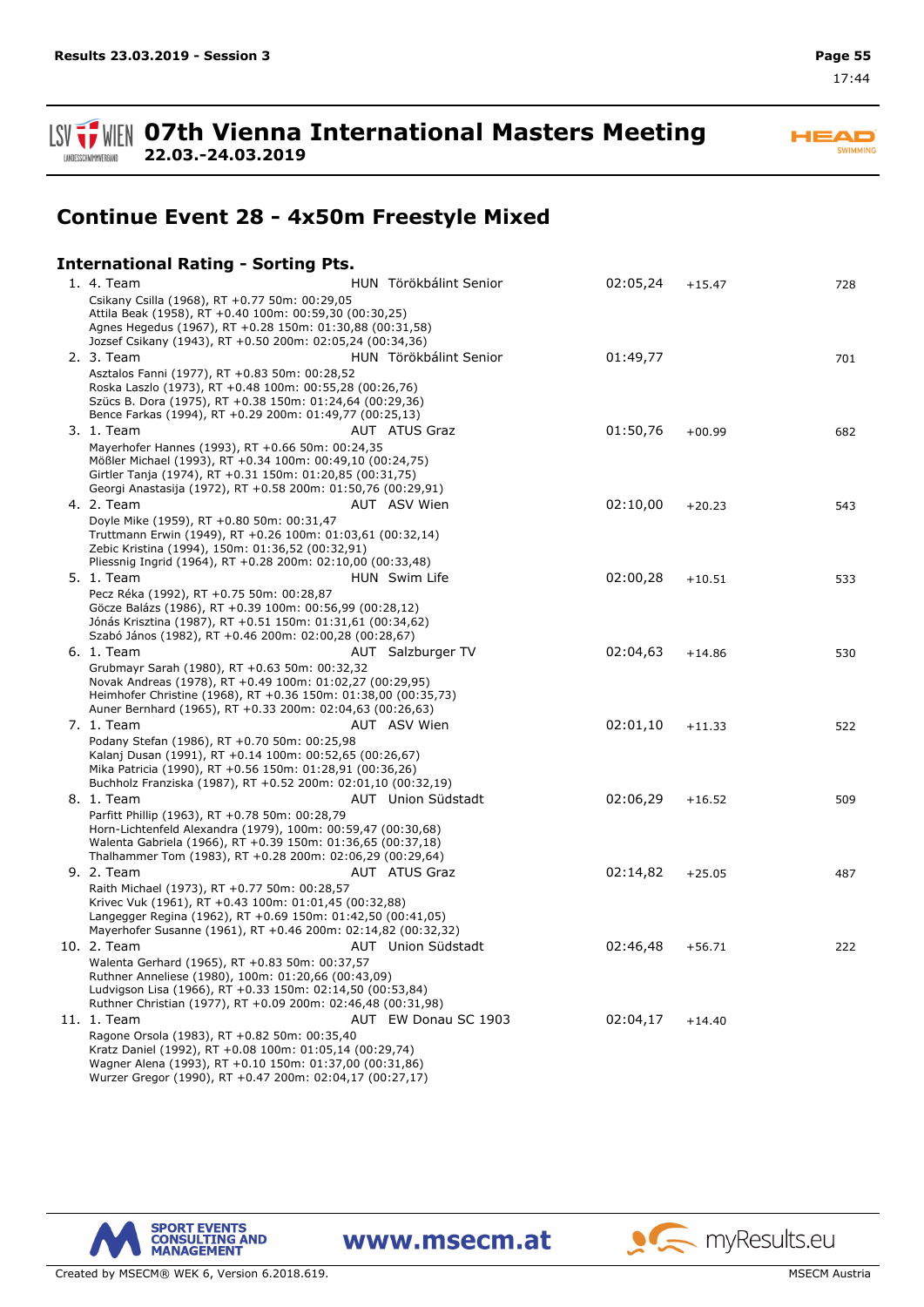#### **ISV THE OFTH Vienna International Masters Meeting 24.03.2019** LANDESSCHWIMMVERBAND



## **Judges**

| Category                         |                                             |
|----------------------------------|---------------------------------------------|
|                                  | Vienna                                      |
| City (meet)                      |                                             |
| <b>Details</b>                   | 6 Lanes                                     |
|                                  | 25m - Indoor                                |
| <b>Timing system</b>             | Automatic timing                            |
| <b>Organizer</b>                 | Landesschwimmverband Wien                   |
| <b>Host</b>                      | Landesschwimmverband Wien                   |
| <b>Meeting Director (MDR)</b>    | Christian Steyer                            |
| <b>Pool temperature</b>          | $26^{\circ}$ C                              |
| <b>Point table</b>               | DSV Masters SCM 2018                        |
|                                  |                                             |
| <b>Referee (REF)</b>             | Peter Müller                                |
| <b>Starter (STA)</b>             | Walter Bär Sen.                             |
| Judge of strokes (JOS)           | Walter Bär Sen.                             |
|                                  |                                             |
| <b>Speaker (ANN)</b>             | <b>Manfred Stoss</b>                        |
| <b>Chief recorder (CREC)</b>     | <b>Florian Rott</b>                         |
| Time system operator (TIK)       | Lorenz Neidhart                             |
| <b>Time system</b>               | <b>SwissTiming Quantum Aquatics</b>         |
|                                  |                                             |
| Time keeper Lane #1 (TIK)        | Barbara Rott-Pousek                         |
| Time keeper Lane #2 (TIK)        | Helmut Zillinger                            |
| Time keeper Lane #3 (TIK)        | Manfred Kretinger                           |
| Time keeper Lane #4 (TIK)        | Annabelle Schwaiger                         |
| Time keeper Lane #5 (TIK)        | Adam El-Hamalawi                            |
| Time keeper Lane #6 (TIK)        | Wolfgang Kretinger                          |
|                                  |                                             |
| Inspector of turns Lane #1 (IOT) | Gerd Bybel                                  |
| Inspector of turns Lane #2 (IOT) | Gerd Bybel                                  |
| Inspector of turns Lane #3 (IOT) |                                             |
|                                  | Dajana Masilovic<br><b>Tamara Masilovic</b> |
| Inspector of turns Lane #4 (IOT) |                                             |
| Inspector of turns Lane #5 (IOT) | Ana Marija Mastikosa                        |





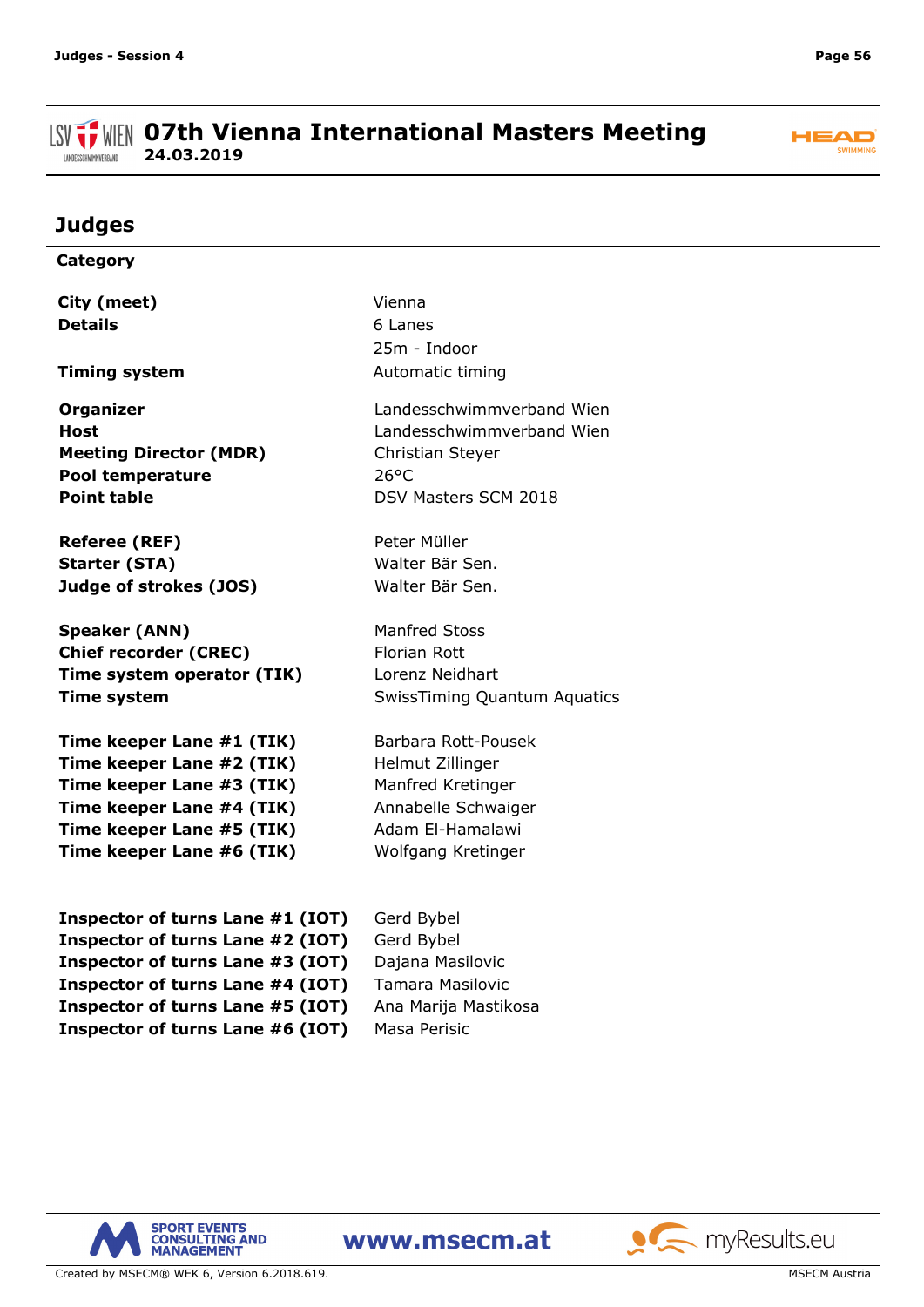

**07th Vienna International Masters Meeting 22.03.-24.03.2019**

**HEAD** SWIMMING

## **Continue Event 29 - 50m Freestyle Men**

### **Viennese Rating - Sorting Pts.**

| 1. Raber, Wolfgang<br>RT +0.65 50m: 00:25,05      |  | 1966 AUT EW Donau SC 1903  | 00:25,05 | $+01.02$ | 960 |
|---------------------------------------------------|--|----------------------------|----------|----------|-----|
| 2. Loncarski, Mario<br>RT +0.71 50m: 00:24,03     |  | 1991 AUT SC Hakoah Wien    | 00:24,03 |          | 858 |
| 3. Urun, Vadim<br>RT +0.70 50m: 00:24,51          |  | 1991 AUT Wiener Sport-Club | 00:24,51 | $+00.48$ | 809 |
| 4. Wiklund, Michael<br>RT +0.73 50m: 00:28,83     |  | 1964 AUT SC Vienna Oldies  | 00:28,83 | $+04.80$ | 740 |
| 5. Truttmann, Erwin<br>RT +01.00 50m: 00:32,57    |  | 1949 AUT ASV Wien          | 00:32,57 | $+08.54$ | 705 |
| 6. Steyer, Christian<br>RT +0.80 50m: 00:27,81    |  | 1966 AUT SC Vienna Oldies  | 00:27,81 | $+03.78$ | 702 |
| 7. Rott, Florian<br>RT +0.76 50m: 00:26,76        |  | 1994 AUT EW Donau SC 1903  | 00:26,76 | $+02.73$ | 621 |
| 8. Pajek, Arno<br>RT +0.71 50m: 00:28,99          |  | 1968 AUT SC Vienna Oldies  | 00:28,99 | $+04.96$ | 620 |
| 9. Wurzer, Gregor<br>RT +0.77 50m: 00:26,82       |  | 1990 AUT EW Donau SC 1903  | 00:26,82 | $+02.79$ | 617 |
| 10. Berger, Dietmar<br>RT +0.82 50m: 00:28,04     |  | 1972 AUT SC Vienna Oldies  | 00:28,04 | $+04.01$ | 616 |
| 10. Keszthelyi, Laszlo<br>RT +0.70 50m: 00:27,03  |  | 1982 AUT SC Hakoah Wien    | 00:27,03 | $+03.00$ | 616 |
| 12. Netopilek, Matthias<br>RT +0.72 50m: 00:27,63 |  | 1980 AUT SC Hakoah Wien    | 00:27,63 | $+03.60$ | 576 |
| 13. Kissler, Fabian<br>RT +0.87 50m: 00:28,13     |  | 1981 AUT The Mermaids Wien | 00:28,13 | $+04.10$ | 546 |
| 14. Dygryn, Gerald<br>RT +0.81 50m: 00:30,35      |  | 1969 AUT ASV Wien          | 00:30,35 | $+06.32$ | 540 |
| 15. Lücke, Thomas<br>RT +0.78 50m: 00:31,07       |  | 1967 AUT ASV Wien          | 00:31,07 | $+07.04$ | 503 |
| 16. Kretschy, Michael<br>RT +0.89 50m: 00:33,51   |  | 1962 AUT SC Hakoah Wien    | 00:33,51 | $+09.48$ | 471 |
| 17. Grafeneder, Jürgen<br>RT +0.69 50m: 00:28,60  |  | 1985 AUT ASV Wien          | 00:28,60 | $+04.57$ | 463 |
| 18. Müller, Wolfgang<br>RT +0.66 50m: 00:34,88    |  | 1957 AUT SC Vienna Oldies  | 00:34,88 | $+10.85$ | 455 |
| 19. Gross, Michael<br>RT +0.96 50m: 00:34,31      |  | 1962 AUT EW Donau SC 1903  | 00:34,31 | $+10.28$ | 439 |
| 20. Frey, Christian<br>RT +0.93 50m: 00:32,02     |  | 1972 AUT SV Friesen Wien   | 00:32,02 | $+07.99$ | 414 |
| 21. Stania, Kai<br>RT +0.82 50m: 00:33,82         |  | 1965 AUT Wiener Sport-Club | 00:33,82 | $+09.79$ | 390 |
| 22. Schedl, Michael<br>RT +0.75 50m: 00:33,30     |  | 1977 AUT SC Diana Wien     | 00:33,30 | $+09.27$ | 363 |
| 23. Jelem, Helmut<br>RT +0.88 50m: 00:39,00       |  | 1952 AUT The Mermaids Wien | 00:39,00 | $+14.97$ | 353 |
| 24. Varga, Ernst<br>RT +01.04 50m: 00:35,84       |  | 1966 AUT SC Diana Wien     | 00:35,84 | $+11.81$ | 328 |
| 25. Kegel, Roland<br>RT +01.45 50m: 00:34,51      |  | 1988 AUT SC Diana Wien     | 00:34,51 | $+10.48$ | 263 |

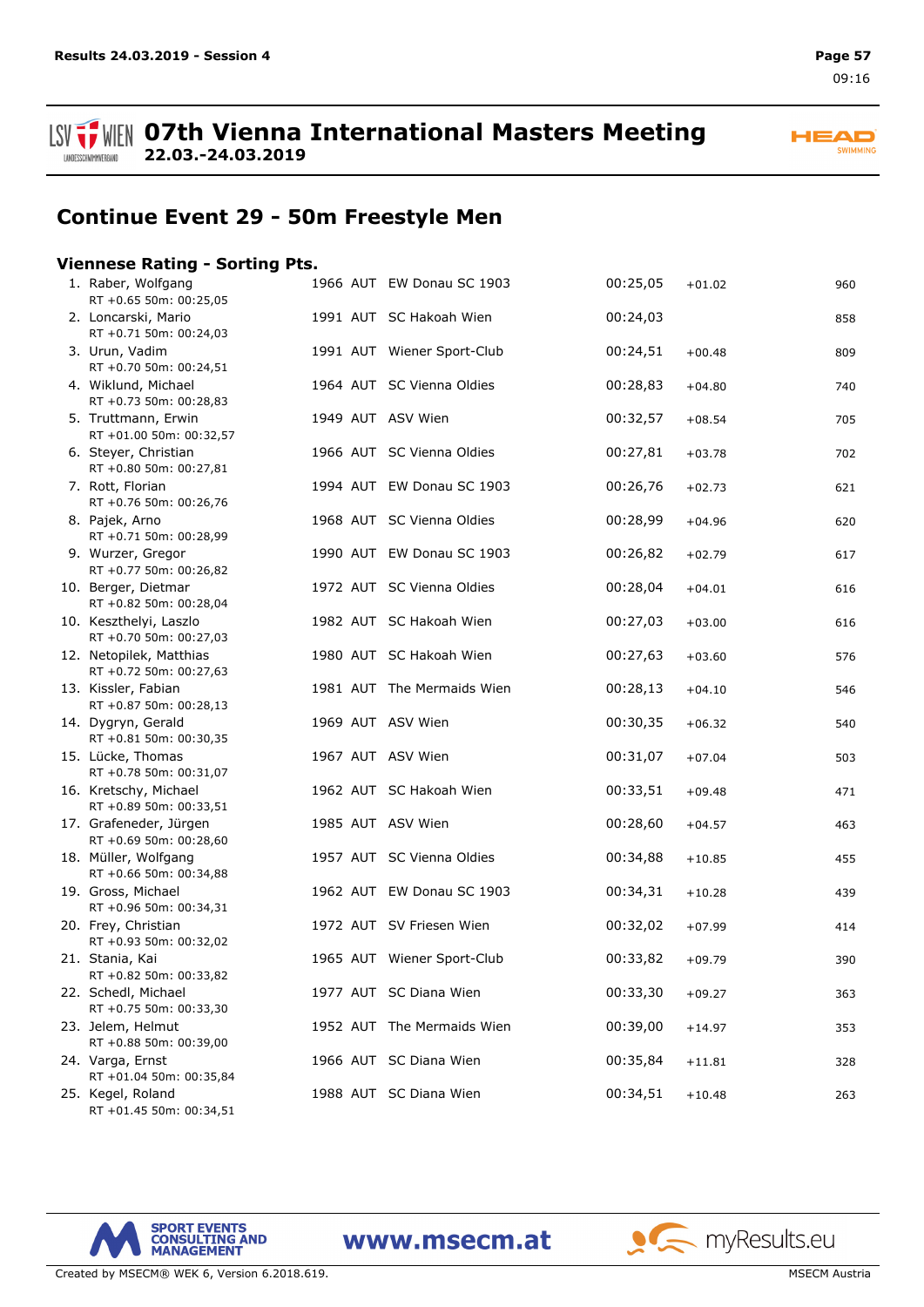#### **ISV THE OFTH Vienna International Masters Meeting 22.03.-24.03.2019** LANDESSCHWIMMVERBAND



## **Continue Event 29 - 50m Freestyle Men**

### **Viennese Rating - Sorting Pts.**

|      | 26. Neufeld, Thomas<br>RT +01.13 50m: 00:49,49   |  | 1942 AUT SC Hakoah Wien                              | 00:49,49 | $+25.46$   |           | 252 |
|------|--------------------------------------------------|--|------------------------------------------------------|----------|------------|-----------|-----|
| ---- |                                                  |  |                                                      |          |            |           |     |
|      | Block, Martin                                    |  | 1979 AUT SC Hakoah Wien                              |          | <b>DNS</b> | <b>MT</b> |     |
|      | Santner, Christian<br>Cancelled.                 |  | 1966 AUT SC Diana Wien                               |          | <b>DNS</b> |           |     |
|      | Souto-Derungs, Javier<br>Cancelled.              |  | 1982 AUT SC Hakoah Wien                              |          | <b>DNS</b> |           |     |
|      | Szanyi, Peter<br>Cancelled.                      |  | 1965 AUT SC Hakoah Wien                              |          | <b>DNS</b> |           |     |
|      |                                                  |  |                                                      |          |            |           |     |
|      | <b>International Rating - Sorting Pts.</b>       |  |                                                      |          |            |           |     |
|      | 1. Raber, Wolfgang<br>RT +0.65 50m: 00:25,05     |  | 1966 AUT EW Donau SC 1903                            | 00:25,05 | $+01.61$   |           | 960 |
|      | 2. Havlíèek, Vlastimil                           |  | 1972 CZE Plavecký klub Slávia VŠ Plzeò<br>z.s.       | 00:24,32 | $+00.88$   |           | 945 |
|      | RT +0.71 50m: 00:24,32                           |  |                                                      |          |            |           |     |
|      | 3. Kurnosov, Andrei<br>RT +0.66 50m: 00:23,44    |  | 1982 RUS Tsunami                                     | 00:23,44 |            |           | 944 |
|      | 4. Placheta, Alexander<br>RT +0.74 50m: 00:25,42 |  | 1967 AUT SC IKB Innsbruck                            | 00:25,42 | $+01.98$   |           | 919 |
|      | 5. Zoltan, Levay<br>RT +0.75 50m: 00:27,18       |  | 1963 HUN Iron Swim Masters                           | 00:27,18 | $+03.74$   |           | 883 |
|      | 6. Loncarski, Mario<br>RT +0.71 50m: 00:24,03    |  | 1991 AUT SC Hakoah Wien                              | 00:24,03 | $+00.59$   |           | 858 |
|      | 7. Kochajda, Rudolf<br>RT +0.74 50m: 00:25,26    |  | 1973 SVK TPO Trencin                                 | 00:25,26 | $+01.82$   |           | 843 |
|      | 8. Mayerhofer, Hannes<br>RT +0.64 50m: 00:24,35  |  | 1993 AUT ATUS Graz                                   | 00:24,35 | $+00.91$   |           | 825 |
|      | 9. Pokorny, Frantisek<br>RT +0.83 50m: 00:33,55  |  | 1941 CZE PVK Brno                                    | 00:33,55 | $+10.11$   |           | 811 |
|      | 10. Urun, Vadim<br>RT +0.70 50m: 00:24,51        |  | 1991 AUT Wiener Sport-Club                           | 00:24,51 | $+01.07$   |           | 809 |
|      | 11. Vasilev, Veselin<br>RT +0.79 50m: 00:28,20   |  | 1963 BUL IRIS-RUSE-MASTERS                           | 00:28,20 | $+04.76$   |           | 790 |
|      | 12. Hajek, Tomas<br>RT +0.85 50m: 00:29,11       |  | 1956 CZE PO Spartak Horovice                         | 00:29,11 | $+05.67$   |           | 783 |
|      | 12. Mößler, Michael<br>RT +0.64 50m: 00:24,77    |  | 1993 AUT ATUS Graz                                   | 00:24,77 | $+01.33$   |           | 783 |
|      | 14. Gyorgy, Kovacs<br>RT +0.72 50m: 00:25,91     |  | 1973 HUN Iron Swim Masters                           | 00:25,91 | $+02.47$   |           | 781 |
|      | 15. Patek, Vojtech<br>RT +0.69 50m: 00:24,89     |  | 1993 CZE Univerzita Brno                             | 00:24,89 | $+01.45$   |           | 772 |
|      | 16. Kalecík, Lubomír                             |  | 1949 SVK Vysokoskolsky klub Univerzity<br>komenskeho | 00:31,66 | $+08.22$   |           | 768 |
|      | 16. Schild, Igor<br>RT +0.66 50m: 00:24,94       |  | 1992 SVK ROYAL plavecký klub                         | 00:24,94 | $+01.50$   |           | 768 |
|      | 18. Urban, Ivo<br>RT +0.86 50m: 00:28,50         |  | 1963 CZE Swim Masters Zlin                           | 00:28,50 | $+05.06$   |           | 766 |

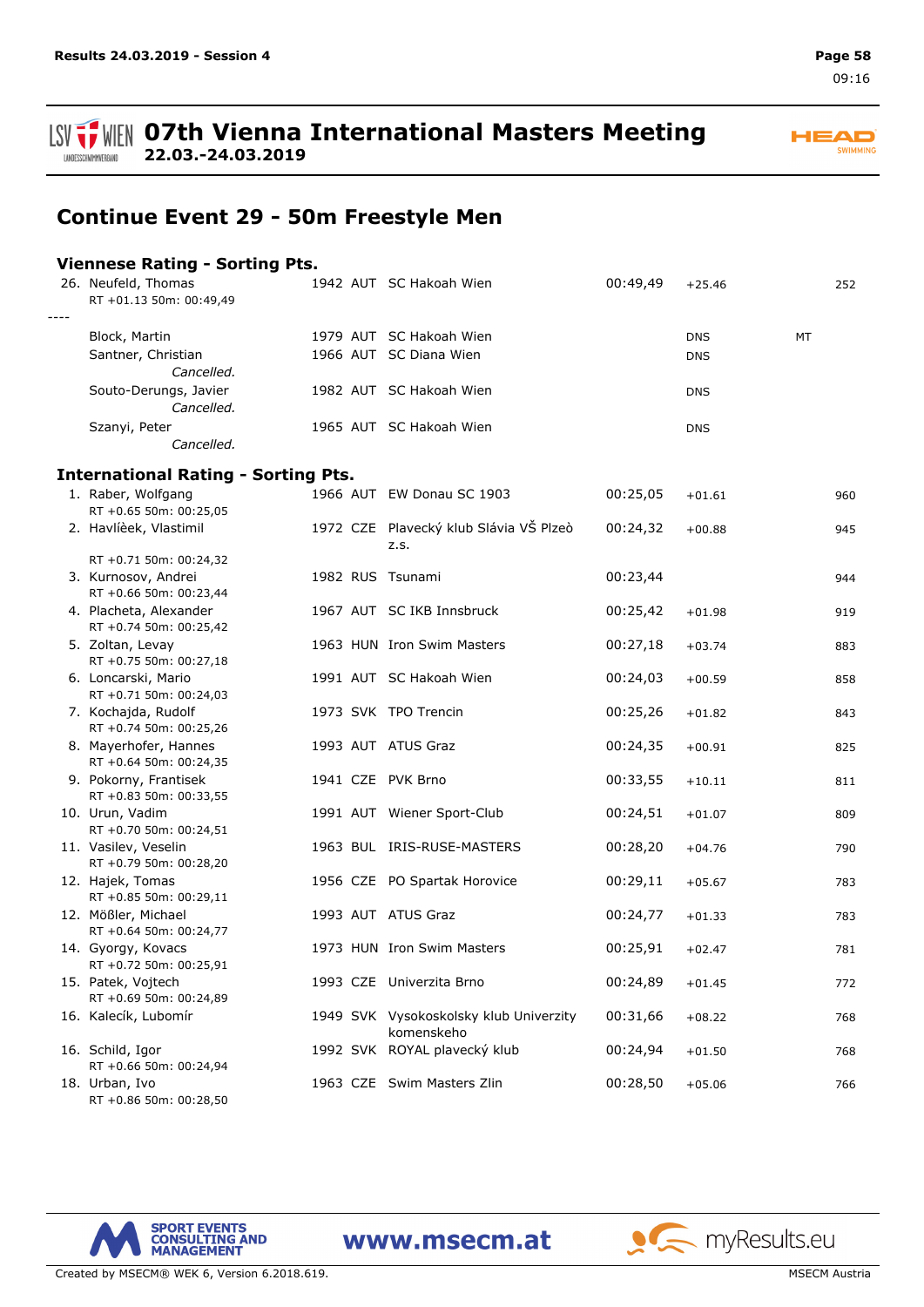

**ISV**  $\frac{1}{2}$  WIEN 07th Vienna International Masters Meeting **22.03.-24.03.2019**

**HEAD** SWIMMING

## **Continue Event 29 - 50m Freestyle Men**

### **International Rating - Sorting Pts.**

| 19. Parfitt, Phillip<br>RT +0.76 50m: 00:28,54     |  | 1963 AUT Union Südstadt                                | 00:28,54 | $+05.10$ | 763 |
|----------------------------------------------------|--|--------------------------------------------------------|----------|----------|-----|
| 20. Steinbauer, Vojtech<br>RT +0.72 50m: 00:25,18  |  | 1980 CZE Univerzita Brno                               | 00:25,18 | $+01.74$ | 762 |
| 21. Horacek, Jakub<br>RT +0.72 50m: 00:25,22       |  | 1984 CZE Univerzita Brno                               | 00:25,22 | $+01.78$ | 758 |
| 22. Zoltan, Balla<br>RT +0.69 50m: 00:27,31        |  | 1968 HUN Törökbálint Senior                            | 00:27,31 | $+03.87$ | 741 |
| 23. Wiklund, Michael<br>RT +0.73 50m: 00:28,83     |  | 1964 AUT SC Vienna Oldies                              | 00:28,83 | $+05.39$ | 740 |
| 24. Köhalmi, András<br>RT +0.79 50m: 00:27,39      |  | 1968 HUN SZÁZHALOMBATTA VUK SE                         | 00:27,39 | $+03.95$ | 735 |
| 25. Smelik, Ladislav<br>RT +0.81 50m: 00:28,91     |  | 1961 CZE Bohemians Prag                                | 00:28,91 | $+05.47$ | 734 |
| 26. Kennedy, Christopher<br>RT +0.77 50m: 00:27,51 |  | 1968 AUT SC Vienna Oldies (Int.)                       | 00:27,51 | $+04.07$ | 725 |
| 27. Csaba, Toth<br>RT +0.63 50m: 00:27,54          |  | 1969 HUN Törökbálint Senior                            | 00:27,54 | $+04.10$ | 723 |
| 28. Truttmann, Erwin<br>RT +01.00 50m: 00:32,57    |  | 1949 AUT ASV Wien                                      | 00:32,57 | $+09.13$ | 705 |
| 29. Steyer, Christian<br>RT +0.80 50m: 00:27,81    |  | 1966 AUT SC Vienna Oldies                              | 00:27,81 | $+04.37$ | 702 |
| 30. Georgiev, Plamen<br>RT +0.80 50m: 00:27,23     |  | 1971 BUL IRIS-RUSE-MASTERS                             | 00:27,23 | $+03.79$ | 673 |
| 31. Skalník, Martin<br>RT +0.82 50m: 00:28,27      |  | 1966 SVK RFFS                                          | 00:28,27 | $+04.83$ | 668 |
| 32. Odstrcil, Tomas<br>RT +0.74 50m: 00:26,32      |  | 1982 CZE Swim Masters Zlin                             | 00:26,32 | $+02.88$ | 667 |
| 33. Stritzker, Jochen<br>RT +0.69 50m: 00:27,22    |  | 1976 AUT SC Vienna Oldies (Int.)                       | 00:27,22 | $+03.78$ | 665 |
| 34. Valovic, Róbert                                |  | 1956 SVK Plavecká akademia Swimmers<br>Bratislava      | 00:30,78 | $+07.34$ | 663 |
| RT +0.97 50m: 00:30,78                             |  |                                                        |          |          |     |
| 35. Rozgonyi, Áron<br>RT +0.84 50m: 00:27,28       |  | 1977 HUN Swim Life                                     | 00:27,28 | $+03.84$ | 660 |
| 36. Kulyk, Mykola<br>RT +0.84 50m: 00:30,05        |  | 1961 UKR ZHYTOMYR AQUA MASTERS                         | 00:30,05 | $+06.61$ | 653 |
| 37. Borzi, Miklós                                  |  | 1949 HUN Szentesi Delfin<br>Egeszsegmegorzo Sport Club | 00:33,53 | $+10.09$ | 646 |
| RT +01.00 50m: 00:33,53                            |  |                                                        |          |          |     |
| 38. Minar, Petr<br>RT +01.11 50m: 00:33,76         |  | 1946 CZE Bohemians Prag                                | 00:33,76 | $+10.32$ | 633 |
| 39. Kohout, Petr<br>RT +0.74 50m: 00:27,68         |  | 1978 CZE Swim Masters Zlin                             | 00:27,68 | $+04.24$ | 632 |
| 40. Witzmann, Jörg<br>RT +0.76 50m: 00:28,97       |  | 1966 AUT AT Graz                                       | 00:28,97 | $+05.53$ | 621 |
| 40. Rott, Florian<br>RT +0.76 50m: 00:26,76        |  | 1994 AUT EW Donau SC 1903                              | 00:26,76 | $+03.32$ | 621 |
| 42. Pajek, Arno<br>RT +0.71 50m: 00:28,99          |  | 1968 AUT SC Vienna Oldies                              | 00:28,99 | $+05.55$ | 620 |

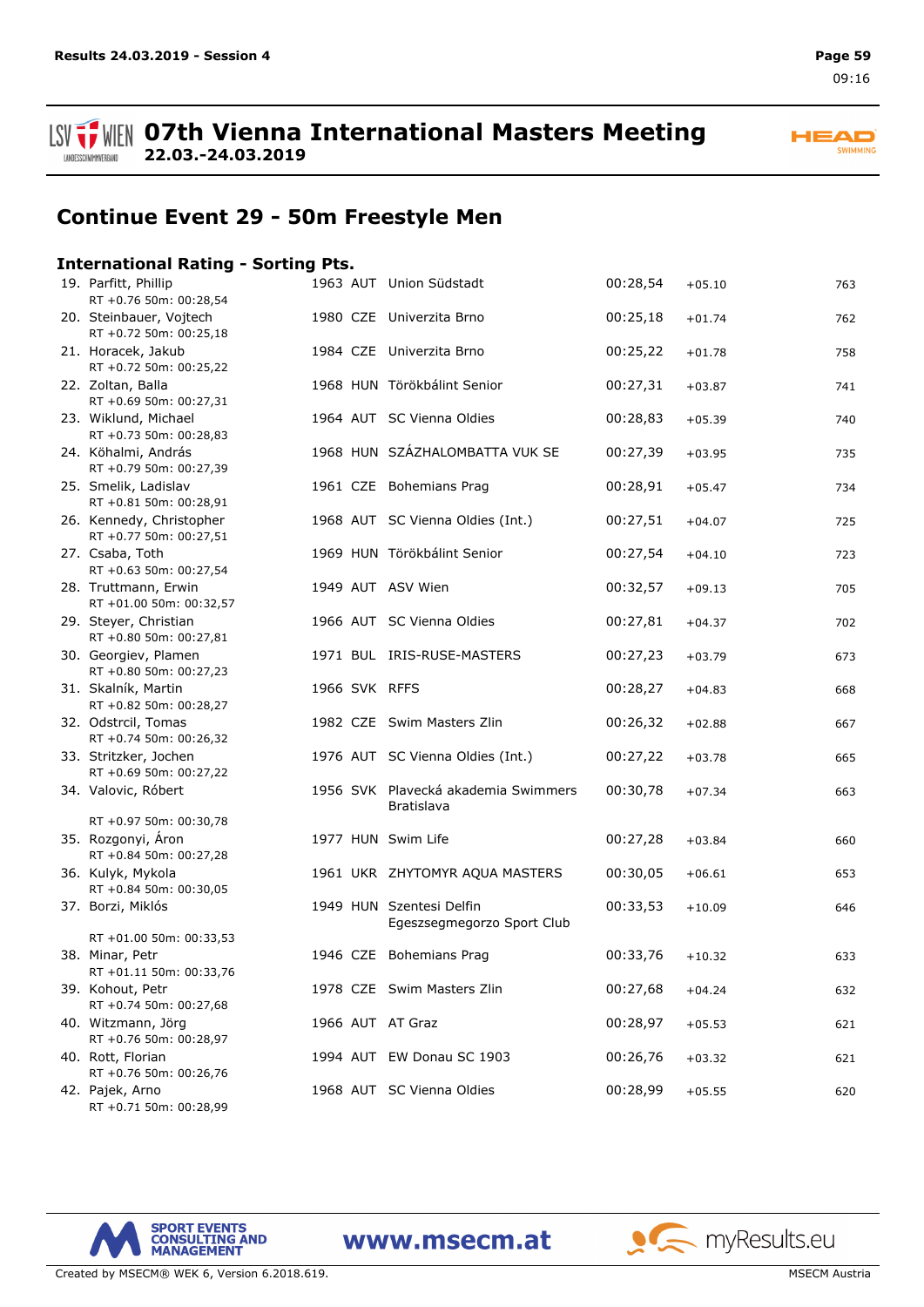LANDESSCHWIMMVERBAND

**ISV**  $\frac{1}{2}$  WIEN 07th Vienna International Masters Meeting **22.03.-24.03.2019**

**HEAD** SWIMMING

## **Continue Event 29 - 50m Freestyle Men**

### **International Rating - Sorting Pts.**

| 42. Pötsch, Marko<br>RT +0.87 50m: 00:27,99       |  | 1972 AUT ASKOE SC Steyr                           | 00:27,99 | $+04.55$ | 620 |
|---------------------------------------------------|--|---------------------------------------------------|----------|----------|-----|
| 44. Wurzer, Gregor<br>RT +0.77 50m: 00:26,82      |  | 1990 AUT EW Donau SC 1903                         | 00:26,82 | $+03.38$ | 617 |
| 45. Berger, Dietmar<br>RT +0.82 50m: 00:28,04     |  | 1972 AUT SC Vienna Oldies                         | 00:28,04 | $+04.60$ | 616 |
| 45. Keszthelyi, Laszlo<br>RT +0.70 50m: 00:27,03  |  | 1982 AUT SC Hakoah Wien                           | 00:27,03 | $+03.59$ | 616 |
| 47. Netopilek, Matthias<br>RT +0.72 50m: 00:27,63 |  | 1980 AUT SC Hakoah Wien                           | 00:27,63 | $+04.19$ | 576 |
| 48. Cserés, Miklós<br>RT +0.73 50m: 00:27,01      |  | 1985 HUN Nyíregyházi Fókák SE                     | 00:27,01 | $+03.57$ | 550 |
| 49. Kissler, Fabian<br>RT +0.87 50m: 00:28,13     |  | 1981 AUT The Mermaids Wien                        | 00:28,13 | $+04.69$ | 546 |
| 50. Štìpán, Daniel                                |  | 1973 CZE Plavecký klub Slávia VŠ Plzeò<br>Z.S.    | 00:29,21 | $+05.77$ | 545 |
| RT +0.72 50m: 00:29,21                            |  |                                                   |          |          |     |
| 51. Lang, Gerd<br>RT +0.92 50m: 00:30,32          |  | 1967 AUT WBV Graz                                 | 00:30,32 | $+06.88$ | 541 |
| 52. Dygryn, Gerald<br>RT +0.81 50m: 00:30,35      |  | 1969 AUT ASV Wien                                 | 00:30,35 | $+06.91$ | 540 |
| 52. Witkowski, Pawel<br>RT +0.77 50m: 00:28,24    |  | 1981 POL Warsaw Masters Team                      | 00:28,24 | $+04.80$ | 540 |
| 54. Szabó, János<br>RT +0.75 50m: 00:28,27        |  | 1982 HUN Pécsi Vörös Meteor SK                    | 00:28,27 | $+04.83$ | 538 |
| 55. Kolár, Jirí                                   |  | 1977 CZE Plavecký klub Slávia VŠ Plzeò<br>Z.S.    | 00:29,44 | $+06.00$ | 525 |
| RT +0.63 50m: 00:29,44                            |  |                                                   |          |          |     |
| 56. MAZZIA, Stefano<br>RT +0.90 50m: 00:29,62     |  | 1979 CZE Bohemians Prag                           | 00:29,62 | $+06.18$ | 516 |
| 57. Thalhammer, Tom<br>RT +0.75 50m: 00:28,69     |  | 1983 AUT Union Südstadt                           | 00:28,69 | $+05.25$ | 515 |
| 58. Schleifer, Manuel<br>RT +0.79 50m: 00:28,57   |  | 1990 AUT ASKOE SC Steyr                           | 00:28,57 | $+05.13$ | 510 |
| 59. Lücke, Thomas<br>RT +0.78 50m: 00:31,07       |  | 1967 AUT ASV Wien                                 | 00:31,07 | $+07.63$ | 503 |
| 60. Kretschy, Michael<br>RT +0.89 50m: 00:33,51   |  | 1962 AUT SC Hakoah Wien                           | 00:33,51 | $+10.07$ | 471 |
| 61. Grafeneder, Jürgen<br>RT +0.69 50m: 00:28,60  |  | 1985 AUT ASV Wien                                 | 00:28,60 | $+05.16$ | 463 |
| 62. Höger, Walter<br>RT +0.77 50m: 00:33,77       |  | 1960 AUT ATUS Graz                                | 00:33,77 | $+10.33$ | 460 |
| 63. Prilucik, Michal<br>RT +0.80 50m: 00:32,10    |  | 1966 CZE Swim Masters Zlin                        | 00:32,10 | $+08.66$ | 456 |
| 64. Müller, Wolfgang<br>RT +0.66 50m: 00:34,88    |  | 1957 AUT SC Vienna Oldies                         | 00:34,88 | $+11.44$ | 455 |
| 65. Habash, Liam<br>RT +0.73 50m: 00:29,75        |  | 1993 AUT Tiroler Wassersportverein                | 00:29,75 | $+06.31$ | 452 |
| 66. Grman, Tibor                                  |  | 1953 SVK Plavecká akademia Swimmers<br>Bratislava | 00:35,97 | $+12.53$ | 450 |



www.msecm.at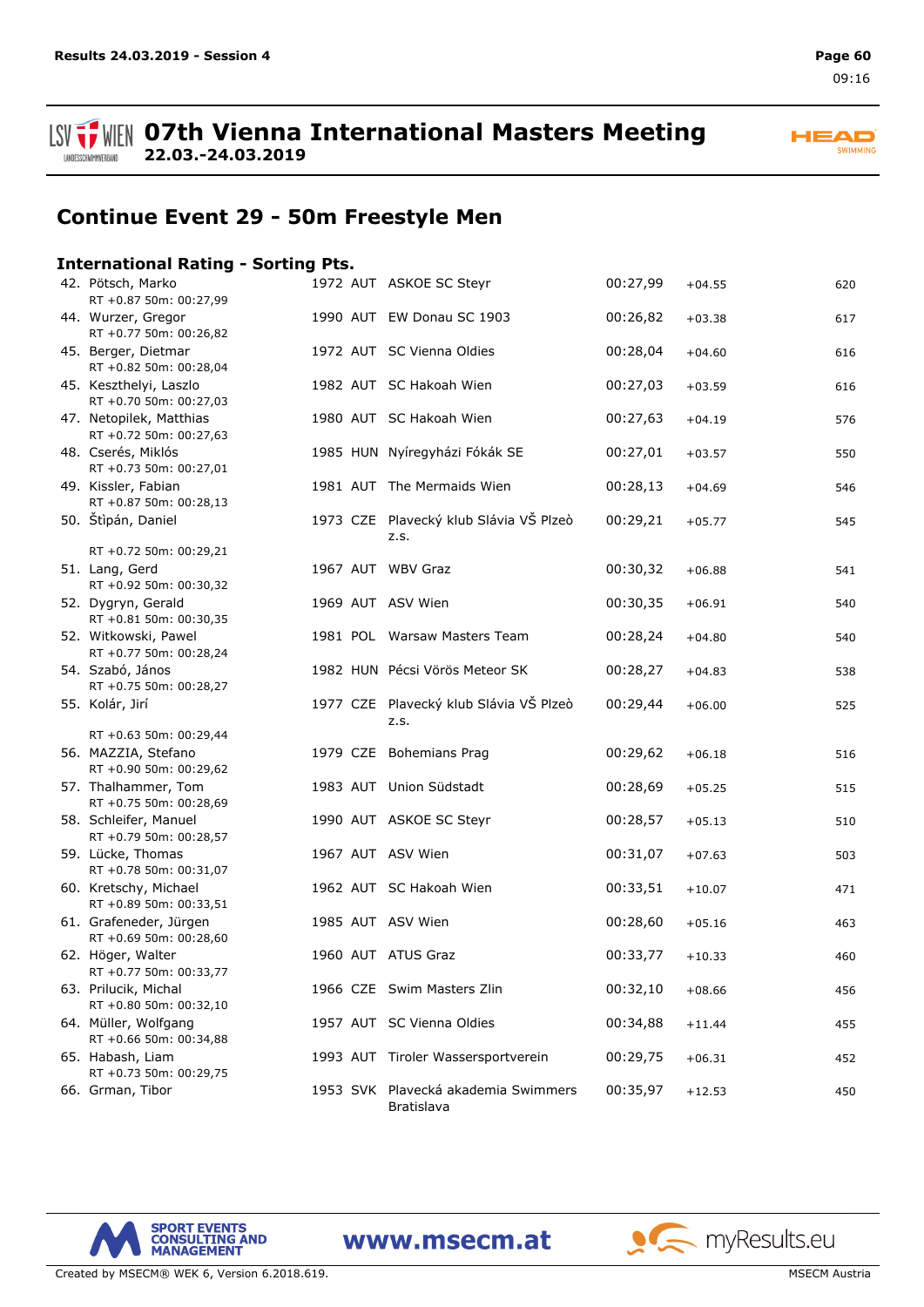



## **Continue Event 29 - 50m Freestyle Men**

### **International Rating - Sorting Pts.**

| 66. Rajsek, Andreas<br>RT +0.71 50m: 00:34,03            |  | 1961 AUT ATUS Graz                                   | 00:34,03 | $+10.59$   | 450 |
|----------------------------------------------------------|--|------------------------------------------------------|----------|------------|-----|
| 68. Gross, Michael<br>RT +0.96 50m: 00:34,31             |  | 1962 AUT EW Donau SC 1903                            | 00:34,31 | $+10.87$   | 439 |
| 69. Fiala, Michal<br>RT +0.87 50m: 00:31,35              |  | 1979 CZE PVK Brno                                    | 00:31,35 | $+07.91$   | 435 |
| 70. Frey, Christian<br>RT +0.93 50m: 00:32,02            |  | 1972 AUT SV Friesen Wien                             | 00:32,02 | $+08.58$   | 414 |
| 71. Göcze, Balázs<br>RT +0.87 50m: 00:29,76              |  | 1986 HUN Swim Life                                   | 00:29,76 | $+06.32$   | 411 |
| 72. Kümmel, Marco<br>RT +01.02 50m: 00:31,98             |  | 1977 AUT Union Südstadt                              | 00:31,98 | $+08.54$   | 410 |
| 73. Gary, Hansen<br>RT +0.86 50m: 00:35,38               |  | 1960 HUN Törökbálint Senior                          | 00:35,38 | $+11.94$   | 400 |
| 74. Ruthner, Christian<br>RT +0.78 50m: 00:32,35         |  | 1977 AUT Union Südstadt                              | 00:32,35 | $+08.91$   | 396 |
| 75. Stania, Kai<br>RT +0.82 50m: 00:33,82                |  | 1965 AUT Wiener Sport-Club                           | 00:33,82 | $+10.38$   | 390 |
| 76. Schöttl, Robert<br>RT +0.79 50m: 00:33,38            |  | 1974 AUT SV Wörthersee                               | 00:33,38 | $+09.94$   | 365 |
| 77. Schedl, Michael<br>RT +0.75 50m: 00:33,30            |  | 1977 AUT SC Diana Wien                               | 00:33,30 | $+09.86$   | 363 |
| 78. Jelem, Helmut<br>RT +0.88 50m: 00:39,00              |  | 1952 AUT The Mermaids Wien                           | 00:39,00 | $+15.56$   | 353 |
| 79. Krízik, Rudolf<br>RT +0.80 50m: 00:35,56             |  | 1968 SVK RFFS                                        | 00:35,56 | $+12.12$   | 335 |
| 80. Varga, Ernst<br>RT +01.04 50m: 00:35,84              |  | 1966 AUT SC Diana Wien                               | 00:35,84 | $+12.40$   | 328 |
| 81. JOCHMAN, Radek<br>RT +0.83 50m: 00:34,88             |  | 1974 CZE Bohemians Prag                              | 00:34,88 | $+11.44$   | 320 |
| 82. Glöckler-Knieling, Florian<br>RT +0.89 50m: 00:34,91 |  | 1974 AUT SU Baden                                    | 00:34,91 | $+11.47$   | 319 |
| 83. Walenta, Gerhard<br>RT +0.81 50m: 00:36,74           |  | 1965 AUT Union Südstadt                              | 00:36,74 | $+13.30$   | 304 |
| 84. Kegel, Roland<br>RT +01.45 50m: 00:34,51             |  | 1988 AUT SC Diana Wien                               | 00:34,51 | $+11.07$   | 263 |
| 85. Neufeld, Thomas<br>RT +01.13 50m: 00:49,49           |  | 1942 AUT SC Hakoah Wien                              | 00:49,49 | $+26.05$   | 252 |
| 86. Fischer, Viliam                                      |  | 1938 SVK Vysokoskolsky klub Univerzity<br>komenskeho | 00:53,63 | $+30.19$   | 237 |
| RT +01.71 50m: 00:53,63                                  |  |                                                      |          |            |     |
| Block, Martin                                            |  | 1979 AUT SC Hakoah Wien                              |          | <b>DNS</b> | МT  |
| Attila, Beak                                             |  | 1958 HUN Törökbálint Senior                          |          | <b>DNS</b> | МT  |
| Rusak, Oleksandr                                         |  | 1974 UKR ZHYTOMYR AQUA MASTERS                       |          | <b>DNS</b> | МT  |
| Slepièka, Josef                                          |  | 1977 CZE Plavecký klub Slávia VŠ Plzeò               |          | <b>DNS</b> |     |
| Cancelled.                                               |  |                                                      |          |            |     |
| Santner, Christian<br>Cancelled.                         |  | 1966 AUT SC Diana Wien                               |          | <b>DNS</b> |     |

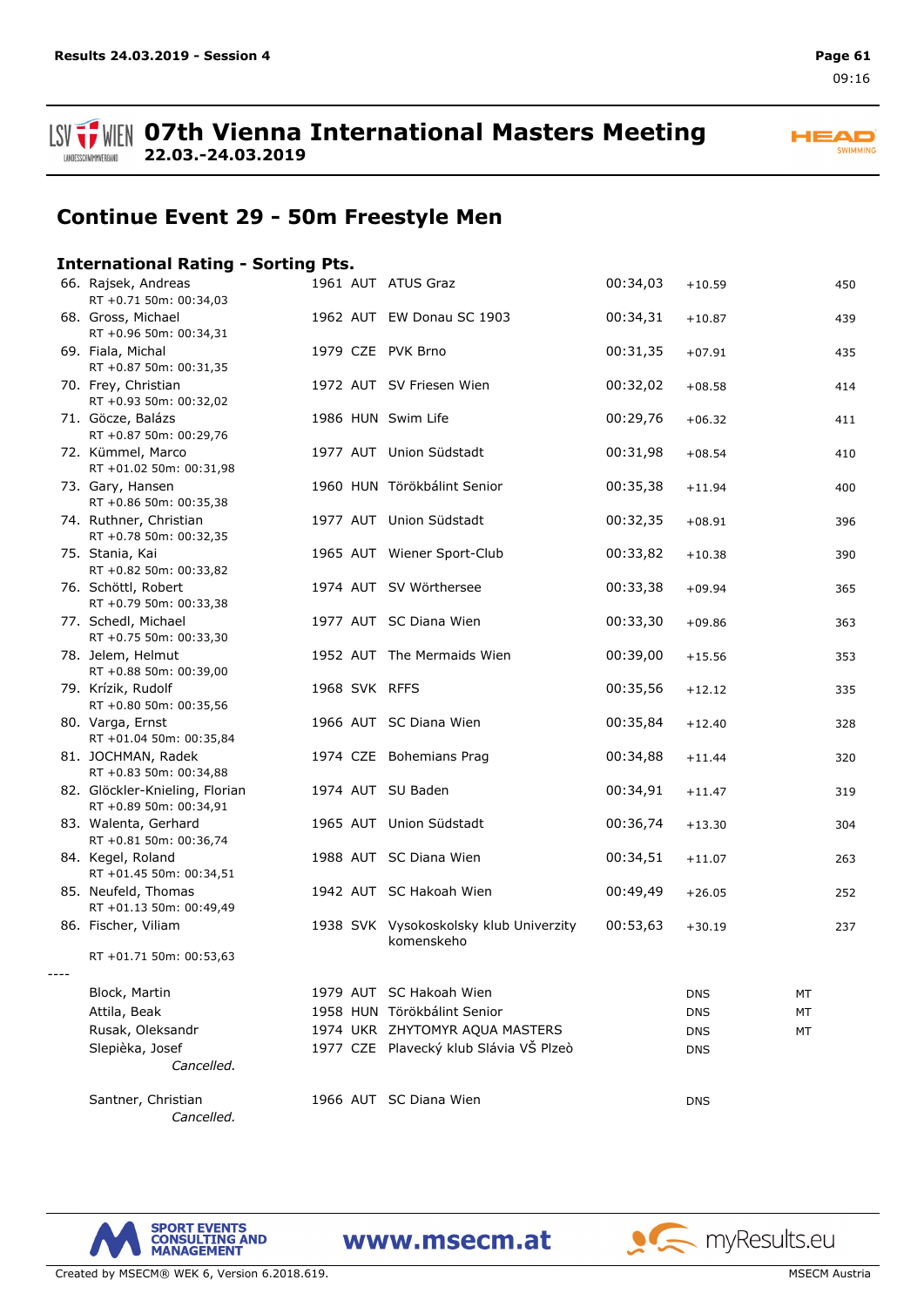09:16

#### **ISV TWEIN 07th Vienna International Masters Meeting 22.03.-24.03.2019** LANDESSCHWIMMVERBAND

## **Continue Event 29 - 50m Freestyle Men**

### **International Rating - Sorting Pts.**

| Souto-Derungs, Javier<br><i>Cancelled.</i> | 1982 AUT SC Hakoah Wien | <b>DNS</b> |
|--------------------------------------------|-------------------------|------------|
| Szanyi, Peter                              | 1965 AUT SC Hakoah Wien | <b>DNS</b> |
| Cancelled.                                 |                         |            |

## **Continue Event 30 - 50m Freestyle Women**

### **Viennese Rating - Sorting Pts.**

|      | 1. Pliessnig, Ingrid<br>RT +0.94 50m: 00:33,40    |  | 1964 AUT ASV Wien            | 00:33,40 | $+00.98$   | 693 |
|------|---------------------------------------------------|--|------------------------------|----------|------------|-----|
|      | 2. Pataki, Ruth<br>RT +0.73 50m: 00:32,42         |  | 1978 AUT SC Hakoah Wien      | 00:32,42 |            | 589 |
|      | 3. Stockinger, Michaela<br>RT +0.84 50m: 00:37,22 |  | 1955 AUT SC Hakoah Wien      | 00:37,22 | $+04.80$   | 578 |
|      | 4. Pekarek, Gisela                                |  | 1944 AUT EW Donau SC 1903    | 00:43,45 | $+11.03$   | 504 |
|      | 5. Rottensteiner, Doris<br>RT +0.80 50m: 00:38,16 |  | 1963 AUT SC Diana Wien       | 00:38,16 | $+05.74$   | 465 |
|      | 6. Mongini, Claudia<br>RT +0.85 50m: 00:35,06     |  | 1972 AUT SC Diana Wien       | 00:35,06 | $+02.64$   | 452 |
|      | 7. Greiner, Ulrike<br>RT +0.88 50m: 00:36,73      |  | 1973 AUT Wiener Sport-Club   | 00:36,73 | $+04.31$   | 393 |
|      | 8. Busch, Isabella<br>RT +0.77 50m: 00:35,74      |  | 1987 AUT SC Diana Wien       | 00:35,74 | $+03.32$   | 391 |
|      | 9. Hoffmann, Ulrike<br>RT +0.79 50m: 00:37,94     |  | 1972 AUT The Mermaids Wien   | 00:37,94 | $+05.52$   | 356 |
|      | 10. Schmidt, Christa<br>RT +01.30 50m: 00:47,44   |  | 1952 AUT EW Donau SC 1903    | 00:47,44 | $+15.02$   | 314 |
|      | 11. Pirker, Helga<br>RT +0.94 50m: 00:51,78       |  | 1966 AUT The Mermaids Wien   | 00:51,78 | $+19.36$   | 166 |
|      | 12. Zimmer, Irmgard<br>RT +01.05 50m: 00:49,50    |  | 1976 AUT EW Donau SC 1903    | 00:49,50 | $+17.08$   | 165 |
| ---- | Polsterer, Ellen<br>Cancelled.                    |  | 1940 AUT The Mermaids Wien   |          | <b>DNS</b> |     |
|      | Merten, Sabine<br>Cancelled.                      |  | 1969 AUT SC Hakoah Wien      |          | <b>DNS</b> |     |
|      | Zecha, Gabriele<br>Cancelled.                     |  | 1952 AUT EW Donau SC 1903    |          | <b>DNS</b> |     |
|      | <b>International Rating - Sorting Pts.</b>        |  |                              |          |            |     |
|      | 1. Csikany, Csilla<br>RT +0.75 50m: 00:28,84      |  | 1968 HUN Törökbálint Senior  | 00:28,84 | $+01.05$   | 965 |
|      | 2. Asztalos, Fanni<br>RT +0.80 50m: 00:27,79      |  | 1977 HUN Törökbálint Senior  | 00:27,79 |            | 935 |
|      | 3. Czifrik, Hajnalka<br>RT +0.67 50m: 00:29,20    |  | 1966 HUN Széchy T. SI Sopron | 00:29,20 | $+01.41$   | 929 |
|      | 4. Csanádiné Tóth, Magdolna                       |  | 1949 HUN Veszprém RSE        | 00:35,94 | $+08.15$   | 798 |





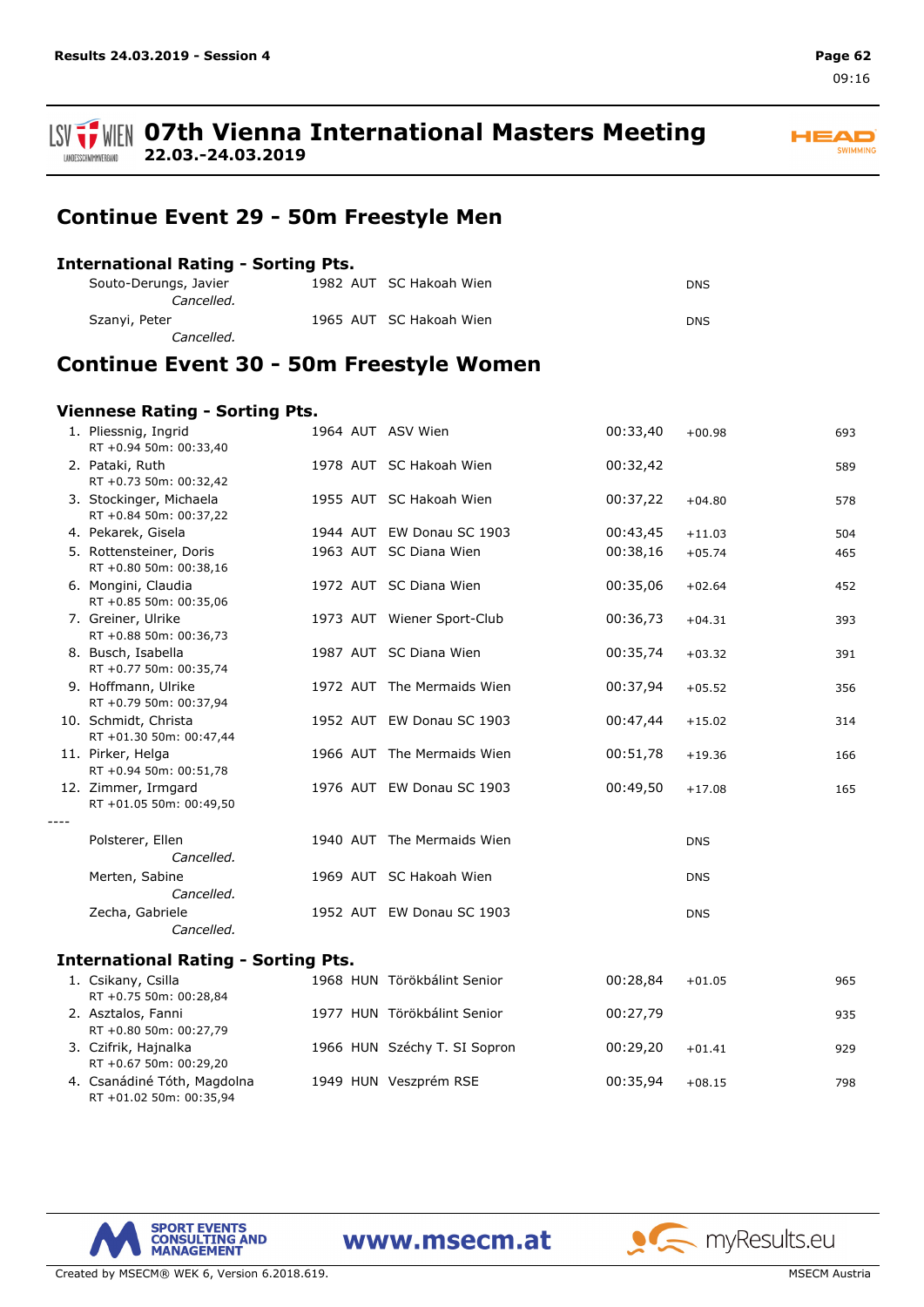



## **Continue Event 30 - 50m Freestyle Women**

### **International Rating - Sorting Pts.**

| 5. Horn-Lichtenfeld, Alexandra<br>RT +0.77 50m: 00:30,00                 |  | 1979 AUT Union Südstadt                                 | 00:30,00 | $+02.21$ | 743 |
|--------------------------------------------------------------------------|--|---------------------------------------------------------|----------|----------|-----|
| 6. Remenyi, Ute<br>RT +01.07 50m: 00:46,90                               |  | 1939 AUT Salzburger TV                                  | 00:46,90 | $+19.11$ | 726 |
| 7. Georgi, Anastasija<br>RT +0.68 50m: 00:30,00                          |  | 1972 AUT ATUS Graz                                      | 00:30,00 | $+02.21$ | 721 |
| 8. Matusova, Zuzana<br>RT +0.81 50m: 00:29,83                            |  | 1982 SVK Kupele Piestany                                | 00:29,83 | $+02.04$ | 712 |
| 9. Pliessnig, Ingrid<br>RT +0.94 50m: 00:33,40                           |  | 1964 AUT ASV Wien                                       | 00:33,40 | $+05.61$ | 693 |
| 10. Forrová, Ivica                                                       |  | 1960 SVK Plavecký veteránsky klub<br>Bratislava (PVKBA) | 00:33,74 | $+05.95$ | 673 |
| RT +0.76 50m: 00:33,74<br>11. Beresneva, Irina<br>RT +0.78 50m: 00:31,10 |  | 1970 RUS Poseydon                                       | 00:31,10 | $+03.31$ | 647 |
| 12. Weidinger, Piroska<br>RT +01.14 50m: 00:40,46                        |  | 1942 HUN Spuri Futó és Triatlon Sport Klub 00:40,46     |          | $+12.67$ | 624 |
| 13. Pataki, Ruth<br>RT +0.73 50m: 00:32,42                               |  | 1978 AUT SC Hakoah Wien                                 | 00:32,42 | $+04.63$ | 589 |
| 14. Turi, Kinga<br>RT +0.73 50m: 00:31,19                                |  | 1989 HUN Törökbálint Senior                             | 00:31,19 | $+03.40$ | 588 |
| 15. Stockinger, Michaela<br>RT +0.84 50m: 00:37,22                       |  | 1955 AUT SC Hakoah Wien                                 | 00:37,22 | $+09.43$ | 578 |
| 16. Bijelic, Milka<br>RT +0.74 50m: 00:32,84                             |  | 1984 SRB Swimming Adventures                            | 00:32,84 | $+05.05$ | 533 |
| 17. Pekarek, Gisela                                                      |  | 1944 AUT EW Donau SC 1903                               | 00:43,45 | $+15.66$ | 504 |
| 18. Rottensteiner, Doris<br>RT +0.80 50m: 00:38,16                       |  | 1963 AUT SC Diana Wien                                  | 00:38,16 | $+10.37$ | 465 |
| 19. Jónás, Krisztina<br>RT +0.81 50m: 00:33,84                           |  | 1987 HUN Swim Life                                      | 00:33,84 | $+06.05$ | 460 |
| 20. Mongini, Claudia<br>RT +0.85 50m: 00:35,06                           |  | 1972 AUT SC Diana Wien                                  | 00:35,06 | $+07.27$ | 452 |
| 21. Walenta, Gabriela<br>RT +0.94 50m: 00:37,51                          |  | 1966 AUT Union Südstadt                                 | 00:37,51 | $+09.72$ | 438 |
| 22. Greiner, Ulrike<br>RT +0.88 50m: 00:36,73                            |  | 1973 AUT Wiener Sport-Club                              | 00:36,73 | $+08.94$ | 393 |
| 23. Busch, Isabella<br>RT +0.77 50m: 00:35,74                            |  | 1987 AUT SC Diana Wien                                  | 00:35,74 | $+07.95$ | 391 |
| 24. Miriam, Ledererová                                                   |  | 1965 SVK Vysokoskolsky klub Univerzity<br>komenskeho    | 00:39,31 | $+11.52$ | 381 |
| RT +0.95 50m: 00:39,31                                                   |  |                                                         |          |          |     |
| 25. Langegger, Regina                                                    |  | 1962 AUT ATUS Graz                                      | 00:40,85 | $+13.06$ | 379 |
| 26. Nadler, Nicole<br>RT +0.97 50m: 00:37,24                             |  | 1983 AUT Union Südstadt                                 | 00:37,24 | $+09.45$ | 366 |
| 27. Hoffmann, Ulrike<br>RT +0.79 50m: 00:37,94                           |  | 1972 AUT The Mermaids Wien                              | 00:37,94 | $+10.15$ | 356 |
| 28. Schmidt, Christa<br>RT +01.30 50m: 00:47,44                          |  | 1952 AUT EW Donau SC 1903                               | 00:47,44 | $+19.65$ | 314 |
| 29. Kanz, Carina                                                         |  | 1988 AUT Salzburger TV                                  | 00:38,82 | $+11.03$ | 305 |

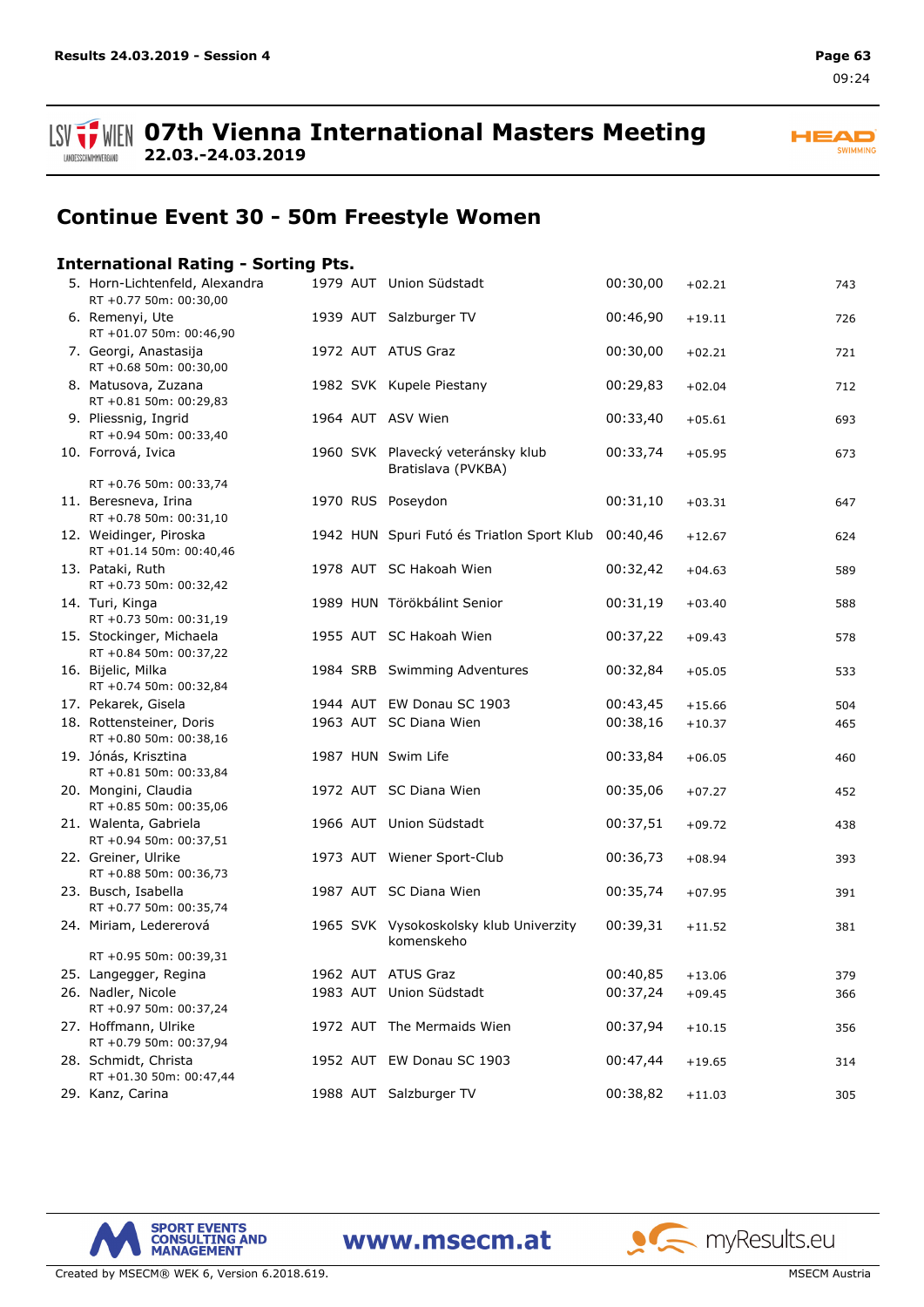



## **Continue Event 30 - 50m Freestyle Women**

### **International Rating - Sorting Pts.**

| 30. Sams, Margit<br>RT +01.18 50m: 00:51,37      |                    | 1948 AUT Salzburger TV         | 00:51,37 | $+23.58$   | 273       |
|--------------------------------------------------|--------------------|--------------------------------|----------|------------|-----------|
| 31. Ruthner, Anneliese<br>RT +0.90 50m: 00:41,84 |                    | 1980 AUT Union Südstadt        | 00:41,84 | $+14.05$   | 258       |
| 32. Fryz, Iryna<br>RT +0.98 50m: 00:44,92        |                    | 1968 UKR ZHYTOMYR AQUA MASTERS | 00:44,92 | $+17.13$   | 255       |
| 33. Brödner, Astrid<br>RT +01.03 50m: 00:46,28   |                    | 1978 AUT Union Südstadt        | 00:46,28 | $+18.49$   | 202       |
| 34. Rudolf, Margareth<br>RT +01.10 50m: 01:01,07 |                    | 1944 AUT Salzburger TV         | 01:01,07 | $+33.28$   | 181       |
| 35. Pirker, Helga<br>RT +0.94 50m: 00:51,78      |                    | 1966 AUT The Mermaids Wien     | 00:51,78 | $+23.99$   | 166       |
| 36. Zimmer, Irmgard<br>RT +01.05 50m: 00:49,50   |                    | 1976 AUT EW Donau SC 1903      | 00:49,50 | $+21.71$   | 165       |
| 37. Ludvigson, Lisa<br>RT +01.14 50m: 00:53,31   | 1966 AUT           | Union Südstadt                 | 00:53,31 | $+25.52$   | 152       |
|                                                  |                    |                                |          |            |           |
| Jakab, Dóra                                      | 1983 HUN Swim Life |                                |          | <b>DNS</b> | <b>MT</b> |
| Rosikova, Jana                                   |                    | 1990 CZE Swim Masters Zlin     |          | <b>DNS</b> | MT        |
| Polsterer, Ellen                                 | 1940 AUT           | The Mermaids Wien              |          | <b>DNS</b> |           |
| Cancelled.                                       |                    |                                |          |            |           |
| Merten, Sabine                                   |                    | 1969 AUT SC Hakoah Wien        |          | <b>DNS</b> |           |
| Cancelled.                                       |                    |                                |          |            |           |
| Zecha, Gabriele                                  |                    | 1952 AUT EW Donau SC 1903      |          | <b>DNS</b> |           |
| Cancelled.                                       |                    |                                |          |            |           |

## **Continue Event 31 - 200m Butterfly Men**

### **Viennese Rating - Sorting Pts.**

| 1. Prohaska, Gerhard 1958 AUT EW Donau SC 1903 02:50,86 +31.70                                               |                  |          |             | 817  |
|--------------------------------------------------------------------------------------------------------------|------------------|----------|-------------|------|
| RT +0.73 50m: 00:40,22, 100m: 01:23,74 (00:43,52), 150m: 02:08,09 (00:44,35), 200m: 02:50,86 (00:42,77)      |                  |          |             |      |
| 2. Bamer, Franz Oskar 1994 AUT SC Diana Wien 1994.16                                                         |                  |          |             | 747  |
| RT +0.65 50m: 00:28,41, 100m: 01:01,99 (00:33,58), 150m: 01:39,10 (00:37,11), 200m: 02:19,16 (00:40,06)      |                  |          |             |      |
| 3. Molecz, Peter 1957 AUT SC Diana Wien 1958,64                                                              |                  |          | $+39.48$    | 715  |
| RT +0.98 50m: 00:39,59, 100m: 01:24,57 (00:44,98), 150m: 02:12,18 (00:47,61), 200m: 02:58,64 (00:46,46)      |                  |          |             |      |
| 4. Nagl, Norbert                                                                                             | 1968 AUT SU Wien | 02:59.08 | $+39.92$    | 467  |
| RT +0.95 50m: 00:39,83, 100m: 01:25,41 (00:45,58), 150m: 02:12,19 (00:46,78), 200m: 02:59,08 (00:46,89)      |                  |          |             |      |
| 5. Molecz, Paul and American and Australian 1957 AUT SC Diana Wien                                           |                  | 03:27,26 | $+01:08.10$ | 457  |
| RT +01.11 50m: 00:46,68, 100m: 01:39,83 (00:53,15), 150m: 02:34,43 (00:54,60), 200m: 03:27,26 (00:52,83)     |                  |          |             |      |
|                                                                                                              |                  |          |             |      |
|                                                                                                              |                  |          |             |      |
| <b>International Rating - Sorting Pts.</b>                                                                   |                  |          |             |      |
|                                                                                                              |                  |          |             | 1250 |
| RT +0.88 50m: 00:40,86, 100m: 01:30,89 (00:50,03), 150m: 02:21,66 (00:50,77), 200m: 03:10,12 (00:48,46)      |                  |          |             |      |
| 2. Stockinger, Dietmar                             1982 AUT Eisenstädter SU                         02:09,91 |                  |          |             | 926  |
| RT +0.74 50m: 00:27,35, 100m: 01:00,08 (00:32,73), 150m: 01:34,64 (00:34,56), 200m: 02:09,91 (00:35,27)      |                  |          |             |      |
| 3. Prohaska, Gerhard                                   1958 AUT EW Donau SC 1903                             |                  | 02:50.86 | $+40.95$    | 817  |
| RT +0.73 50m: 00:40,22, 100m: 01:23,74 (00:43,52), 150m: 02:08,09 (00:44,35), 200m: 02:50,86 (00:42,77)      |                  |          |             |      |
| 4. Bamer, Franz Oskar 1994 AUT SC Diana Wien 1992.19,16 +09.25                                               |                  |          |             | 747  |

www.msecm.at

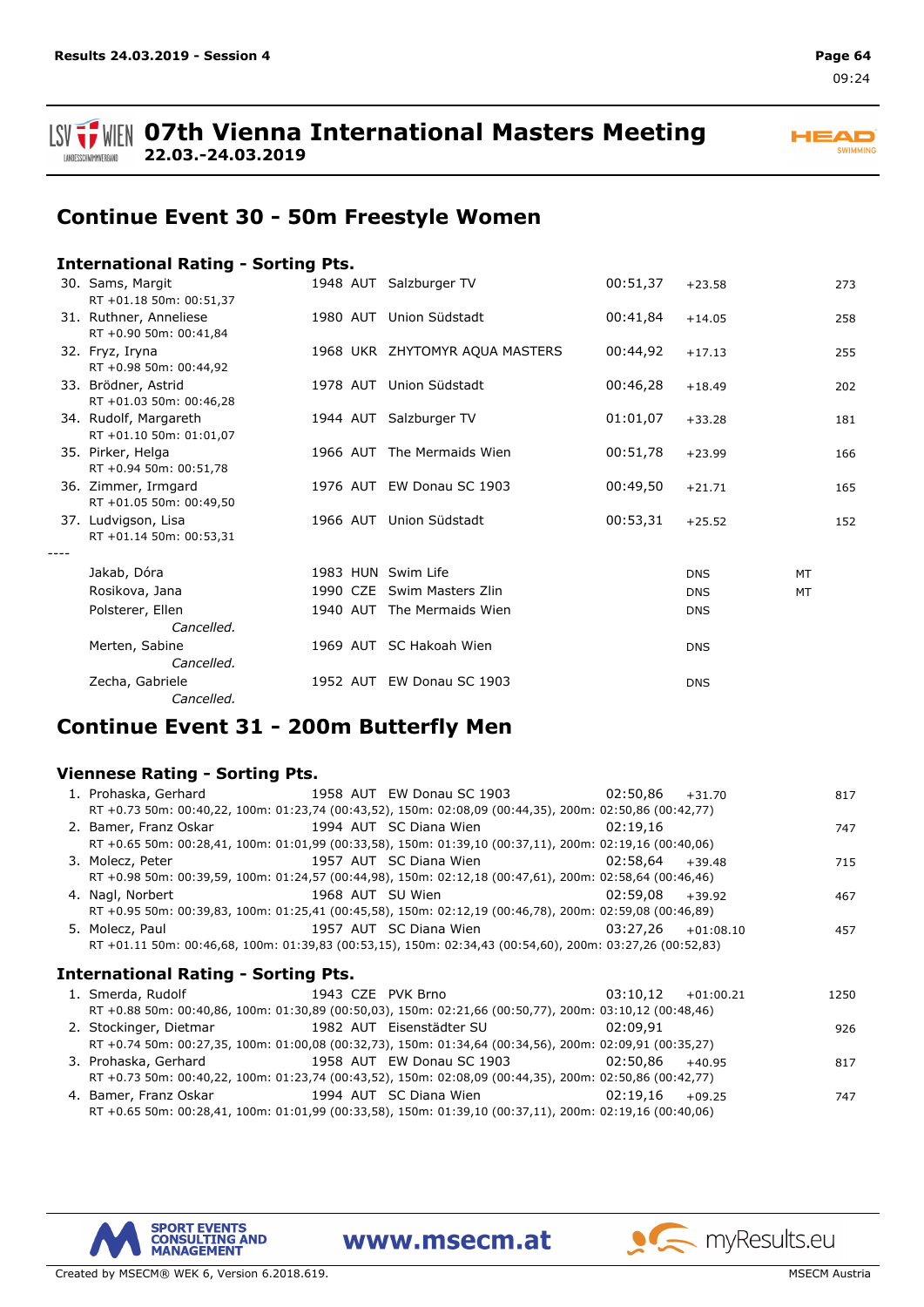

**ISV TWEIN 07th Vienna International Masters Meeting 22.03.-24.03.2019** LANDESSCHWIMMVERBAND

**HEAD SWIMMING** 

## **Continue Event 31 - 200m Butterfly Men**

### **International Rating - Sorting Pts.**

| 5. Molecz, Peter 1957 AUT SC Diana Wien 1957 AUT SC Diana Wien                                                      |                                           |          | $+48.73$    | 715 |
|---------------------------------------------------------------------------------------------------------------------|-------------------------------------------|----------|-------------|-----|
| RT +0.98 50m: 00:39,59, 100m: 01:24,57 (00:44,98), 150m: 02:12,18 (00:47,61), 200m: 02:58,64 (00:46,46)             |                                           |          |             |     |
|                                                                                                                     |                                           |          | $+01:05.79$ | 625 |
| RT +01.03 50m: 00:39,59, 100m: 01:27,66 (00:48,07), 150m: 02:20,53 (00:52,87), 200m: 03:15,70 (00:55,17)            |                                           |          |             |     |
| 7. Witzmann, Jörg                                                                                                   | 1966 AUT AT Graz                          | 02:48.69 | $+38.78$    | 558 |
| RT +0.80 50m: 00:36,40, 100m: 01:19,12 (00:42,72), 150m: 02:04,24 (00:45,12), 200m: 02:48,69 (00:44,45)             |                                           |          |             |     |
|                                                                                                                     |                                           |          |             | 534 |
| RT +0.76 50m: 00:32,69, 100m: 01:11,26 (00:38,57), 150m: 01:51,93 (00:40,67), 200m: 02:35,62 (00:43,69)             |                                           |          |             |     |
| 9. Nagl, Norbert                                                                                                    | 1968 AUT SU Wien <b>Sulleman Strutter</b> | 02:59.08 | $+49.17$    | 467 |
| RT +0.95 50m: 00:39,83, 100m: 01:25,41 (00:45,58), 150m: 02:12,19 (00:46,78), 200m: 02:59,08 (00:46,89)             |                                           |          |             |     |
| 10. Molecz, Paul                                                                                                    | 1957 AUT SC Diana Wien                    | 03:27.26 | $+01:17.35$ | 457 |
| RT +01.11 50m: 00:46,68, 100m: 01:39,83 (00:53,15), 150m: 02:34,43 (00:54,60), 200m: 03:27,26 (00:52,83)            |                                           |          |             |     |
| 11. Steker, Karel and Steker, Karel                                                                                 | 1981 CZE Swim Masters Zlin 62:50.99       |          | $+41.08$    | 406 |
| RT +0.79 50m: 00:35,46, 100m: 01:18,67 (00:43,21), 150m: 02:04,73 (00:46,06), 200m: 02:50,99 (00:46,26)             |                                           |          |             |     |
|                                                                                                                     |                                           |          | $+46.80$    | 363 |
| RT +0.92 50m: 00:36,95, 100m: 01:24,44 (00:47,49), 150m: 02:11,55 (00:47,11), 200m: 02:56,71 (00:45,16)             |                                           |          |             |     |
| 13. Thalhammer, Tom                             1983 AUT Union Südstadt                         03:06,33     +56.42 |                                           |          |             | 314 |
| RT +0.85 50m: 00:40,55, 100m: 01:28,39 (00:47,84), 150m: 02:17,80 (00:49,41), 200m: 03:06,33 (00:48,53)             |                                           |          |             |     |

## **Event 32 - 200m Butterfly Women**

### **Viennese Rating - Sorting Pts.**

| 1. Mikula, Natalie                                                                                           | 1976 AUT SC Vienna Oldies            | 03:34,58 |             | 325 |
|--------------------------------------------------------------------------------------------------------------|--------------------------------------|----------|-------------|-----|
| RT +0.95 50m: 00:45,91, 100m: 01:41,71 (00:55,80), 150m: 02:39,71 (00:58,00), 200m: 03:34,58 (00:54,87)      |                                      |          |             |     |
| <b>International Rating - Sorting Pts.</b>                                                                   |                                      |          |             |     |
| 1. Viktoria, Felfoldi                                                                                        | 1985 HUN Iron Swim Masters 62:23.12  |          |             | 992 |
| RT +0.77 50m: 00:32,12, 100m: 01:08,41 (00:36,29), 150m: 01:45,84 (00:37,43), 200m: 02:23,12 (00:37,28)      |                                      |          |             |     |
| 2. Kicinova, Anna                                                                                            | 1961 SVK Kupele Piestany<br>03:14,58 |          | $+51.46$    | 756 |
| RT +0.75 50m: 00:43,12, 100m: 01:33,03 (00:49,91), 150m: 02:24,33 (00:51,30), 200m: 03:14,58 (00:50,25)      |                                      |          |             |     |
| 3. Bendová, Kristina                                 1988 CZE Plavecký klub Slávia VŠ Plzeò       02:43,91   |                                      |          | $+20.79$    | 660 |
|                                                                                                              | Z.S.                                 |          |             |     |
| RT +0.98 50m: 00:35,17, 100m: 01:16,75 (00:41,58), 150m: 02:02,00 (00:45,25), 200m: 02:43,91 (00:41,91)      |                                      |          |             |     |
| 4. Grubmayr, Sarah                                 1980 AUT Salzburger TV                           02:55,79 |                                      |          | $+32.67$    | 598 |
| RT +0.66 50m: 00:38,19, 100m: 01:23,85 (00:45,66), 150m: 02:09,79 (00:45,94), 200m: 02:55,79 (00:46,00)      |                                      |          |             |     |
| 5. Mayerhofer, Susanne                                                                                       | 1961 AUT ATUS Graz                   | 03:31.36 | $+01:08.24$ | 590 |
| RT +0.79 50m: 00:45,64, 100m: 01:40,23 (00:54,59), 150m: 02:36,01 (00:55,78), 200m: 03:31,36 (00:55,35)      |                                      |          |             |     |
| 6. Mikula, Natalie                                                                                           | 1976 AUT SC Vienna Oldies            | 03:34.58 | $+01:11.46$ | 325 |
| RT +0.95 50m: 00:45,91, 100m: 01:41,71 (00:55,80), 150m: 02:39,71 (00:58,00), 200m: 03:34,58 (00:54,87)      |                                      |          |             |     |
|                                                                                                              |                                      |          | $+01:47.61$ | 184 |
| 50m: 00:56,90, 100m: 02:03,09 (01:06,19), 150m: 03:10,59 (01:07,50), 200m: 04:10,73 (01:00,14)               |                                      |          |             |     |
|                                                                                                              |                                      |          |             |     |

Raus, Alexandra 1991 USC Graz AUT DNS *Cancelled.*

SPORT EVENTS<br>CONSULTING AND<br>MANAGEMENT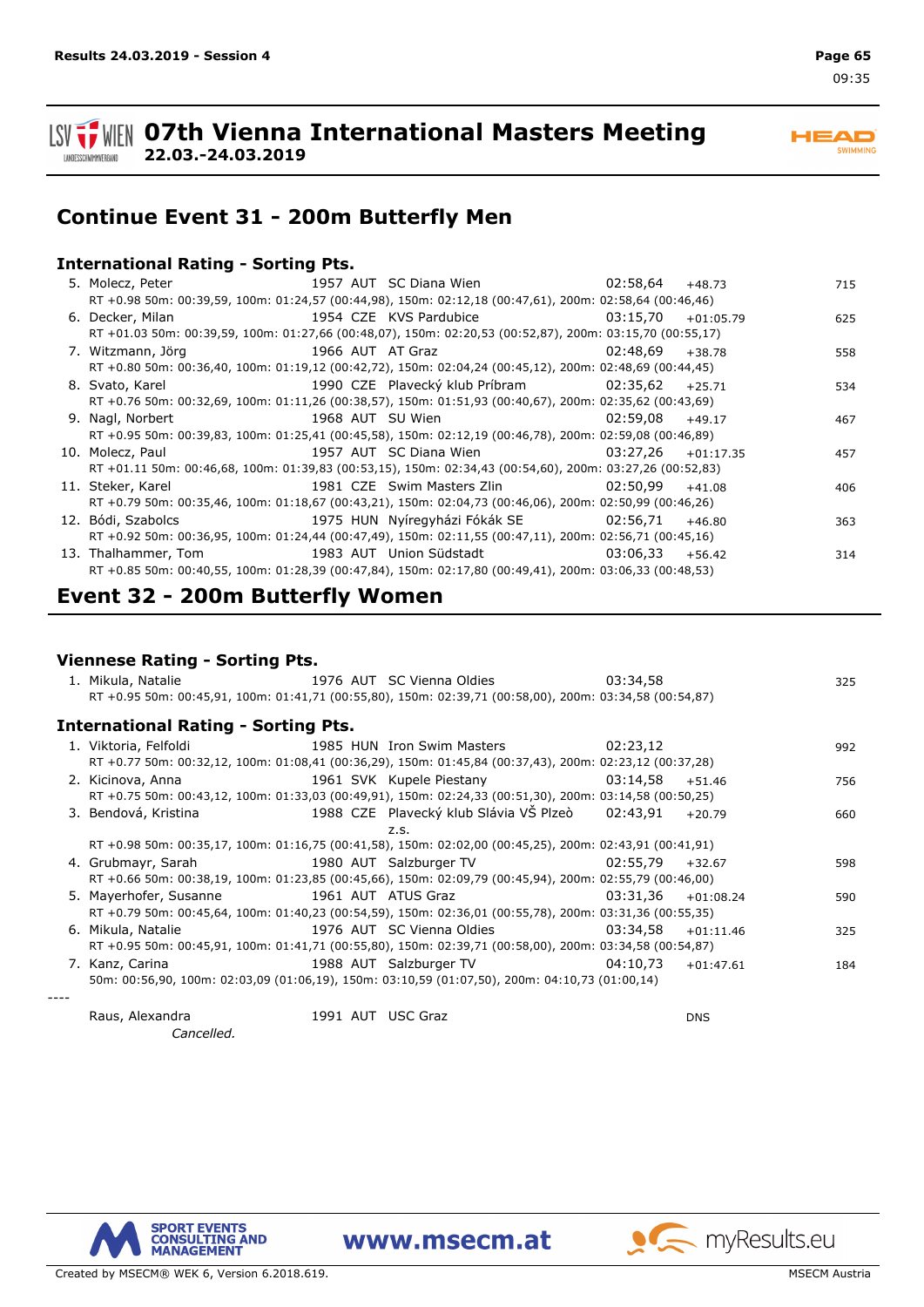





## **Continue Event 32 - 200m Butterfly Women**

### **Continue Event 33 - 50m Breaststroke Men**

### **Viennese Rating - Sorting Pts.**

| 1. Kocsi, Josef<br>RT +0.84 50m: 00:38,42          | 1947 AUT SC Vienna Oldies  | 00:38,42 | $+07.59$   | 790 |
|----------------------------------------------------|----------------------------|----------|------------|-----|
| 2. Urun, Vadim<br>RT +0.71 50m: 00:30,83           | 1991 AUT Wiener Sport-Club | 00:30,83 |            | 770 |
| 3. Loncarski, Mario<br>RT +0.77 50m: 00:33,10      | 1991 AUT SC Hakoah Wien    | 00:33,10 | $+02.27$   | 622 |
| 4. Wyhlidal, Stefan<br>RT +0.81 50m: 00:34,80      | 1979 AUT ASV Wien          | 00:34,80 | $+03.97$   | 608 |
| 5. Dygryn, Gerald<br>RT +0.81 50m: 00:37,42        | 1969 AUT ASV Wien          | 00:37,42 | $+06.59$   | 555 |
| 6. Beig, Robert<br>RT +0.89 50m: 00:43,60          | 1948 AUT SC Hakoah Wien    | 00:43,60 | $+12.77$   | 541 |
| 7. Liberda, Jakub<br>RT +0.67 50m: 00:34,52        | 1985 AUT ASV Wien          | 00:34,52 | $+03.69$   | 522 |
| 8. Lücke, Thomas<br>RT +0.80 50m: 00:40,03         | 1967 AUT ASV Wien          | 00:40,03 | $+09.20$   | 453 |
| 9. Netopilek, Matthias<br>RT +0.69 50m: 00:38,10   | 1980 AUT SC Hakoah Wien    | 00:38,10 | $+07.27$   | 435 |
| 10. Pekarek, Hanns<br>RT +01.06 50m: 00:52,01      | 1944 AUT EW Donau SC 1903  | 00:52,01 | $+21.18$   | 428 |
| 11. Kretschy, Michael<br>RT +0.85 50m: 00:41,23    | 1962 AUT SC Hakoah Wien    | 00:41,23 | $+10.40$   | 404 |
| 12. Neufeld, Thomas<br>RT +01.07 50m: 00:53,37     | 1942 AUT SC Hakoah Wien    | 00:53,37 | $+22.54$   | 396 |
| 13. Gross, Michael<br>RT +0.96 50m: 00:41,84       | 1962 AUT EW Donau SC 1903  | 00:41,84 | $+11.01$   | 387 |
| 14. Kapeller, Fabio<br>RT +0.87 50m: 00:39,08      | 1990 AUT SC Diana Wien     | 00:39,08 | $+08.25$   | 378 |
| 15. Müller, Wolfgang<br>RT +0.73 50m: 00:46,24     | 1957 AUT SC Vienna Oldies  | 00:46,24 | $+15.41$   | 354 |
|                                                    |                            |          |            |     |
| Hille, Erich<br>Cancelled.                         | 1950 AUT SC Hakoah Wien    |          | <b>DNS</b> |     |
| Szanyi, Peter<br>Cancelled.                        | 1965 AUT SC Hakoah Wien    |          | <b>DNS</b> |     |
| Vieira Wilm Da Silva, Hugo<br>Miguel<br>Cancelled. | 1974 AUT SC Hakoah Wien    |          | <b>DNS</b> |     |
| <b>International Rating - Sorting Pts.</b>         |                            |          |            |     |

#### 1. Kurnosov, Andrei 1982 RUS Tsunami 1982 RUS Tsunami 1982 00:29,54 +00.24 +00.24 RT +0.66 50m: 00:29,54 2. Hrinda, Peter **1991 SVK ROYAL plavecký klub** 00:29,30 897 RT +0.70 50m: 00:29,30 3. Horacek, Jakub 1984 CZE Univerzita Brno 00:30,42 +01.12 854 RT +0.73 50m: 00:30,42

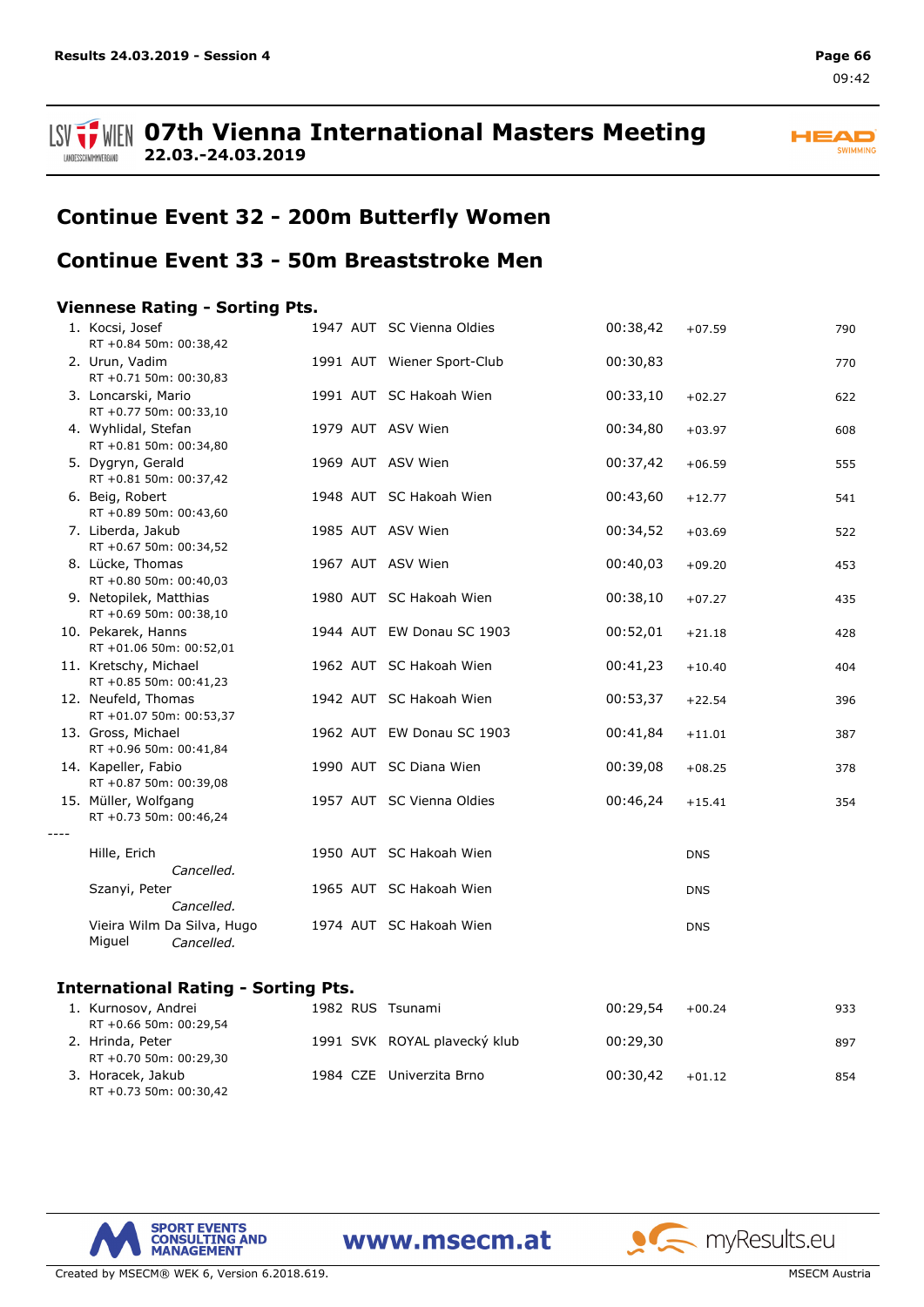



## **Continue Event 33 - 50m Breaststroke Men**

### **International Rating - Sorting Pts.**

| 4. Auner, Bernhard<br>RT +0.70 50m: 00:32,47       |  | 1965 AUT Salzburger TV                         | 00:32,47 | $+03.17$ | 850 |
|----------------------------------------------------|--|------------------------------------------------|----------|----------|-----|
| 5. Jex, Ján<br>RT +0.67 50m: 00:29,92              |  | 1993 SVK ROYAL plavecký klub                   | 00:29,92 | $+00.62$ | 842 |
| 6. Roska, Laszlo<br>RT +0.77 50m: 00:32,30         |  | 1973 HUN Törökbálint Senior                    | 00:32,30 | $+03.00$ | 831 |
| 7. Kocsi, Josef<br>RT +0.84 50m: 00:38,42          |  | 1947 AUT SC Vienna Oldies                      | 00:38,42 | $+09.12$ | 790 |
| 8. Urun, Vadim<br>RT +0.71 50m: 00:30,83           |  | 1991 AUT Wiener Sport-Club                     | 00:30,83 | $+01.53$ | 770 |
| 9. Mayerhofer, Hannes<br>RT +0.71 50m: 00:30,84    |  | 1993 AUT ATUS Graz                             | 00:30,84 | $+01.54$ | 769 |
| 10. Kennedy, Christopher<br>RT +0.76 50m: 00:33,59 |  | 1968 AUT SC Vienna Oldies (Int.)               | 00:33,59 | $+04.29$ | 767 |
| 11. Placheta, Alexander<br>RT +0.77 50m: 00:33,70  |  | 1967 AUT SC IKB Innsbruck                      | 00:33,70 | $+04.40$ | 760 |
| 12. Pokorny, Frantisek<br>RT +0.84 50m: 00:42,98   |  | 1941 CZE PVK Brno                              | 00:42,98 | $+13.68$ | 758 |
| 13. Kochajda, Rudolf<br>RT +0.72 50m: 00:33,35     |  | 1973 SVK TPO Trencin                           | 00:33,35 | $+04.05$ | 755 |
| 14. Witzmann, Jörg<br>RT +0.79 50m: 00:34,03       |  | 1966 AUT AT Graz                               | 00:34,03 | $+04.73$ | 738 |
| 15. Bence, Farkas<br>RT +0.64 50m: 00:31,67        |  | 1994 HUN Törökbálint Senior                    | 00:31,67 | $+02.37$ | 710 |
| 16. Witkowski, Pawel<br>RT +0.73 50m: 00:32,58     |  | 1981 POL Warsaw Masters Team                   | 00:32,58 | $+03.28$ | 695 |
| 17. Hejnic, Petr                                   |  | 1977 CZE Plavecký klub Slávia VŠ Plzeò<br>z.s. | 00:34,21 | $+04.91$ | 640 |
| RT +0.81 50m: 00:34,21                             |  |                                                |          |          |     |
| 18. Loncarski, Mario<br>RT +0.77 50m: 00:33,10     |  | 1991 AUT SC Hakoah Wien                        | 00:33,10 | $+03.80$ | 622 |
| 19. Othman, Mohamed<br>RT +0.69 50m: 00:32,75      |  | 1985 HUN Debreceni Szenior Úszó Klub           | 00:32,75 | $+03.45$ | 612 |
| 20. Milcak, Peter<br>RT +0.76 50m: 00:34,03        |  | 1983 CZE Univerzita Brno                       | 00:34,03 | $+04.73$ | 610 |
| 21. Wyhlidal, Stefan<br>RT +0.81 50m: 00:34,80     |  | 1979 AUT ASV Wien                              | 00:34,80 | $+05.50$ | 608 |
| 22. Schleifer, Manuel<br>RT +0.71 50m: 00:33,67    |  | 1990 AUT ASKOE SC Steyr                        | 00:33,67 | $+04.37$ | 591 |
| 23. Cseh, Imre<br>RT +0.88 50m: 00:36,66           |  | 1968 HUN Nyíregyházi Fókák SE                  | 00:36,66 | $+07.36$ | 590 |
| 24. Rozgonyi, Áron<br>RT +0.86 50m: 00:35,26       |  | 1977 HUN Swim Life                             | 00:35,26 | $+05.96$ | 585 |
| 25. Dygryn, Gerald<br>RT +0.81 50m: 00:37,42       |  | 1969 AUT ASV Wien                              | 00:37,42 | $+08.12$ | 555 |
| 26. Vasilev, Veselin<br>RT +0.88 50m: 00:37,17     |  | 1963 BUL IRIS-RUSE-MASTERS                     | 00:37,17 | $+07.87$ | 552 |
| 27. Szabó, János<br>RT +0.73 50m: 00:35,35         |  | 1982 HUN Pécsi Vörös Meteor SK                 | 00:35,35 | $+06.05$ | 544 |



www.msecm.at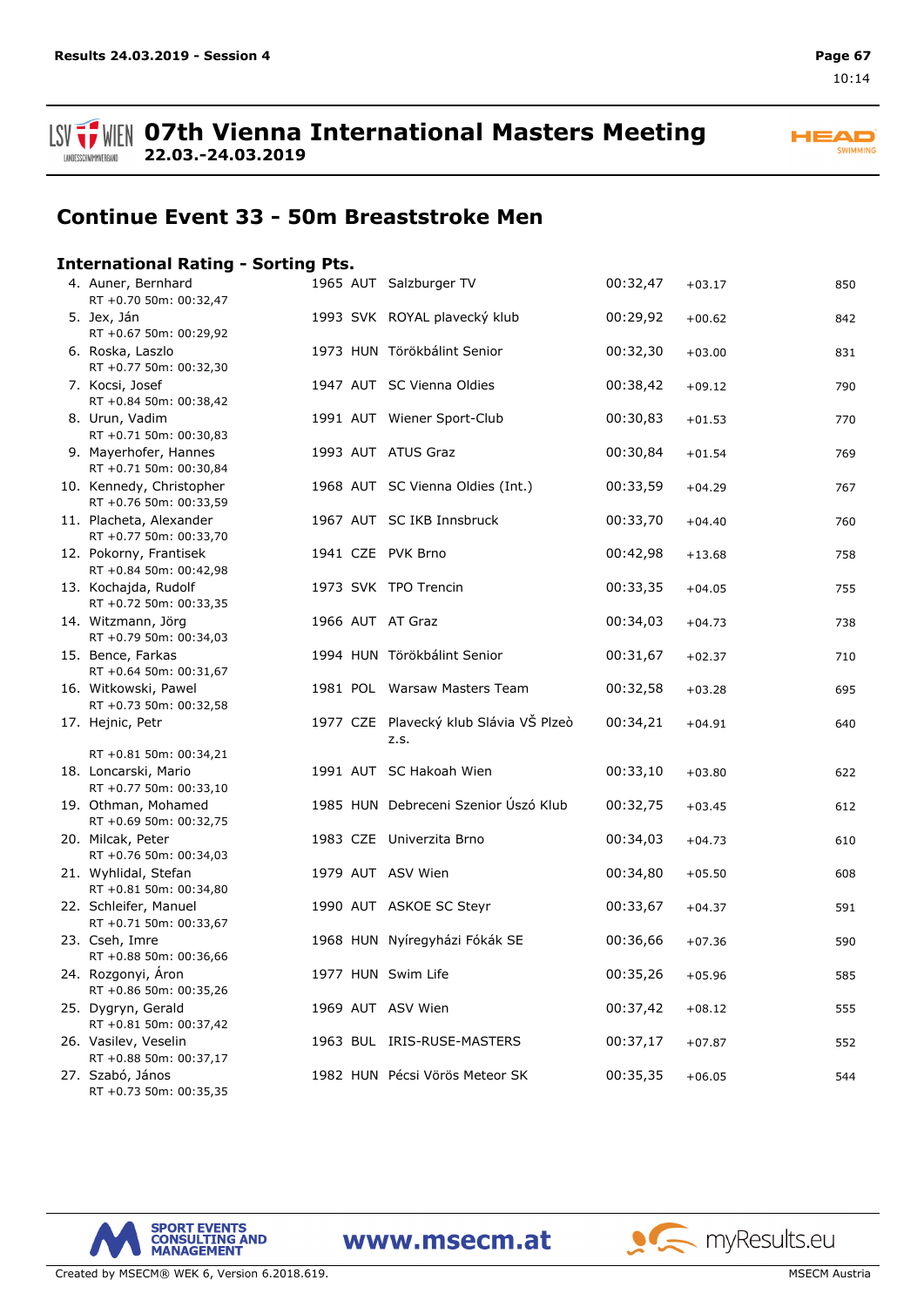

## **Continue Event 33 - 50m Breaststroke Men**

### **International Rating - Sorting Pts.**

**22.03.-24.03.2019**

|      | 28. Beig, Robert<br>RT +0.89 50m: 00:43,60                          |  | 1948 AUT SC Hakoah Wien                                                                                 | 00:43,60 | $+14.30$   | 541 |
|------|---------------------------------------------------------------------|--|---------------------------------------------------------------------------------------------------------|----------|------------|-----|
|      | 29. Liberda, Jakub<br>RT +0.67 50m: 00:34,52                        |  | 1985 AUT ASV Wien                                                                                       | 00:34,52 | $+05.22$   | 522 |
|      | 30. Kostrytsa, Andriy<br>RT +0.84 50m: 00:38,36                     |  | 1966 UKR ZHYTOMYR AQUA MASTERS                                                                          | 00:38,36 | $+09.06$   | 515 |
|      | 31. Lücke, Thomas<br>RT +0.80 50m: 00:40,03                         |  | 1967 AUT ASV Wien                                                                                       | 00:40,03 | $+10.73$   | 453 |
|      | 32. Rajsek, Andreas<br>RT +0.66 50m: 00:39,95                       |  | 1961 AUT ATUS Graz                                                                                      | 00:39,95 | $+10.65$   | 444 |
|      | 33. Netopilek, Matthias<br>RT +0.69 50m: 00:38,10                   |  | 1980 AUT SC Hakoah Wien                                                                                 | 00:38,10 | $+08.80$   | 435 |
|      | 34. Pekarek, Hanns<br>RT +01.06 50m: 00:52,01                       |  | 1944 AUT EW Donau SC 1903                                                                               | 00:52,01 | $+22.71$   | 428 |
|      | 35. Fiala, Michal<br>RT +0.85 50m: 00:39,85                         |  | 1979 CZE PVK Brno                                                                                       | 00:39,85 | $+10.55$   | 405 |
|      | 36. Kretschy, Michael<br>RT +0.85 50m: 00:41,23                     |  | 1962 AUT SC Hakoah Wien                                                                                 | 00:41,23 | $+11.93$   | 404 |
|      | 37. Neufeld, Thomas<br>RT +01.07 50m: 00:53,37                      |  | 1942 AUT SC Hakoah Wien                                                                                 | 00:53,37 | $+24.07$   | 396 |
|      | 38. Gross, Michael<br>RT +0.96 50m: 00:41,84                        |  | 1962 AUT EW Donau SC 1903                                                                               | 00:41,84 | $+12.54$   | 387 |
|      | 39. Shcheglov, Kostyantyn<br>RT +01.10 50m: 01:05,28                |  | 1933 UKR ZHYTOMYR AQUA MASTERS                                                                          | 01:05,28 | $+35.98$   | 385 |
|      | 40. Prilucik, Michal<br>RT +0.77 50m: 00:42,38                      |  | 1966 CZE Swim Masters Zlin                                                                              | 00:42,38 | $+13.08$   | 382 |
|      | 41. Kapeller, Fabio<br>RT +0.87 50m: 00:39,08                       |  | 1990 AUT SC Diana Wien                                                                                  | 00:39,08 | $+09.78$   | 378 |
|      | 42. Müller, Wolfgang<br>RT +0.73 50m: 00:46,24                      |  | 1957 AUT SC Vienna Oldies                                                                               | 00:46,24 | $+16.94$   | 354 |
|      | 43. Oblat, Hullám 91<br>RT +0.85 50m: 00:43,02                      |  | 1972 HUN Hullam'91 UVE                                                                                  | 00:43,02 | $+13.72$   | 351 |
|      | 43. Ruthner, Christian<br>RT +0.81 50m: 00:41,78                    |  | 1977 AUT Union Südstadt                                                                                 | 00:41,78 | $+12.48$   | 351 |
|      | 45. Göcze, Balázs<br>RT +0.85 50m: 00:39,58                         |  | 1986 HUN Swim Life                                                                                      | 00:39,58 | $+10.28$   | 346 |
|      | 46. Walenta, Gerhard<br>RT +0.84 50m: 00:44,39                      |  | 1965 AUT Union Südstadt                                                                                 | 00:44,39 | $+15.09$   | 332 |
|      | 47. Schöttl, Robert<br>RT +0.89 50m: 00:43,86                       |  | 1974 AUT SV Wörthersee                                                                                  | 00:43,86 | $+14.56$   | 331 |
| ---- |                                                                     |  |                                                                                                         |          |            |     |
|      | Baier, Pavel<br>10:05<br>SW 4.4 Starting before the starting signal |  | 1954 CZE KVS Pardubice                                                                                  |          | DQ         |     |
|      | Köhalmi, András                                                     |  | 1968 HUN SZÁZHALOMBATTA VUK SE                                                                          |          | <b>DNS</b> | МT  |
|      | Grman, Tibor                                                        |  | 1953 SVK Plavecká akademia Swimmers                                                                     |          | DQ.        |     |
|      | 10:01                                                               |  | SW 7.4 Head did not break surface before arms reached widest point in second stroke after start or turn |          |            |     |
|      | Kümmel, Marco                                                       |  | 1977 AUT Union Südstadt                                                                                 |          | <b>DQ</b>  |     |
|      | 09:59                                                               |  | SW 7.6 Touch at finish or turn with one hand, or touch not simultaneous, or hands not separated         |          |            |     |

www.msecm.at



Created by MSECM® WEK 6, Version 6.2018.619. MSECM Austria and Security Austria and Security Austria and Security Austria and Security Austria and Security Austria and Security Austria and Security Austria and Security Aus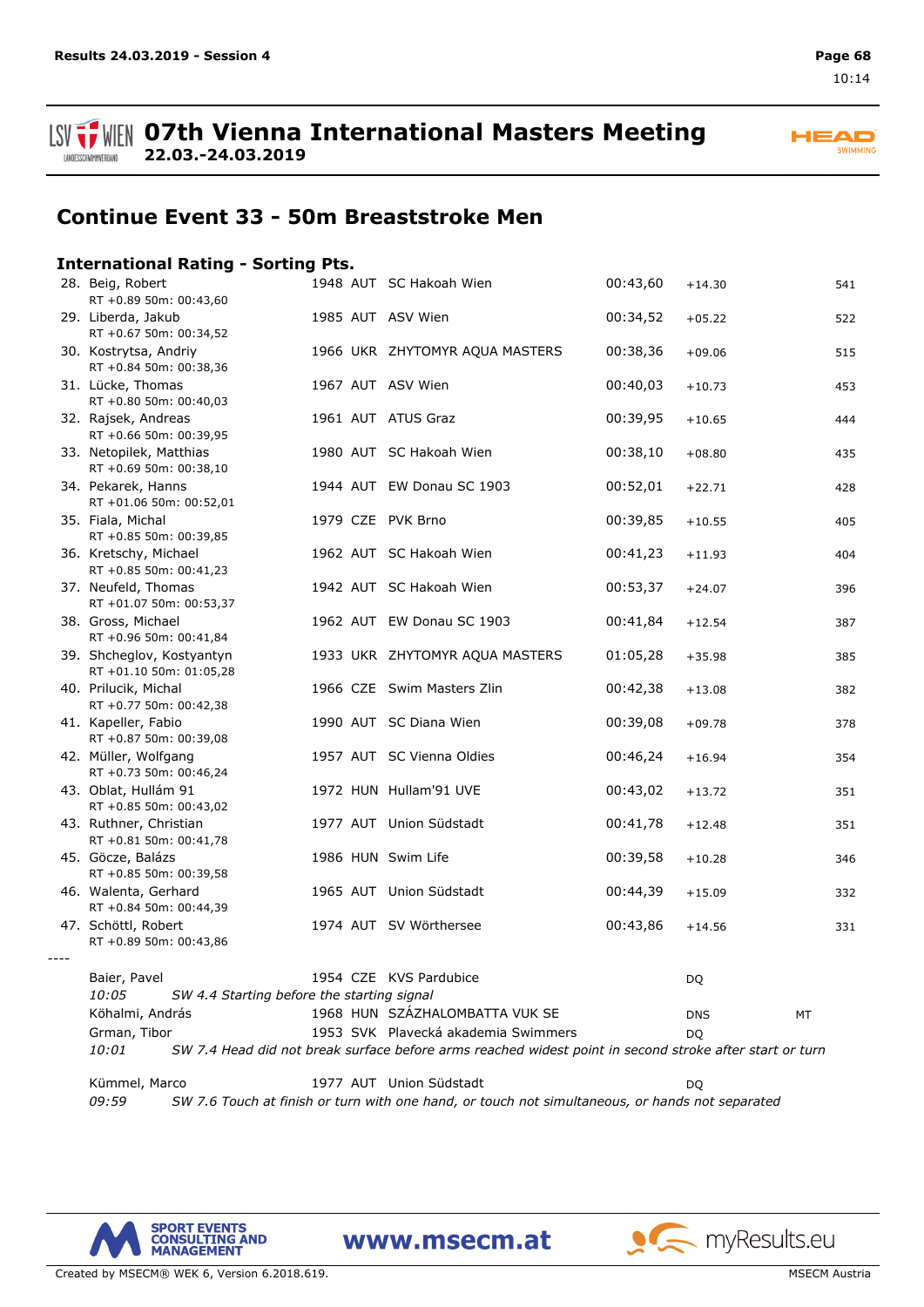



#### **ISV**  $\frac{1}{2}$  WIEN 07th Vienna International Masters Meeting **22.03.-24.03.2019** LANDESSCHWIMMVERBAND

## **Continue Event 33 - 50m Breaststroke Men**

### **International Rating - Sorting Pts.**

| Hille, Erich               | 1950 AUT SC Hakoah Wien | <b>DNS</b> |
|----------------------------|-------------------------|------------|
| Cancelled.                 |                         |            |
| Szanyi, Peter              | 1965 AUT SC Hakoah Wien | DNS.       |
| Cancelled.                 |                         |            |
| Vieira Wilm Da Silva, Hugo | 1974 AUT SC Hakoah Wien | DNS.       |
| Miguel<br>Cancelled.       |                         |            |

## **Continue Event 34 - 50m Breaststroke Women**

| Viennese Rating - Sorting Pts.                         |  |  |                                                         |          |          |      |  |  |  |  |  |
|--------------------------------------------------------|--|--|---------------------------------------------------------|----------|----------|------|--|--|--|--|--|
| 1. Pirker, Helga<br>RT +0.93 50m: 00:49,52             |  |  | 1966 AUT The Mermaids Wien                              | 00:49,52 | $+01.65$ | 400  |  |  |  |  |  |
| 2. Greiner, Ulrike<br>RT +0.94 50m: 00:47,87           |  |  | 1973 AUT Wiener Sport-Club                              | 00:47,87 |          | 396  |  |  |  |  |  |
| 3. Schmidt, Christa<br>RT +01.14 50m: 01:00,17         |  |  | 1952 AUT EW Donau SC 1903                               | 01:00,17 | $+12.30$ | 321  |  |  |  |  |  |
| 4. Zimmer, Irmgard                                     |  |  | 1976 AUT EW Donau SC 1903                               | 01:02,61 | $+14.74$ | 164  |  |  |  |  |  |
| <b>International Rating - Sorting Pts.</b>             |  |  |                                                         |          |          |      |  |  |  |  |  |
| 1. Marinovic, Smiljana<br>RT +0.75 50m: 00:33,46       |  |  | 1977 CRO Plivacki klub Rijeka                           | 00:33,46 | $+00.18$ | 1080 |  |  |  |  |  |
| 2. Bohuslavkova, Hana<br>RT +0.75 50m: 00:36,83        |  |  | 1968 CZE Neptun Masters Praha                           | 00:36,83 | $+03.55$ | 972  |  |  |  |  |  |
| 3. Csanádiné Tóth, Magdolna<br>RT +01.01 50m: 00:44,44 |  |  | 1949 HUN Veszprém RSE                                   | 00:44,44 | $+11.16$ | 917  |  |  |  |  |  |
| 4. Czifrik, Hajnalka<br>RT +0.66 50m: 00:38,00         |  |  | 1966 HUN Széchy T. SI Sopron                            | 00:38,00 | $+04.72$ | 885  |  |  |  |  |  |
| 5. Pecz, Réka<br>RT +0.68 50m: 00:33,28                |  |  | 1992 HUN Swim Life                                      | 00:33,28 |          | 855  |  |  |  |  |  |
| 6. Kurz, Nadja<br>RT +0.68 50m: 00:39,68               |  |  | 1969 AUT SU citynet Hall                                | 00:39,68 | $+06.40$ | 777  |  |  |  |  |  |
| 7. Asztalos, Fanni<br>RT +0.82 50m: 00:37,53           |  |  | 1977 HUN Törökbálint Senior                             | 00:37,53 | $+04.25$ | 766  |  |  |  |  |  |
| 8. Beresneva, Irina<br>RT +0.78 50m: 00:39,78          |  |  | 1970 RUS Poseydon                                       | 00:39,78 | $+06.50$ | 690  |  |  |  |  |  |
| 9. Matusova, Zuzana<br>RT +0.76 50m: 00:36,54          |  |  | 1982 SVK Kupele Piestany                                | 00:36,54 | $+03.26$ | 673  |  |  |  |  |  |
| 10. Georgi, Anastasija<br>RT +0.74 50m: 00:40,22       |  |  | 1972 AUT ATUS Graz                                      | 00:40,22 | $+06.94$ | 668  |  |  |  |  |  |
| 11. Forrová, Ivica                                     |  |  | 1960 SVK Plavecký veteránsky klub<br>Bratislava (PVKBA) | 00:44,71 | $+11.43$ | 592  |  |  |  |  |  |
| RT +0.75 50m: 00:44,71                                 |  |  |                                                         |          |          |      |  |  |  |  |  |
| 12. Miriam, Ledererová                                 |  |  | 1965 SVK Vysokoskolsky klub Univerzity<br>komenskeho    | 00:46,06 | $+12.78$ | 497  |  |  |  |  |  |
| RT +0.88 50m: 00:46,06                                 |  |  |                                                         |          |          |      |  |  |  |  |  |
| 13. Turi, Kinga<br>RT +0.79 50m: 00:41,68              |  |  | 1989 HUN Törökbálint Senior                             | 00:41,68 | $+08.40$ | 425  |  |  |  |  |  |



www.msecm.at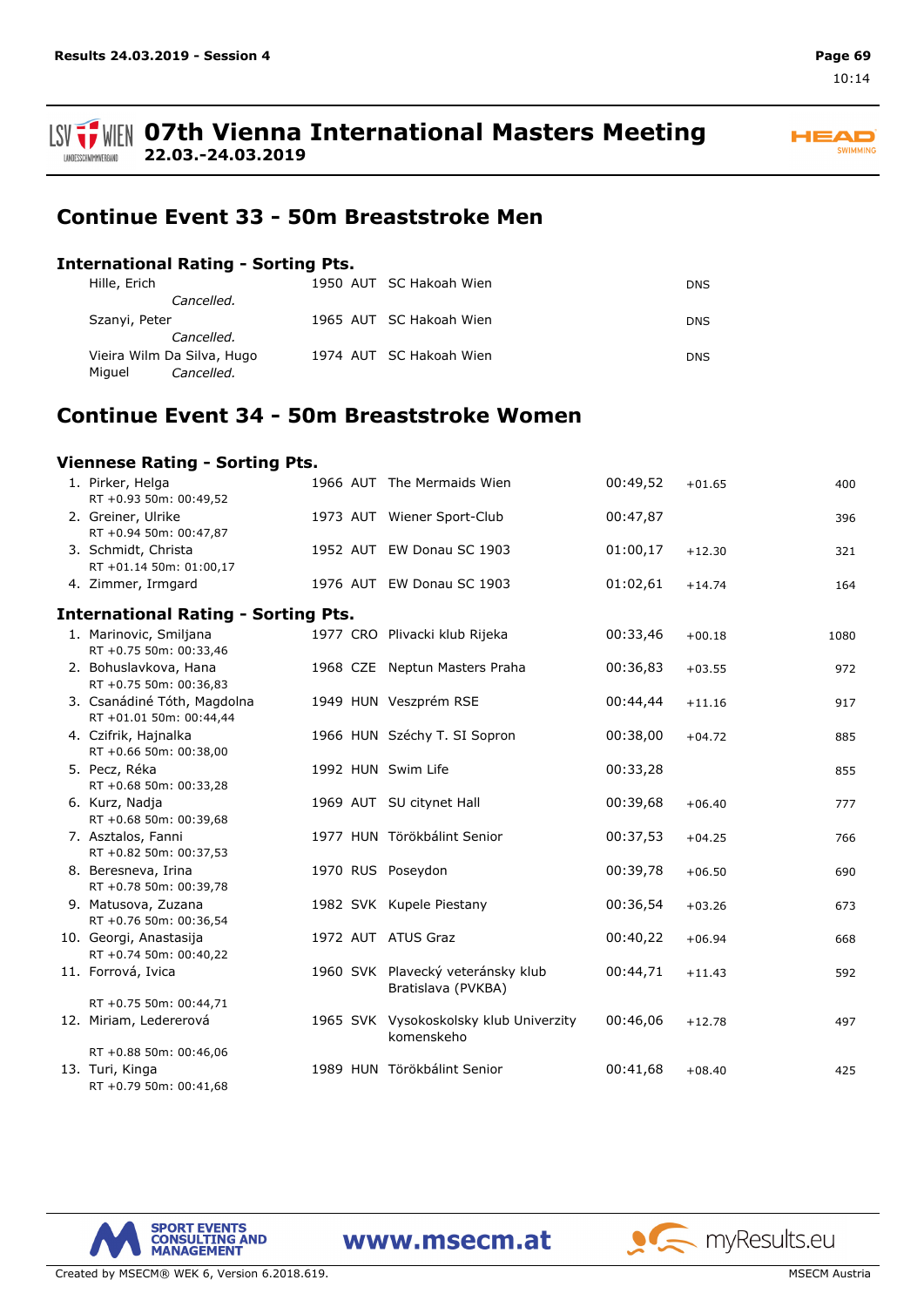

## **Continue Event 34 - 50m Breaststroke Women**

### **International Rating - Sorting Pts.**

| 14. Pirker, Helga<br>RT +0.93 50m: 00:49,52     |          | 1966 AUT The Mermaids Wien                  | 00:49,52 | $+16.24$                 | 400      |
|-------------------------------------------------|----------|---------------------------------------------|----------|--------------------------|----------|
| 15. Bijelic, Milka<br>RT +0.67 50m: 00:43,49    |          | 1984 SRB Swimming Adventures                | 00:43,49 | $+10.21$                 | 399      |
| 16. Greiner, Ulrike<br>RT +0.94 50m: 00:47,87   | 1973 AUT | Wiener Sport-Club                           | 00:47,87 | $+14.59$                 | 396      |
| 17. Unkelbach, Julia<br>RT +0.75 50m: 00:45,01  |          | 1991 GER Mainzer Schwimmverein 01           | 00:45,01 | $+11.73$                 | 345      |
| 18. Schmidt, Christa<br>RT +01.14 50m: 01:00,17 | 1952 AUT | EW Donau SC 1903                            | 01:00,17 | $+26.89$                 | 321      |
| 19. Nadler, Nicole<br>RT +0.95 50m: 00:51,48    | 1983 AUT | Union Südstadt                              | 00:51,48 | $+18.20$                 | 240      |
| 20. Brödner, Astrid<br>RT +01.03 50m: 00:55,95  | 1978 AUT | Union Südstadt                              | 00:55,95 | $+22.67$                 | 231      |
| 21. Benova, Dana<br>RT +0.90 50m: 01:03,01      |          | 1956 CZE Spolchemie Usti                    | 01:03,01 | $+29.73$                 | 225      |
| 22. Zimmer, Irmgard                             |          | 1976 AUT EW Donau SC 1903                   | 01:02,61 | $+29.33$                 | 164      |
| Rosikova, Jana<br>Rudolf, Margareth             | 1944 AUT | 1990 CZE Swim Masters Zlin<br>Salzburger TV |          | <b>DNS</b><br><b>DNS</b> | MT<br>MT |

## **Continue Event 35 - 100m Backstroke Men**

### **Viennese Rating - Sorting Pts.**

| 1. Raber, Wolfgang 1966 AUT EW Donau SC 1903      |                           | 01:02,46 | $+03.74$ | 1058 |
|---------------------------------------------------|---------------------------|----------|----------|------|
| RT +0.64 50m: 00:30,55, 100m: 01:02,46 (00:31,91) |                           |          |          |      |
| 2. Sostaric, Ivan                                 | 1974 AUT EW Donau SC 1903 | 00:58,72 |          | 1039 |
| RT +0.60 50m: 00:28,22, 100m: 00:58,72 (00:30,50) |                           |          |          |      |
| 3. Prohaska, Gerhard 1958 AUT EW Donau SC 1903    |                           | 01:16,67 | $+17.95$ | 834  |
| RT +0.91 50m: 00:38,86, 100m: 01:16,67 (00:37,81) |                           |          |          |      |
| 4. Truttmann, Erwin 1949 AUT ASV Wien             |                           | 01:21,61 | $+22.89$ | 778  |
| RT +0.79 50m: 00:39,91, 100m: 01:21,61 (00:41,70) |                           |          |          |      |
| 5. Khalin, Dmitry 1968 AUT EW Donau SC 1903       |                           | 01:14,26 | $+15.54$ | 629  |
| RT +0.91 50m: 00:36,70, 100m: 01:14,26 (00:37,56) |                           |          |          |      |
| 6. Loncarski, Mario 1991 AUT SC Hakoah Wien       |                           | 01:06,31 | $+07.59$ | 571  |
| RT +0.85 50m: 00:32,36, 100m: 01:06,31 (00:33,95) |                           |          |          |      |
| 1944 AUT SV Friesen Wien<br>7. Beybel, Gerd       |                           | 01:41,30 | $+42.58$ | 557  |
| RT +0.88 50m: 00:49,27, 100m: 01:41,30 (00:52,03) |                           |          |          |      |
| 8. Bamer, Franz Oskar 1994 AUT SC Diana Wien      |                           | 01:09,01 | $+10.29$ | 507  |
| RT +0.74 50m: 00:32,36, 100m: 01:09,01 (00:36,65) |                           |          |          |      |
| 9. Nagl, Norbert<br>1968 AUT SU Wien              |                           | 01:21,30 | $+22.58$ | 479  |
| RT +0.84 50m: 00:39,92, 100m: 01:21,30 (00:41,38) |                           |          |          |      |
| 10. Grafeneder, Jürgen 1985 AUT ASV Wien          |                           | 01:17,68 | $+18.96$ | 407  |
| RT +0.79 50m: 00:37,14, 100m: 01:17,68 (00:40,54) |                           |          |          |      |
| 11. Wyhlidal, Stefan 1979 AUT ASV Wien            |                           | 01:20,81 | $+22.09$ | 390  |
| RT +0.64 50m: 00:40,54, 100m: 01:20,81 (00:40,27) |                           |          |          |      |
| 12. Schedl, Michael 1977 AUT SC Diana Wien        |                           | 01:27,14 | $+28.42$ | 311  |
| RT +0.72 50m: 00:42,21, 100m: 01:27,14 (00:44,93) |                           |          |          |      |

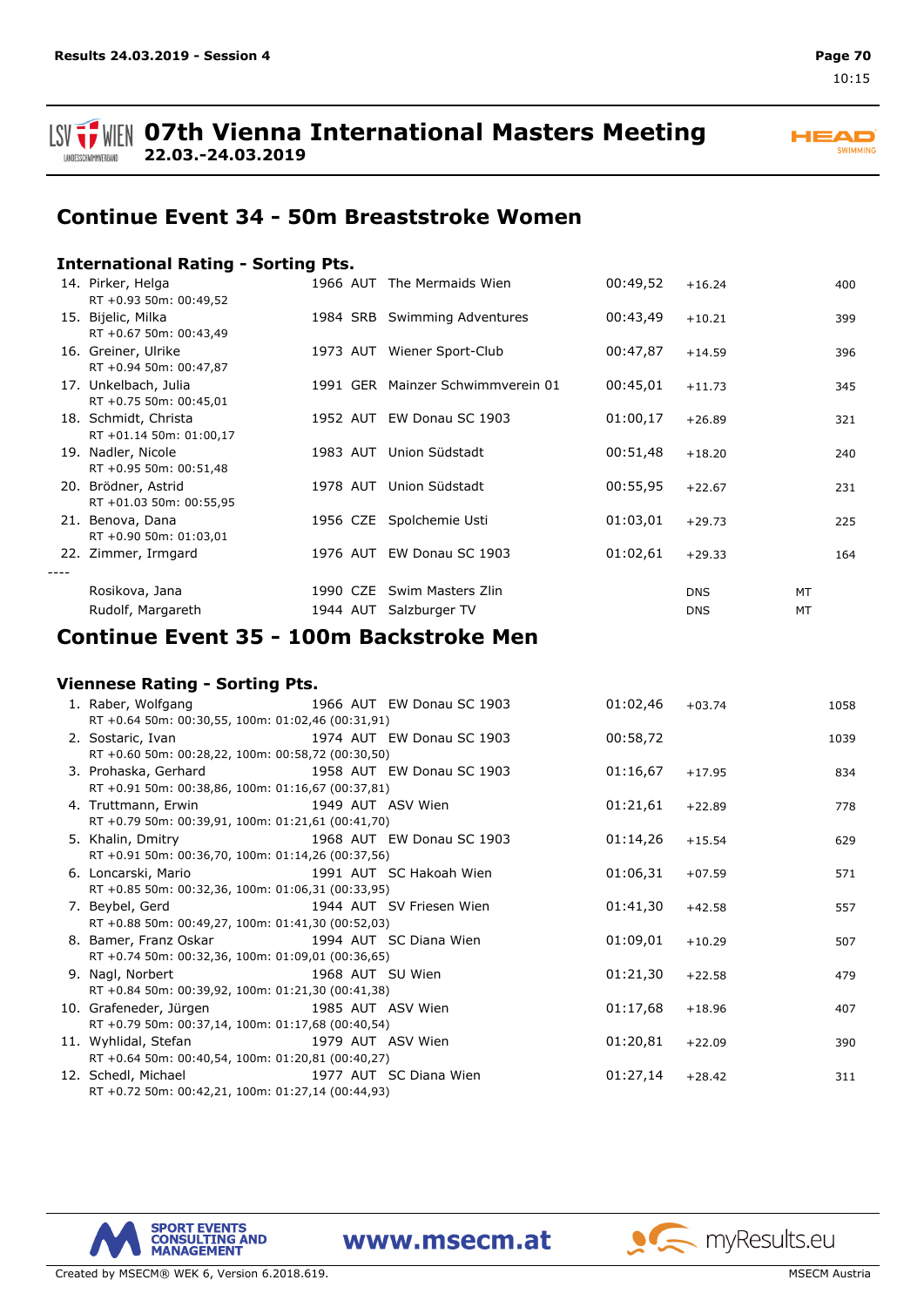

## **Continue Event 35 - 100m Backstroke Men**

### **Viennese Rating - Sorting Pts.**

*----*

| Tschugguel, Walter                                                          |  | 1966 AUT SC Diana Wien                 |          | <b>DNS</b> | MT   |
|-----------------------------------------------------------------------------|--|----------------------------------------|----------|------------|------|
| Souto-Derungs, Javier                                                       |  | 1982 AUT SC Hakoah Wien                |          | <b>DNS</b> |      |
| Cancelled.                                                                  |  |                                        |          |            |      |
|                                                                             |  |                                        |          |            |      |
| <b>International Rating - Sorting Pts.</b>                                  |  |                                        |          |            |      |
| 1. Jozsef, Csikany                                                          |  | 1943 HUN Törökbálint Senior            | 01:19,51 | $+20.79$   | 1153 |
| RT +0.70 50m: 00:39,38, 100m: 01:19,51 (00:40,13)                           |  |                                        |          |            |      |
| 2. Raber, Wolfgang                                                          |  | 1966 AUT EW Donau SC 1903              | 01:02,46 | $+03.74$   | 1058 |
| RT +0.64 50m: 00:30,55, 100m: 01:02,46 (00:31,91)                           |  |                                        |          |            |      |
| 3. Sostaric, Ivan                                                           |  | 1974 AUT EW Donau SC 1903              | 00:58,72 |            | 1039 |
| RT +0.60 50m: 00:28,22, 100m: 00:58,72 (00:30,50)                           |  |                                        |          |            |      |
| 4. Prohaska, Gerhard                                                        |  | 1958 AUT EW Donau SC 1903              | 01:16,67 | $+17.95$   | 834  |
| RT +0.91 50m: 00:38,86, 100m: 01:16,67 (00:37,81)                           |  |                                        |          |            |      |
| 5. Tamás, Kovary                                                            |  | 1978 HUN Törökbálint Senior            | 01:03,61 | $+04.89$   | 800  |
| RT +0.66 50m: 00:30,66, 100m: 01:03,61 (00:32,95)                           |  |                                        |          |            |      |
| 6. Valtr, Vaclav                                                            |  | 1956 CZE Spolchemie Usti               | 01:18,23 | $+19.51$   | 785  |
| RT +0.84 50m: 00:38,42, 100m: 01:18,23 (00:39,81)                           |  |                                        |          |            |      |
| 7. Truttmann, Erwin                                                         |  | 1949 AUT ASV Wien                      | 01:21,61 | $+22.89$   | 778  |
| RT +0.79 50m: 00:39,91, 100m: 01:21,61 (00:41,70)                           |  |                                        |          |            |      |
| 8. Matyas, Czuczi                                                           |  | 1967 HUN Iron Swim Masters             | 01:10,33 | $+11.61$   | 741  |
| RT +0.76 50m: 00:34,34, 100m: 01:10,33 (00:35,99)                           |  |                                        |          |            |      |
| 9. Hajek, Tomas                                                             |  | 1956 CZE PO Spartak Horovice           | 01:20,55 | $+21.83$   | 719  |
| RT +0.84 50m: 00:39,98, 100m: 01:20,55 (00:40,57)                           |  |                                        |          |            |      |
| 10. Kalecík, Lubomír                                                        |  | 1949 SVK Vysokoskolsky klub Univerzity | 01:24,83 | $+26.11$   | 693  |
|                                                                             |  | komenskeho                             |          |            |      |
| RT +0.80 50m: 00:41,65, 100m: 01:24,83 (00:43,18)                           |  |                                        |          |            |      |
| 11. Branik, Juraj                                                           |  | 1946 CZE Bohemians Prag                | 01:24,92 | $+26.20$   | 691  |
| RT +0.88 50m: 00:42,19, 100m: 01:24,92 (00:42,73)                           |  |                                        |          |            |      |
| 12. Kurnosov, Andrei                                                        |  | 1982 RUS Tsunami                       | 01:05,21 | $+06.49$   | 630  |
| RT +0.73 50m: 00:31,37, 100m: 01:05,21 (00:33,84)                           |  |                                        |          |            |      |
| 13. Khalin, Dmitry                                                          |  | 1968 AUT EW Donau SC 1903              | 01:14,26 | $+15.54$   | 629  |
| RT +0.91 50m: 00:36,70, 100m: 01:14,26 (00:37,56)                           |  |                                        |          |            |      |
| 14. Kohout, Petr                                                            |  | 1978 CZE Swim Masters Zlin             | 01:09,19 | $+10.47$   | 621  |
| RT +0.70 50m: 00:33,53, 100m: 01:09,19 (00:35,66)                           |  |                                        |          |            |      |
| 15. Raith, Michael                                                          |  | 1973 AUT ATUS Graz                     | 01:10,06 | $+11.34$   | 611  |
| RT +0.66 50m: 00:34,52, 100m: 01:10,06 (00:35,54)                           |  |                                        |          |            |      |
| 16. Loncarski, Mario                                                        |  | 1991 AUT SC Hakoah Wien                | 01:06,31 | $+07.59$   | 571  |
| RT +0.85 50m: 00:32,36, 100m: 01:06,31 (00:33,95)                           |  |                                        |          |            |      |
| 17. Mayerhofer, Hannes<br>RT +0.80 50m: 00:31,17, 100m: 01:06,70 (00:35,53) |  | 1993 AUT ATUS Graz                     | 01:06,70 | $+07.98$   | 561  |
|                                                                             |  |                                        |          |            |      |
| 18. Beybel, Gerd                                                            |  | 1944 AUT SV Friesen Wien               | 01:41,30 | $+42.58$   | 557  |
| RT +0.88 50m: 00:49,27, 100m: 01:41,30 (00:52,03)                           |  |                                        |          |            |      |
| 19. Parfitt, Phillip                                                        |  | 1963 AUT Union Südstadt                | 01:20,05 | $+21.33$   | 529  |
| RT +0.73 50m: 00:37,38, 100m: 01:20,05 (00:42,67)                           |  |                                        |          |            |      |
| 20. Bamer, Franz Oskar<br>RT +0.74 50m: 00:32,36, 100m: 01:09,01 (00:36,65) |  | 1994 AUT SC Diana Wien                 | 01:09,01 | $+10.29$   | 507  |
| 21. Pötsch, Marko                                                           |  | 1972 AUT ASKOE SC Steyr                | 01:15,24 |            | 494  |
| RT +01.01 50m: 00:36,08, 100m: 01:15,24 (00:39,16)                          |  |                                        |          | $+16.52$   |      |
|                                                                             |  |                                        |          |            |      |

www.msecm.at



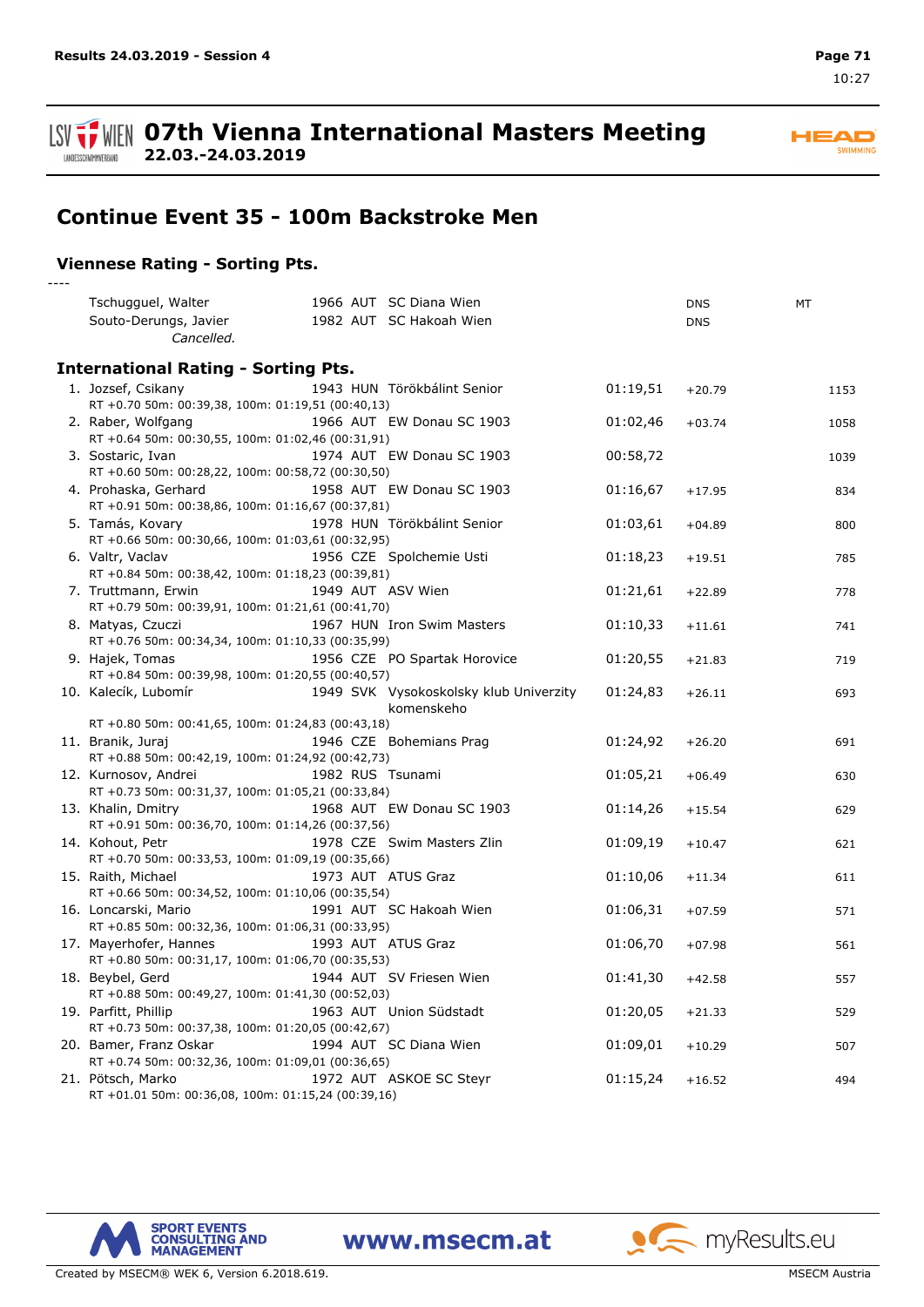LANDESSCHWIMMVERBAND

**LSV TI WEN 07th Vienna International Masters Meeting 22.03.-24.03.2019**

## **Continue Event 35 - 100m Backstroke Men**

### **International Rating - Sorting Pts.**

|      | 22. Nagl, Norbert                                                                                                                                                                                                              |  |  | 1968 AUT SU Wien               | 01:21,30 | $+22.58$   |    | 479 |
|------|--------------------------------------------------------------------------------------------------------------------------------------------------------------------------------------------------------------------------------|--|--|--------------------------------|----------|------------|----|-----|
|      | RT +0.84 50m: 00:39,92, 100m: 01:21,30 (00:41,38)                                                                                                                                                                              |  |  |                                |          |            |    |     |
|      | 23. Milcak, Peter                                                                                                                                                                                                              |  |  | 1983 CZE Univerzita Brno       | 01:12,91 | $+14.19$   |    | 451 |
|      | RT +0.81 50m: 00:35,30, 100m: 01:12,91 (00:37,61)                                                                                                                                                                              |  |  |                                |          |            |    |     |
|      | 24. Grafeneder, Jürgen                                                                                                                                                                                                         |  |  | 1985 AUT ASV Wien              | 01:17,68 | $+18.96$   |    | 407 |
|      | RT +0.79 50m: 00:37,14, 100m: 01:17,68 (00:40,54)                                                                                                                                                                              |  |  |                                |          |            |    |     |
|      | 25. Wyhlidal, Stefan                                                                                                                                                                                                           |  |  | 1979 AUT ASV Wien              | 01:20,81 | $+22.09$   |    | 390 |
|      | RT +0.64 50m: 00:40,54, 100m: 01:20,81 (00:40,27)                                                                                                                                                                              |  |  |                                |          |            |    |     |
|      | 26. Schedl, Michael 26. Schedl, Michael 26. Schedl, Michael 20. Schedl, Michael 20. Schedule 20. Schedule 20. Schedule 20. Schedule 20. Schedule 20. Schedule 20. Schedule 20. Schedule 20. Schedule 20. Schedule 20. Schedule |  |  |                                | 01:27.14 | $+28.42$   |    | 311 |
|      | RT +0.72 50m: 00:42,21, 100m: 01:27,14 (00:44,93)                                                                                                                                                                              |  |  |                                |          |            |    |     |
| ---- |                                                                                                                                                                                                                                |  |  |                                |          |            |    |     |
|      | Soldatos, Nikos                                                                                                                                                                                                                |  |  | 1971 GRE okeanos               |          | <b>DNS</b> | MT |     |
|      | Khymovych, Petro                                                                                                                                                                                                               |  |  | 1963 UKR ZHYTOMYR AQUA MASTERS |          | <b>DNS</b> | MT |     |
|      | Tschugguel, Walter                                                                                                                                                                                                             |  |  | 1966 AUT SC Diana Wien         |          | <b>DNS</b> | MT |     |
|      | Souto-Derungs, Javier                                                                                                                                                                                                          |  |  | 1982 AUT SC Hakoah Wien        |          | <b>DNS</b> |    |     |
|      | Cancelled.                                                                                                                                                                                                                     |  |  |                                |          |            |    |     |

## **Continue Event 36 - 100m Backstroke Women**

### **Viennese Rating - Sorting Pts.**

|                                                   | 1. Pliessnig, Ingrid<br>RT +0.83 50m: 00:40,37, 100m: 01:23,48 (00:43,11)                 |                  | 1964 AUT ASV Wien            | 01:23,48 | $+03.35$   | 819  |  |
|---------------------------------------------------|-------------------------------------------------------------------------------------------|------------------|------------------------------|----------|------------|------|--|
|                                                   | 2. Zebic, Kristina 1994 AUT ASV Wien<br>RT +0.70 50m: 00:39,32, 100m: 01:20,13 (00:40,81) |                  |                              | 01:20,13 |            | 504  |  |
|                                                   |                                                                                           |                  |                              |          |            |      |  |
|                                                   | Traub, Monika                                                                             |                  | 1967 AUT SC Vienna Oldies    |          | <b>DNS</b> |      |  |
|                                                   | Cancelled.                                                                                |                  |                              |          |            |      |  |
|                                                   | <b>International Rating - Sorting Pts.</b>                                                |                  |                              |          |            |      |  |
|                                                   | 1. Remenyi, Ute                                                                           |                  | 1939 AUT Salzburger TV       | 01:49,30 | $+38.44$   | 1250 |  |
|                                                   | RT +01.02 50m: 00:54,16, 100m: 01:49,30 (00:55,14)                                        |                  |                              |          |            |      |  |
|                                                   | 2. Lang, Petra                                                                            | 1969 AUT AT Graz |                              | 01:10,86 |            | 1058 |  |
| RT +0.73 50m: 00:34,37, 100m: 01:10,86 (00:36,49) |                                                                                           |                  |                              |          |            |      |  |
|                                                   | 3. Czifrik, Hajnalka                                                                      |                  | 1966 HUN Széchy T. SI Sopron | 01:16,43 | $+05.57$   | 843  |  |
|                                                   | RT +0.74 50m: 00:38,06, 100m: 01:16,43 (00:38,37)                                         |                  |                              |          |            |      |  |
|                                                   | 4. Pliessnig, Ingrid<br>1964 AUT ASV Wien                                                 |                  |                              | 01:23,48 | $+12.62$   | 819  |  |
|                                                   | RT +0.83 50m: 00:40,37, 100m: 01:23,48 (00:43,11)                                         |                  |                              |          |            |      |  |
|                                                   | 5. Csikany, Csilla 1968 HUN Törökbálint Senior                                            |                  |                              | 01:18,63 | $+07.77$   | 774  |  |
|                                                   | RT +0.78 50m: 00:37,57, 100m: 01:18,63 (00:41,06)                                         |                  |                              |          |            |      |  |
|                                                   | 6. Horn-Lichtenfeld, Alexandra 1979 AUT Union Südstadt                                    |                  |                              | 01:15,62 | $+04.76$   | 725  |  |
|                                                   | RT +0.74 50m: 00:35,88, 100m: 01:15,62 (00:39,74)                                         |                  |                              |          |            |      |  |
|                                                   | 7. Georgi, Anastasija                           1972 AUT ATUS Graz                        |                  |                              | 01:23,28 | $+12.42$   | 541  |  |
|                                                   | RT +01.05 50m: 00:41,47, 100m: 01:23,28 (00:41,81)                                        |                  |                              |          |            |      |  |
|                                                   | 8. Zebic, Kristina                                                                        |                  | 1994 AUT ASV Wien            | 01:20,13 | $+09.27$   | 504  |  |
|                                                   | RT +0.70 50m: 00:39,32, 100m: 01:20,13 (00:40,81)                                         |                  |                              |          |            |      |  |
|                                                   | 9. Sams, Margit 1948 AUT Salzburger TV                                                    |                  |                              | 01:59,68 | $+48.82$   | 412  |  |
|                                                   | RT +0.80 50m: 00:58,76, 100m: 01:59,68 (01:00,92)                                         |                  |                              |          |            |      |  |
|                                                   | 10. Walenta, Gabriela                                                                     |                  | 1966 AUT Union Südstadt      | 01:53,63 | $+42.77$   | 256  |  |
|                                                   | RT +0.87 50m: 00:56,81, 100m: 01:53,63 (00:56,82)                                         |                  |                              |          |            |      |  |



www.msecm.at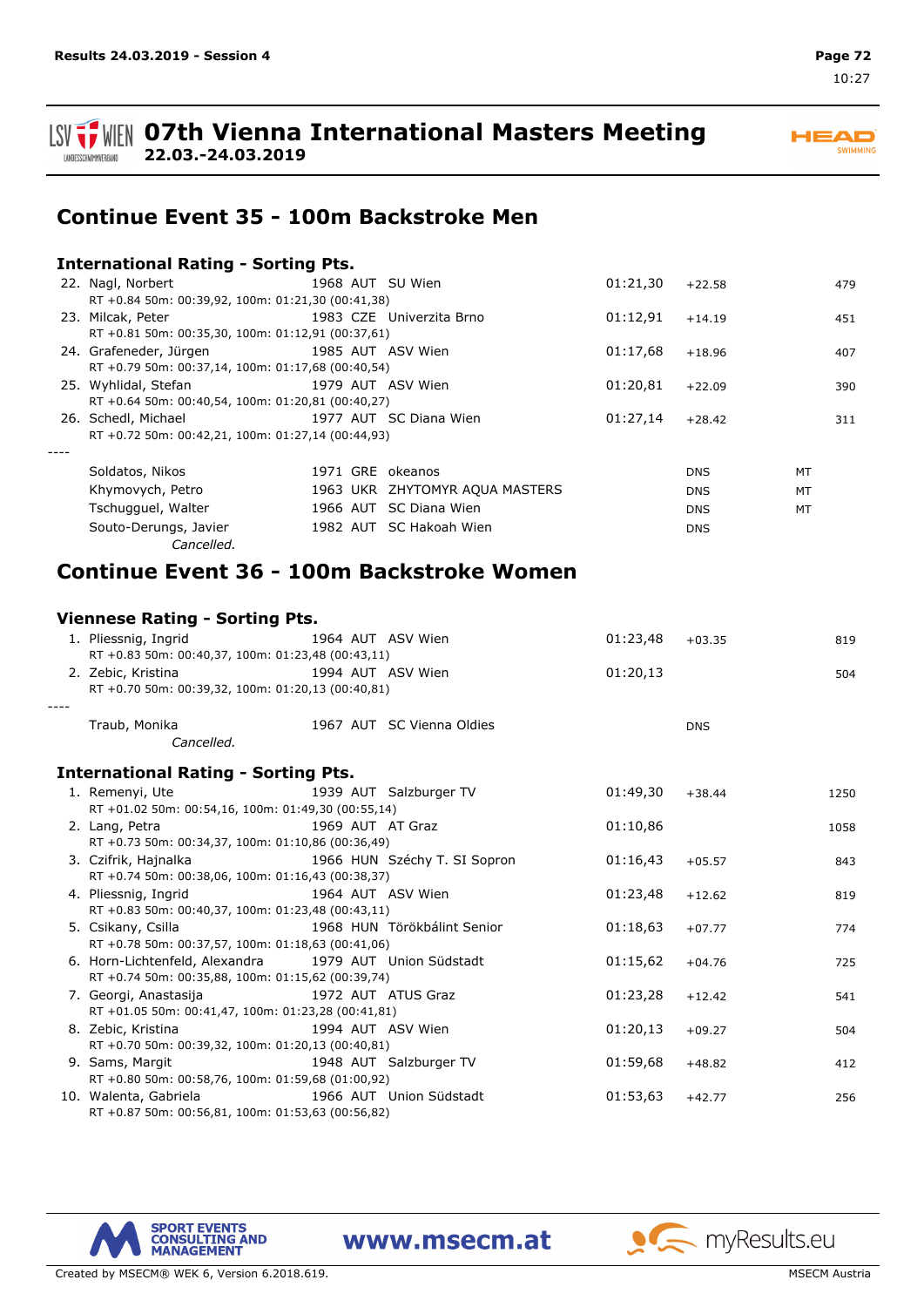**ISV TWEN 07th Vienna International Masters Meeting 22.03.-24.03.2019** LANDESSCHWIMMVERBAND

**Continue Event 36 - 100m Backstroke Women**

| <b>International Rating - Sorting Pts.</b>                                  |                           |                                                                                                                                                                                                                        |             |     |
|-----------------------------------------------------------------------------|---------------------------|------------------------------------------------------------------------------------------------------------------------------------------------------------------------------------------------------------------------|-------------|-----|
| 11. Ruthner, Anneliese<br>RT +0.98 50m: 00:55,07, 100m: 01:58,08 (01:03,01) | 1980 AUT Union Südstadt   | 01:58,08                                                                                                                                                                                                               | $+47.22$    | 174 |
| Traub, Monika<br>Cancelled.                                                 | 1967 AUT SC Vienna Oldies |                                                                                                                                                                                                                        | <b>DNS</b>  |     |
| Continue Event 37 - 400m Freestyle Men                                      |                           |                                                                                                                                                                                                                        |             |     |
| <b>Viennese Rating - Sorting Pts.</b>                                       |                           |                                                                                                                                                                                                                        |             |     |
| 1. Doyle, Mike                                                              | 1959 AUT ASV Wien         | 05:14,81                                                                                                                                                                                                               | $+49.05$    | 791 |
|                                                                             |                           | RT +0.82 50m: 00:36,22, 100m: 01:15,10 (00:38,88), 150m: 01:54,36 (00:39,26), 200m: 02:34,13 (00:39,77)<br>250m: 03:14,19 (00:40,06), 300m: 03:54,48 (00:40,29), 350m: 04:34,99 (00:40,51), 400m: 05:14,81 (00:39,82)  |             |     |
| 2. Gallo, Enrico                                                            | 1983 AUT ASV Wien         | 04:25,76                                                                                                                                                                                                               |             | 758 |
|                                                                             |                           | RT +0.80 50m: 00:28,83, 100m: 01:01,12 (00:32,29), 150m: 01:34,48 (00:33,36), 200m: 02:08,18 (00:33,70)<br>250m: 02:42,51 (00:34,33), 300m: 03:16,91 (00:34,40), 350m: 03:51,70 (00:34,79), 400m: 04:25,76 (00:34,06)  |             |     |
| 3. Nagl, Norbert                                                            | 1968 AUT SU Wien          | 04:56,44                                                                                                                                                                                                               | $+30.68$    | 678 |
|                                                                             |                           | RT +0.92 50m: 00:35,22, 100m: 01:12,81 (00:37,59), 150m: 01:50,18 (00:37,37), 200m: 02:27,76 (00:37,58)<br>250m: 03:05,08 (00:37,32), 300m: 03:42,54 (00:37,46), 350m: 04:20,26 (00:37,72), 400m: 04:56,44 (00:36,18)  |             |     |
| 4. Prohaska, Gerhard                                                        | 1958 AUT EW Donau SC 1903 | 05:33.75                                                                                                                                                                                                               | $+01:07.99$ | 664 |
|                                                                             |                           | RT +0.84 50m: 00:38,95, 100m: 01:21,00 (00:42,05), 150m: 02:03,30 (00:42,30), 200m: 02:46,07 (00:42,77)<br>250m: 03:28,49 (00:42,42), 300m: 04:11,78 (00:43,29), 350m: 04:53,97 (00:42,19), 400m: 05:33,75 (00:39,78)  |             |     |
| 5. Köck, Stefan                                                             | 1963 AUT SC Vienna Oldies | 05:19.76                                                                                                                                                                                                               | $+54.00$    | 626 |
|                                                                             |                           | RT +0.74 50m: 00:34,50, 100m: 01:14,26 (00:39,76), 150m: 01:55,03 (00:40,77), 200m: 02:37,22 (00:42,19)<br>250m: 03:19,25 (00:42,03), 300m: 04:00,69 (00:41,44), 350m: 04:42,37 (00:41,68), 400m: 05:19,76 (00:37,39)  |             |     |
| 5. Wiklund, Michael                                                         | 1964 AUT SC Vienna Oldies | 05:19,70                                                                                                                                                                                                               | $+53.94$    | 626 |
|                                                                             |                           | RT +0.60 50m: 00:34,40, 100m: 01:13,60 (00:39,20), 150m: 01:55,08 (00:41,48), 200m: 02:37,47 (00:42,39)                                                                                                                |             |     |
|                                                                             |                           | 250m: 03:19,12 (00:41,65), 300m: 04:01,20 (00:42,08), 350m: 04:42,55 (00:41,35), 400m: 05:19,70 (00:37,15)                                                                                                             |             |     |
| 7. Beig, Robert                                                             | 1948 AUT SC Hakoah Wien   | 06:32,86                                                                                                                                                                                                               | $+02:07.10$ | 618 |
|                                                                             |                           | RT +0.84 50m: 00:43,67, 100m: 01:31,15 (00:47,48), 150m: 02:22,22 (00:51,07), 200m: 03:13,67 (00:51,45)<br>250m: 04:04,59 (00:50,92), 300m: 04:55,23 (00:50,64), 350m: 05:44,96 (00:49,73), 400m: 06:32,86 (00:47,90)  |             |     |
| 8. Molecz, Peter                                                            | 1957 AUT SC Diana Wien    | 05:44,35                                                                                                                                                                                                               | $+01:18.59$ | 604 |
|                                                                             |                           | RT +0.99 50m: 00:39,57, 100m: 01:23,37 (00:43,80), 150m: 02:08,45 (00:45,08), 200m: 02:53,60 (00:45,15)<br>250m: 03:37,80 (00:44,20), 300m: 04:21,54 (00:43,74), 350m: 05:04,28 (00:42,74), 400m: 05:44,35 (00:40,07)  |             |     |
| 8. Tschugguel, Walter                                                       | 1966 AUT SC Diana Wien    | 05:08,00                                                                                                                                                                                                               | $+42.24$    | 604 |
|                                                                             |                           | RT +01.02 50m: 00:35,33, 100m: 01:12,65 (00:37,32), 150m: 01:51,92 (00:39,27), 200m: 02:31,96 (00:40,04)<br>250m: 03:11,80 (00:39,84), 300m: 03:51,50 (00:39,70), 350m: 04:30,92 (00:39,42), 400m: 05:08,00 (00:37,08) |             |     |
| 10. Grafeneder, Jürgen                                                      | 1985 AUT ASV Wien         | 05:02,45                                                                                                                                                                                                               | $+36.69$    | 501 |
|                                                                             |                           | RT +0.74 50m: 00:32,43, 100m: 01:08,94 (00:36,51), 150m: 01:46,88 (00:37,94), 200m: 02:25,93 (00:39,05)                                                                                                                |             |     |
|                                                                             |                           | 250m: 03:05,33 (00:39,40), 300m: 03:44,92 (00:39,59), 350m: 04:23,14 (00:38,22), 400m: 05:02,45 (00:39,31)                                                                                                             |             |     |
| 11. Popov, Thomas                                                           | 1973 AUT EW Donau SC 1903 | 05:16,81                                                                                                                                                                                                               | $+51.05$    | 467 |
|                                                                             |                           | RT +0.78 50m: 00:35,31, 100m: 01:14,22 (00:38,91), 150m: 01:54,60 (00:40,38), 200m: 02:35,95 (00:41,35)<br>250m: 03:17,16 (00:41,21), 300m: 03:58,06 (00:40,90), 350m: 04:38,97 (00:40,91), 400m: 05:16,81 (00:37,84)  |             |     |
| 12. Spitzwieser, Manfred                                                    | 1983 AUT ASV Wien         | 05:14,16                                                                                                                                                                                                               | $+48.40$    | 459 |
|                                                                             |                           | RT +0.83 50m: 00:35,16, 100m: 01:14,69 (00:39,53), 150m: 01:54,86 (00:40,17), 200m: 02:35,44 (00:40,58)                                                                                                                |             |     |
|                                                                             |                           | 250m: 03:16,65 (00:41,21), 300m: 03:57,50 (00:40,85), 350m: 04:37,61 (00:40,11), 400m: 05:14,16 (00:36,55)                                                                                                             |             |     |
| 13. Müller, Wolfgang                                                        | 1957 AUT SC Vienna Oldies | 06:28,08                                                                                                                                                                                                               | +02:02.32   | 422 |
|                                                                             |                           | RT +0.86 50m: 00:45,12, 100m: 01:35,54 (00:50,42), 150m: 02:26,26 (00:50,72), 200m: 03:16,27 (00:50,01)                                                                                                                |             |     |
|                                                                             |                           | 250m: 04:05,67 (00:49,40), 300m: 04:56,05 (00:50,38), 350m: 05:45,01 (00:48,96), 400m: 06:28,08 (00:43,07)                                                                                                             |             |     |
| 14. Varga, Ernst                                                            | 1966 AUT SC Diana Wien    | 06:02,49                                                                                                                                                                                                               | $+01:36.73$ | 371 |
|                                                                             |                           | RT +01.01 50m: 00:39,82, 100m: 01:23,57 (00:43,75), 150m: 02:09,30 (00:45,73), 200m: 02:55,59 (00:46,29)                                                                                                               |             |     |

250m: 03:41,98 (00:46,39), 300m: 04:29,30 (00:47,32), 350m: 05:15,86 (00:46,56), 400m: 06:02,49 (00:46,63)

www.msecm.at



Created by MSECM® WEK 6, Version 6.2018.619. MSECM Austria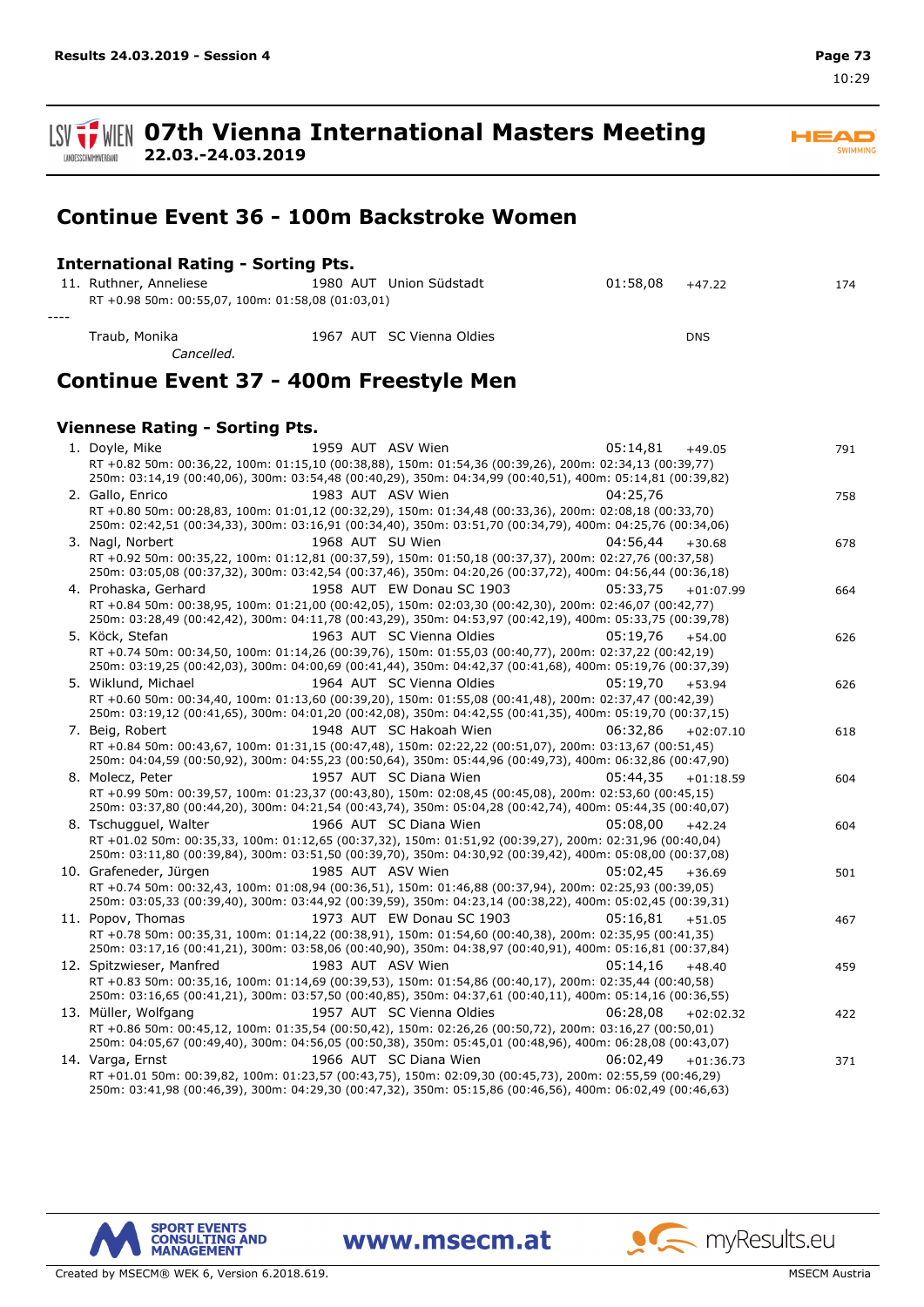**ISV TWEN 07th Vienna International Masters Meeting** LANDESSCHWIMMVERBAND

**22.03.-24.03.2019**

# **Continue Event 37 - 400m Freestyle Men**

#### **Viennese Rating - Sorting Pts.**

*----*

| 15. Jelem, Helmut                                                                                                                  |               | 1952 AUT The Mermaids Wien    | 07:50,07 | $+03:24.31$ |    | 273 |
|------------------------------------------------------------------------------------------------------------------------------------|---------------|-------------------------------|----------|-------------|----|-----|
| RT +0.93 50m: 00:46,41, 100m: 01:42,70 (00:56,29), 150m: 02:43,77 (01:01,07), 200m: 03:45,82 (01:02,05)                            |               |                               |          |             |    |     |
| 250m: 04:48,59 (01:02,77), 300m: 05:50,21 (01:01,62), 350m: 06:52,42 (01:02,21), 400m: 07:50,07 (00:57,65)                         |               |                               |          |             |    |     |
|                                                                                                                                    |               |                               |          |             |    |     |
| Riedl, Martin                                                                                                                      |               | 1967 AUT SC Hakoah Wien       |          | <b>DNS</b>  | MT |     |
| Santner, Christian                                                                                                                 |               | 1966 AUT SC Diana Wien        |          | <b>DNS</b>  |    |     |
| Cancelled.                                                                                                                         |               |                               |          |             |    |     |
|                                                                                                                                    |               |                               |          |             |    |     |
| <b>International Rating - Sorting Pts.</b>                                                                                         |               |                               |          |             |    |     |
| 1. Borzi, Miklós                                                                                                                   |               | 1949 HUN Szentesi Delfin      | 05:42,00 | $+01:16.24$ |    | 938 |
|                                                                                                                                    |               | Egeszsegmegorzo Sport Club    |          |             |    |     |
| RT +01.05 50m: 00:37,58, 100m: 01:20,89 (00:43,31), 150m: 02:05,73 (00:44,84), 200m: 02:50,13 (00:44,40)                           |               |                               |          |             |    |     |
| 250m: 03:33,64 (00:43,51), 300m: 04:17,08 (00:43,44), 350m: 05:00,18 (00:43,10), 400m: 05:42,00 (00:41,82)                         |               |                               |          |             |    |     |
| 2. Doyle, Mike                                                                                                                     |               | 1959 AUT ASV Wien             | 05:14,81 | $+49.05$    |    | 791 |
| RT +0.82 50m: 00:36,22, 100m: 01:15,10 (00:38,88), 150m: 01:54,36 (00:39,26), 200m: 02:34,13 (00:39,77)                            |               |                               |          |             |    |     |
| 250m: 03:14,19 (00:40,06), 300m: 03:54,48 (00:40,29), 350m: 04:34,99 (00:40,51), 400m: 05:14,81 (00:39,82)                         |               |                               |          |             |    |     |
| 3. Csaba, Toth                                                                                                                     |               | 1969 HUN Törökbálint Senior   | 04:41,77 | $+16.01$    |    | 790 |
| RT +0.68 50m: 00:31,97, 100m: 01:07,16 (00:35,19), 150m: 01:43,34 (00:36,18), 200m: 02:19,41 (00:36,07)                            |               |                               |          |             |    |     |
| 250m: 02:55,65 (00:36,24), 300m: 03:32,08 (00:36,43), 350m: 04:08,39 (00:36,31), 400m: 04:41,77 (00:33,38)<br>4. Gallo, Enrico     |               | 1983 AUT ASV Wien             | 04:25.76 |             |    |     |
| RT +0.80 50m: 00:28,83, 100m: 01:01,12 (00:32,29), 150m: 01:34,48 (00:33,36), 200m: 02:08,18 (00:33,70)                            |               |                               |          |             |    | 758 |
| 250m: 02:42,51 (00:34,33), 300m: 03:16,91 (00:34,40), 350m: 03:51,70 (00:34,79), 400m: 04:25,76 (00:34,06)                         |               |                               |          |             |    |     |
| 5. Mößler, Michael                                                                                                                 |               | 1993 AUT ATUS Graz            | 04:35,41 | $+09.65$    |    | 699 |
| RT +0.68 50m: 00:30,14, 100m: 01:03,62 (00:33,48), 150m: 01:38,45 (00:34,83), 200m: 02:13,39 (00:34,94)                            |               |                               |          |             |    |     |
| 250m: 02:48,65 (00:35,26), 300m: 03:24,06 (00:35,41), 350m: 03:59,98 (00:35,92), 400m: 04:35,41 (00:35,43)                         |               |                               |          |             |    |     |
| 6. Nagl, Norbert                                                                                                                   |               | 1968 AUT SU Wien              | 04:56,44 | $+30.68$    |    | 678 |
| RT +0.92 50m: 00:35,22, 100m: 01:12,81 (00:37,59), 150m: 01:50,18 (00:37,37), 200m: 02:27,76 (00:37,58)                            |               |                               |          |             |    |     |
| 250m: 03:05,08 (00:37,32), 300m: 03:42,54 (00:37,46), 350m: 04:20,26 (00:37,72), 400m: 04:56,44 (00:36,18)                         |               |                               |          |             |    |     |
| 7. Napravnik, Martin                                                                                                               |               | 1971 CZE KVS Pardubice        | 04:40,76 | $+15.00$    |    | 671 |
| RT +0.84 50m: 00:31,41, 100m: 01:05,84 (00:34,43), 150m: 01:41,54 (00:35,70), 200m: 02:17,65 (00:36,11)                            |               |                               |          |             |    |     |
| 250m: 02:53,86 (00:36,21), 300m: 03:30,32 (00:36,46), 350m: 04:06,45 (00:36,13), 400m: 04:40,76 (00:34,31)<br>8. Prohaska, Gerhard |               | 1958 AUT EW Donau SC 1903     | 05:33,75 |             |    |     |
| RT +0.84 50m: 00:38,95, 100m: 01:21,00 (00:42,05), 150m: 02:03,30 (00:42,30), 200m: 02:46,07 (00:42,77)                            |               |                               |          | $+01:07.99$ |    | 664 |
| 250m: 03:28,49 (00:42,42), 300m: 04:11,78 (00:43,29), 350m: 04:53,97 (00:42,19), 400m: 05:33,75 (00:39,78)                         |               |                               |          |             |    |     |
| 9. Bushkov, Denis                                                                                                                  |               | 1992 CZE Neptun Masters Praha | 04:40,25 | $+14.49$    |    | 663 |
| RT +0.76 50m: 00:31,08, 100m: 01:05,03 (00:33,95), 150m: 01:39,25 (00:34,22), 200m: 02:14,93 (00:35,68)                            |               |                               |          |             |    |     |
| 250m: 02:50,67 (00:35,74), 300m: 03:27,34 (00:36,67), 350m: 04:04,03 (00:36,69), 400m: 04:40,25 (00:36,22)                         |               |                               |          |             |    |     |
| 10. Dantuma, Rudi                                                                                                                  |               | 1957 AUT Waterbecks SV        | 05:36,83 | $+01:11.07$ |    | 646 |
| RT +0.85 50m: 00:37,89, 100m: 01:19,18 (00:41,29), 150m: 02:02,24 (00:43,06), 200m: 02:45,18 (00:42,94)                            |               |                               |          |             |    |     |
| 250m: 03:28,29 (00:43,11), 300m: 04:11,85 (00:43,56), 350m: 04:55,45 (00:43,60), 400m: 05:36,83 (00:41,38)                         |               |                               |          |             |    |     |
| 11. Cserés, Miklós                                                                                                                 |               | 1985 HUN Nyíregyházi Fókák SE | 04:39.99 | $+14.23$    |    | 631 |
| RT +0.84 50m: 00:31,64, 100m: 01:06,07 (00:34,43), 150m: 01:41,17 (00:35,10), 200m: 02:17,34 (00:36,17)                            |               |                               |          |             |    |     |
| 250m: 02:53,05 (00:35,71), 300m: 03:29,13 (00:36,08), 350m: 04:05,43 (00:36,30), 400m: 04:39,99 (00:34,56)<br>12. Skalník, Martin  | 1966 SVK RFFS |                               | 05:03,87 | $+38.11$    |    |     |
| RT +0.87 50m: 00:32,98, 100m: 01:10,57 (00:37,59), 150m: 01:49,21 (00:38,64), 200m: 02:28,16 (00:38,95)                            |               |                               |          |             |    | 629 |
| 250m: 03:07,01 (00:38,85), 300m: 03:46,32 (00:39,31), 350m: 04:25,88 (00:39,56), 400m: 05:03,87 (00:37,99)                         |               |                               |          |             |    |     |
| 13. Köck, Stefan                                                                                                                   |               | 1963 AUT SC Vienna Oldies     | 05:19,76 | $+54.00$    |    | 626 |
| RT +0.74 50m: 00:34,50, 100m: 01:14,26 (00:39,76), 150m: 01:55,03 (00:40,77), 200m: 02:37,22 (00:42,19)                            |               |                               |          |             |    |     |
| 250m: 03:19,25 (00:42,03), 300m: 04:00,69 (00:41,44), 350m: 04:42,37 (00:41,68), 400m: 05:19,76 (00:37,39)                         |               |                               |          |             |    |     |
| 13. Wiklund, Michael                                                                                                               |               | 1964 AUT SC Vienna Oldies     | 05:19,70 | $+53.94$    |    | 626 |
| RT +0.60 50m: 00:34,40, 100m: 01:13,60 (00:39,20), 150m: 01:55,08 (00:41,48), 200m: 02:37,47 (00:42,39)                            |               |                               |          |             |    |     |
| 250m: 03:19,12 (00:41,65), 300m: 04:01,20 (00:42,08), 350m: 04:42,55 (00:41,35), 400m: 05:19,70 (00:37,15)                         |               |                               |          |             |    |     |

www.msecm.at



Created by MSECM® WEK 6, Version 6.2018.619. MSECM Austria and Security MSECM Austria and MSECM Austria and MSECM Austria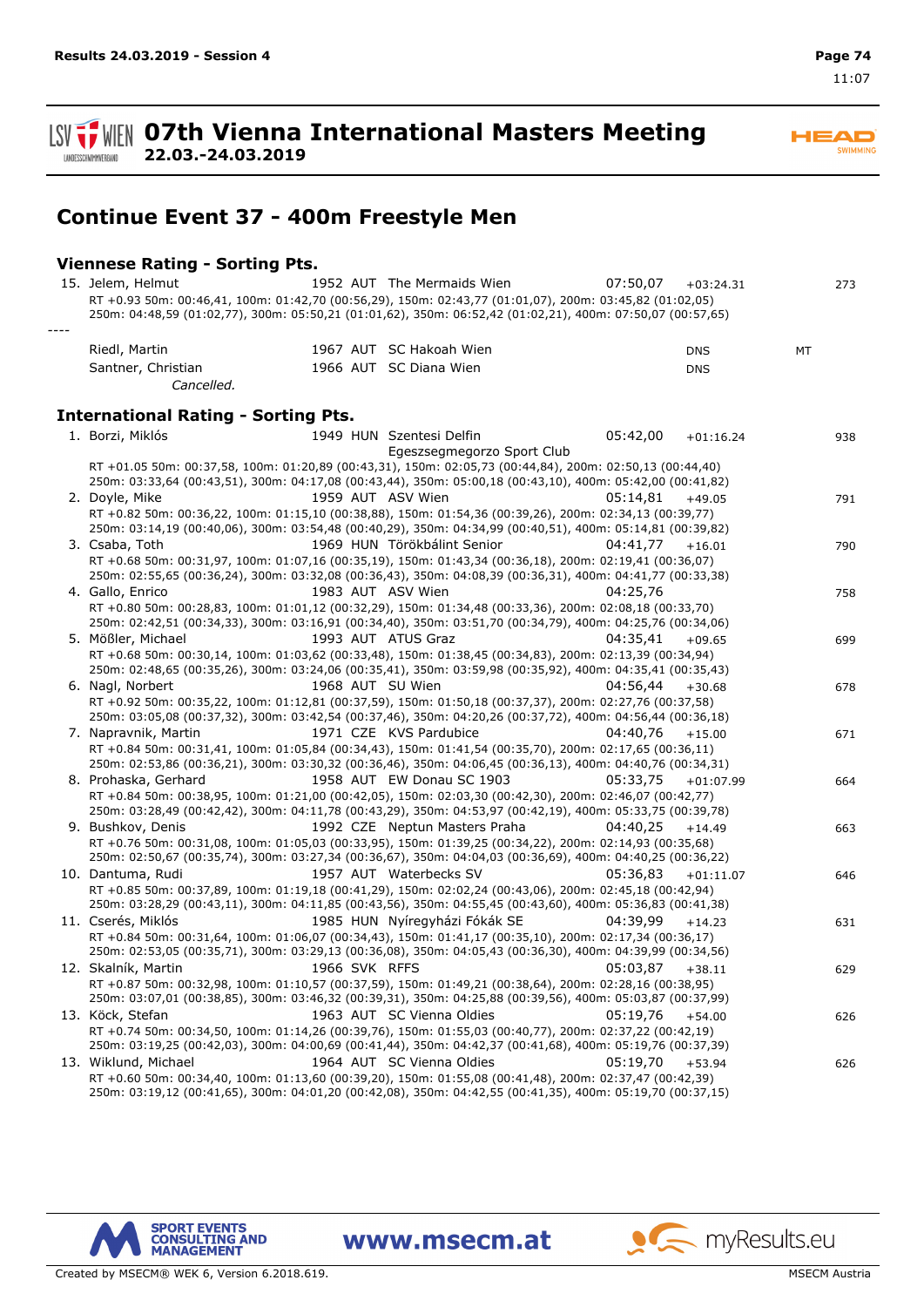11:07



**HEAD** SWIMMING

# **Continue Event 37 - 400m Freestyle Men**

### **International Rating - Sorting Pts.**

| 15. Beig, Robert         |               | 1948 AUT SC Hakoah Wien                                                                                                                                                                                                | 06:32,86 | $+02:07.10$ | 618 |
|--------------------------|---------------|------------------------------------------------------------------------------------------------------------------------------------------------------------------------------------------------------------------------|----------|-------------|-----|
|                          |               | RT +0.84 50m: 00:43,67, 100m: 01:31,15 (00:47,48), 150m: 02:22,22 (00:51,07), 200m: 03:13,67 (00:51,45)<br>250m: 04:04,59 (00:50,92), 300m: 04:55,23 (00:50,64), 350m: 05:44,96 (00:49,73), 400m: 06:32,86 (00:47,90)  |          |             |     |
| 16. Molecz, Peter        |               | 1957 AUT SC Diana Wien                                                                                                                                                                                                 | 05:44,35 | $+01:18.59$ | 604 |
|                          |               | RT +0.99 50m: 00:39,57, 100m: 01:23,37 (00:43,80), 150m: 02:08,45 (00:45,08), 200m: 02:53,60 (00:45,15)<br>250m: 03:37,80 (00:44,20), 300m: 04:21,54 (00:43,74), 350m: 05:04,28 (00:42,74), 400m: 05:44,35 (00:40,07)  |          |             |     |
| 16. Tschugguel, Walter   |               | 1966 AUT SC Diana Wien                                                                                                                                                                                                 | 05:08.00 | $+42.24$    | 604 |
|                          |               | RT +01.02 50m: 00:35,33, 100m: 01:12,65 (00:37,32), 150m: 01:51,92 (00:39,27), 200m: 02:31,96 (00:40,04)<br>250m: 03:11,80 (00:39,84), 300m: 03:51,50 (00:39,70), 350m: 04:30,92 (00:39,42), 400m: 05:08,00 (00:37,08) |          |             |     |
| 18. MAZZIA, Stefano      |               | 1979 CZE Bohemians Prag                                                                                                                                                                                                | 04:55,11 | $+29.35$    | 542 |
|                          |               | RT +0.83 50m: 00:33,78, 100m: 01:10,21 (00:36,43), 150m: 01:47,53 (00:37,32), 200m: 02:25,58 (00:38,05)<br>250m: 03:03,31 (00:37,73), 300m: 03:40,89 (00:37,58), 350m: 04:18,27 (00:37,38), 400m: 04:55,11 (00:36,84)  |          |             |     |
| 19. Savel, Sale          |               | 1980 AUT Waterbecks SV                                                                                                                                                                                                 | 05:02,59 | $+36.83$    | 513 |
|                          |               | 50m: 00:34,52, 100m: 01:10,92 (00:36,40), 150m: 01:49,35 (00:38,43), 200m: 02:28,14 (00:38,79)<br>250m: 03:07,12 (00:38,98), 300m: 03:46,04 (00:38,92), 350m: 04:24,87 (00:38,83), 400m: 05:02,59 (00:37,72)           |          |             |     |
| 20. Grafeneder, Jürgen   |               | 1985 AUT ASV Wien                                                                                                                                                                                                      | 05:02,45 | $+36.69$    | 501 |
|                          |               | RT +0.74 50m: 00:32,43, 100m: 01:08,94 (00:36,51), 150m: 01:46,88 (00:37,94), 200m: 02:25,93 (00:39,05)<br>250m: 03:05,33 (00:39,40), 300m: 03:44,92 (00:39,59), 350m: 04:23,14 (00:38,22), 400m: 05:02,45 (00:39,31)  |          |             |     |
| 21. Steker, Karel        |               | 1981 CZE Swim Masters Zlin                                                                                                                                                                                             | 05:06,97 | $+41.21$    | 492 |
|                          |               | RT +0.79 50m: 00:33,98, 100m: 01:11,71 (00:37,73), 150m: 01:50,35 (00:38,64), 200m: 02:30,20 (00:39,85)<br>250m: 03:10,33 (00:40,13), 300m: 03:50,20 (00:39,87), 350m: 04:30,46 (00:40,26), 400m: 05:06,97 (00:36,51)  |          |             |     |
| 22. Popov, Thomas        |               | 1973 AUT EW Donau SC 1903                                                                                                                                                                                              | 05:16,81 | $+51.05$    | 467 |
|                          |               | RT +0.78 50m: 00:35,31, 100m: 01:14,22 (00:38,91), 150m: 01:54,60 (00:40,38), 200m: 02:35,95 (00:41,35)<br>250m: 03:17,16 (00:41,21), 300m: 03:58,06 (00:40,90), 350m: 04:38,97 (00:40,91), 400m: 05:16,81 (00:37,84)  |          |             |     |
| 23. Spitzwieser, Manfred |               | 1983 AUT ASV Wien                                                                                                                                                                                                      | 05:14.16 | $+48.40$    | 459 |
|                          |               | RT +0.83 50m: 00:35,16, 100m: 01:14,69 (00:39,53), 150m: 01:54,86 (00:40,17), 200m: 02:35,44 (00:40,58)<br>250m: 03:16,65 (00:41,21), 300m: 03:57,50 (00:40,85), 350m: 04:37,61 (00:40,11), 400m: 05:14,16 (00:36,55)  |          |             |     |
| 24. Müller, Wolfgang     |               | 1957 AUT SC Vienna Oldies                                                                                                                                                                                              | 06:28,08 | $+02:02.32$ | 422 |
|                          |               | RT +0.86 50m: 00:45,12, 100m: 01:35,54 (00:50,42), 150m: 02:26,26 (00:50,72), 200m: 03:16,27 (00:50,01)                                                                                                                |          |             |     |
|                          |               | 250m: 04:05,67 (00:49,40), 300m: 04:56,05 (00:50,38), 350m: 05:45,01 (00:48,96), 400m: 06:28,08 (00:43,07)<br>1991 CZE Swim Masters Zlin                                                                               |          |             |     |
| 25. Mitacek, Jiri        |               | RT +0.85 50m: 00:35,84, 100m: 01:15,52 (00:39,68), 150m: 01:57,41 (00:41,89), 200m: 02:40,71 (00:43,30)                                                                                                                | 05:33,62 | $+01:07.86$ | 393 |
|                          |               | 250m: 03:24,54 (00:43,83), 300m: 04:08,74 (00:44,20), 350m: 04:52,93 (00:44,19), 400m: 05:33,62 (00:40,69)                                                                                                             |          |             |     |
| 26. Rajsek, Andreas      |               | 1961 AUT ATUS Graz                                                                                                                                                                                                     | 06:19,93 | $+01:54.17$ | 373 |
|                          |               | RT +0.76 50m: 00:41,20, 100m: 01:28,72 (00:47,52), 150m: 02:19,96 (00:51,24), 200m: 03:10,56 (00:50,60)                                                                                                                |          |             |     |
| 27. Varga, Ernst         |               | 250m: 04:00,66 (00:50,10), 300m: 04:49,89 (00:49,23), 350m: 05:38,16 (00:48,27), 400m: 06:19,93 (00:41,77)<br>1966 AUT SC Diana Wien                                                                                   | 06:02,49 | $+01:36.73$ | 371 |
|                          |               | RT +01.01 50m: 00:39,82, 100m: 01:23,57 (00:43,75), 150m: 02:09,30 (00:45,73), 200m: 02:55,59 (00:46,29)                                                                                                               |          |             |     |
|                          |               | 250m: 03:41,98 (00:46,39), 300m: 04:29,30 (00:47,32), 350m: 05:15,86 (00:46,56), 400m: 06:02,49 (00:46,63)                                                                                                             |          |             |     |
| 28. Schöttl, Robert      |               | 1974 AUT SV Wörthersee                                                                                                                                                                                                 | 05:43,24 | $+01:17.48$ | 367 |
|                          |               | RT +0.88 50m: 00:38,60, 100m: 01:20,79 (00:42,19), 150m: 02:04,75 (00:43,96), 200m: 02:49,31 (00:44,56)<br>250m: 03:33,83 (00:44,52), 300m: 04:18,04 (00:44,21), 350m: 05:01,62 (00:43,58), 400m: 05:43,24 (00:41,62)  |          |             |     |
| 29. Krízik, Rudolf       | 1968 SVK RFFS |                                                                                                                                                                                                                        | 06:24,68 | $+01:58.92$ | 310 |
|                          |               | RT +0.87 50m: 00:43,27, 100m: 01:29,40 (00:46,13), 150m: 02:18,82 (00:49,42), 200m: 03:07,44 (00:48,62)<br>250m: 03:57,98 (00:50,54), 300m: 04:48,51 (00:50,53), 350m: 05:36,71 (00:48,20), 400m: 06:24,68 (00:47,97)  |          |             |     |
| 30. Jelem, Helmut        |               | 1952 AUT The Mermaids Wien                                                                                                                                                                                             | 07:50,07 | $+03:24.31$ | 273 |
|                          |               | RT +0.93 50m: 00:46,41, 100m: 01:42,70 (00:56,29), 150m: 02:43,77 (01:01,07), 200m: 03:45,82 (01:02,05)                                                                                                                |          |             |     |
|                          |               | 250m: 04:48,59 (01:02,77), 300m: 05:50,21 (01:01,62), 350m: 06:52,42 (01:02,21), 400m: 07:50,07 (00:57,65)                                                                                                             |          |             |     |
| 31. JOCHMAN, Radek       |               | 1974 CZE Bohemians Prag                                                                                                                                                                                                | 06:32,37 | $+02:06.61$ | 246 |
|                          |               | RT +0.79 50m: 00:42,23, 100m: 01:30,02 (00:47,79), 150m: 02:20,36 (00:50,34), 200m: 03:11,98 (00:51,62)<br>250m: 04:03,41 (00:51,43), 300m: 04:55,30 (00:51,89), 350m: 05:45,79 (00:50,49), 400m: 06:32,37 (00:46,58)  |          |             |     |
|                          |               |                                                                                                                                                                                                                        |          |             |     |
| Kukharyev, Igor          |               | 1966 UKR ZHYTOMYR AQUA MASTERS                                                                                                                                                                                         |          | <b>DNS</b>  | МT  |

www.msecm.at



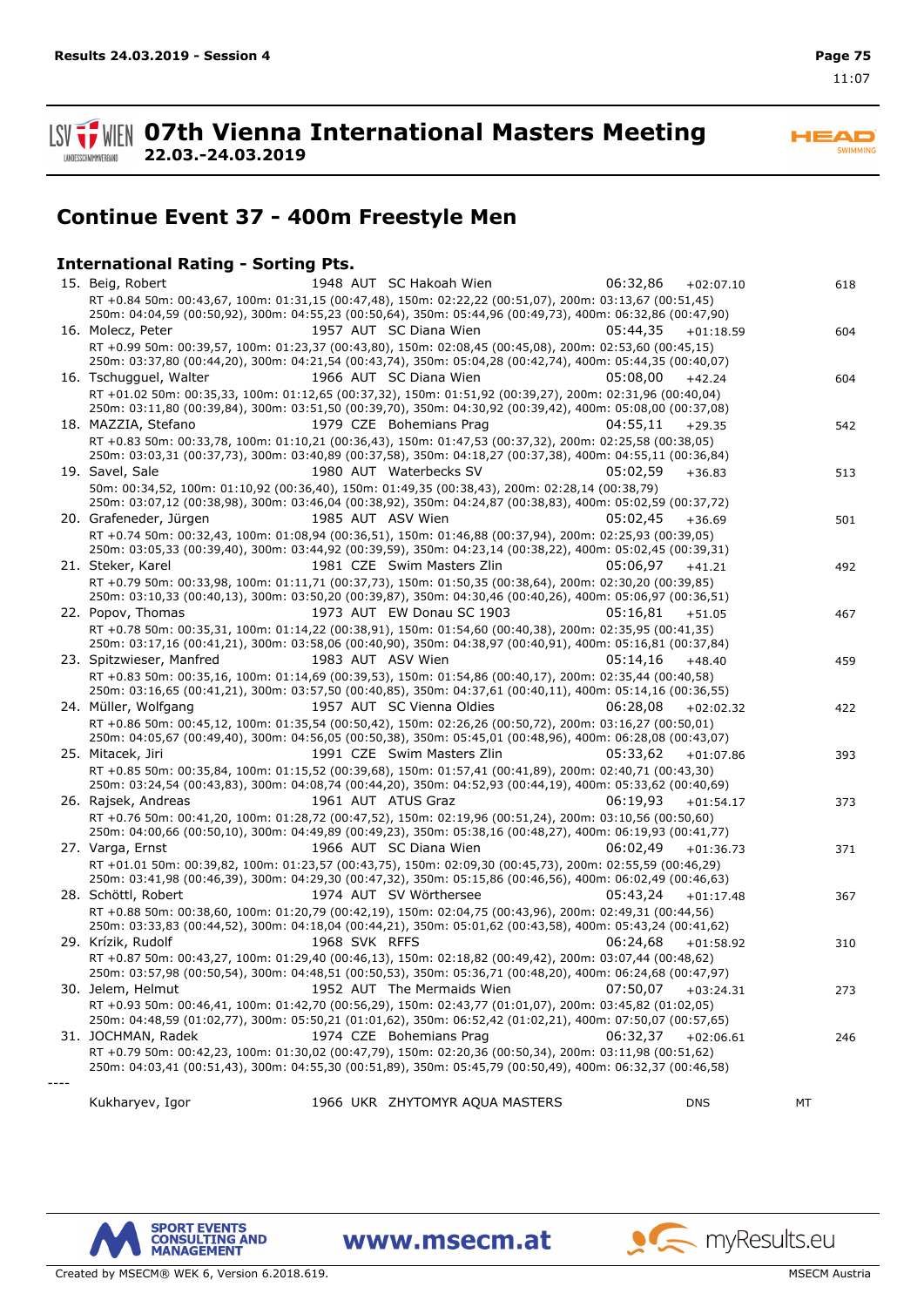11:07

**ISV TWEIN 07th Vienna International Masters Meeting 22.03.-24.03.2019** LANDESSCHWIMMVERBAND

**Continue Event 37 - 400m Freestyle Men**

#### **International Rating - Sorting Pts.**

| Riedl, Martin      | 1967 AUT SC Hakoah Wien | <b>DNS</b> | MT |
|--------------------|-------------------------|------------|----|
| Santner, Christian | 1966 AUT SC Diana Wien  | <b>DNS</b> |    |
| Cancelled.         |                         |            |    |

## **Continue Event 38 - 400m Freestyle Women**

#### **Viennese Rating - Sorting Pts.**

| 1. Stockinger, Michaela                                                                                                                                                                                               | 1955 AUT SC Hakoah Wien    | 06:05,35 | $+34.47$    | 880 |
|-----------------------------------------------------------------------------------------------------------------------------------------------------------------------------------------------------------------------|----------------------------|----------|-------------|-----|
| RT +0.88 50m: 00:41,47, 100m: 01:26,00 (00:44,53), 150m: 02:11,78 (00:45,78), 200m: 02:58,72 (00:46,94)                                                                                                               |                            |          |             |     |
| 250m: 03:45,06 (00:46,34), 300m: 04:32,09 (00:47,03), 350m: 05:19,14 (00:47,05), 400m: 06:05,35 (00:46,21)                                                                                                            |                            |          |             |     |
| 2. Pataki, Ruth                                                                                                                                                                                                       | 1978 AUT SC Hakoah Wien    | 05:34.46 | $+03.58$    | 567 |
| RT +0.70 50m: 00:38,14, 100m: 01:19,28 (00:41,14), 150m: 02:00,69 (00:41,41), 200m: 02:42,82 (00:42,13)<br>250m: 03:25,20 (00:42,38), 300m: 04:08,08 (00:42,88), 350m: 04:51,39 (00:43,31), 400m: 05:34,46 (00:43,07) |                            |          |             |     |
| 3. Zebic, Kristina                                                                                                                                                                                                    | 1994 AUT ASV Wien          | 05:30.88 |             | 530 |
| RT +0.89 50m: 00:36,34, 100m: 01:17,15 (00:40,81), 150m: 01:59,13 (00:41,98), 200m: 02:42,11 (00:42,98)<br>250m: 03:24,17 (00:42,06), 300m: 04:07,01 (00:42,84), 350m: 04:49,53 (00:42,52), 400m: 05:30,88 (00:41,35) |                            |          |             |     |
| 4. Kinzel, Marlies                                                                                                                                                                                                    | 1960 AUT The Mermaids Wien | 07:20.08 | $+01:49.20$ | 301 |
| RT +0.95 50m: 00:49,21, 100m: 01:42,60 (00:53,39), 150m: 02:37,77 (00:55,17), 200m: 03:32,91 (00:55,14)                                                                                                               |                            |          |             |     |
| 250m: 04:30,59 (00:57,68), 300m: 05:26,92 (00:56,33), 350m: 06:23,73 (00:56,81), 400m: 07:20,08 (00:56,35)                                                                                                            |                            |          |             |     |
|                                                                                                                                                                                                                       |                            |          |             |     |

Traub, Monika 1967 SC Vienna Oldies AUT DNS *Cancelled.*

#### **International Rating - Sorting Pts.**

| 1. Landsmannova, Sarka                                                                                     |  | 1975 CZE Neptun Masters Praha          | 04:37.72 |             | 991 |
|------------------------------------------------------------------------------------------------------------|--|----------------------------------------|----------|-------------|-----|
| RT +0.84 50m: 00:31,26, 100m: 01:05,62 (00:34,36), 150m: 01:40,71 (00:35,09), 200m: 02:16,23 (00:35,52)    |  |                                        |          |             |     |
| 250m: 02:51,88 (00:35,65), 300m: 03:27,89 (00:36,01), 350m: 04:03,63 (00:35,74), 400m: 04:37,72 (00:34,09) |  |                                        |          |             |     |
| 2. Viktoria, Felfoldi                                                                                      |  | 1985 HUN Iron Swim Masters             | 04:42.11 | $+04.39$    | 911 |
| RT +0.74 50m; 00:32.39, 100m; 01:07.70 (00:35.31), 150m; 01:43.12 (00:35.42), 200m; 02:18.98 (00:35.86)    |  |                                        |          |             |     |
| 250m: 02:54,82 (00:35,84), 300m: 03:30,73 (00:35,91), 350m: 04:06,78 (00:36,05), 400m: 04:42,11 (00:35,33) |  |                                        |          |             |     |
| 3. Bendová, Kristina                                                                                       |  | 1988 CZE Plavecký klub Slávia VŠ Plzeò | 04:44.91 | $+07.19$    | 884 |
|                                                                                                            |  | Z.S.                                   |          |             |     |
| RT +0.88 50m: 00:32,72, 100m: 01:08,21 (00:35,49), 150m: 01:44,60 (00:36,39), 200m: 02:21,14 (00:36,54)    |  |                                        |          |             |     |
| 250m: 02:57,69 (00:36,55), 300m: 03:33,88 (00:36,19), 350m: 04:10,48 (00:36,60), 400m: 04:44,91 (00:34,43) |  |                                        |          |             |     |
| 4. Stockinger, Michaela                                                                                    |  | 1955 AUT SC Hakoah Wien                | 06:05.35 | $+01:27.63$ | 880 |
| RT +0.88 50m: 00:41,47, 100m: 01:26,00 (00:44,53), 150m: 02:11,78 (00:45,78), 200m: 02:58,72 (00:46,94)    |  |                                        |          |             |     |
| 250m: 03:45,06 (00:46,34), 300m: 04:32,09 (00:47,03), 350m: 05:19,14 (00:47,05), 400m: 06:05,35 (00:46,21) |  |                                        |          |             |     |
| 5. Remenvi, Ute                                                                                            |  | 1939 AUT Salzburger TV                 | 07:43.50 | $+03:05.78$ | 860 |
| RT +01.14 50m: 00:51,72, 100m: 01:49,63 (00:57,91), 150m: 02:49,20 (00:59,57), 200m: 03:48,58 (00:59,38)   |  |                                        |          |             |     |
| 250m: 04:47,78 (00:59,20), 300m: 05:46,71 (00:58,93), 350m: 06:45,52 (00:58,81), 400m: 07:43,50 (00:57,98) |  |                                        |          |             |     |
| 6. Mirea, Mirela                                                                                           |  | 1965 HUN Tovafutók SE                  | 05:28.25 | $+50.53$    | 663 |
| RT +0.87 50m: 00:39,11, 100m: 01:20,53 (00:41,42), 150m: 02:02,30 (00:41,77), 200m: 02:44,30 (00:42,00)    |  |                                        |          |             |     |
| 250m: 03:25,95 (00:41,65), 300m: 04:07,60 (00:41,65), 350m: 04:49,26 (00:41,66), 400m: 05:28,25 (00:38,99) |  |                                        |          |             |     |
| 7. Pataki, Ruth                                                                                            |  | 1978 AUT SC Hakoah Wien                | 05:34.46 | $+56.74$    | 567 |
| RT +0.70 50m: 00:38,14, 100m: 01:19,28 (00:41,14), 150m: 02:00,69 (00:41,41), 200m: 02:42,82 (00:42,13)    |  |                                        |          |             |     |
| 250m: 03:25,20 (00:42,38), 300m: 04:08,08 (00:42,88), 350m: 04:51,39 (00:43,31), 400m: 05:34,46 (00:43,07) |  |                                        |          |             |     |
| 8. Zebic, Kristina                                                                                         |  | 1994 AUT ASV Wien                      | 05:30.88 | $+53.16$    | 530 |
| RT +0.89 50m: 00:36,34, 100m: 01:17,15 (00:40,81), 150m: 01:59,13 (00:41,98), 200m: 02:42,11 (00:42,98)    |  |                                        |          |             |     |
| 250m: 03:24,17 (00:42,06), 300m: 04:07,01 (00:42,84), 350m: 04:49,53 (00:42,52), 400m: 05:30,88 (00:41,35) |  |                                        |          |             |     |
| 9. Heimhofer, Christine                                                                                    |  | 1968 AUT Salzburger TV                 | 06:04.47 | $+01:26.75$ | 485 |
| RT +0.81 50m: 00:40,23, 100m: 01:24,74 (00:44,51), 150m: 02:10,44 (00:45,70), 200m: 02:56,85 (00:46,41)    |  |                                        |          |             |     |
| 250m: 03:43,14 (00:46,29), 300m: 04:30,23 (00:47,09), 350m: 05:18,39 (00:48,16), 400m: 06:04,47 (00:46,08) |  |                                        |          |             |     |

www.msecm.at



Created by MSECM® WEK 6, Version 6.2018.619. MSECM Austria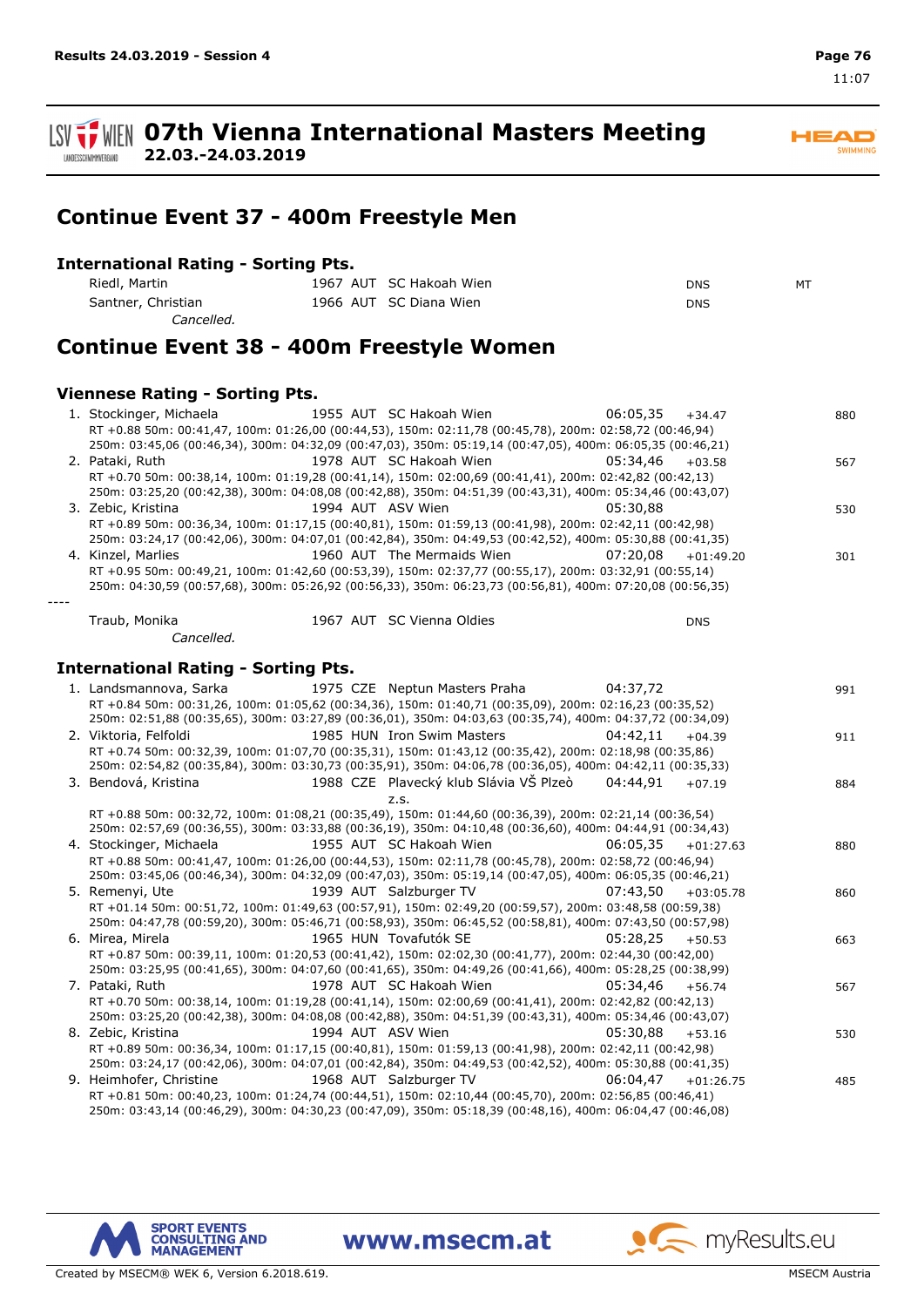11:29

**ISV TWEIN 07th Vienna International Masters Meeting 22.03.-24.03.2019** LANDESSCHWIMMVERBAND

**HEAD SWIMMING** 

## **Continue Event 38 - 400m Freestyle Women**

#### **International Rating - Sorting Pts.**

| 10. Langegger, Regina                                                                                                                                                                                                  | 1962 AUT ATUS Graz 66:48,45                |          | $+02:10.73$ | 376 |
|------------------------------------------------------------------------------------------------------------------------------------------------------------------------------------------------------------------------|--------------------------------------------|----------|-------------|-----|
| RT +0.79 50m: 00:43,41, 100m: 01:32,67 (00:49,26), 150m: 02:24,76 (00:52,09), 200m: 03:17,79 (00:53,03)<br>250m: 04:10,98 (00:53,19), 300m: 05:04,66 (00:53,68), 350m: 05:57,42 (00:52,76), 400m: 06:48,45 (00:51,03)  |                                            |          |             |     |
| 11. Jónás, Krisztina <b>Marcialatók a Szlovák</b>                                                                                                                                                                      | 1987 HUN Swim Life                         | 06:28,07 | $+01:50.35$ | 350 |
| 50m: 00:41,63, 100m: 01:27,99 (00:46,36), 150m: 02:17,11 (00:49,12), 200m: 03:07,39 (00:50,28)<br>250m: 03:57,85 (00:50,46), 300m: 04:48,70 (00:50,85), 350m: 05:39,50 (00:50,80), 400m: 06:28,07 (00:48,57)           |                                            |          |             |     |
| 12. Nadler, Nicole                                                                                                                                                                                                     | 1983 AUT Union Südstadt                    | 06:44.96 | $+02:07.24$ | 306 |
| RT +01.04 50m: 00:45,93, 100m: 01:34,48 (00:48,55), 150m: 02:25,00 (00:50,52), 200m: 03:16,15 (00:51,15)<br>250m: 04:08,77 (00:52,62), 300m: 05:01,78 (00:53,01), 350m: 05:55,10 (00:53,32), 400m: 06:44,96 (00:49,86) |                                            |          |             |     |
| 13. Kinzel, Marlies 1960 AUT The Mermaids Wien 07:20,08 +02:42.36                                                                                                                                                      |                                            |          |             | 301 |
| RT +0.95 50m: 00:49,21, 100m: 01:42,60 (00:53,39), 150m: 02:37,77 (00:55,17), 200m: 03:32,91 (00:55,14)<br>250m: 04:30,59 (00:57,68), 300m: 05:26,92 (00:56,33), 350m: 06:23,73 (00:56,81), 400m: 07:20,08 (00:56,35)  |                                            |          |             |     |
| 14. Varady, Judit                                                                                                                                                                                                      | 1967 HUN Törökbálint Senior                | 07:11,55 | $+02:33.83$ | 292 |
| RT +0.82 50m: 00:47,38, 100m: 01:40,18 (00:52,80), 150m: 02:35,21 (00:55,03), 200m: 03:30,25 (00:55,04)<br>250m: 04:24,86 (00:54,61), 300m: 05:20,61 (00:55,75), 350m: 06:17,18 (00:56,57), 400m: 07:11,55 (00:54,37)  |                                            |          |             |     |
| 15. Unkelbach, Julia                                                                                                                                                                                                   | 1991 GER Mainzer Schwimmverein 01 06:49,53 |          | $+02:11.81$ | 279 |
| RT +0.65 50m: 00:44,27, 100m: 01:33,13 (00:48,86), 150m: 02:24,71 (00:51,58), 200m: 03:18,05 (00:53,34)<br>250m: 04:11,90 (00:53,85), 300m: 05:05,49 (00:53,59), 350m: 05:59,37 (00:53,88), 400m: 06:49,53 (00:50,16)  |                                            |          |             |     |
|                                                                                                                                                                                                                        |                                            |          |             |     |
|                                                                                                                                                                                                                        |                                            |          |             |     |

| Konecna, Michaela | 1988 CZE PVK Brno |                            | <b>DNS</b> | MT |
|-------------------|-------------------|----------------------------|------------|----|
| Rosikova, Jana    |                   | 1990 CZE Swim Masters Zlin | <b>DNS</b> | MT |
| Traub, Monika     |                   | 1967 AUT SC Vienna Oldies  | <b>DNS</b> |    |
| Cancelled.        |                   |                            |            |    |

### **Continue Event 39 - 4x50m Medley Men**

Doyle Mike (1959 / 60 Years), RT +0.15 200m: 02:09,83 (00:30,58)

#### **International Rating - Sorting Pts.**

| 1. 2. Team                                                                                                                                                                                                                                                                                                                 | AUT EW Donau SC 1903   | 01:56,50 | $+03.97$ | 828 |
|----------------------------------------------------------------------------------------------------------------------------------------------------------------------------------------------------------------------------------------------------------------------------------------------------------------------------|------------------------|----------|----------|-----|
| Sostaric Ivan (1974 / 45 Years), RT +0.67 50m: 00:27,01<br>Prohaska Gerhard (1958 / 61 Years), RT +0.47 100m: 01:02,11 (00:35,10)<br>Raber Wolfgang (1966 / 53 Years), RT +0.23 150m: 01:29,03 (00:26,92)<br>Khalin Dmitry (1968 / 51 Years), RT +0.60 200m: 01:56,50 (00:27,47)<br>Relay age (total): 210 Years           |                        |          |          |     |
| 2. 3. Team                                                                                                                                                                                                                                                                                                                 | HUN Törökbálint Senior | 01:54,62 | $+02.09$ | 726 |
| Tamás Kovary (1978 / 41 Years), RT +0.66 50m: 00:29,36<br>Roska Laszlo (1973 / 46 Years), RT +0.53 100m: 01:01,42 (00:32,06)<br>Csaba Toth (1969 / 50 Years), RT +0.03 150m: 01:29,66 (00:28,24)<br>Bence Farkas (1994 / 25 Years), RT +0.43 200m: 01:54,62 (00:24,96)<br>Relay age (total): 162 Years                     |                        |          |          |     |
| 3. 1. Team                                                                                                                                                                                                                                                                                                                 | AUT SC Vienna Oldies   | 02:04,53 | $+12.00$ | 678 |
| Stritzker Jochen (1976 / 43 Years), RT +0.74 50m: 00:33,54<br>Kennedy Christopher (1968 / 51 Years), RT +0.40 100m: 01:06,65 (00:33,11)<br>Wiklund Michael (1964 / 55 Years), RT +0.34 150m: 01:36,67 (00:30,02)<br>Steyer Christian (1966 / 53 Years), RT +0.42 200m: 02:04,53 (00:27,86)<br>Relay age (total): 202 Years |                        |          |          |     |
| 4. 1. Team                                                                                                                                                                                                                                                                                                                 | CZE Univerzita Brno    | 01:52,53 |          | 669 |
| Milcak Peter (1983 / 36 Years), RT +0.82 50m: 00:31,95<br>Horacek Jakub (1984 / 35 Years), RT +0.16 100m: 01:01,88 (00:29,93)<br>Patek Vojtech (1993 / 26 Years), RT +0.29 150m: 01:28,10 (00:26,22)<br>Steinbauer Vojtech (1980 / 39 Years), RT +0.25 200m: 01:52,53 (00:24,43)<br>Relay age (total): 136 Years           |                        |          |          |     |
| 5. 2. Team                                                                                                                                                                                                                                                                                                                 | AUT ASV Wien           | 02:09,83 | $+17.30$ | 598 |
| Truttmann Erwin (1949 / 70 Years), RT +0.75 50m: 00:37,07<br>Gallo Enrico (1983 / 36 Years), RT +0.38 100m: 01:09,83 (00:32,76)<br>Liberda Jakub (1985 / 34 Years), RT +0.18 150m: 01:39,25 (00:29,42)                                                                                                                     |                        |          |          |     |



Relay age (total): 200 Years

SPORT EVENTS<br>CONSULTING AND<br>MANAGEMENT

www.msecm.at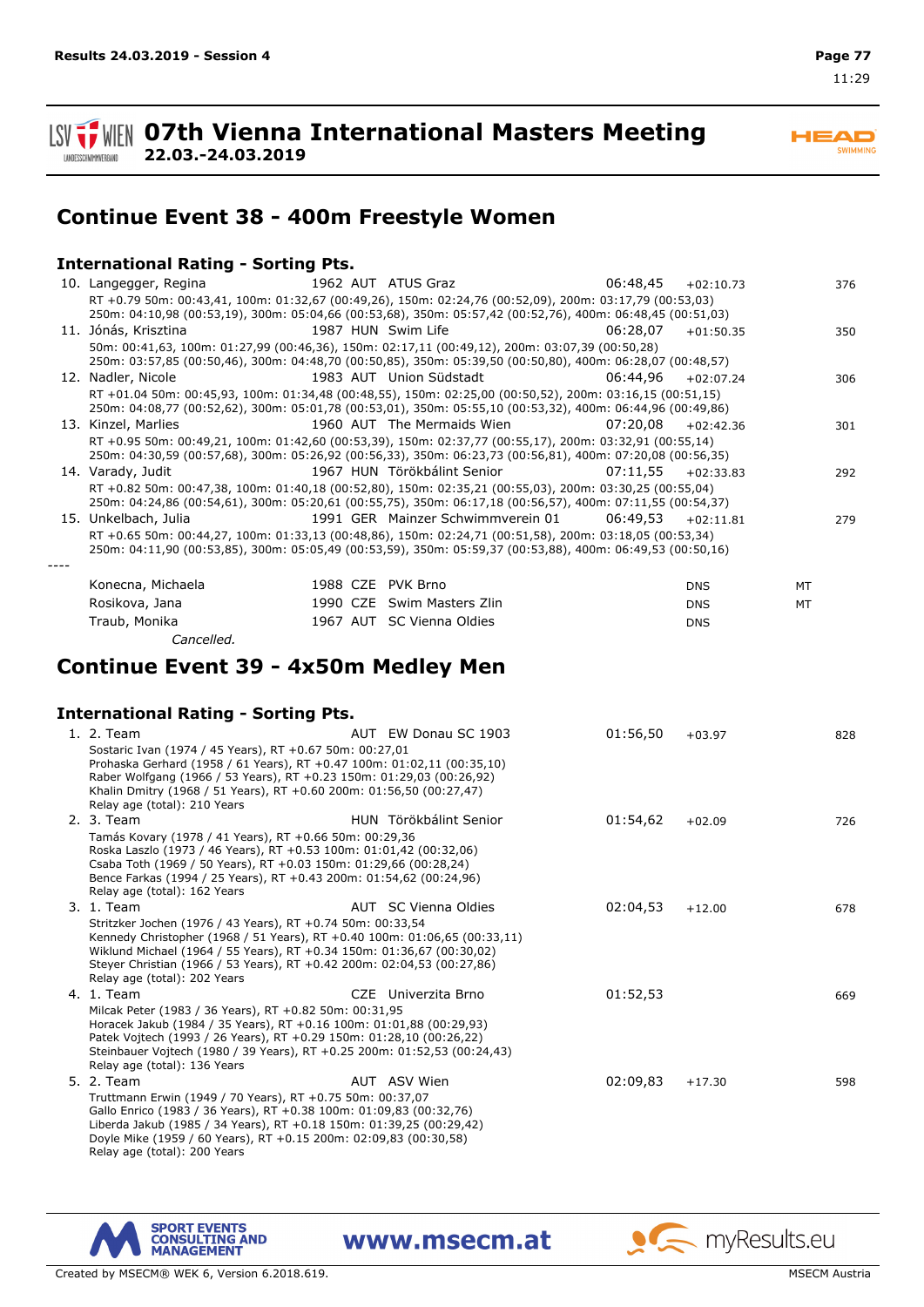11:53

**07th Vienna International Masters Meeting 22.03.-24.03.2019**

**Continue Event 39 - 4x50m Medley Men**

### **International Rating - Sorting Pts.**

| 6. 2. Team                                                                                                                                                                                                                                                                                                            | AUT SC Diana Wien                         | 02:11,87 | $+19.34$   | 571 |
|-----------------------------------------------------------------------------------------------------------------------------------------------------------------------------------------------------------------------------------------------------------------------------------------------------------------------|-------------------------------------------|----------|------------|-----|
| Tschugguel Walter (1966 / 53 Years), RT +0.91 50m: 00:36,51<br>Bamer Franz Oskar (1994 / 25 Years), RT +0.49 100m: 01:05,35 (00:28,84)<br>Molecz Peter (1957 / 62 Years), RT +0.43 150m: 01:39,98 (00:34,63)<br>Molecz Paul (1957 / 62 Years), RT +0.03 200m: 02:11,87 (00:31,89)                                     |                                           |          |            |     |
| Relay age (total): 202 Years                                                                                                                                                                                                                                                                                          |                                           |          |            |     |
| 7. 3. Team<br>Kocsi Josef (1947 / 72 Years), RT +0.88 50m: 00:37,61<br>Müller Wolfgang (1957 / 62 Years), RT +0.25 100m: 01:20,23 (00:42,62)<br>Köck Stefan (1963 / 56 Years), RT +0.47 150m: 01:53,10 (00:32,87)<br>Pajek Arno (1968 / 51 Years), RT +0.29 200m: 02:22,04 (00:28,94)<br>Relay age (total): 241 Years | AUT SC Vienna Oldies                      | 02:22,04 | $+29.51$   | 519 |
| 8. 1. Team                                                                                                                                                                                                                                                                                                            | <b>AUT</b> ATUS Graz                      | 02:02,59 | $+10.06$   | 518 |
| Raith Michael (1973 / 46 Years), RT +0.61 50m: 00:31,84<br>Mayerhofer Hannes (1993 / 26 Years), RT +0.23 100m: 01:02,20 (00:30,36)<br>Mößler Michael (1993 / 26 Years), RT +0.27 150m: 01:28,96 (00:26,76)<br>Höger Walter (1960 / 59 Years), RT +0.59 200m: 02:02,59 (00:33,63)<br>Relay age (total): 157 Years      |                                           |          |            |     |
| 9. 1. Team                                                                                                                                                                                                                                                                                                            | CZE Plavecký klub Slávia VŠ Plzeò<br>Z.S. | 02:08,54 | $+16.01$   | 515 |
| Štipán Daniel (1973 / 46 Years), RT +0.82 50m: 00:36,33<br>Hejnic Petr (1977 / 42 Years), RT +0.66 100m: 01:11,09 (00:34,76)<br>Kolár Jirí (1977 / 42 Years), RT +0.62 150m: 01:44,20 (00:33,11)<br>Havlièek Vlastimil (1972 / 47 Years), RT +0.50 200m: 02:08,54 (00:24,34)<br>Relay age (total): 177 Years          |                                           |          |            |     |
| 10. 1. Team                                                                                                                                                                                                                                                                                                           | CZE Swim Masters Zlin                     | 02:10,21 | $+17.68$   | 495 |
| Kohout Petr (1978 / 41 Years), RT +0.67 50m: 00:31,55<br>Prilucik Michal (1966 / 53 Years), RT +0.25 100m: 01:13,62 (00:42,07)<br>Odstrcil Tomas (1982 / 37 Years), RT +0.34 150m: 01:41,48 (00:27,86)<br>Urban Ivo (1963 / 56 Years), RT +0.66 200m: 02:10,21 (00:28,73)<br>Relay age (total): 187 Years             |                                           |          |            |     |
| 11. 1. Team                                                                                                                                                                                                                                                                                                           | AUT ASV Wien                              | 02:12,18 | $+19.65$   | 473 |
| Grafeneder Jürgen (1985 / 34 Years), RT +0.74 50m: 00:34,90<br>Wyhlidal Stefan (1979 / 40 Years), RT +0.32 100m: 01:09,46 (00:34,56)<br>Spitzwieser Manfred (1983 / 36 Years), 150m: 01:41,65 (00:32,19)<br>Dygryn Gerald (1969 / 50 Years), RT +0.53 200m: 02:12,18 (00:30,53)<br>Relay age (total): 160 Years       |                                           |          |            |     |
| 12. 1. Team                                                                                                                                                                                                                                                                                                           | AUT Union Südstadt                        | 02:19,85 | $+27.32$   | 399 |
| Thalhammer Tom (1983 / 36 Years), RT +0.96 50m: 00:36,44<br>Ruthner Christian (1977 / 42 Years), RT +0.09 100m: 01:16,45 (00:40,01)<br>Parfitt Phillip (1963 / 56 Years), RT +0.39 150m: 01:48,20 (00:31,75)<br>Kümmel Marco (1977 / 42 Years), RT +0.26 200m: 02:19,85 (00:31,65)<br>Relay age (total): 176 Years    |                                           |          |            |     |
| 13. 1. Team                                                                                                                                                                                                                                                                                                           | AUT EW Donau SC 1903                      | 02:24,03 | $+31.50$   | 366 |
| Popov Thomas (1973 / 46 Years), RT +0.83 50m: 00:37,63<br>Gross Michael (1962 / 57 Years), RT +0.13 100m: 01:18,74 (00:41,11)<br>Wurzer Gregor (1990 / 29 Years), RT +0.42 150m: 01:48,39 (00:29,65)<br>Kostelecky Stefan (1980 / 39 Years), RT +0.85 200m: 02:24,03 (00:35,64)<br>Relay age (total): 171 Years       |                                           |          |            |     |
| 14. 1. Team                                                                                                                                                                                                                                                                                                           | AUT SC Diana Wien                         | 02:33,56 | $+41.03$   | 263 |
| Schedl Michael (1977 / 42 Years), RT +0.95 50m: 00:41,72<br>Kapeller Fabio (1990 / 29 Years), RT +0.68 100m: 01:20,19 (00:38,47)<br>Varga Ernst (1966 / 53 Years), RT +0.65 150m: 01:59,35 (00:39,16)<br>Kegel Roland (1988 / 31 Years), RT +0.96 200m: 02:33,56 (00:34,21)<br>Relay age (total): 155 Years           |                                           |          |            |     |
| 1. Team                                                                                                                                                                                                                                                                                                               | SVK ROYAL plavecký klub                   |          |            |     |
| Cancelled.                                                                                                                                                                                                                                                                                                            |                                           |          | <b>DNS</b> |     |
|                                                                                                                                                                                                                                                                                                                       |                                           |          |            |     |



www.msecm.at